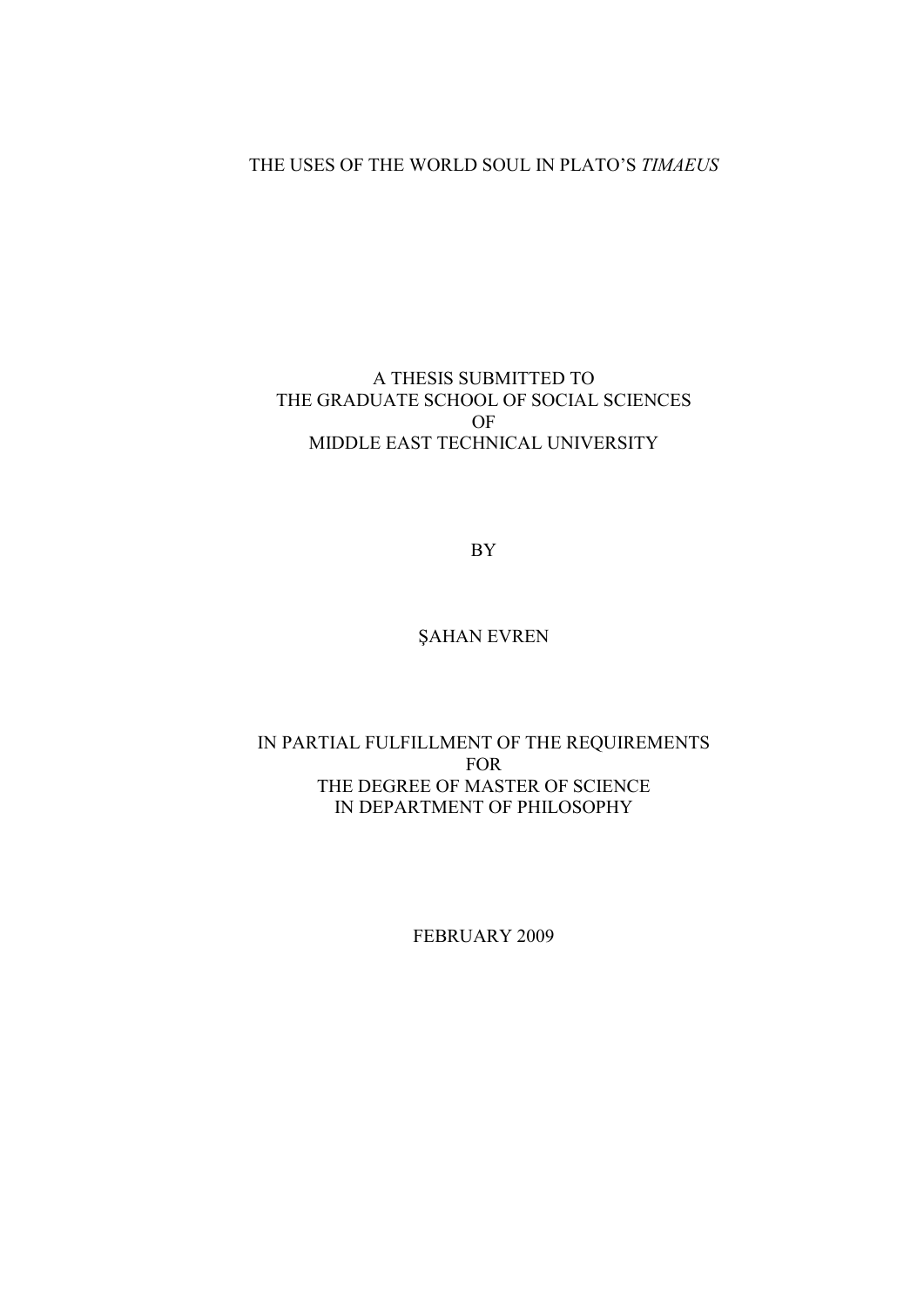Approval of the Graduate School of Social Sciences

Prof. Dr. Sencer Ayata

Director

I certify that this thesis satisfies all the requirements as a thesis for the degree of Master of Arts

Prof. Dr. Ahmet İnam

Head of Department

This is to certify that we have read this thesis and that in our opinion it is fully adequate, in scope and quality, as a thesis for the degree of Master of Science.

Doç. Dr. Samet Bağçe

Supervisor

## **Examining Committee Members**

| Doç. Dr. Billur Tekkök  | (BASKENT, HART) |
|-------------------------|-----------------|
| Yrd. Doç. Elif Çırakman | (METU, PHIL)    |
| Doç. Dr. Samet Bağçe    | (METU, PHIL)    |

| (BASKENT, HART) - |  |
|-------------------|--|
| (METU, PHIL)      |  |
| (METU, PHIL)      |  |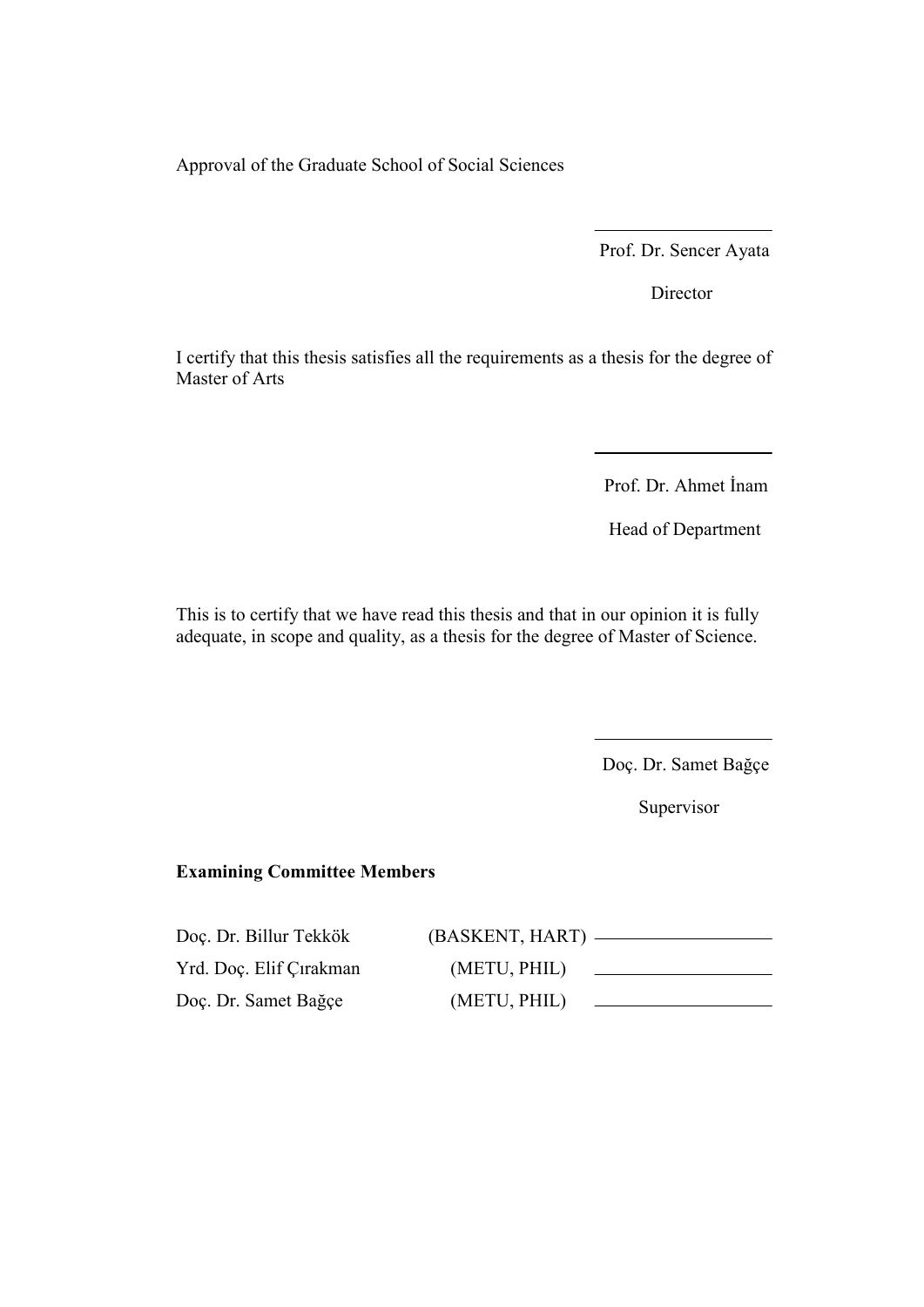**I hereby declare that all information in this document has been obtained and presented in accordance with academic rules and ethical conduct. I also declare that, as required by these rules and conduct, I have fully cited and referenced all material and results that are not original to this work.** 

Name, Last name : Şahan Evren

Signature :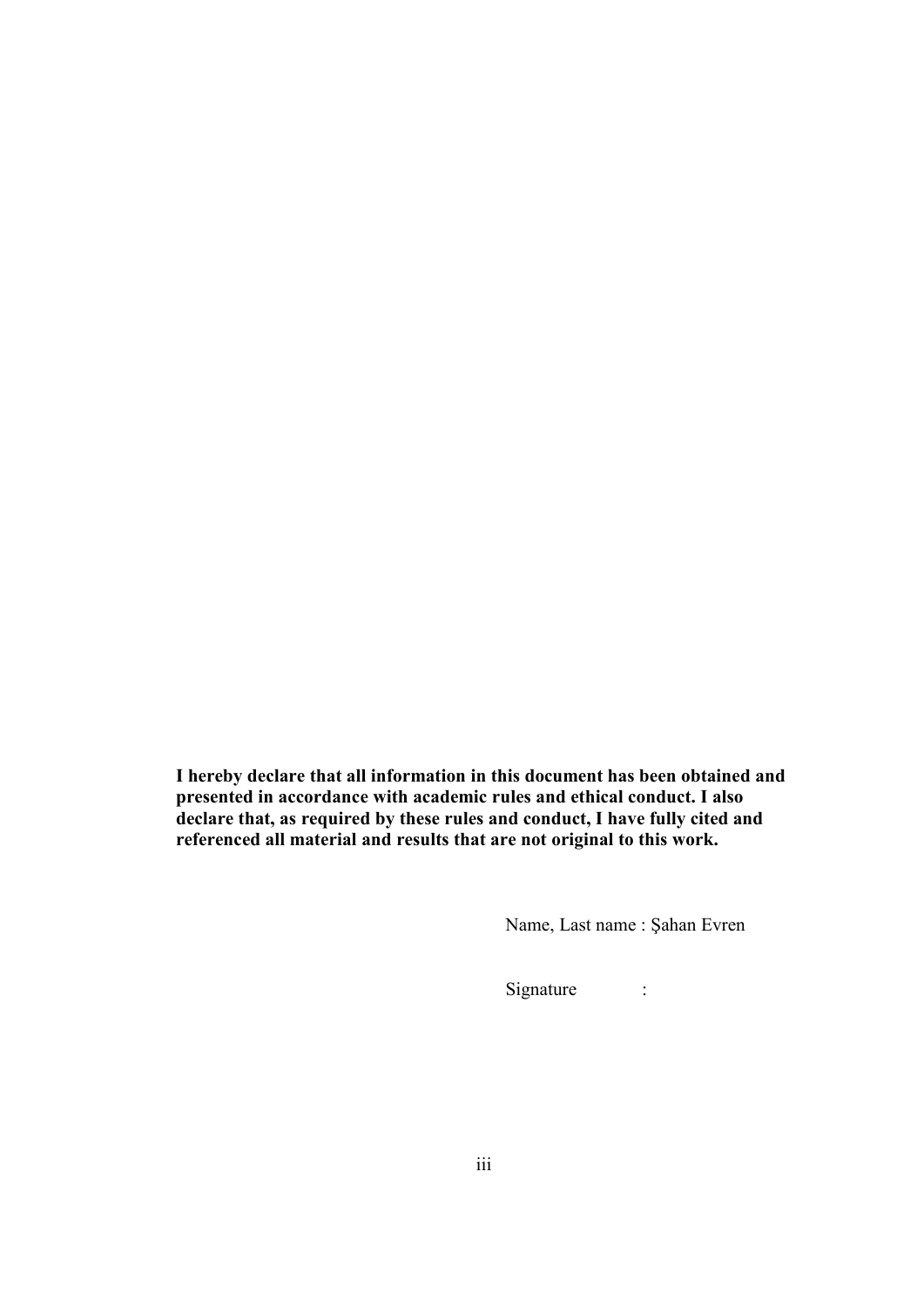## **ABSTRACT**

#### THE USES OF THE WORLD SOUL IN PLATO'S *TIMAEUS*

Evren, Şahan

M.A. in Philosophy

Supervisor: Doç. Dr. Samet Bağçe

February 2009, 112 pages

The purpose of the present study is to assess the explanatory value of the concept of the World Soul in the cosmological account of Plato's *Timaeus*. The World Soul plays a crucial role in the account of the world of Becoming in the *Timaeus* and in Plato's philosophy of science. The World Soul explains why there is motion at all in the universe and sustains the regularity and uniformity of the motion of the celestial objects. Its constitution and the way it is generated by the Demiurge endow it an intermediary status between the world of Being and the world of Becoming. Through this status the World Soul facilitates the applicability of the items of the former world (Forms and Numbers) in the explanation of the latter, hence makes natural science possible. The appreciation of the place of the World Soul in the natural philosophy of Plato leads us to a better place to view Plato's contribution to ancient natural philosophy and science.

Keywords: Plato, World Soul, *Timaeus*, ancient science, Becoming.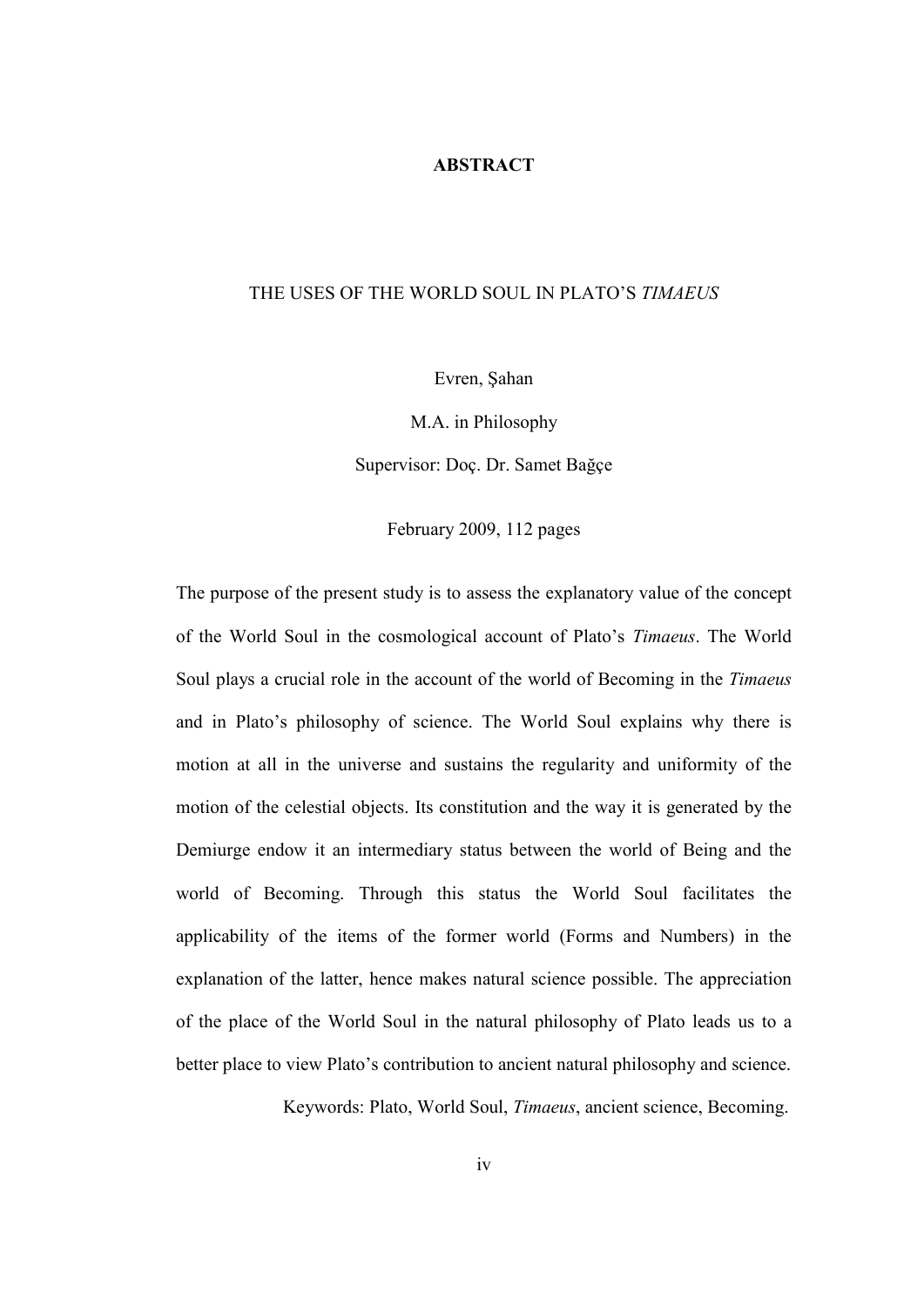## PLATON'UN *TİMAİOS* DİYALOĞUNDA DÜNYA RUHU KAVRAMI

Evren, Şahan

Yüksek Lisans, Felsefe Bölümü Tez Yöneticisi: Doç. Dr. Samet Bağçe

#### Şubat 2009, 112 sayfa

Bu çalışmanın amacı, Dünya Ruhu kavramının, Platon'un *Timaios* diyaloğunda ortaya koyduğu kosmoloji anlatısı içindeki açıklayıcı özelliğini ortaya koymaktır. Dünya Ruhu, *Timaios*'taki Oluş dünyası izahında ve Platon'un bilim felsefesinde önemli bir rol oynamaktadır. Dünya Ruhu kavramı, evrendeki bütün hareketi mümkün kılan şeyin ne olduğu sorusuna bir cevaptır ve gökcisimlerinin hareketlerinin düzenliliğini ve tekbiçimliliğini sağlar. Yapısı ve Zanaatkar tanrı tarafından meydana getiriliş biçimi, Dünya Ruhu'na, Oluş ve Varlık alemleri arasında aracı bir konum kazanmasını sağlar. Bu konumu sayesinde Dünya Ruhu, Oluş aleminin açıklanmasında Varlık alemi nesnelerinin (Formlar ve Sayılar) kullanılmasını ve böylece bütün doğa bilimini mümkün kılar. Dünya Ruhu'nun Platon'un kozmolojisi içindeki yeri anlaşıldığı takdirde, Platon'un ilkçağ doğa bilimlerine yaptığı katkıyı daha iyi değerlendirebilecek bir mevkiye sahip oluruz.

Anahtar Kelimeler: Platon, *Timaios*, Dünya Ruhu, ilkçağ bilimi, Oluş.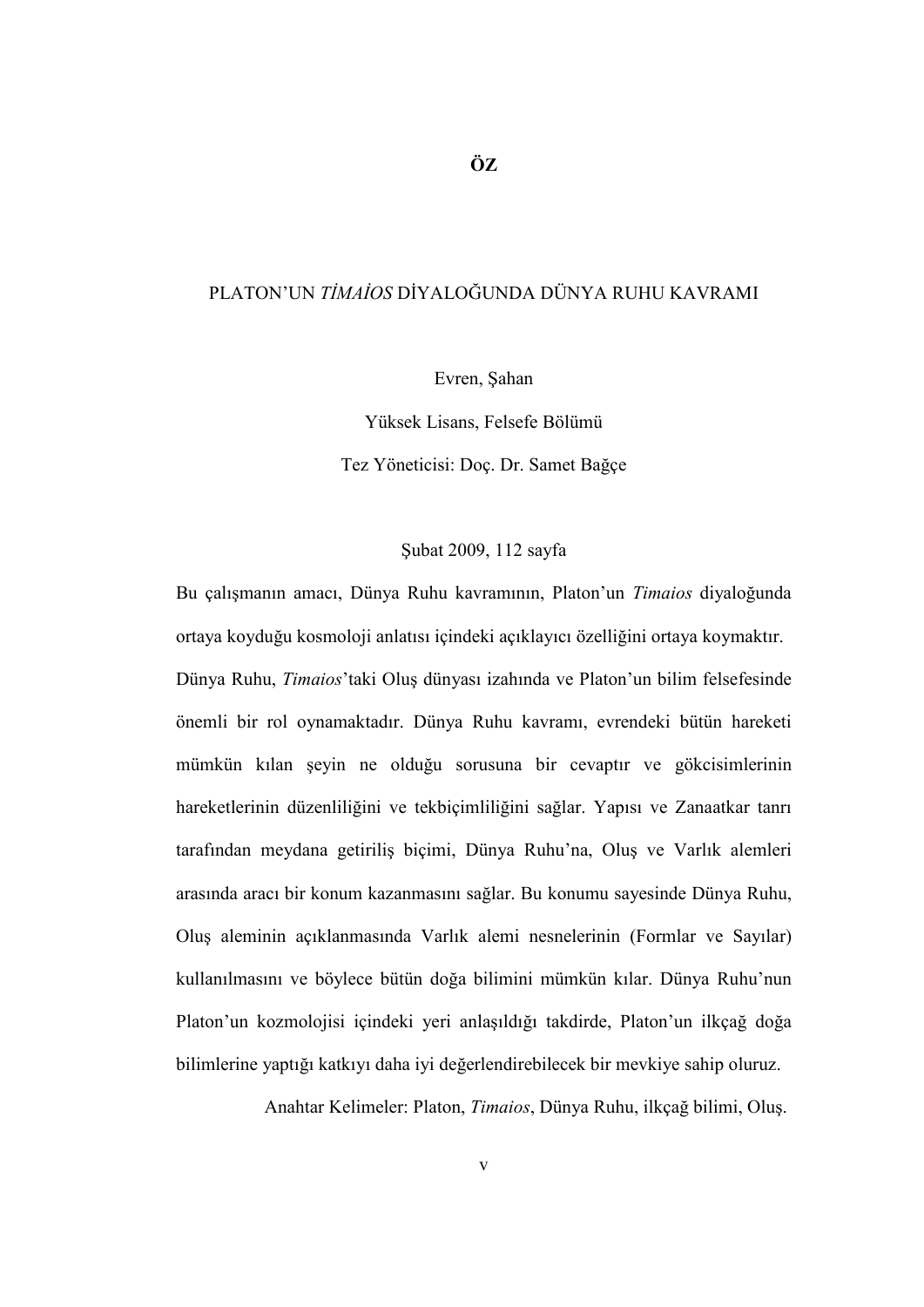Anneannem ve dedeme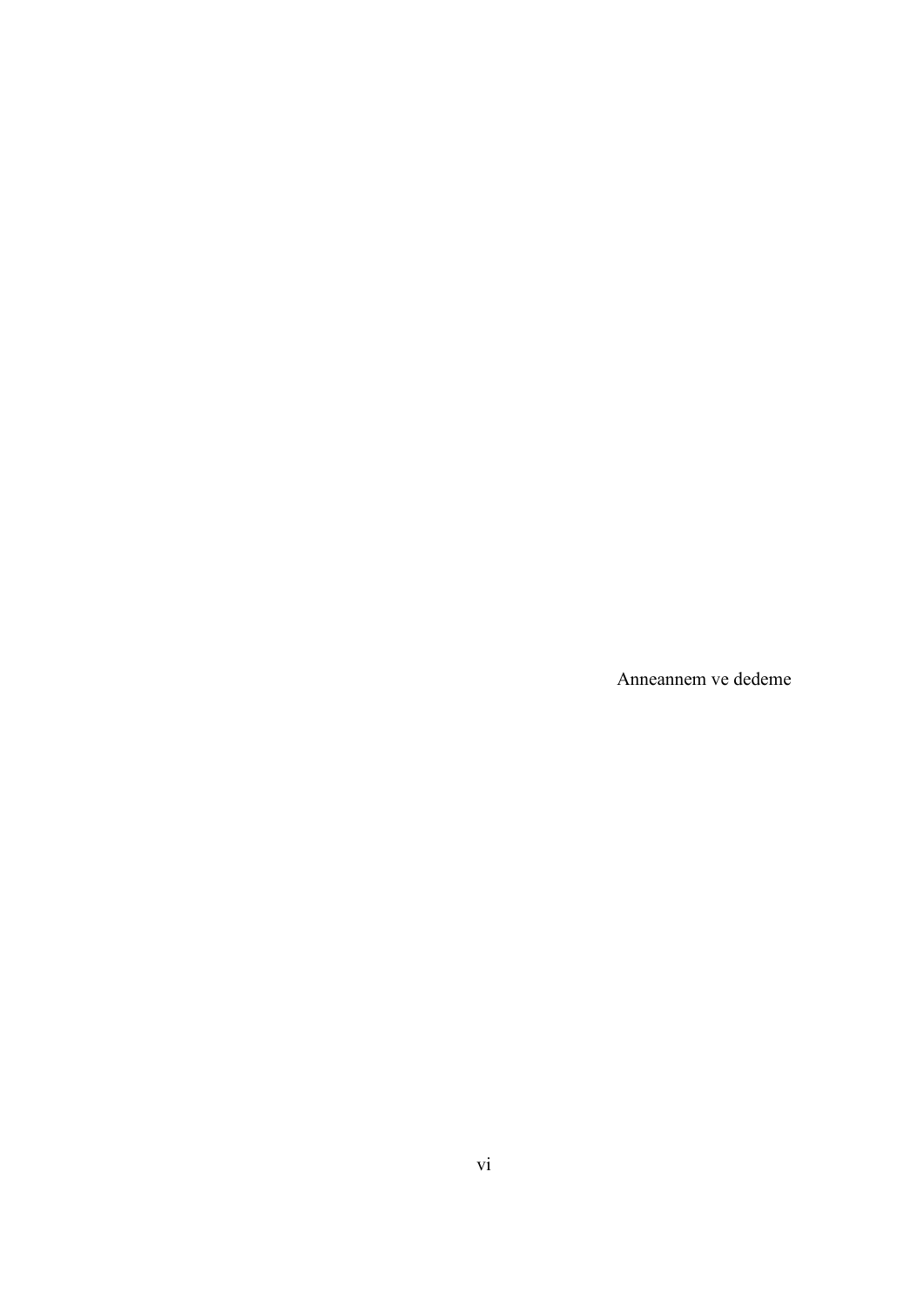### **ACKNOWLEDGEMENTS**

 Firstly, I would like to express my sincere appreciation to my supervisor, Doç. Dr. Samet Bağçe for his guidance, comments and contributions throughout the evolution of the text. His enthusiasm is hard to find among scholars and was a continuous motivating factor for me. I would also like to express my thankfulness to my committee members, Doç. Dr. Billur Tekkök and Yrd. Doç. Elif Çırakman for their important suggestions and valuable comments that made this work possible.

 I would also like to thank the many other people who facilitated for me the process of writing, among whom are Hande Tuna, Bilge Akbalik and Yunus Evren, who brought me books I could not have here from Canada, Istanbul and Bilkent, respectively. I thank the library staff of METU for their help in the checkout of books and also Adil Bey, the photocopy-man in the Physics department for his help. My family's support made everything easier for me, for whom I am always thankful.

I owe special thanks to Duygu Cantekin who has helped throughout the process of the preparation of the text. Her support has been incalculable to this day.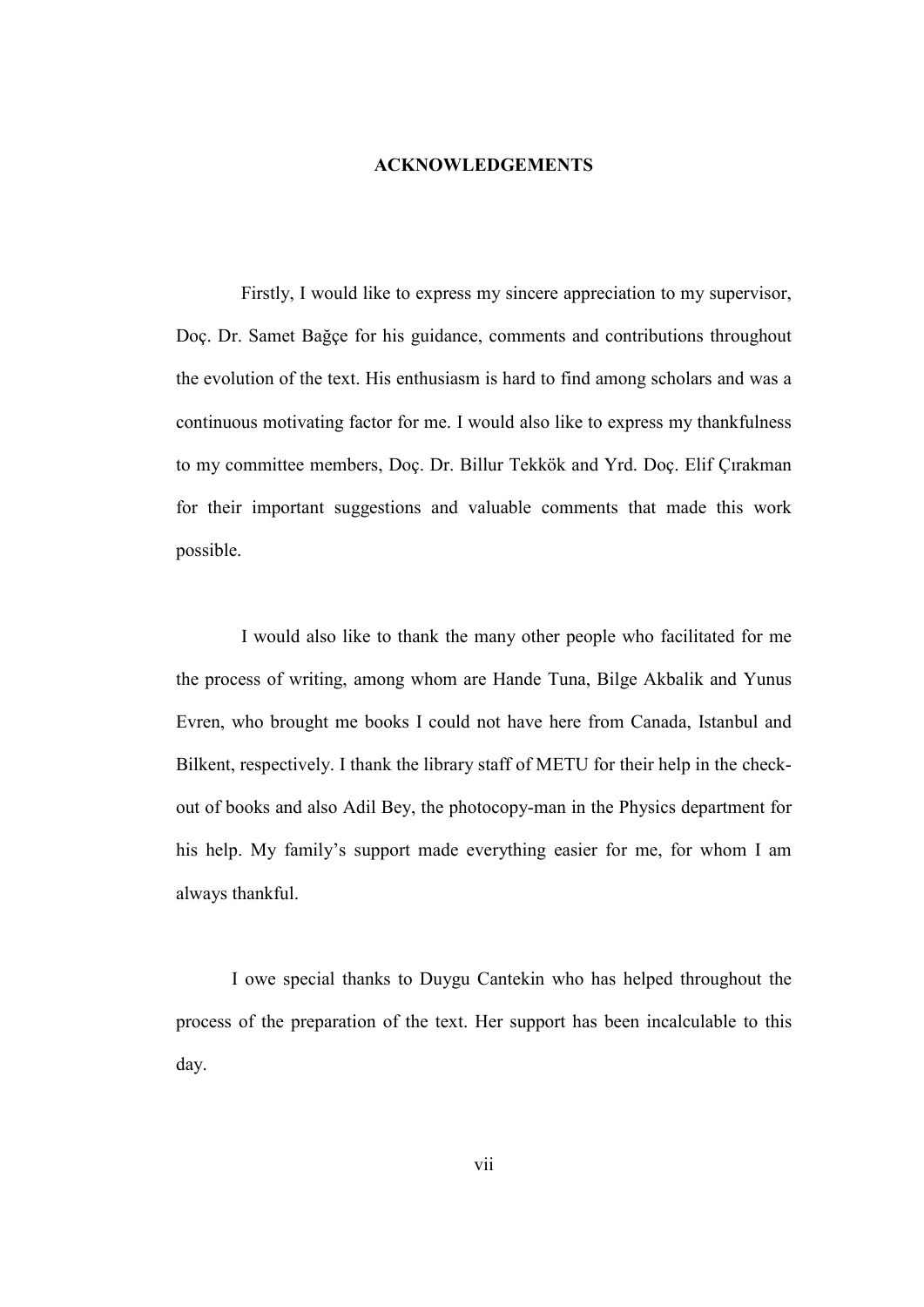# **TABLE OF CONTENTS**

| <b>CHAPTER</b>                                                 |
|----------------------------------------------------------------|
|                                                                |
|                                                                |
|                                                                |
|                                                                |
| 2.2 The Being/Becoming Distinction and the Status of the       |
|                                                                |
|                                                                |
|                                                                |
| 2.5 Finishing up the Generation of the World<br>. 40           |
|                                                                |
| 2.7 The Human as a Product of Necessary and Divine Causality47 |
|                                                                |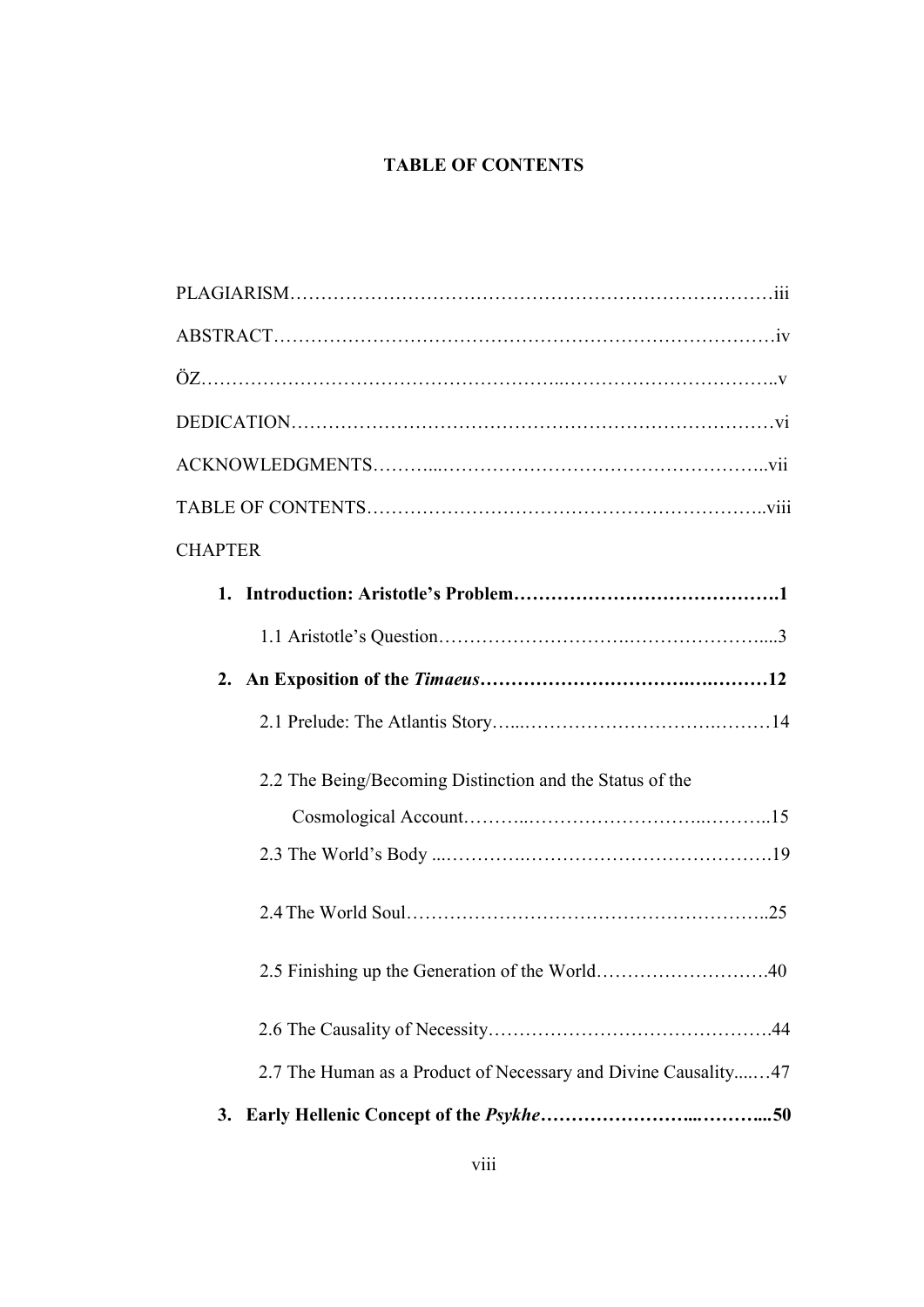| 4. The Explanatory Power of the World Soul in Plato's           |
|-----------------------------------------------------------------|
|                                                                 |
|                                                                 |
| 4.1.1 The World as a Living Animal in Presocratic               |
|                                                                 |
| 4.1.2 The Soul-Motion Relation in Plato's Other                 |
|                                                                 |
|                                                                 |
| 4.2 The World-Soul as a Tool in Plato's Philosophy of Science93 |
| 5. Conclusion: The Uses of the World Soul in the Timaeus97      |
| 5.1 Plato and the History of Ancient Greek Science97            |
| 5.2 The World Soul and the Interpretation of the Timaeus100     |
|                                                                 |
|                                                                 |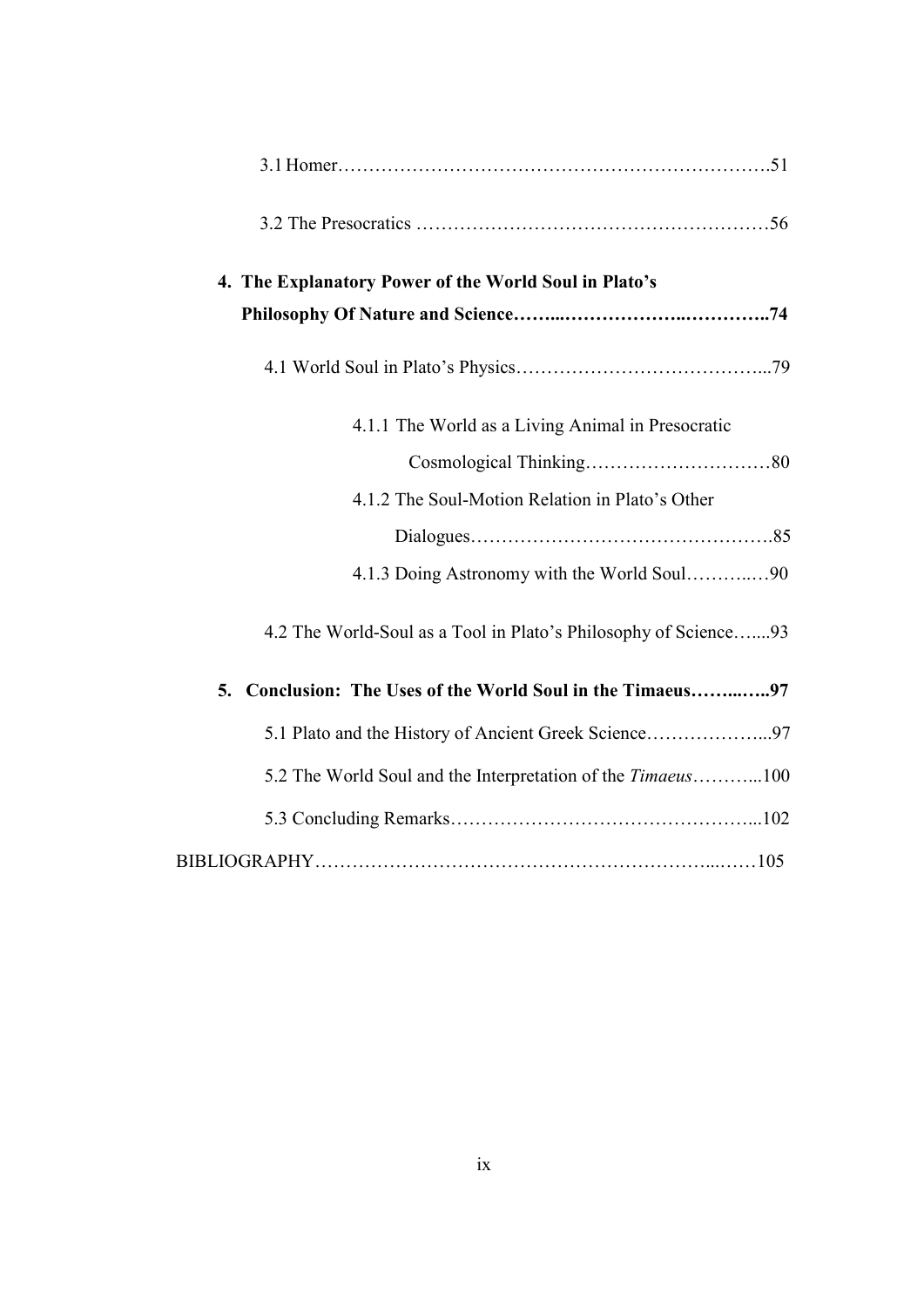## **CHAPTER I**

#### **INTRODUCTION: ARISTOTLE'S PROBLEM**

The *Timaeus* is Plato's main cosmological text. In it he lays out his theory of how the sensible world came to be as an ordered world, as *kosmos*. In order to do this, Plato presents a theory of the genesis of the world, the creation of its body and soul, the appearance of the four elements and the causes that operate to occasion that these changes take place, namely the causes of the Demiurge and necessity. The story develops in the Presocratic manner so as to include the creation of the smaller (than the world at large) living bodies and humans, and their society. Thus the assumed present order of the world is provided with a genetic account in the *Timaeus*, one of the few occasions where we can read Plato's direct views on the sensible world and the types of entities and particulars that populate it.

 The *Timaeus*, however, is not just a work in natural philosophy. Although the main issue in the dialogue is to account for the world totally as well as with respect to its parts, it begins with an account of the ideal state, reminiscent of the *Republic*. Moreover, how to lead a happy life and the cures to immorality are among the items that receive mention, as well as perception and other epistemological issues. The discourse on the physical world necessitates also a metaphysical discourse for Plato. The cosmological account begins with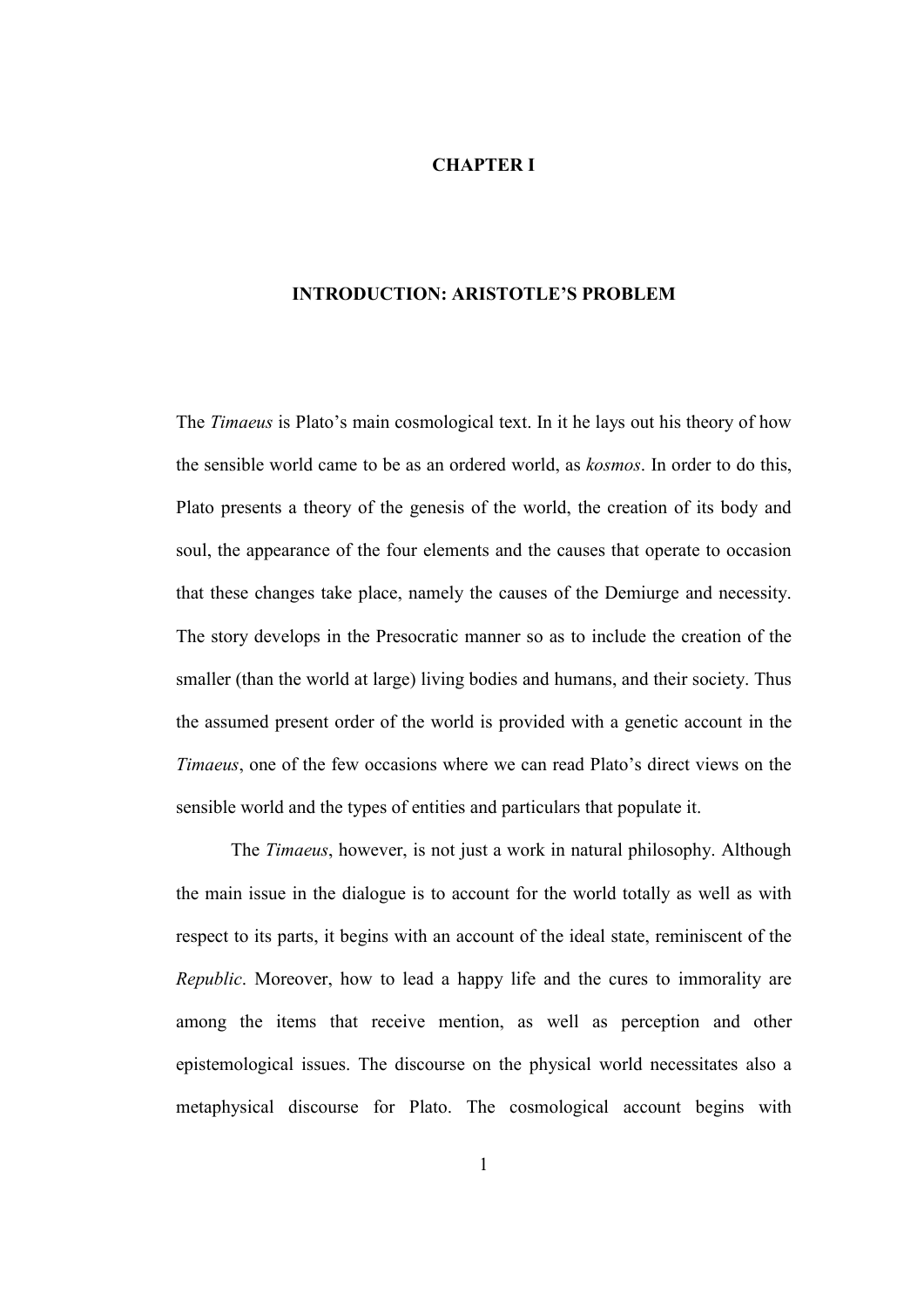definitions of metaphysical concepts like Being, Becoming and forms and it incorporates the concept of a benevolent god that operates to devise the world as we know and experience it. Thus the sensible world of Becoming is accounted for, and is accountable only with respect to the unchanging world of Being for Plato.

 Though the world of being, the eternal unchanging forms, are brought in to account for this very sensible world and the various entities that inhabit it, it is hard to tell whether it is worth the effort, given now the huge problem of linking the two worlds, of explaining how they relate to each other, how the changing particulars copy their eternal unchanging forms. The problem of the relation of the two worlds naturally appears as soon as the Theory of Forms is posited. And Plato has written to a much greater extent on the problem in his other dialogues, e.g. the *Phaedo*, the *Republic*, and the *Parmenides*, not to mention the incalculable secondary literature on the issue beginning with Aristotle down to our day. In the case of the *Timaeus*, it is the Demiurge that contrives the world of Becoming by looking at a perfect unchanging model (form) of the universe. By way of the Demiurge, it seems, a benevolent crafty god, does Plato elaborate on the problem of relating the two worlds. The world as we know it has an intelligible order which it owes to the artisanship of the god who, being good and possessing no envy, wanted it to be as similar to him as it could (30a-b).

 The Demiurge is not Plato's only solution to the problem of the relation between two worlds. Plato brings in some other concepts to bridge the two worlds. The soul is one of the most important entities through which Plato elaborates on the relation of the two realms. The Demiurge, being the 'most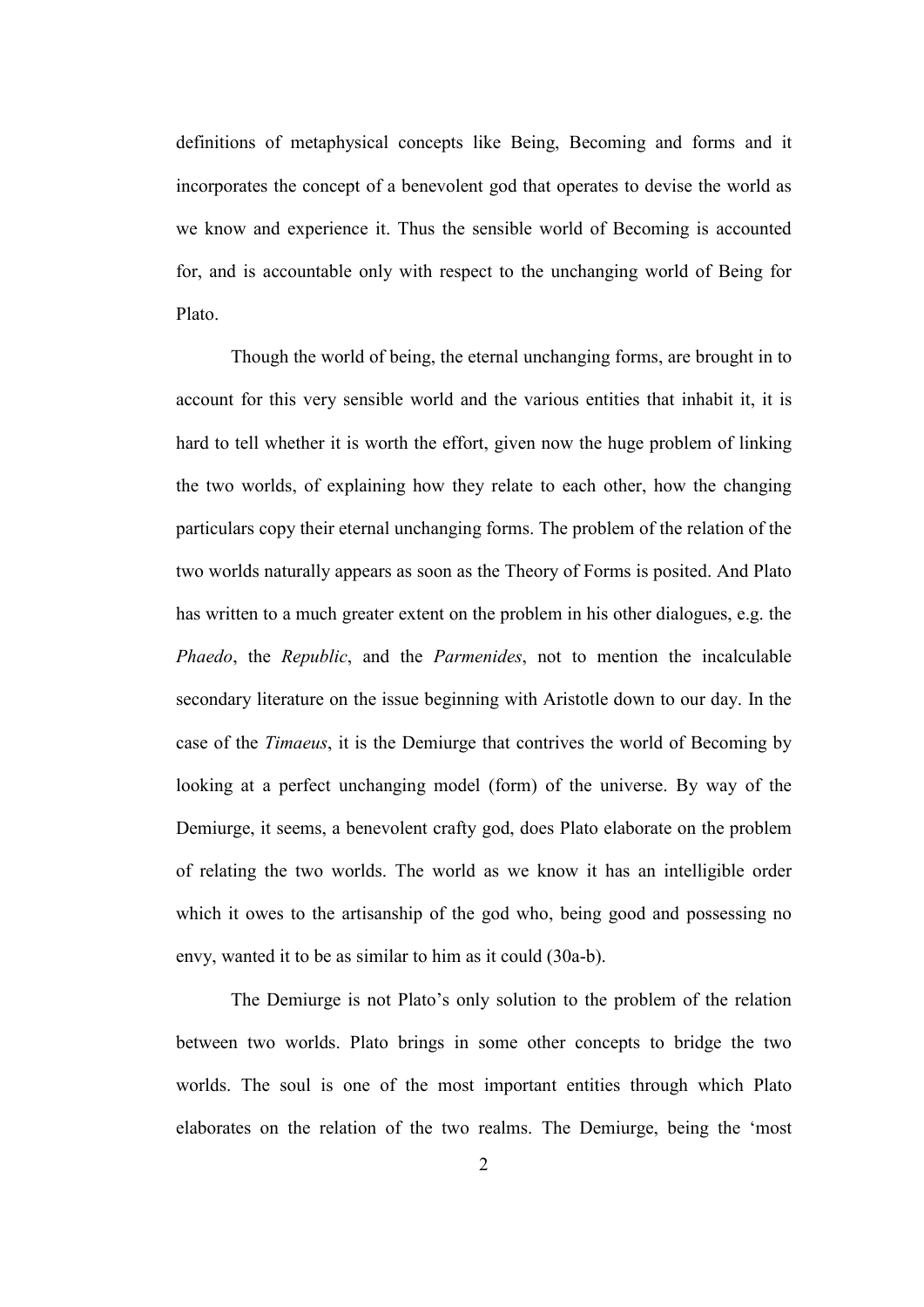excellent of all that is intelligible and eternal' (37a) possessing no envy in himself, wanted his work to be as similar to himself as possible. In order to accomplish this, the universe also had to have a soul so that it could also possess intelligence, for any intelligent thing is categorically better than any non-intelligent thing (30ab). The god thus fixes the world soul into the world's body, embellishing his work with rationality, intelligence and life. The introduction of the soul into the world's body is an intriguing attempt in Plato's cosmology, a work that has an aim to explain the world of becoming. For it gives rise to other problems besides those it solves. For one, what is the explanatory value of an entity that is not part of the Becoming in an account that has an aim to explain the Becoming? Is it part of the *explanans* or part of the *explanandum*? How are we justified in using the principles that do not belong to the domain of Becoming as such, to explain the very domain of Becoming? For another, what does it mean to say that the all, the world is a living thing? It is not a commonsensical idea that the world *in toto* should have a life on its own, nor was it in Plato's time.<sup>1</sup> So there should be given some explanation as to why the world as a whole is to have a soul and not only some of its inhabitants, like animals and humans and gods. But in order to see more clearly the problems of the imposition of the soul into a cosmological dialogue, a work on natural philosophy indeed, one should better begin by a question that Aristotle poses in his natural writings that is still relevant to Plato's examinations: To what extent is an inquirer into nature allowed to theorize on the soul?

 1 Parry, Richard D., 1991, "The Intelligible World-Animal in Plato's Timaeus", Journal of the History of Philosophy 29:1. p.13.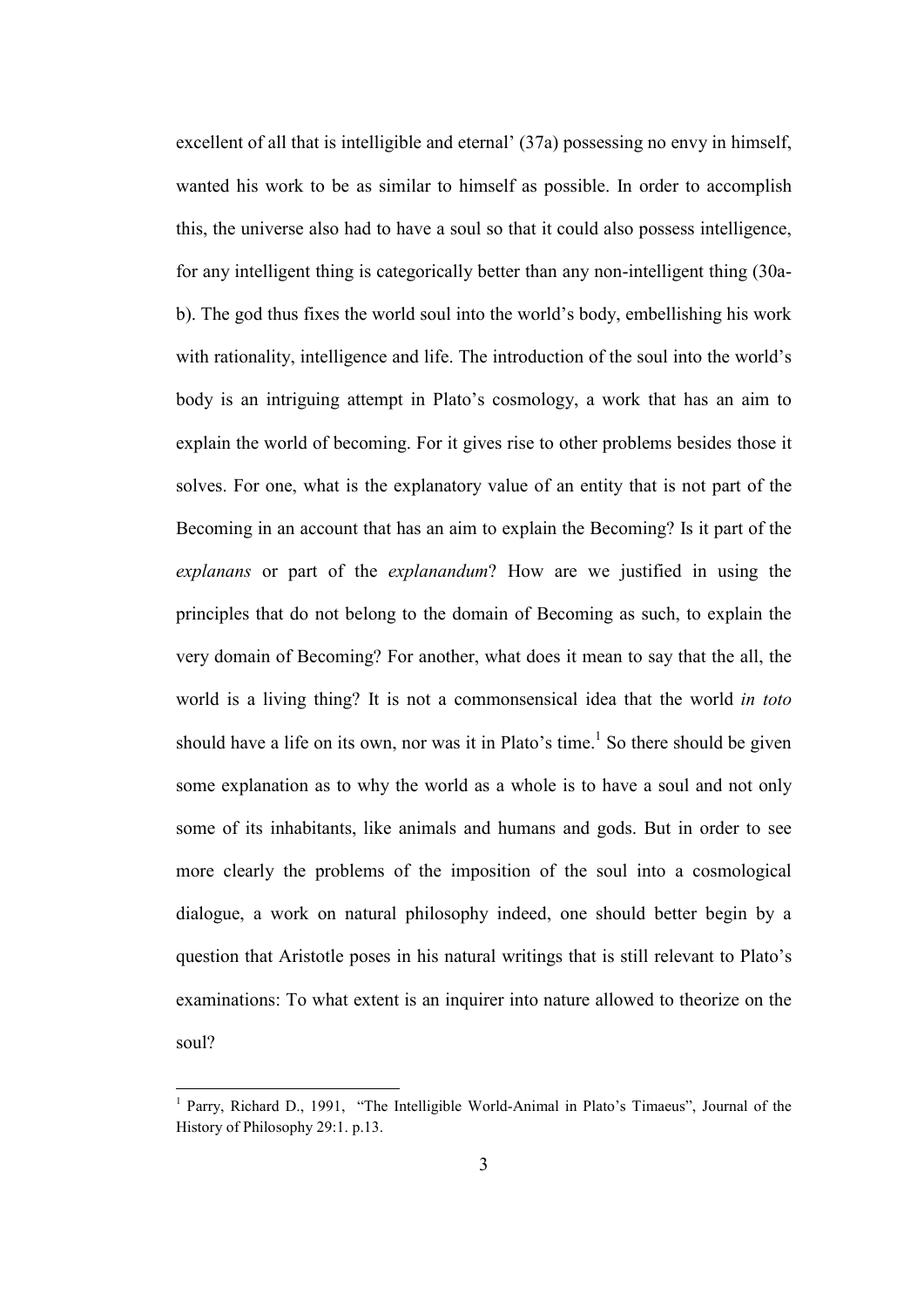#### **1.1 Aristotle's Question:**

For Aristotle, the study of the soul is all too important. In the *De Anima*, the importance of the study is attested in the opening lines: "The knowledge of the soul admittedly contributes greatly to the advance of truth in general, and, above all, to our understanding of Nature, for soul is in some sense the principle of animal life".<sup>2</sup> In the science of nature, the study of the soul is illuminating because soul is what differentiates the living from the non-living. That Aristotle does not question the issue of the place of the study of the soul in a natural inquiry in the *De Anima*, can be explained by the nature of the work. It is not a self-proclaimed work on nature. And as Falcon Andrea maintains, to whose work I am heavily indebted in this chapter, neither is it explained in the programmatic overview of his inquiry into nature in the *Meteorology*<sup>3</sup> , as it is merely a synopsis that Aristotle gives there.<sup>4</sup> But Aristotle does open the issue to question in the *Parva Naturalia*, his works on nature. In the *Parts of Animals* (*PA*), he claims the following:

If now the form of the living being is the soul, or part of the soul, or something that without which the soul cannot exist…then it will come within the province of the natural scientist to inform himself concerning the soul, and to treat of it, either in its entirety, or, at any rate, of that part of it which constitutes the essential character of an animal; and it will be

 2 All the translations of Aristotle are from Barnes, J. (ed.) (1984), *Complete Works of Aristotle, vol 1&2* (Princeton: Princeton University Press).

<sup>&</sup>lt;sup>3</sup> Meteorology I1 338a20-b31. "We have already discussed the first causes of nature, and all natural motion, also the stars ordered in the motion of the heavens, and the corporeal elements – enumerating and specifying them and showing how they change into one another – and becoming and perishing in general. There remains for consideration a part of this inquiry which all our predecessors called meteorology. It is concerned with events that are natural, though their order is less perfect than that of tbe first of the elements of bodies"..

<sup>4</sup> Falcon, A. (2005), p. 17.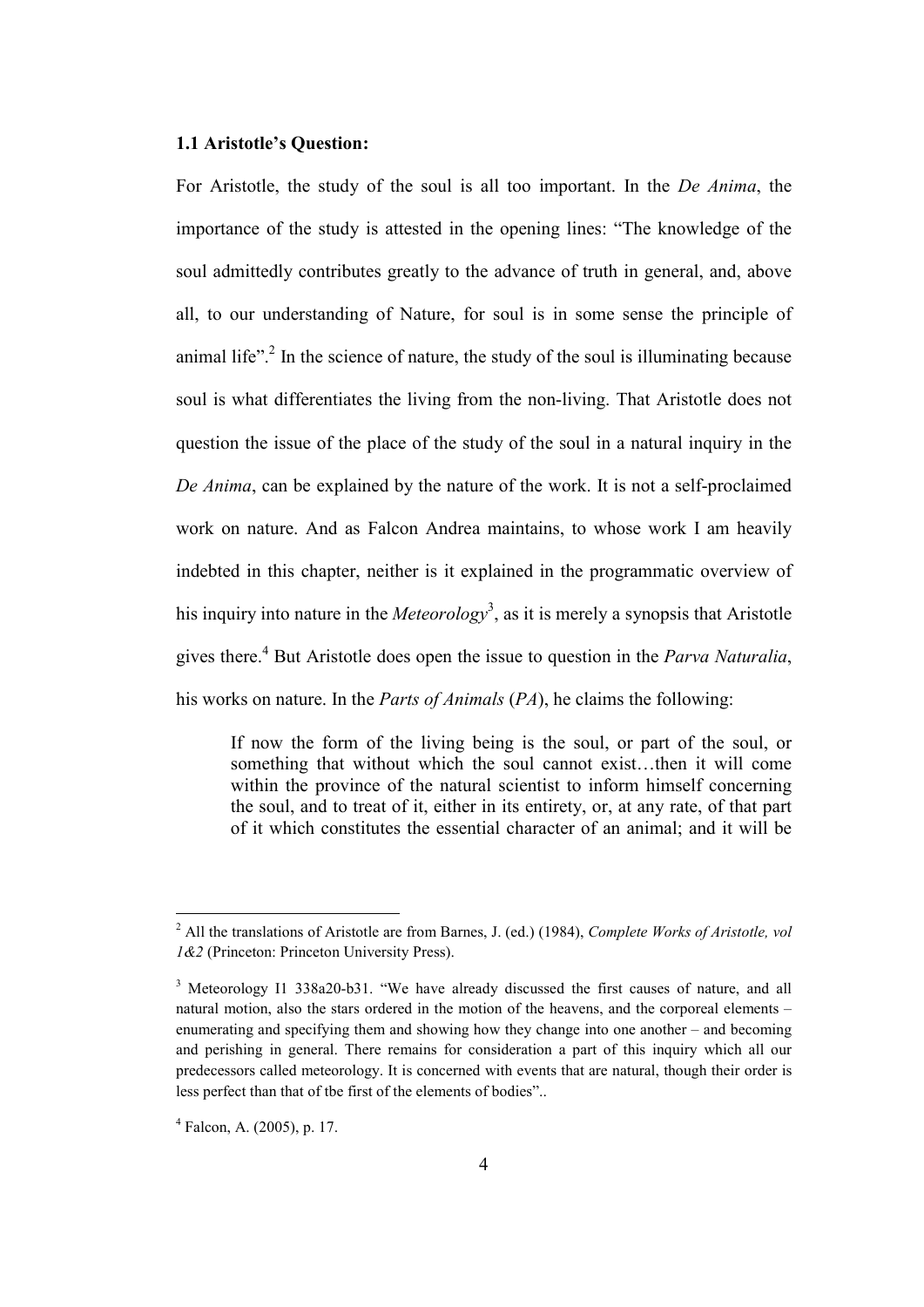his duty to say what a soul or this part of a soul is and to discuss the attributes that attach to this essential character...<sup>5</sup>

For Aristotle, in order to understand the animal, one has to study its soul as the soul is that principle that renders it a living being. Without getting into the further intricacies of his thoughts on animal life, we can see the question he set forward to himself and the answer to it:

What has been said suggests the question, whether it is the whole soul or only some part of it, the consideration of which comes within the province of natural science. Now if it be of the whole soul that this should treat, then there is no place for any other philosophy beside it. For as it belongs in all cases to one and the same science to deal with correlated subjects - one and the same science, for instance, deals with sensation and with the objects of sense – and as therefore the intelligent soul and the objects of intellect, being correlated, must belong to one and the same science, it follows that natural science will have to include everything in its province. But perhaps it is not the whole soul, nor all its parts collectively, that constitutes the source of motion; but there may be one part, identical with that in plants, which is the source of growth, another, namely the sensory part, which is the source of change of quality, while still another, and this not the intellectual part, is the source of locomotion. Thus then it is plain that it is not the whole soul that we have to treat. For it is not the whole soul that constitutes the animal nature, but only some part or parts of it.<sup>6</sup>

Natural philosophy does not study the soul in its entirety but only inasmuch as it is related to bodies and as Aristotle makes clear here, in its relation to motion. Only that part of the soul which accounts for motion in living things (here growth, perception and locomotion) will be studied by natural science. And it is that part of the soul that is in both animals and plants and that part which is only in animals

<sup>&</sup>lt;sup>5</sup> *PA* (641a19-25). For a discussion of the passage, see the commentary by Lennox (2001). For modern discussions on the study of the soul in Aristotle's natural philosophy, see Witt (1992); Lloyd (1996); Charlton (1987).

 $6$  *PA*, (645a33-b10).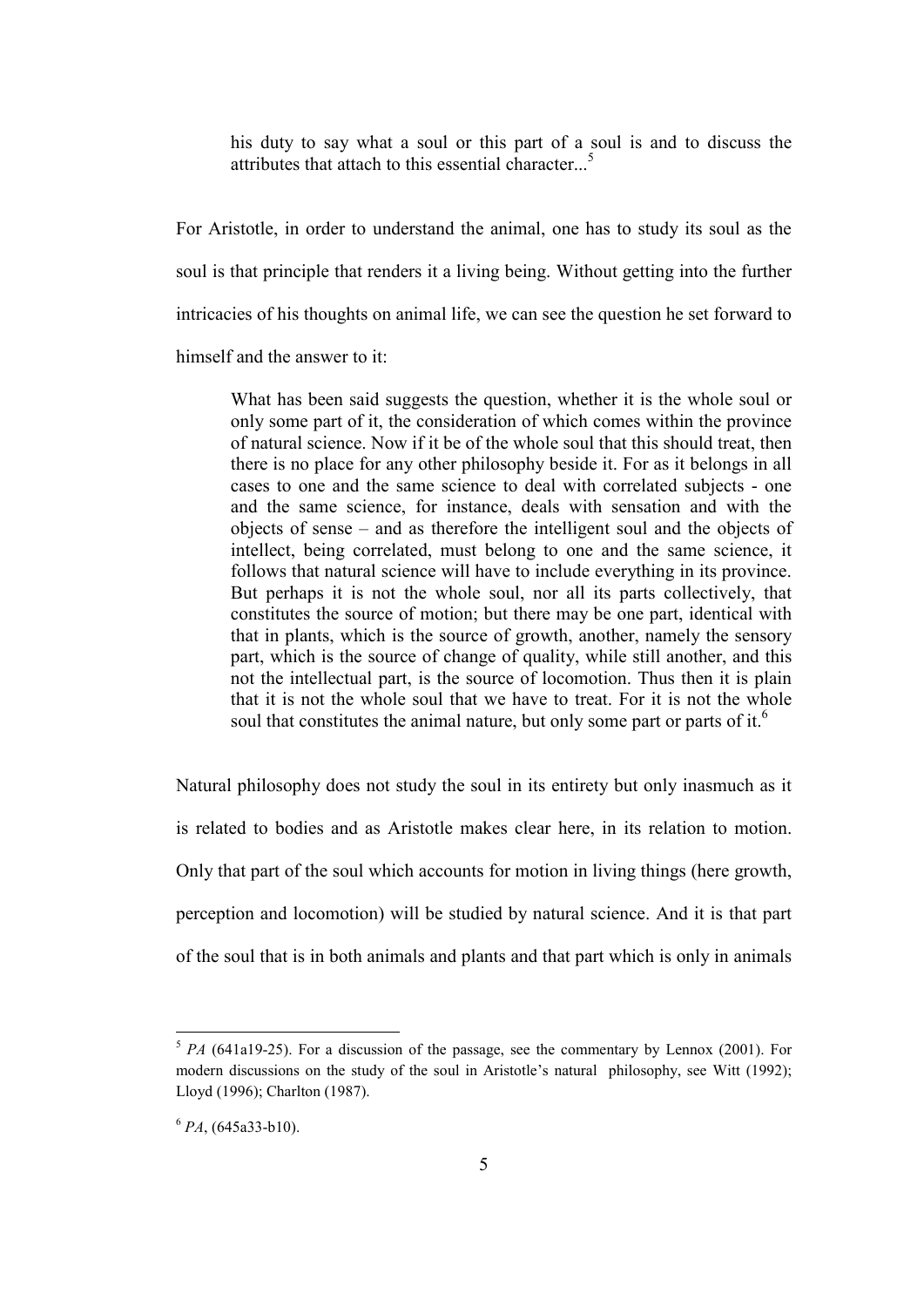that qualify for the task. The study of the intellect is excluded.<sup>7</sup> If the science of nature were to study the soul in its entirety, there would be no subject that is outside the domain of it. Philoponos, the  $6<sup>th</sup>$ -century Neoplatonic commentator (usually hostile to Aristotle), gives an exposition of the passage in the Prooemium of his *Commentary on Aristotle On The Soul* at 10, 10-25:

And <there is the question>, he says, whether the student of nature is to discuss the whole soul or not the whole soul but only that which is not without matter. Therefore, he is aware that soul is separable from matter. For if the student of nature is to speak about the whole soul, he says, it is clear that he will also speak about the intellect; but if he is also to speak about the intellect, he will of necessity speak about the intelligible objects. For the intellect is intellect of intelligible objects, as sense perception is perception of perceptible objects; for they are relational things. But to discuss the intelligible objects is the task of the first philosopher. It will therefore follow from this that the student of nature will cover all things, which is absurd, both perceptible objects because of sense perception, and intelligible objects because of intellect.<sup>8</sup>

It is not the case that two different sciences study, one, a faculty of the soul and

the other, its correlated objects. All that is intelligible would have to be studied if

the natural scientist also had to study the intelligent part of the soul (*nous*). This is

further supported by Aristotle's remarks in Metaphysics:

… it belongs to the student of nature to study soul to some extent, i.e. so much of it as is not independent of matter. – That natural science, then, is theoretical is plain from these considerations. Mathematics also is theoretical; but whether its objects are immovable and separable from matter, is not at present clear; it is clear, however, that it considers some mathematical objects *qua* immovable and *qua* separable from matter.<sup>9</sup>

<sup>&</sup>lt;sup>7</sup> In this sense, it is hard to make sense of R. French's remark in (1994) p. 39 that "Aristotle is drawing into his realm [of the study of nature] what his predecessors had thought belonged to some other field of study [i.e. the study of the soul]" while it is first Aristotle that makes these very distinctions.

 $8$  van der Eijk (2005).

<sup>9</sup> *De Anima*, 1026a5-10.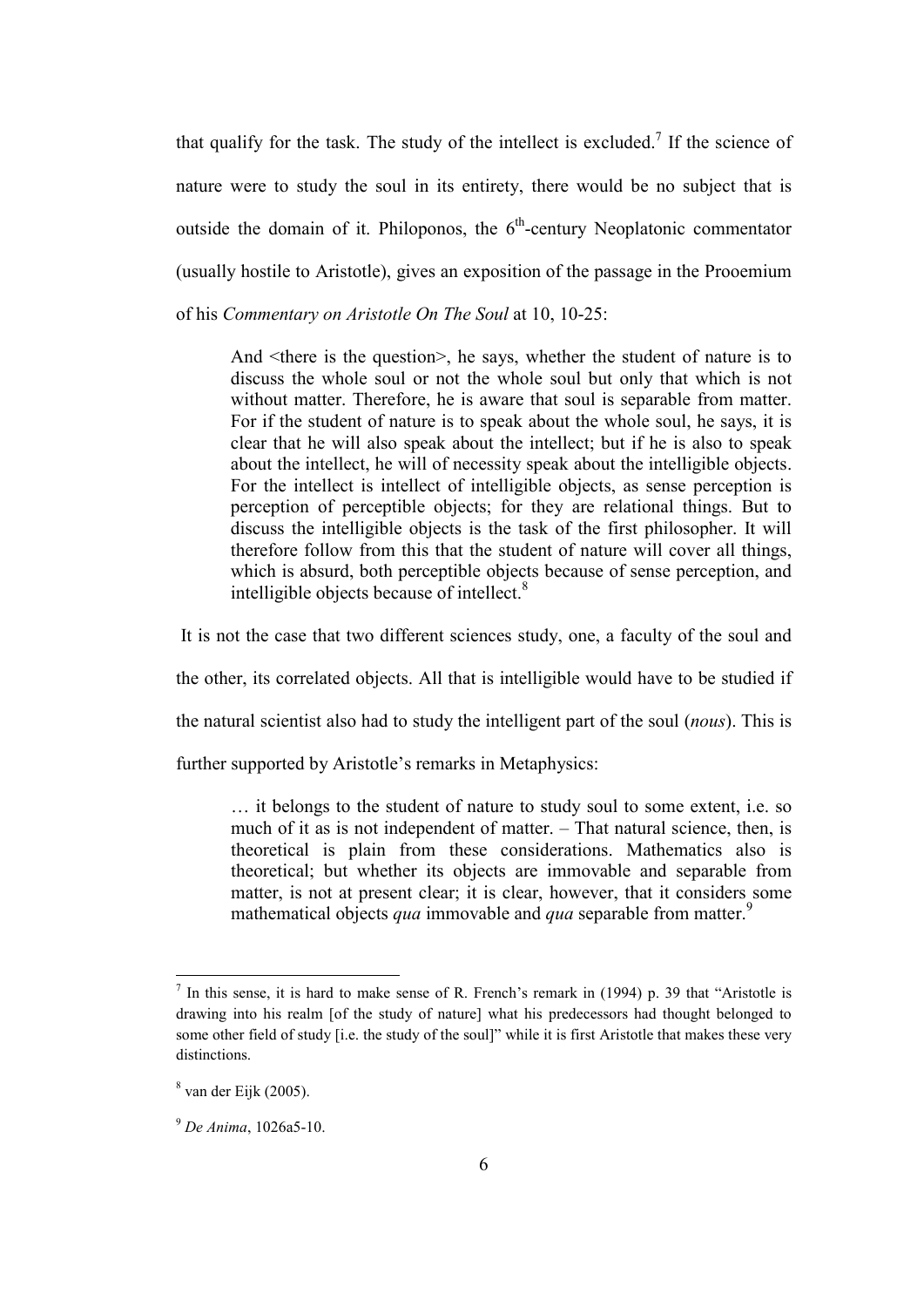Aristotle does not want to push the study of mathematical objects under the heading of natural philosophy. And any other science that has its objects immovable and separable from matter is outside the domain of natural science. Soul, as long as it is intellect, is also outside the domain of natural science, for intellect can be thought and can operate separate from the matter in which it is, but the other parts of the soul cannot.

 Almost a century after Philoponos, another Neoplatonic commentator, this time, Simplikios, who is an adherent of the view of the harmony of the philosophies of Aristotle and Plato, thinks that Aristotle's demarcation of the domains of the inquiries arise from the dual status of the soul, or rather from its intermediate character between the worlds of Being and Becoming. After exposing the same passage of the *Parts of Animals* in his *Commentary on Aristotle On the Soul*, he does not just stop with the explication of the passage like Philoponos but talks about the status of the soul:

For Aristotle seems to take both natural science and metaphysical philosophy in a broad sense, so as to include the soul, extending the first up, the second down. For it is clear that the soul is not an essential determination among the natural forms of the body, but it is more a form of animals, and they are principles of undergoing change, the soul of initiating it. It is a property of the ensouled to be moved by themselves, as is said in *Physics*, Book 8. But neither is the intellective element in the soul like the supernatural, purely invisible, wholly unchanging and clear. So, if one were marking off the limits of the philosophies, on one side natural, on the other metaphysics, that of the soul will be between the two; it itself is seen in breath, or rather in depth, to the extent that the intellective element of the soul is distant from sensation and vegetation. It is clear that scientific study of the soul is like that, since the *status* of the soul is such as to be between the supernatural and the natural, and such as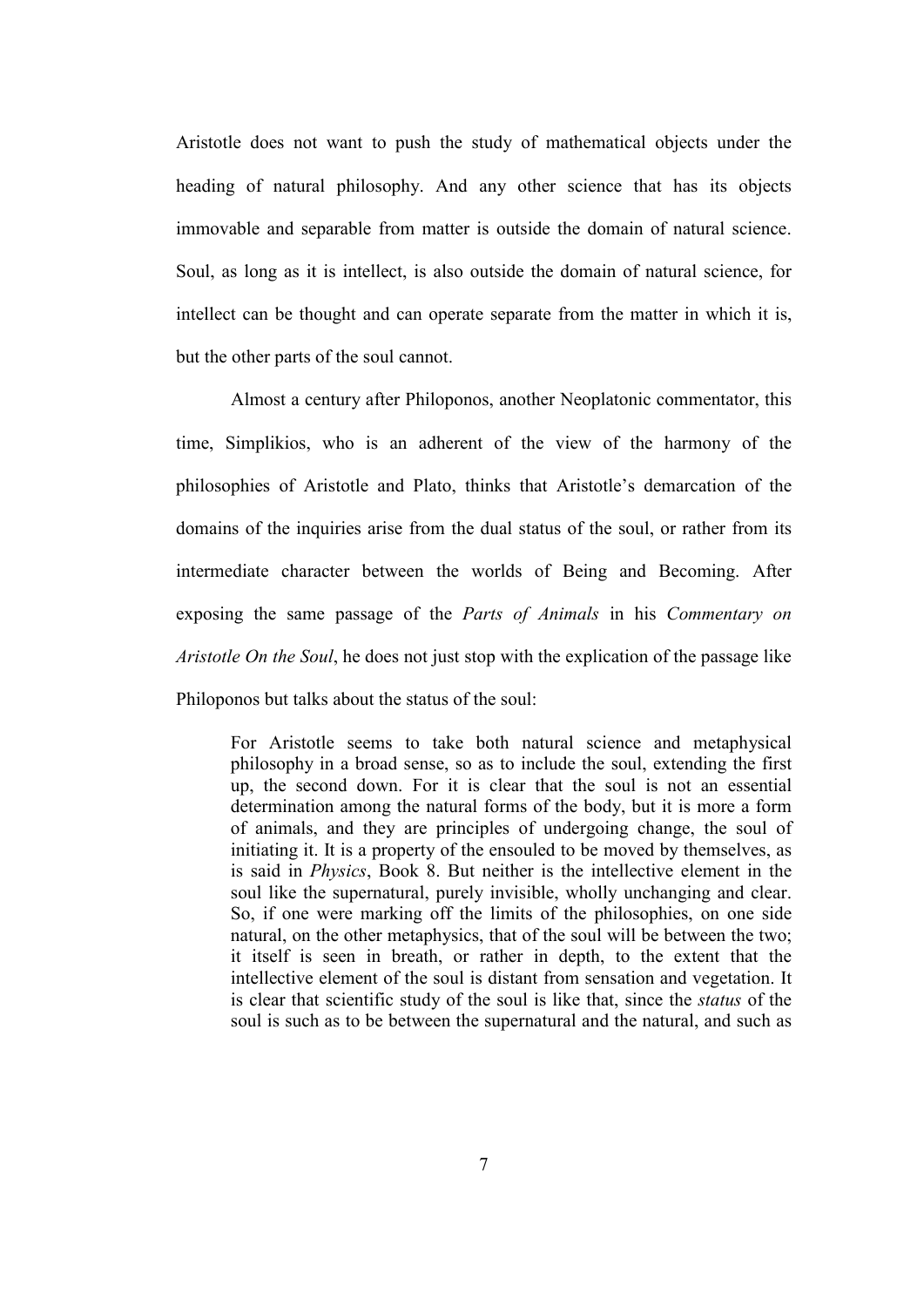to have something in common with the supernatural, something descending into the natural. $^{10}$ 

Simplikios, as a devout Platonist, naturally has studied the *Timaeus* and has the understanding of this work in his mind when he explicates these passages of Aristotle. He links the ambivalent discourse on the soul to the ambivalent ontological status of the soul. As an entity between the natural and the supernatural, it is studied by both and it extends each one to the other, the natural up and the supernatural down. But how are we to understand the metaphor of the two worlds converging to a middle place? How is the soul explained by claiming that its study has to do with the supernatural descending into the natural? The two realms are separated. The inquiries concerning each are also separated. Nevertheless they and the inquiries are also in relation. Soul seems to unite the two realms by participating in both. But how is it possible to understand something that is in both places at the same time? How can one and the same thing be both eternal and changing? Even if different parts of the soul have these properties, how are they united to make up the whole?

 All these distinctions to be watched between different areas of philosophy and the extra luggage of problems above that they carry with themselves are valid questions for Plato's cosmological text, the *Timaeus*. For Plato does inquire into nature in some sense. He tries to explain why and how the world of becoming has come to be the way it is. He tries to explain all the different manifestations of the world of becoming, from the universe at large to the heavens, to the humans, to

<sup>&</sup>lt;sup>10</sup> Urmson, and Lautner (1995), 3, 5-21. For a medieval discussion of the problem of the study of the soul in natural philosophy by Thomas Aquinas, see Foster and Humphries (1951), § 23-27. For a renaissance overview of the topic, see Bakker (2007).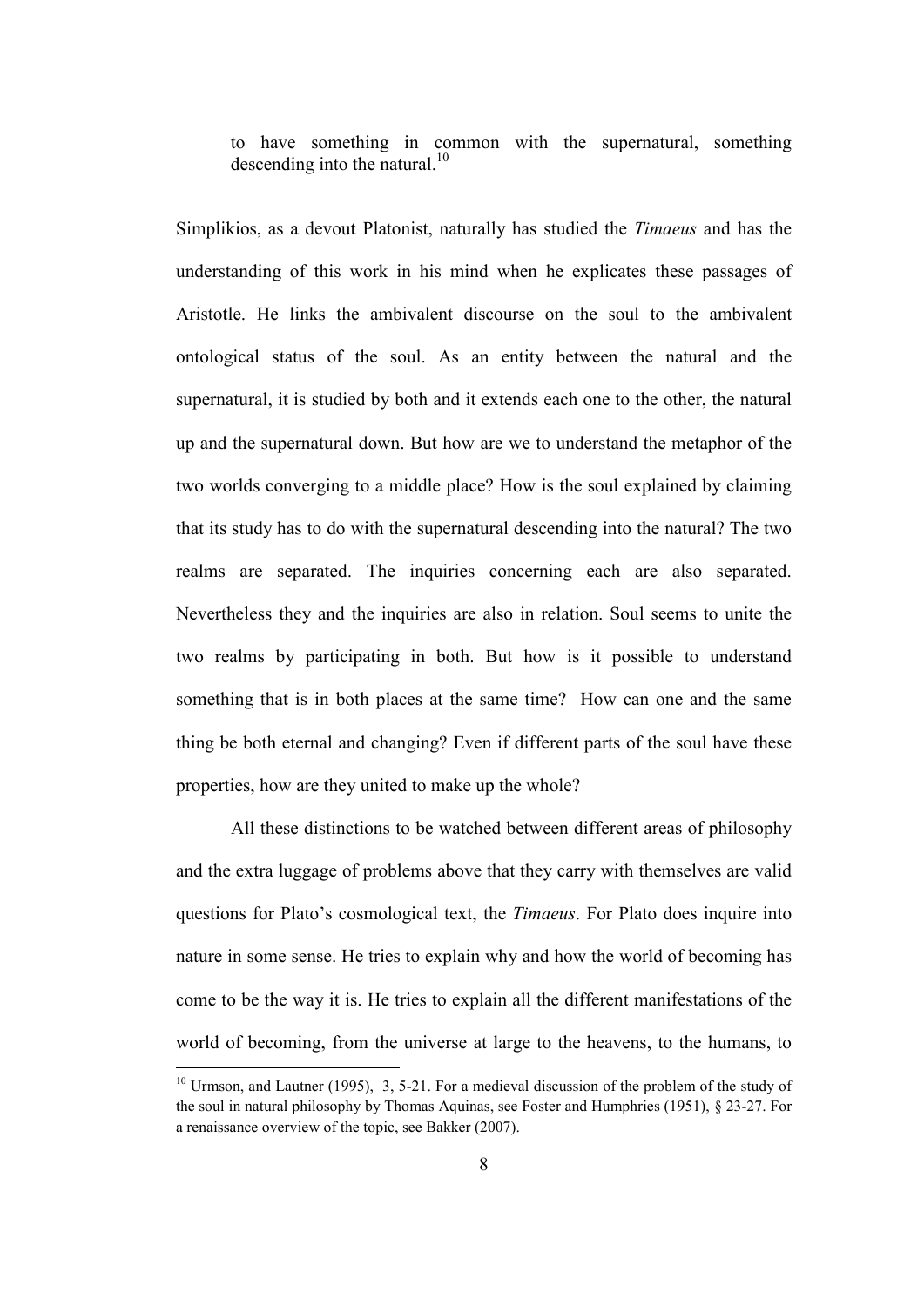the four elements. In light of the discussion of Aristotle on the status of the soul in the science of nature, we are faced with the following a dichotomy: Either Aristotle's reasoning is not sound or Plato has to account for why he uses soul in his natural philosophy. And assuming that it is a valid question that is posed and considered by Aristotle, we have to question Plato's mention of soul in his cosmology.

 The question is even more pressing for Plato when we consider for which purposes Plato introduces the notion of soul in his account. As we have seen, for Aristotle, the soul is included the study of nature just inasmuch as it is a principle of life, and what is necessary for this is not the whole soul but the only the enmattered soul, that is, the part of soul that cannot exist without the body. Hence intellect is not among the objects of the study of nature as it neither necessitates nor is inexplicable without the body. However, this is precisely why Plato introduces the idea of the soul. As we have seen for Plato, the soul is there just because it is an abode for the intellect to make the generated world as god-like, as beautiful, as better as possible.

Timaeus: Very well, then. Now why did he who framed this whole universe of becoming frame it? Let us state the reason why: He was good, and one who is good can never become jealous of anything. And so, being free of jealousy, he wanted everything to become as much like himself as possible. In fact, men of wisdom will tell you (and you couldn't do better than accept their claim) that this, more than anything else, was the most preeminent reason for the origin of the world's coming to be. The god wanted everything to be good and nothing to be bad so far as that was possible, and so he took over all that was visible – not at rest but in discordant disorderly motion – and brought it from a state of disorder from one of order, because he believed that order was in every way better than disorder. Now it wasn't permitted (nor is it now) that one who is supremely good should do anything but what is best. Accordingly, the god reasoned and concluded that in the realm of things naturally visible no unintelligent thing could as a whole be better than anything that possess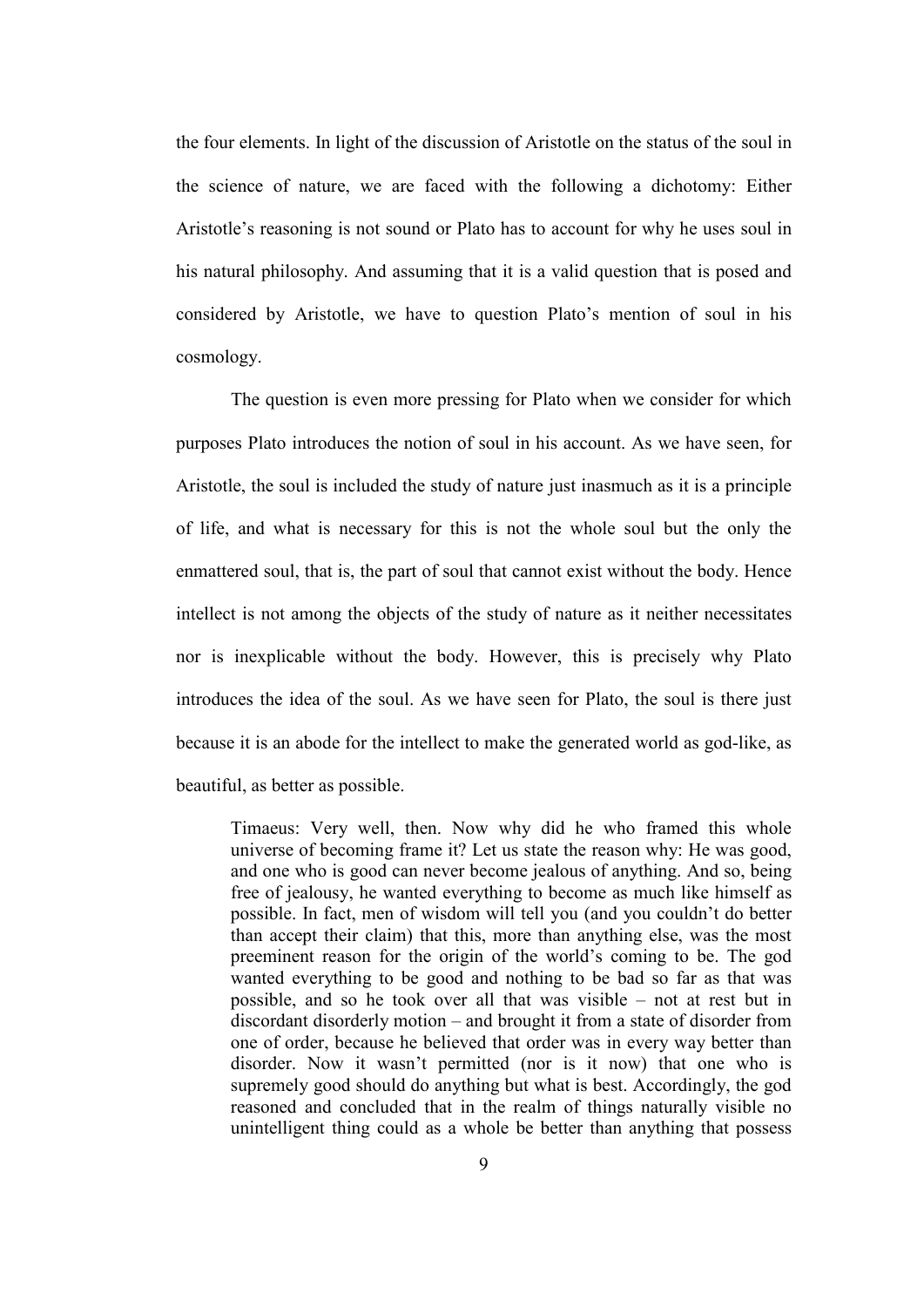intelligence as a whole, and he further concluded that it is impossible for anything to come to possess intelligence apart from the soul. Guided by this reasoning, he put intelligence in soul, and soul in body, and so he constructed the universe. He wanted to produce a piece of work that would be as excellent and supreme as its nature would allow. This, then, is how we must say divine providence brought our world into being as a truly living thing, endowed with soul and intelligence. $11$ 

Plato wants to give an account of something in his natural philosophy which is the very thing that Aristotle bans from the study of nature. Plato wants to explain the physical world, and in order to investigate its order, its beauty (which can also be said to be a physical character of the universe) he makes the Demiurge to place a soul inside the world's body. Plato wants to explain why the world is intelligent and possesses reason. Aristotle, on the other hand, claims that we cannot inquire into the intellect while studying nature because then we would also have to inquire into the intelligibles, like Forms, mathematicals, and soul (to some extent) and the Demiurge (in Plato's cosmology). Thus for Aristotle, either there is no other philosophy than Plato's cosmology or Plato should study only that part of the soul that pertains to the life-character of the living beings and leave the intellect out. Why does Plato do the opposite? And putting intellect into the soul

<sup>&</sup>lt;sup>11</sup> All the translations from the *Timaeus* are by Zeyl in Plato (2000); all the Greek texts of Plato are from the collection at <http://www.perseus.tufts.edu/cache/perscoll Greco-Roman.html>. *Timaeus*, 29d-30c. λέγωμεν δη δι' ήντινα αιτίαν γένεσιν και το παν τόδε ο συνιστας *sune/sthsen. a)gaqo\j h)=n, a)gaqw=| de\ ou)dei\j peri\ ou)deno\j ou)de/pote e)ggi/gnetai fqo/noj: τ*ούτου δ' εκτός ών πάντα ότι μάλιστα εβουλήθη γενέσθαι παραπλήσια εαυτώ. ταύτην δη *gene/sewj kai\ ko/smou ma/list' a)/n tij a)rxh\n kuriwta/thn par' a)ndrw=n froni/mwn*   $\alpha$ ποδεχόμενος ὀρθότατα αποδέχοιτ' αν. βουληθεὶς γὰρ ὁ θεὸς ἀγαθὰ μὲν πάντα, φλαῦρον *de\ mhde\n ei)=nai kata\ du/namin, ou(/tw dh\ pa=n o(/son h)=n o(rato\n paralabw\n ou)x h(suxi/an a)/gon a)lla\ kinou/menon plhmmelw=j kai\ a)ta/ktwj, ei)j ta/cin au)to\ h)/gagen e)k th=j a)taci/aj, hγησάμενος εκείνο τούτου πάντως ἄμεινον. θέμις δ' ούτ' ήν ούτ' έστιν τω αρίστω δραν a)/llo plh\n to\ ka/lliston: logisa/menoj ou)=n hu(/risken e)k tw=n kata\ fu/sin o(ratw=n ou)de\n a)no/hton tou= nou=n e)/xontoj o(/lon o(/lou ka/llion e)/sesqai/ pote e)/rgon, nou=n d' au)= xwri\j yuxh=j a)du/naton paragene/sqai tw|. dia\ dh\ to\n logismo\n to/nde nou=n me\n e)n yuxh=|, yuxh\n d' e)n sw/mati sunista\j to\ pa=n sunetektai/neto, o(/pwj o(/ti ka/lliston ei)/h kata\ fu/sin a)/risto/n te e)/rgon a)peirgasme/noj. ou(/twj ou)=n dh\ kata\ lo/gon to\n ei)ko/ta dei= le/gein to/nde to\n ko/smon*  ζωον έμψυχον έννουν τε τη αληθεία δια την του θεου γενέσθαι πρόνοιαν.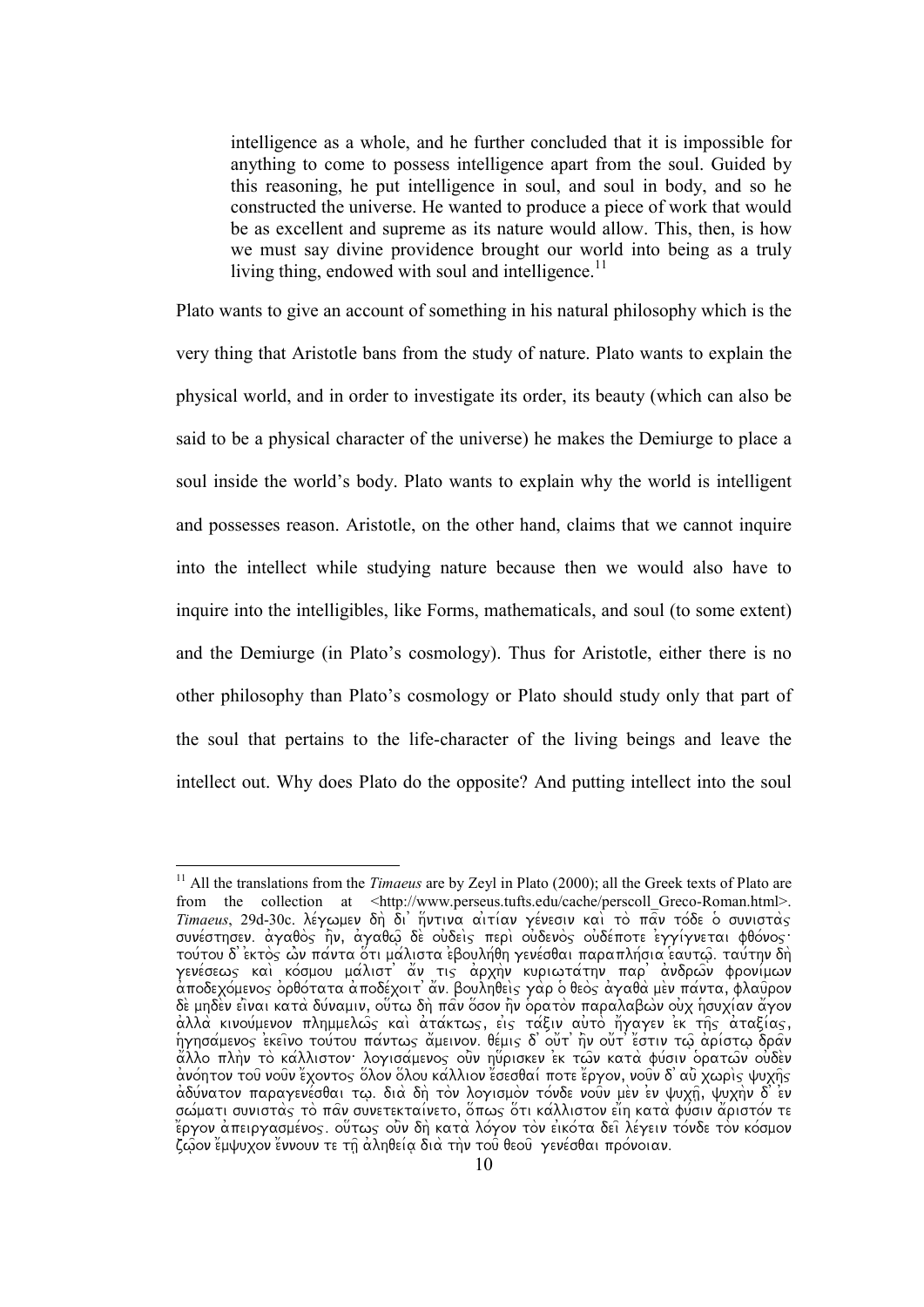of the whole, the universe is as much anti-commonsensical as it could be. How are we to understand this 'madness' of the Demiurge?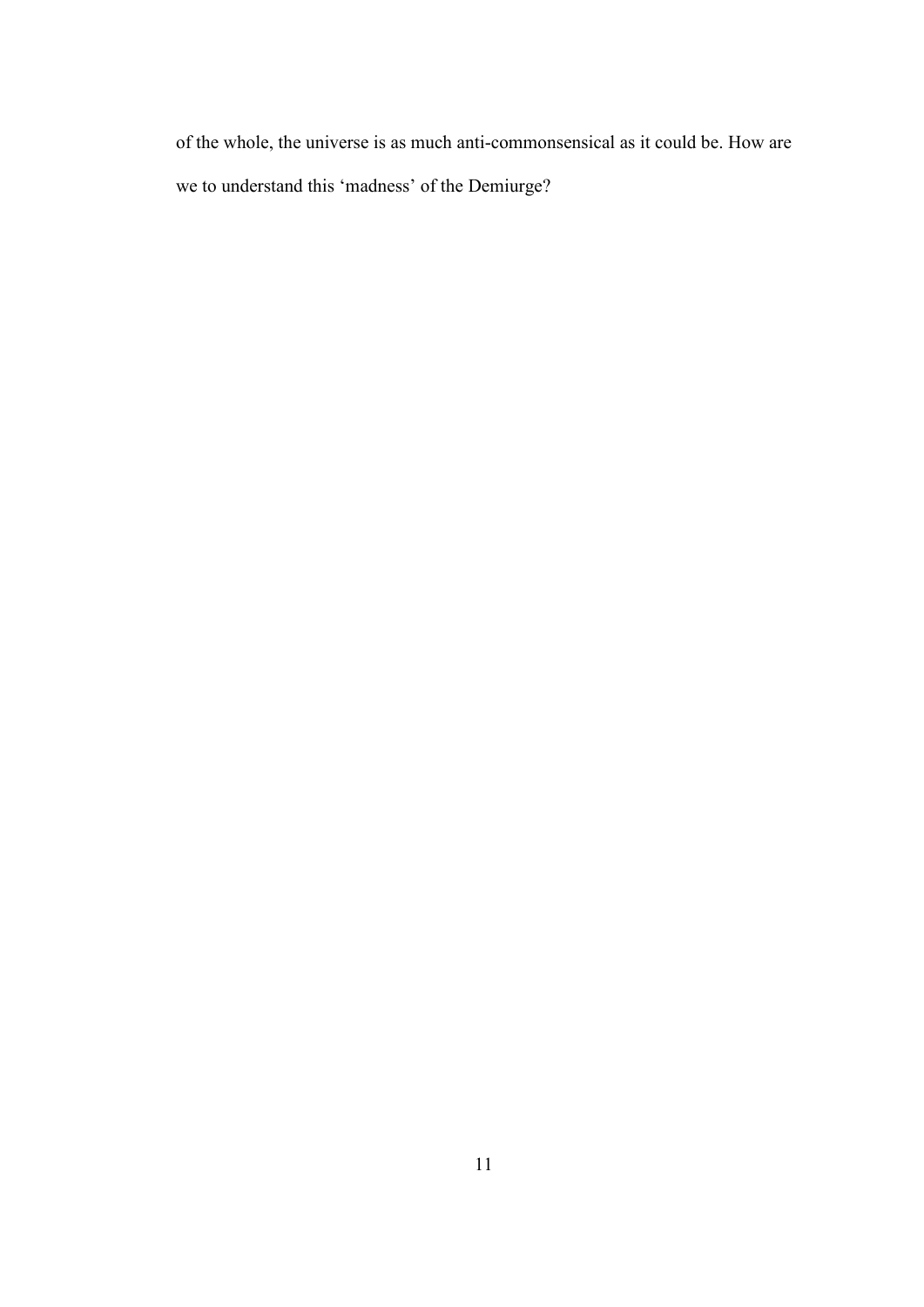## **CHAPTER II**

#### **AN EXPOSITION OF THE** *TIMAEUS*

The *Timaeus* is one of the most intriguing of Plato's dialogues. It was the most widely-read text of Plato for centuries.<sup>12</sup> For the ancient Neoplatonic commentators, the *Timaeus* was most impotant text of Plato in the curriculum of philosophical study for it contained almost all aspects of the philosophy of Plato as the number of commentaries on the work show. It is only in the modern times that it gave way to other texts like the *Republic*, or the Phaedo, due to the interest in the ethical and political thinking. However interest in the Timaeus reappeared after the first quarter of the  $20<sup>th</sup>$  century.

There is a certain debate as to the place in the Platonic corpus the dialogue occupies. It has been traditionally held to be one of Plato's late works as for the same reason that it was the last text read in Platonic education for the Neoplatonic interpreters. This view has been dominant for well into the  $20<sup>th</sup>$  century, until G. E. R. Owen published his article on the issue.<sup>13</sup> Interpreting the stylometric work of the preceding century, Owen challenged the traditional view. Most basically he

<sup>&</sup>lt;sup>12</sup> The *Timaeus* was basically the only work of Plato known in the early middle ages till the  $12<sup>th</sup>$ century. Till then, a piece of the work (down to 44a) had survived with a translation and commentary by the  $4<sup>th</sup>$  century Platonist Chalcidius.

 $13^{13}$  Owen (1986).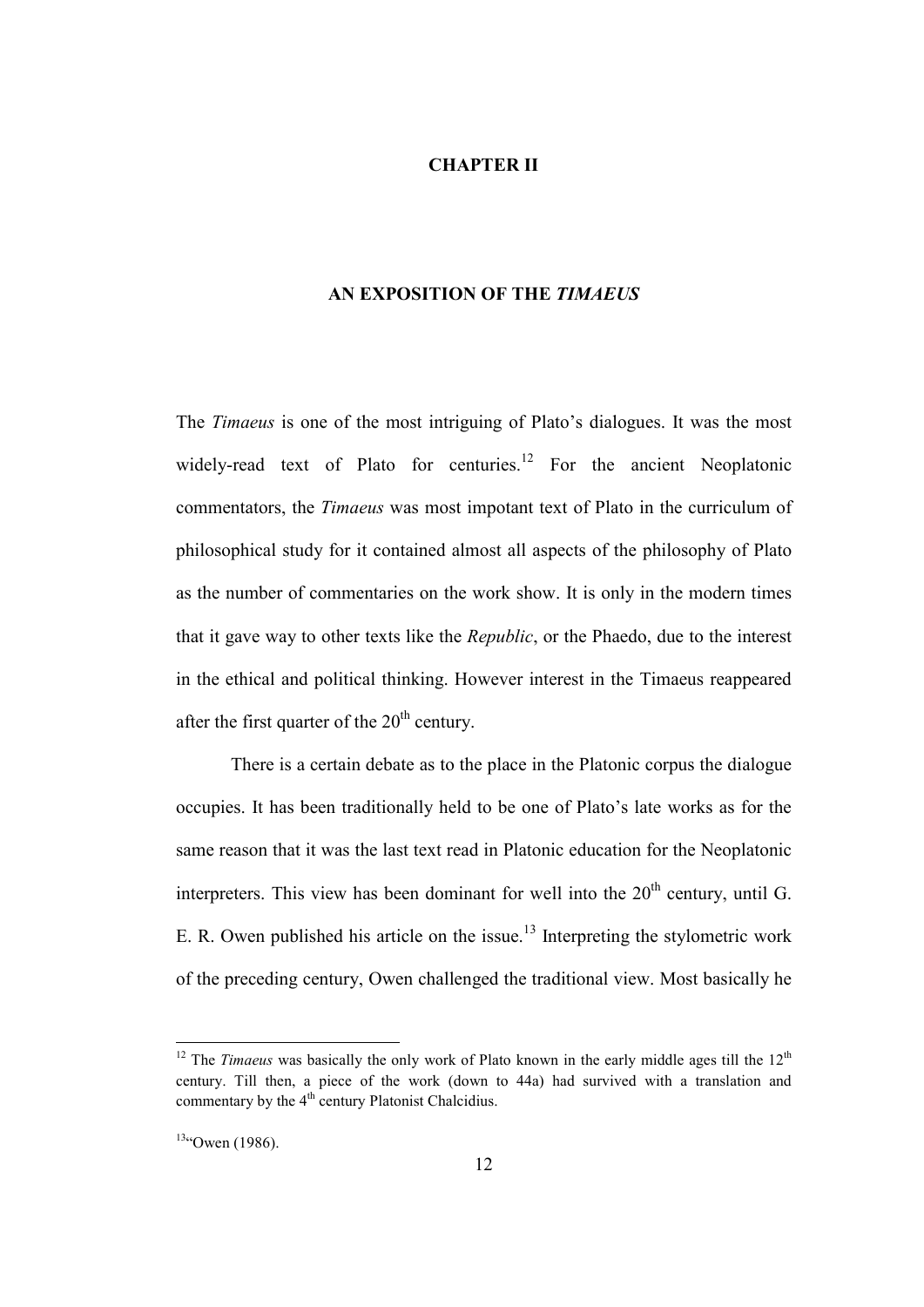held that if one regards the *Timaeus* as a late work, one cannot make sense of the development of Plato's thought (especially with respect to the *Parmenides* and the *Theaetetus*), and would have to attribute great inconsistencies to his thought. Thus he suggested that the text be placed between the *Republic*, being a middle work and the other two late ones above. Though Owen's work created a lively dispute and scholars came to reassess the place of the *Timaeus* within the Platonic corpus it came to be challenged by Harold Cherniss<sup>14</sup> among others. Both Owen's interpretation of the stylometry of Plato and his more philosophical objections to seeing the work as one of the late period came under suspicion so that now it does not have the convincingness it had when it first appeared. However there is no longer a silencing consensus on the issue.

Though it is mainly a work on natural philosophy, the dialogue surprisingly opens with a political section, in which Socrates reminds people of the talk of yesterday. For the *Timaeus* is in fact a piece of a trilogy, the first work of it indeed, as it talks about the origin of the universe down to the creation of humankind, after which the *Critias*, which being unfinished breaks in the middle of a sentence, talks about the ancient Athenian society, a politically ideal state. A third, the *Hermocrates*, is never actually written as it is not attested in even ancient sources.

The setting of the dialogue is telling, for the dialogue, as noted above, opens up with a discussion of yesterday's talk. The time of the year is the Panathenaea festival, the festival for the patron deity of Athens, Athena. Socrates gives a speech on the ideal state yesterday as a celebration of the deity and now

 $14$  Cherniss (1965).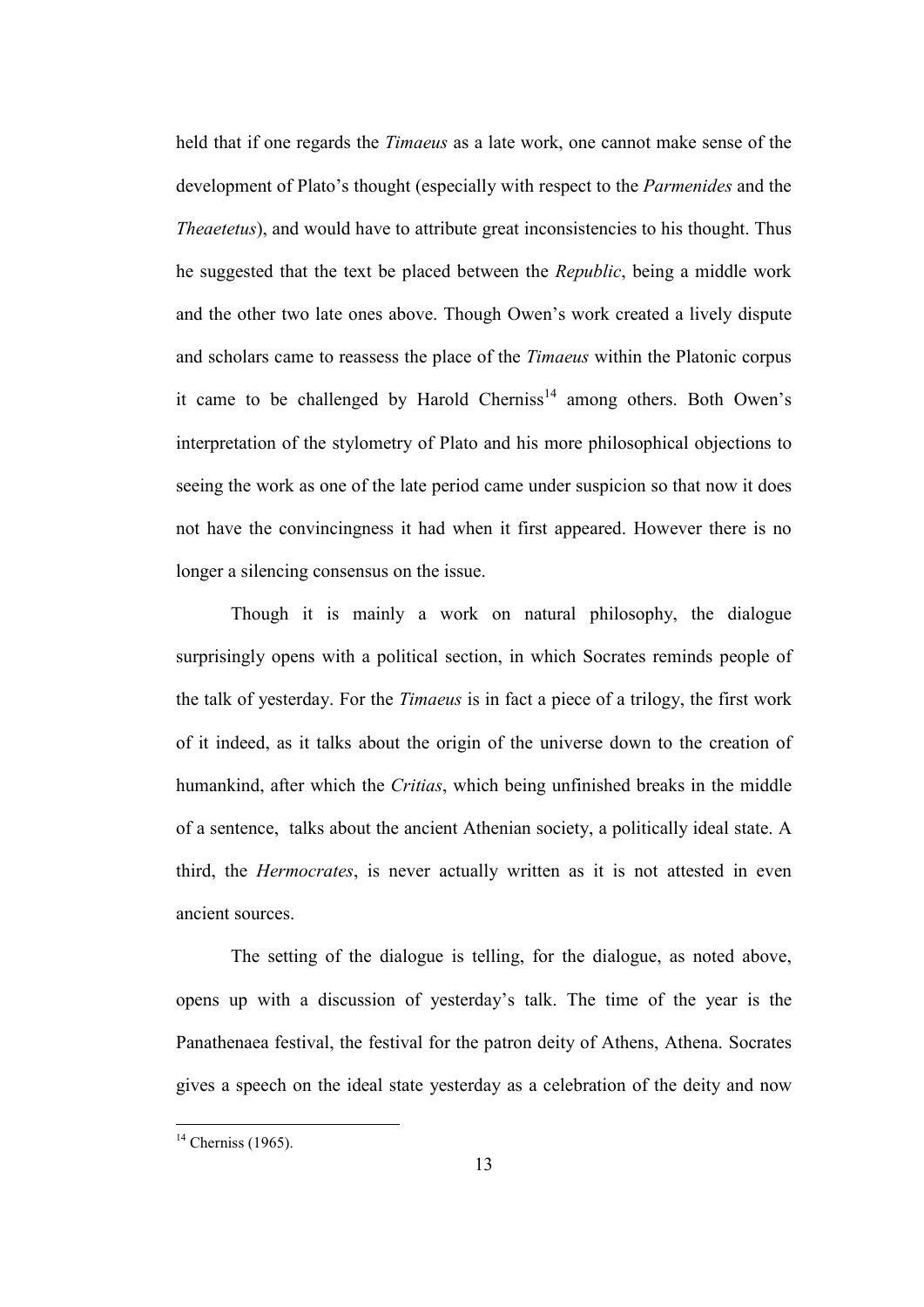expects Timaeus and others to give honouring speeches to the goddess. The *dramatis personae* other than Socrates and Timaeus include Hermocrates and Critias (Plato's great-grandfather). This makes up an elite make-up which coincides with the way the dialogue is meant; it is not for the public but for the most learned in the society.

Timaeus is from Locri, an Italian city "under the rule of excellent laws" (20a2), an important indicator of the philosophical orientation of the person as a Pythagorean. He is introduced as 'expert in astronomy and has made it his main business to know the nature of the universe' (27a). Hermocrates is also from Italy, a Syracusean in fact. *Critias* is an Athenian and the great-grandfather of Plato, and his grandfather, of whom there is a mention in the dialogue within the Atlantis story, is a friend of Solon. Although the number of those taking part in the dialogue add up to four including Socrates, though the main part of the dialogue is a long speech by Timaeus.

#### **2.1 Prelude: The Atlantis Story**

In the beginning of the dialogue, Socrates, meeting the other three characters, reminds them of yesterday's speech which is reminiscent of parts of the *Republic*. However the dramatic intention can hardly be an allusion to the *Republic* as neither all of the issues discussed in that dialogue are mentioned nor all of those concerning the state. Socrates talks about the qualities of a perfect state but now wants to see the state in action so as to have an opportunity to reassess its perfection with respect to its functionality. At this point Critias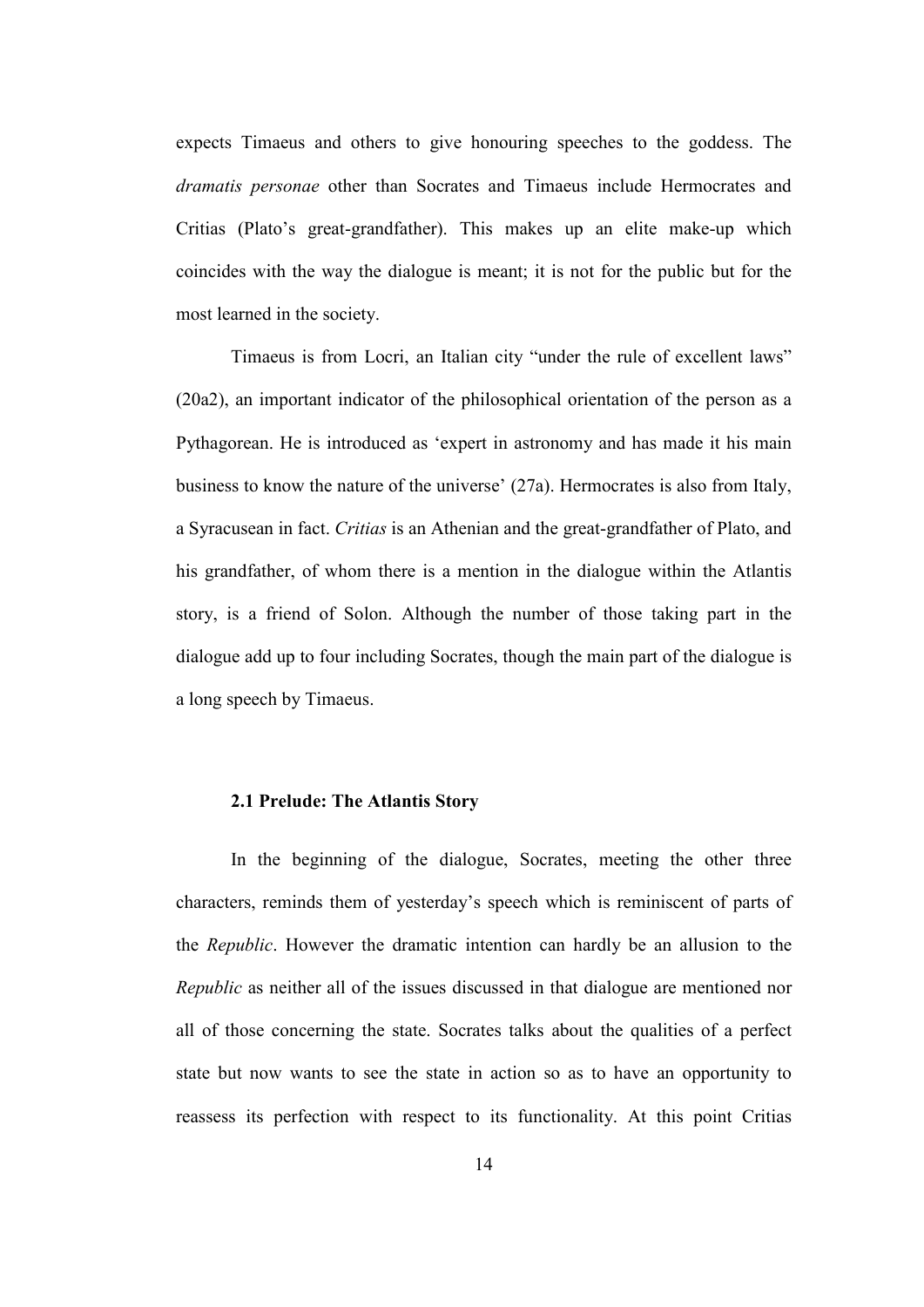intervenes, reciting of the Atlantis story which he claims to have heard from his grandfather. The story is passed on to him through a line of succession, which leads ultimately to Solon and the hieroglyphic writings from which an Egyptian priest informs the latter about the events. The story is about how ancient Athens fought against the spread of the powerful Atlantis and ultimately defeated it as the latter claimed to invade all the lands of Asia and Europe. The story, which "is no made-up story, but a true account" is thought to serve the task Socrates has assigned, that is, the depiction of the ideal state in action as it is judged that ancient Athens is so similar a state as the ideal one outlined by Socrates (25e-26e). Though Socrates at first hand asks Critias to continue with his speech, Critias suggests instead that they have already arranged a series of speeches in order and Timaeus is to initiate the series "beginning with the origin of the world and concluding with the nature of human beings", and that he will then continue with his account of the actual Athenian citizens with perfect laws (27a-b). This is where Timaeus takes on the speech and the cosmological account of the origin and the nature of the universe begins.

### **2.2 The Being/Becoming Distinction and the Status of the**

## **Cosmological Account**

Timaeus begins his speech with a metaphysical distinction. This distinction is important for the whole of the dialogue and with respect to Plato's method of studying the sensible world. So it is best to quote this in full.

As I see it, then, we must begin by making the following distinction: What is *that which always is and has no becoming*, and what is *that which*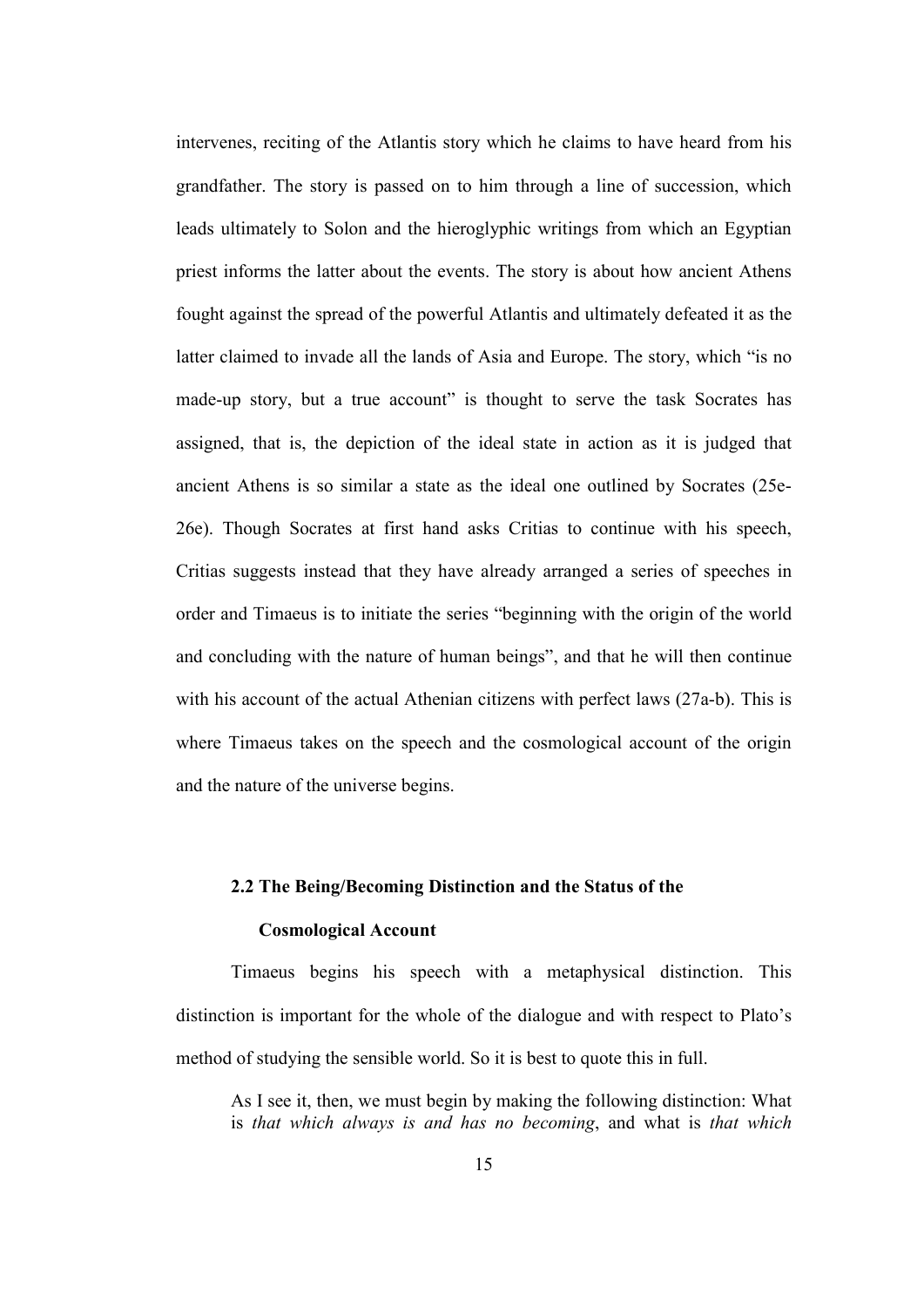*becomes* and never is? The former is grasped by understanding, which involves a reasoned account. It is unchanging. The latter is grasped by opinion, which involves unreasoning sense perception. It comes to be and passes away but never really is. Now everything that comes to be must of necessity come to be by the agency of some cause, for it is impossible for anything to come to be without a cause. So whenever the craftsman looks at what is always changeless and, using a thing of that kind as his model, reproduces its form and character, then, of necessity, all that he completes is beautiful. But were he to look at a thing that has come to be and use as his model something that has been begotten, his work will lack beauty.<sup>15</sup>

The dichotomy of the intelligible and the sensible world is the starting point of Timaeus' exposition of how the world came to be. Being is unchanging, grasped by the understanding and never becomes. Becoming, on the other hand, necessitates a cause for itself to become and never is in the proper sense of the term, which is allocated for Being. Therefore a lower form of cognition corresponds to it. That is, we come to know about Becoming by opinion. Timaeus hints that his exposition will not be able to fulfill the standards of a 'reasoned account' as the world is a world of becoming. Moreover the agency of the craftsman, the *demiourgos*, is also introduced at the very beginning of the account. It will be the demiurge which will make the universe, will be the cause of the coming to be of that which becomes but never is. The last important metaphysical relation that supersedes the physical world is the model copy relation. For Timaeus the world is beautiful, in fact "of all the things that have

<sup>15</sup> *Timaeus, 27*d-28b. <sup>2</sup>στιν ούν δη κατ' εμην δόξαν πρωτον διαιρετέον τάδε· τί το όν αεί, *ge/nesin de\ ou)k e)/xon, kai\ ti/ to\ gigno/menon me\n a)ei/, o)\n de\ ou)de/pote; to\ me\n dh\ noh/sei meta\*  λόγου περιληπτόν, άει κατα ταυτα όν, το δ' αυ δόξη μετ' αισθήσεως αλόγου δοξαστόν, *gigno/menon kai\ a)pollu/menon, o)/ntwj de\ ou)de/pote o)/n. pa=n de\ au)= to\ gigno/menon u(p' ai)ti/ou τιν*ός εξ ανάγκης γίγνεσθαι· παντι γαρ αδύνατον χωρις αιτίου γένεσιν σχειν. ότου μεν *ou)=n a)\n o( dhmiourgo\j pro\j to\ kata\ tau)ta\ e)/xon ble/pwn a)ei/, toiou/tw| tini\ prosxrw/menoj παραδείγματι, την ιδέαν και δύναμιν αυτου απεργαζηται, καλον εξ ανάγκης ούτως*  $\alpha$ ποτελεισθαι παν<sup>.</sup>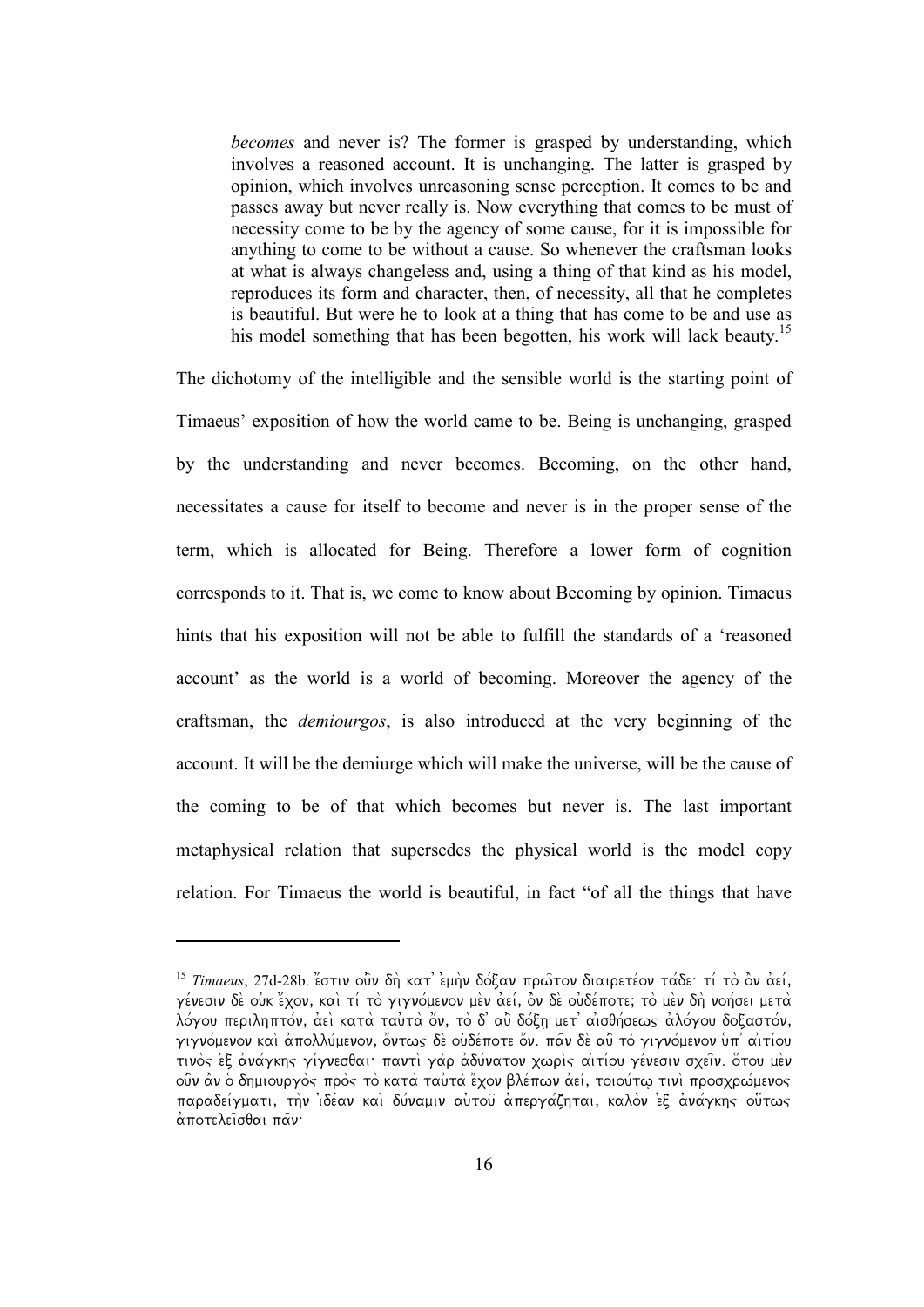come to be, our world is the most beautiful" (29a). Hence it must be made as a copy of a model which is itself beautiful. And a model that is not changing, that is not becoming is a beautiful model, rather than one that has come to be. Hence the model for the fashioning of the world used by the demiurge is an unchanging eternal model.

 Timaeus next asks if the world has come to be, if it has an origin or if it has always been. He argues that because the world is both tangible and visible, and it has a body, it has come to be (28b). Anything that has a body is visible, and anything visible is grasped by sense perception. Sense perception on the other hand is correlated to Becoming. Hence because it is a world of becoming, it has come to be. Necessarily because it is a world that has come to be, it has to have a cause. And here Timaeus makes his first methodological intervention within the account: "Further, we maintain that, necessarily, that which comes to be must come to be by the agency of some cause. Now to find the maker and the father of this universe is hard enough, and even if I succeeded, to declare it to everyone is impossible" (28c). Though Timaeus attributes a cause for the coming to be of the world, and though he has already called it the demiurge, he thinks that it is hard to identify him and to rationally speak about it to people. This betrays a sceptical attitude to the discourse and it hints that the demiurge is only a catchword for the task, the task of the coming to be of the universe.

 Timaeus' most conspicuous methodological intervention to the discourse on the natural world follows this remark on the difficulty of finding the maker of the world. Because this section bears on the entirety of the account, it is best to see it full: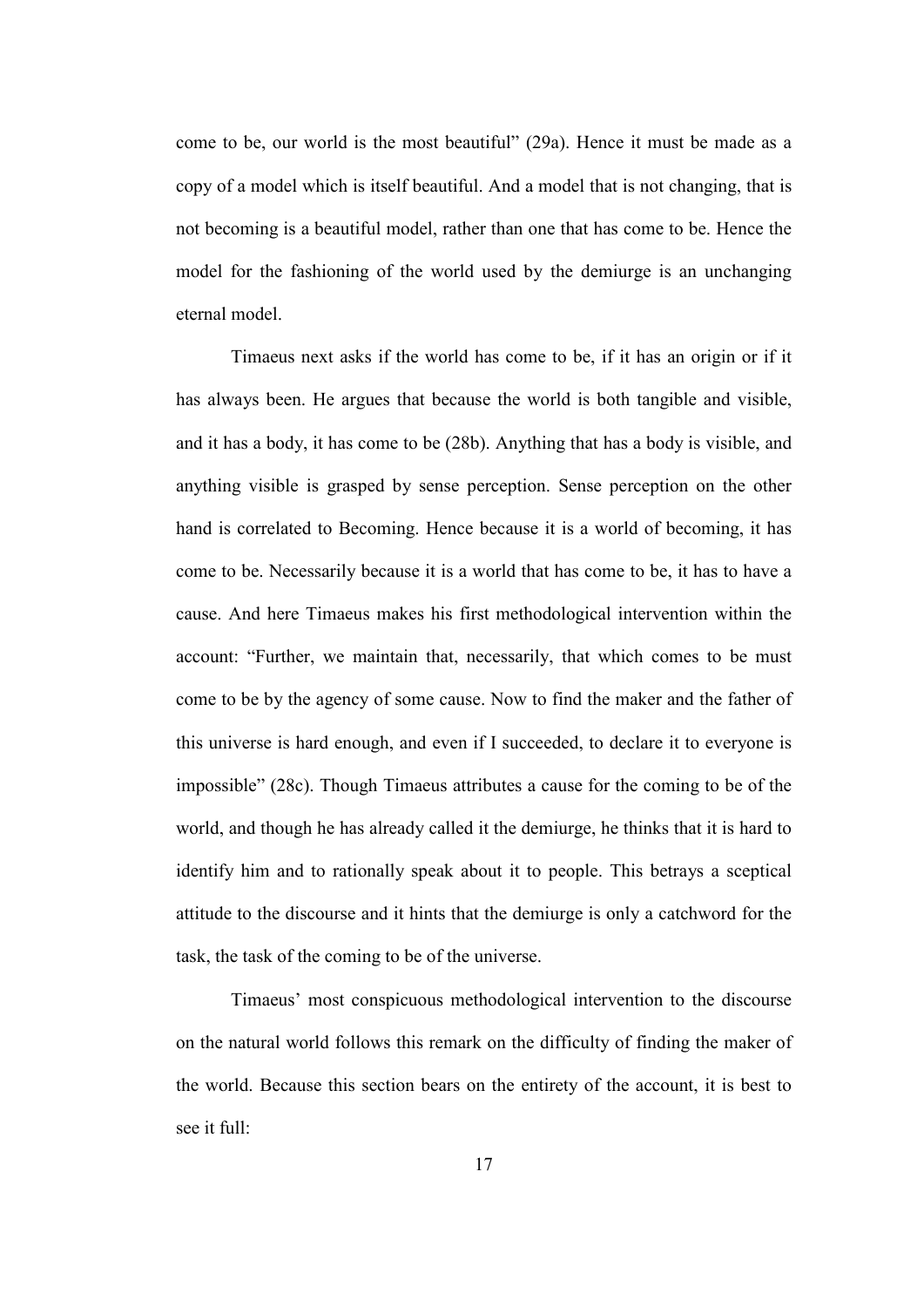Since these things are so, it follows by unquestionable necessity that this world is an image of something. Now in every subject it is of utmost importance to begin at the natural beginning, and so, on the subject of an image and its model, we must make the following specification: the accounts we give of things have the same character as the subjects they set forth. So accounts of what is stable and fixed and transparent to understanding are themselves stable and unshifting. We must do our very best to make these accounts as irrefutable and invincible as any account may be. On the other hand, accounts we give of that which has been formed to be like that reality, since they are accounts of what is a likeness, are themselves likely, and stand in proportion to the previous accounts, that is, what being is to becoming, truth is to convincingness. Don't be surprised then, Socrates, if it turns out repeatedly that we won't be able to produce accounts on a great many subjects – on gods or the coming to be of the universe - that are completely and perfectly consistent and accurate. Instead, if we can come up with accounts no less likely than any, we ought to be content, keeping in mind both I, the speaker, and you, the judges, are only human. So we should accept the likely tale on these matters. It behooves us not to look for anything beyond this.<sup>16</sup>

The account of what is only a copy being a likely account is a great matter for interpreters. Beginning from the initial readers of the dialogue, there was a divide between how to understand the 'likely' status of the account. While Aristotle interprets the dialogue in a literal manner and evaluate the claims that are in it under this light, Speusippus and Crantor, the first successors of Plato as the head of the Academy thinks the account to be a rather metaphorical one and judge the validity of the arguments in the dialogue by taking this status of likeliness into

<sup>&</sup>lt;sup>16</sup> *Timaeus*, 29b-d. τούτων δε υπαρχόντων αυ πασα ανάγκη τόνδε τον κόσμον εικόνα τινος *ei)=nai. me/giston dh\ panto\j a)/rcasqai kata\ fu/sin a)rxh/n. w(=de ou)=n peri/ te ei)ko/noj kai\ peri\*  τού παραδείγματος αυτής διοριστέον, ώς άρα τους λόγους, ώνπέρ εισιν εξηγηταί, *τούτων αυτών και συγγενεις όντας του μεν ούν μονίμου και βεβαίου και μετά νου* καταφανούς μονίμους και αμεταπτωτουσκαθ' όσον οιον τε και ανελέγκτοις προσήκει *lo/goij ei)=nai kai\ a)nikh/toij, tou/tou dei= mhde\n e)llei/peintou\j de\ tou= pro\j me\n e)kei=no a)peikasqe/ntoj, o)/ntoj de\ ei)ko/noj ei)ko/taj a)na\ lo/gon te e)kei/nwn o)/ntaj: o(/tiper pro\j*  γένεσιν ουσία, τούτο προς πίστιν αλήθεια. εαν ούν, ω Σωκρατες, πολλα πολλων πέρι, *qew=n kai\ th=j tou= panto\j gene/sewj, mh\ dunatoi\ gignw/meqa pa/nth| pa/ntwj au)tou\j e(autoi=j o(mologoume/nouj lo/gouj kai\ a)phkribwme/nouj a)podou=nai, mh\ qauma/sh|j: a)ll' e)a\n a)/ra mhdeno\j h(=tton parexw/meqa ei)ko/taj, a)gapa=n xrh/, memnhme/nouj w(j o( le/gwn e)gw\ u(mei=j te oi( kritai\ fu/sin a)nqrwpi/nhn e)/xomen, w(/ste peri\ tou/twn to\n ei)ko/ta mu=qon a)podexome/nouj pre/pei tou/tou mhde\n e)/ti pe/ra zhtei=n.*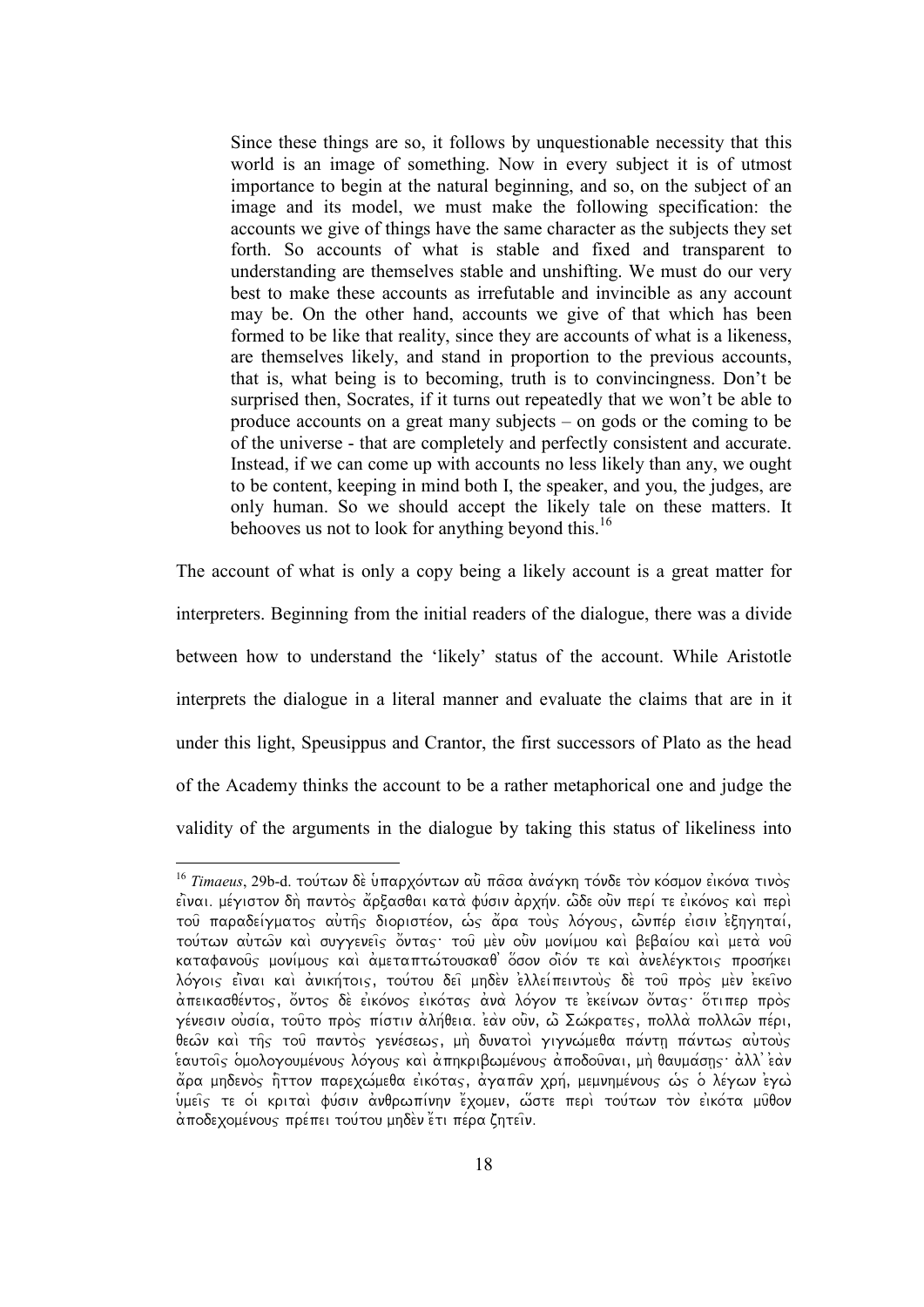consideration. The issue has not been settled down to our day and continues to divide the modern scholars.

 The discourse on a particular topic is given shape by the particular quality that topic possesses. If the subject matter is an eternal being that does not undergo any change, the discourse will have to show similar qualities, hence it will be certain and unchanging and comprehensive and logical. If, on the other hand, the subject matter is one of becoming, then the discourse will not be as perfect as the former one. Because becoming is characterized with qualities of change and difference, the account will not be as comprehensive and logical in structure and cohesive as in the discourse about being. Thus the account Timaeus gives in this dialogue will be one as likely as possible to reality, though not a fully true account. Because the world has come to be, it has been modeled after a copy. Therefore the world is a likeness. Hence the account that will cover this process of producing likeness after a model will be a 'likely account' even though the model is an unchanging one. Being human, we have to suffice with what our subject matter enables us to talk about itself and we cannot ask for a higher degree of accuracy and consistency from an account that has likeliness as its subject matter. This is an important warning at the beginning of the discourse on how the world came to be and its sense pervades through all the minutiae of the account. For we always have to bear in mind a certain flavour of scepticism and of hypotheticism in the sense we have to make of the account of the world.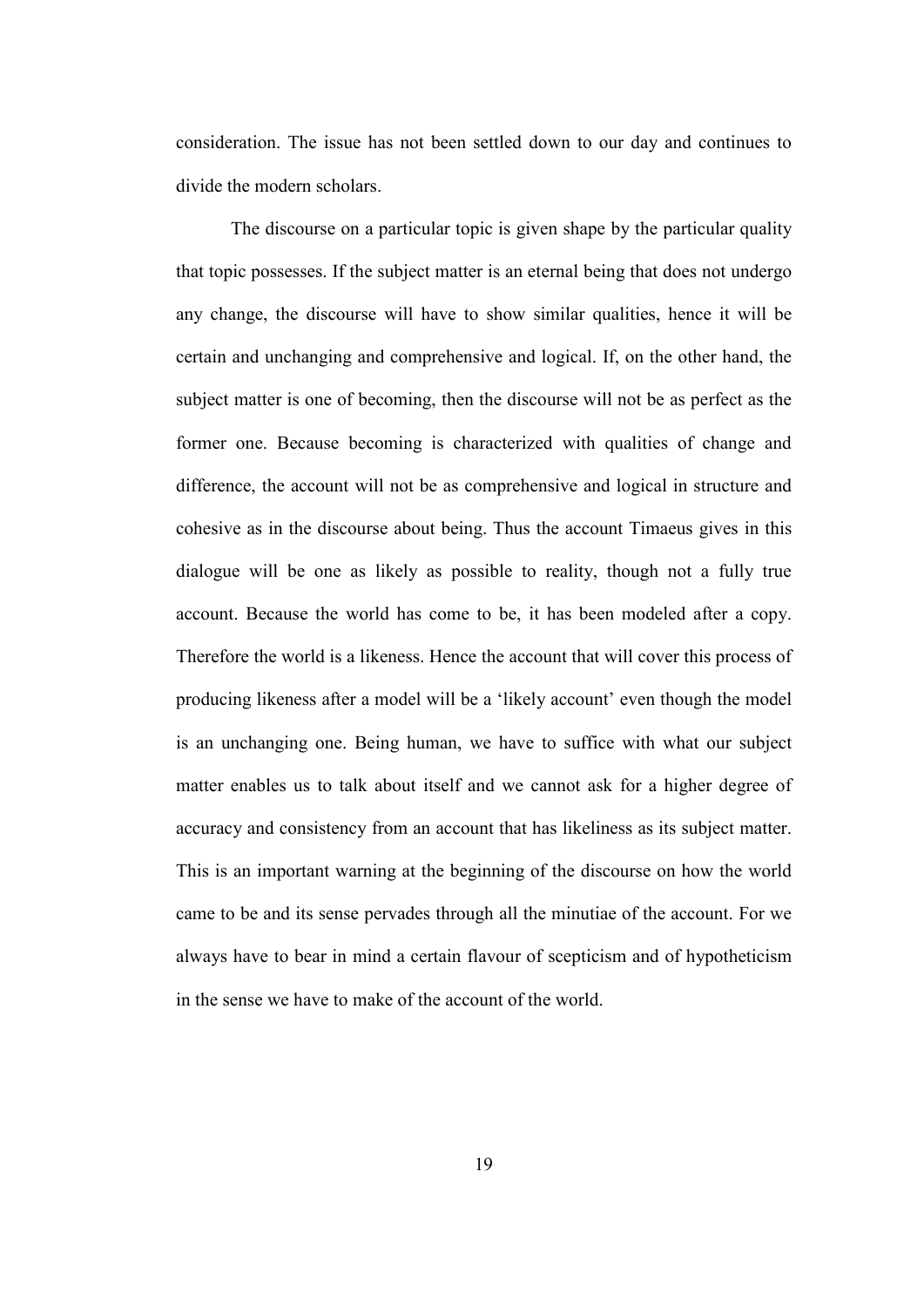### **2.3 The World's Body**

 $\overline{a}$ 

After the excursus on the qualities of the cosmological account, Timaeus asks and answers several questions on the world. First he asks what kind of a living thing the world was made like. He answers that it had to be made to resemble a living thing that is itself complete and cannot be a part of anything else. For according to Plato's scheme the world is to be beautiful.<sup>17</sup> And given that 'nothing that is a likeness of anything incomplete could ever turn out beautiful….the world resembles more closely than anything else that Living Thing of which all other living things are parts both individually and by kinds' (30c). We have another instance of the form-copy relation here. The copy, which is visible, is to resemble the form, which is intelligible as much as possible. "For that Living Thing comprehends within itself all intelligible living things, just as our world is made up of us and all the other visible creatures" (30c). The Living Thing as form is vontow, whereas the living thing as copy is  $\delta \rho \alpha \tau \delta \nu$ .<sup>18</sup> Hence the world as form contains all the other forms of living things, whereas the world as copy consists of all the particular living things.

 Timaeus' next question is about the ancient question of the number of worlds. It is a debate that had concerned the Presocratic philosophers, and especially Democritus, whether there could be other worlds than the one we inhabit, either in succession or in simultaneity. Democritus idea of the infinity of

<sup>17</sup> Why it has to be beautiful is another question but the theology of the *Timaeus* is a condition for its beauty; the god cannot make something that is not beautiful.

<sup>18</sup>*Timaeus*, 30c-d. *τ*ά γάρ δή νοητά ζώα πάντα εκείνο εν εαυτώ περιλαβόν έχει, καθάπερ *o(/de o( ko/smoj h(ma=j o(/sa te a)/lla qre/mmata sune/sthken o(rata/. tw=| ga\r tw=n nooume/nwn kalli/stw| kai\ kata\ pa/nta tele/w| ma/lista au)to\n o( qeo\j o(moiw=sai boulhqei\j zw=|on e(\n o(rato/n, pa/nq' o(/sa au)tou= kata\ fu/sin suggenh= zw=|a e)nto\j e)/xon e(autou=, sune/sthse.*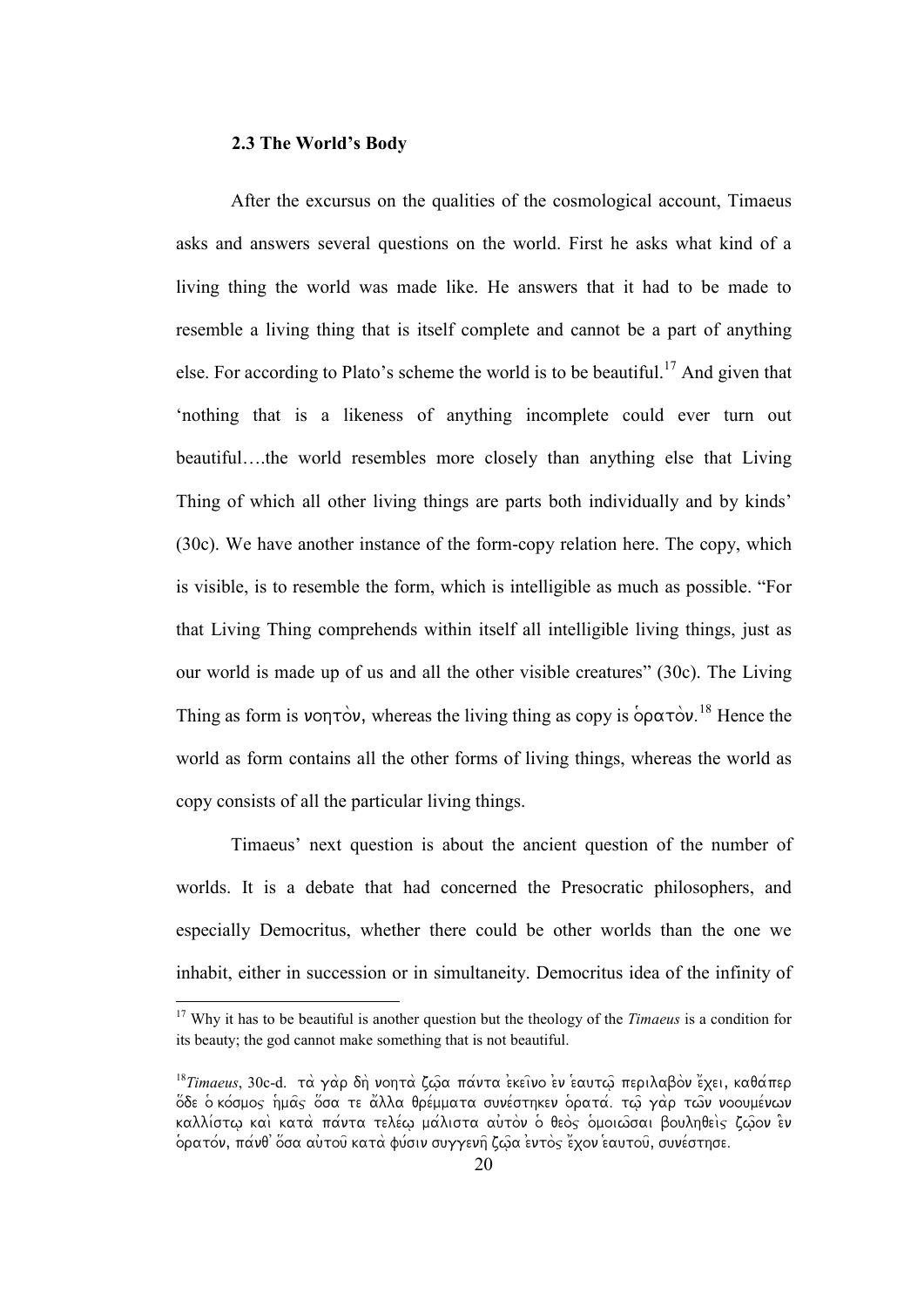the number of the worlds, however, is alien to Platonic principles. For, given that the world is made from a supreme complete form, the form cannot even admit yet another copy since the uniqueness that is inherent in the form is passed on to the copy as well. "So, in order that this living thing should be like the complete Living Thing in respect of uniqueness, the maker made neither two, nor yet an infinite number of worlds" (31a). This arises from the definition of the Form of the Living Thing from which this world is made as a copy. The form, as attested above, incorporates within itself all the intelligible living things, that is all other forms of living things. Thus there cannot be another form that includes all the living things, for then, a superior form that would contain these two forms would be necessary to exemplify the form that contained all the intelligible living things. Hence for the copy to imitate this specific version of uniqueness of the form, it itself also has to be unique.<sup>19</sup>

Having posited the unique status of the copy, Timaeus turns to a discussion on world's body. The traditional opinion about the physical structure of the world is the four-element theory as proposed in its succinct form by Empedocles, that the world is made of fire, earth, water and air. The philosophers since do not object to the number or identities of these four elements though they may debate on the more ultimate particles, like Anaxagoras, or the Atomists or Diogenes of Appolonia. Plato also subscribes to the discussion in the Timaeus, followed by Aristotle and with him the theory persists well into the modern times until the periodic table of elements is suggested. Though nobody before him gave

<sup>&</sup>lt;sup>19</sup> There is further debate about the overall structure of the argument and the specific version of uniqueness of the world as form and copy. See Keyt (1971); Parry (1979) and (1991); Patterson (1981).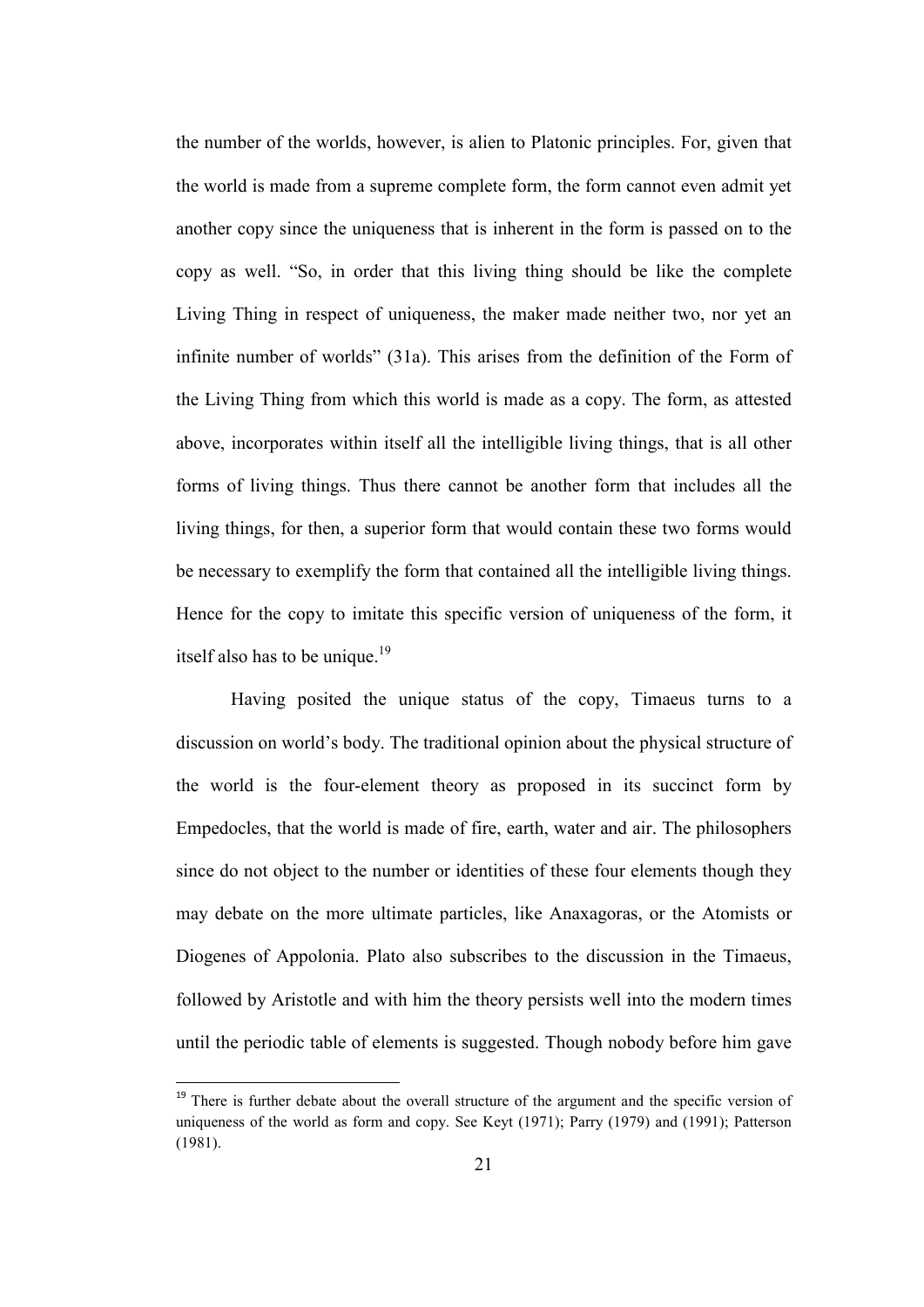a reason for the exact number of the elements before him besides positing that they exist, Plato does so in the Timaeus.

Now that which comes to be must have bodily form, and be both visible and tangible, but nothing could ever become visible apart from fire, nor tangible without something solid, nor solid without earth. That is why, as he began to put the body of the universe together, the god came to make it out of fire and earth. But it isn't possible to combine two things well all by themselves, without a third; there has to be some bond between the two that unites them. Now the best bond is one that really and truly makes a unity of itself together with the things that bonded by it, and this in the nature of things is best accomplished by proportion...<sup>20</sup>

Now a few points are in order here before furthering the discussion. First of all, Plato has made important determinations about the nature of Becoming. The first thing he suggests is that all Becoming must have bodily form and will contain a proportion of earth and fire in itself. This determination will be important in our discussion of the generation of the world soul, for if the soul is also generated or put together like the universe, then it must also have bodily form and must have the bodily qualities, be tangible and visible. And this conception of the soul is also not common-sensical nor is it what Plato wants to say when we recall to mind what he says about the soul in the other dialogues.

 The other important thing in the passage is that once more the qualities of goodness and mathematics appear in the physical generation of the world. It is the Demiurge that puts together the world, and he does it according to the best bond. This best bond happens to be proportion, a term which Plato borrows and

<sup>&</sup>lt;sup>20</sup> *Timaeus* 31b-c. σωματοειδές δέ δή και ορατον απτόν τε δει το γενόμενον είναι, χωρισθεν *de\ puro\j ou)de\n a)/n pote o(rato\n ge/noito, ou)de\ a(pto\n a)/neu tino\j stereou=, stereo\n de\ ou)k a)/neu gh=j: o(/qen e)k puro\j kai\ gh=j to\ tou= panto\j a)rxo/menoj sunista/nai sw=ma o( qeo\j e)poi/ei. du/o de\ mo/nw kalw=j suni/stasqai tri/tou xwri\j ou) dunato/n: desmo\n ga\r e)n me/sw|*  δει τινα αμφοιν συναγωγον γίγνεσθαι. δεσμων δε καλλιστος ος αν αυτον και τα *sundou/mena o(/ti ma/lista e(\n poih=|, tou=to de\ pe/fuken a)nalogi/a ka/llista a)potelei=n.*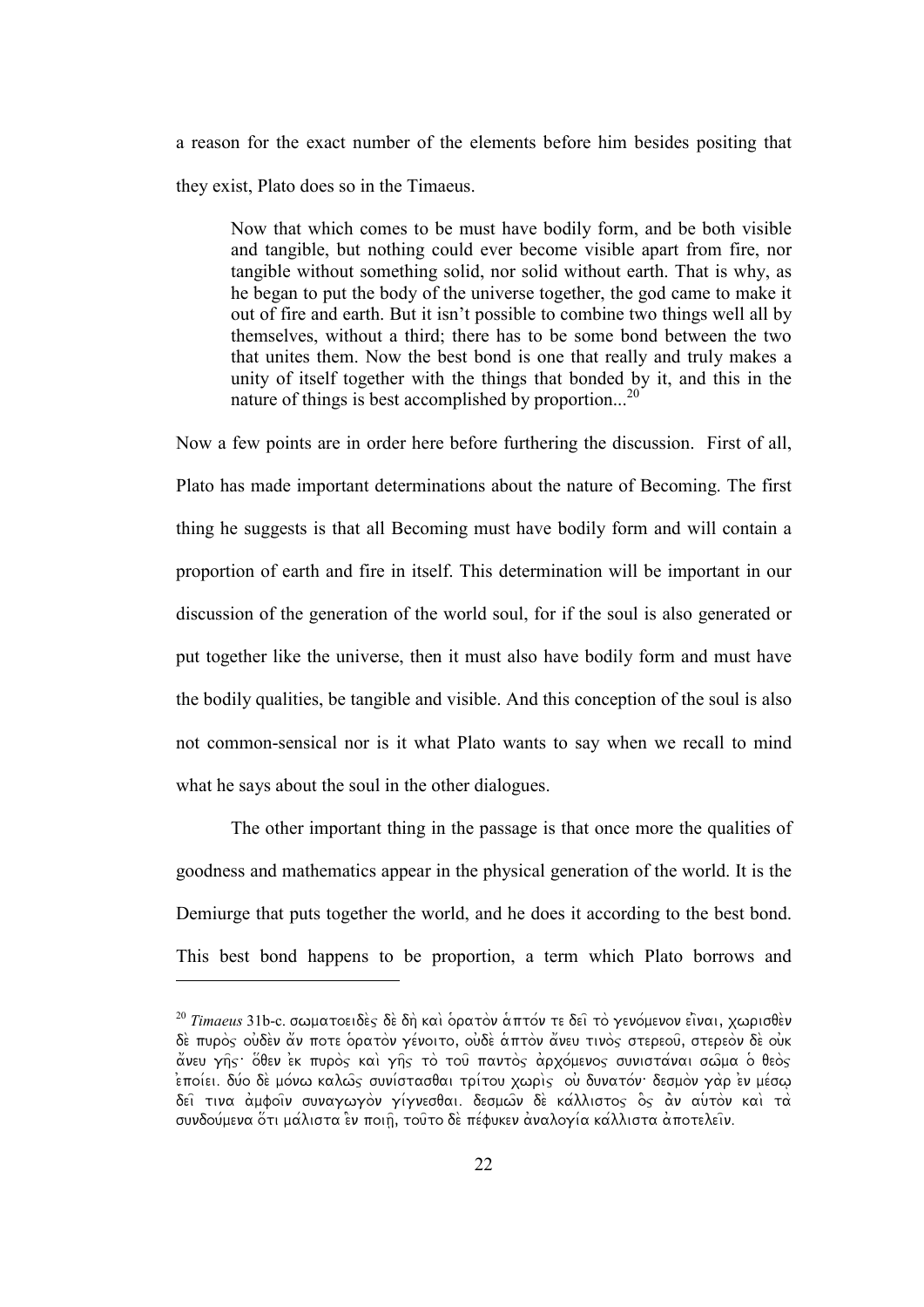introduces from the mathematical world. For Plato mathematical way of uniting the physical things is the best possible way of generating them, putting them together. And this explains why we have four and exactly four elements:

So if the body of the universe were to have come to be as a twodimensional plane, a single middle-term would have sufficed to bind together its conjoining terms with itself. As it was, however, the universe was to be a solid, and solids are never joined together by just one middle term but always by two. Hence the god set water and air between fire and earth, and made them as proportionate to one another as was possible, so that what fire is to air, air is to water and what air is to water, water is to earth. He then bound them together and thus he constructed the visible and tangible heavens. This is the reason why these four particular constituents were used to beget the body of the world, making it a symphony of proportion. They bestowed friendship upon it, so that, having come together into a unity with itself, it could not be undone by anyone but the one who had bound it together.<sup>21</sup>

The proportional way of binding things is similar from mathematics. We can give examples from numbers to explain what Plato has in mind. An example of a proportion is the following: 2 is to 4 as 4 is to 8 and 4 is to 8 as 8 is to 16. This is the best way of binding 2 and 16 for Plato; because the ratios of the numbers do not change and it is as if tied twice rather than once in case we had bound them with, say 9 as the middle term equidistant from both sides. Hence this is a 'symphony of proportion' as Plato says, adding values of beauty besides thinking

<sup>&</sup>lt;sup>21</sup> *Timaeus,* 32a-c. εἰ μὲν οὖν ἐπίπεδον μέν, βάθος δὲ μηδὲν ἔχον ἔδει γίγνεσθαι τὸ τοῦ *παντός σώμα, μία μεσότης αν εξήρκει τα τε μεθ' αυτής συνδειν και εαυτήν, νυν δε stereoeidh= ga\r au)to\n prosh=ken ei)=nai, ta\ de\ sterea\ mi/a me\n ou)de/pote, du/o de\ a)ei\ meso/thtej sunarmo/ttousin: ou(/tw dh\ puro/j te kai\ gh=j u(/dwr a)e/ra te o( qeo\j e)n me/sw| qei/j, k*αι προς άλληλα καθ' όσον ην δυνατον ανα τον αυτον λόγον απεργασάμενος, ότιπερ πυρ *πρ*ός αέρα, τούτο αέρα πρός ύδωρ, και ότι αηρ πρός ύδωρ, ύδωρ πρός γην, συνέδησεν *kai\ sunesth/sato ou)rano\n o(rato\n kai\ a(pto/n. kai\ dia\ tau=ta e)/k te dh\ tou/twn toiou/twn kai\ to\n a)riqmo\n tetta/rwn to\ tou= ko/smou sw=ma e)gennh/qh di' a)nalogi/aj o(mologh=san, fili/an τε* έσχεν εκ τούτων, ώστε εις ταυτον αυτώ συνελθον άλυτον υπό του άλλου πλην υπό του *sundh/santoj gene/sqai.*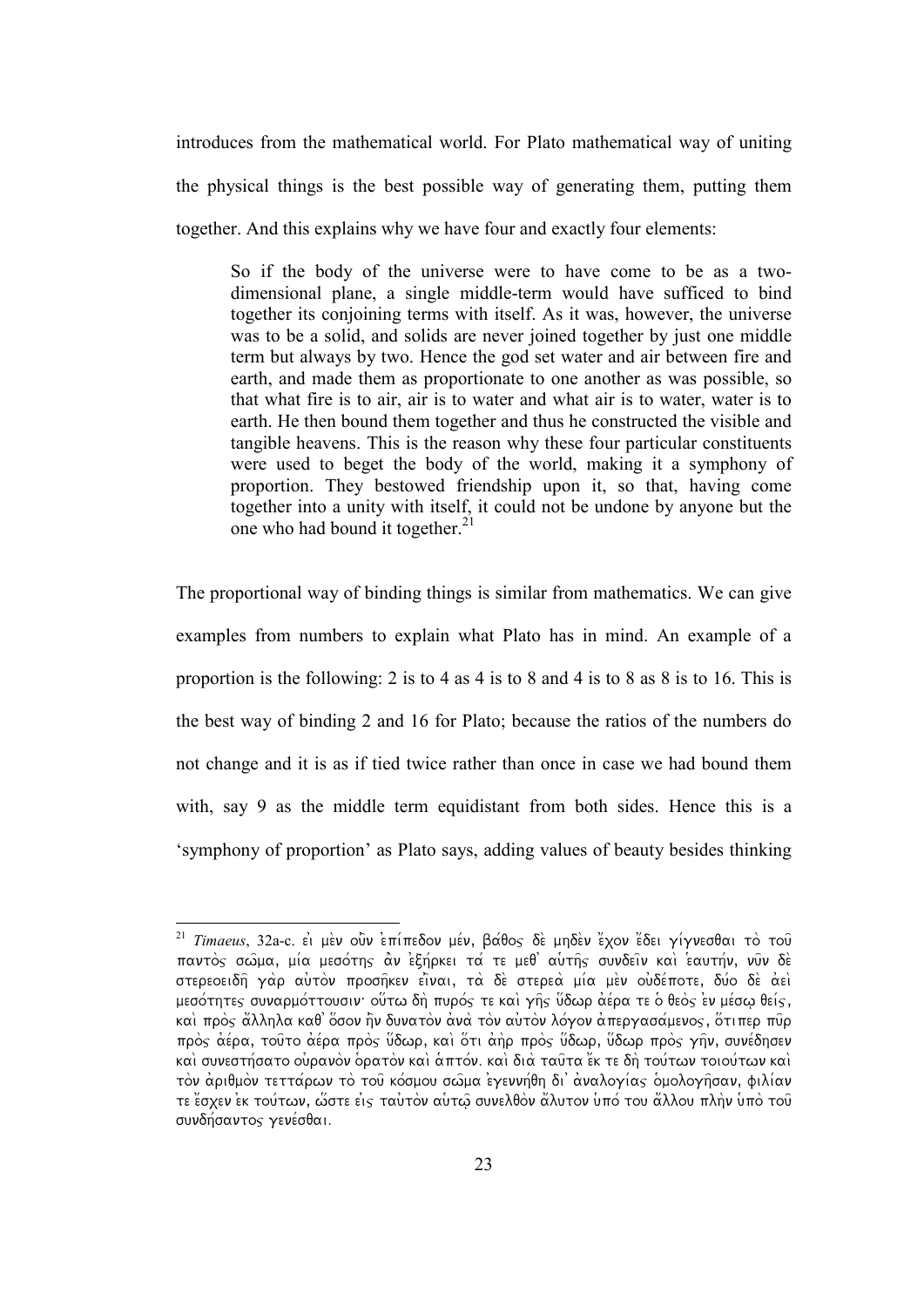physical world within mathematical analogies. Hence theology, aesthetics, ethics and mathematics all contribute to Plato's physics.

 After the discussion on the four elements, Plato moves on to describe the qualities that the body of the world has before he passes on to the explanation of the world soul. One of the most important attributes of the world's body is its completeness. Timaeus says at 32c, "Now each one of the four constituents was entirely used up in the process of building the world. The builder built it from all the fire, water, air, and earth there was, and left no part or power of any of them out". This point raises up two things: (1) All the matter is used up to leave nothing outside, that is, there is no matter that has not been used, that has not been subjected to the form-giving activity of the Demiurge, so that outside the body of the world there is nothing. (2) The matter that undergoes the activity of the Demiurge is already there so that the Demiurge is not a creator god in the Judaeo-Christian or Islamic sense, a god that creates being out of nonbeing. This idea was repugnant to the Greek thinking since its inception and was shown to be against logic after Parmenides, whose was endorsed by those who came after him, like Empedokles, Anaxagoras, Leukippos, Demokritos as well as Plato, himself. Being cannot come from nonbeing; hence there is no absolute creation. Leaving no part outside, the demiurge enabled his work to be 'as whole and complete as possible and made up of complete parts' (32d). He also saw to it that it 'be just one world' (33a). By leaving no material to make another world, the demiurge guarantees the uniqueness of the world that has already been proven logically above. Lastly, because things get old and diseased by the heat and cold outside, when there is nothing outside, heat or cold, then the world is guaranteed an eternal and healthy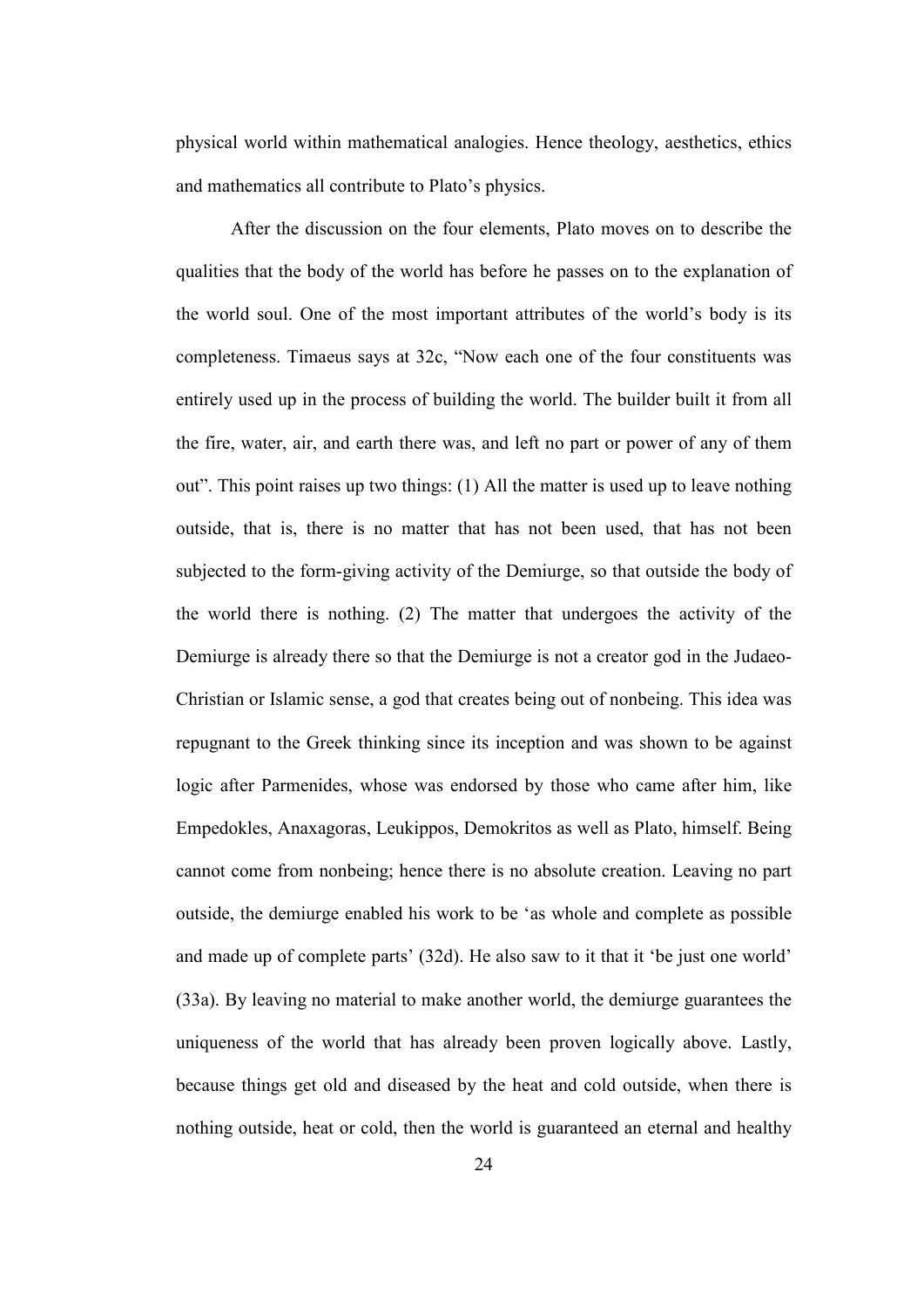life. Here we are reminded that the world is an animal. And the rest of the discussion of the world's body answers the question of how different the worldanimal is from other animals we come upon. That is, Plato explains the differences between a particular animal and 'a living thing that is to contain within itself all other living things' (32b). First of all, because of its quality of completeness, the Demiurge gives it the shape of a sphere which contains all the other shapes. Because the sphere is uniform, its center being equidistant to all the points of its surface, this shape makes possible that the world animal be homogeneous with itself. Another principle that the Demiurge endorses appears here, "likeness is incalculably more excellent than unlikeness" (33d). Given that there is nothing outside, the world-animal does not need to see nor hear anything, nor does it eat or breathe or give out waste. The world-animal possesses all that it needs, "for the builder thought that if it were self-sufficient, it would be a better thing that if it required other things" (33d). And lastly, because it does not need to go anywhere, it does not have to perform the six of the seven motions that can be given to an object, right and left, forward and backward, up and down. The seventh motion is turning around its own axis, which also happens to be the motion most suitable to the action of understanding and intelligence (34a). Hence the world-animal differs from the individual animals in all its aspects which difference is based on the quality of completeness that belongs only to the worldanimal. The introduction of the seventh motion brings us to the framing of the world with a soul on its own, which is what Timaeus discussed next.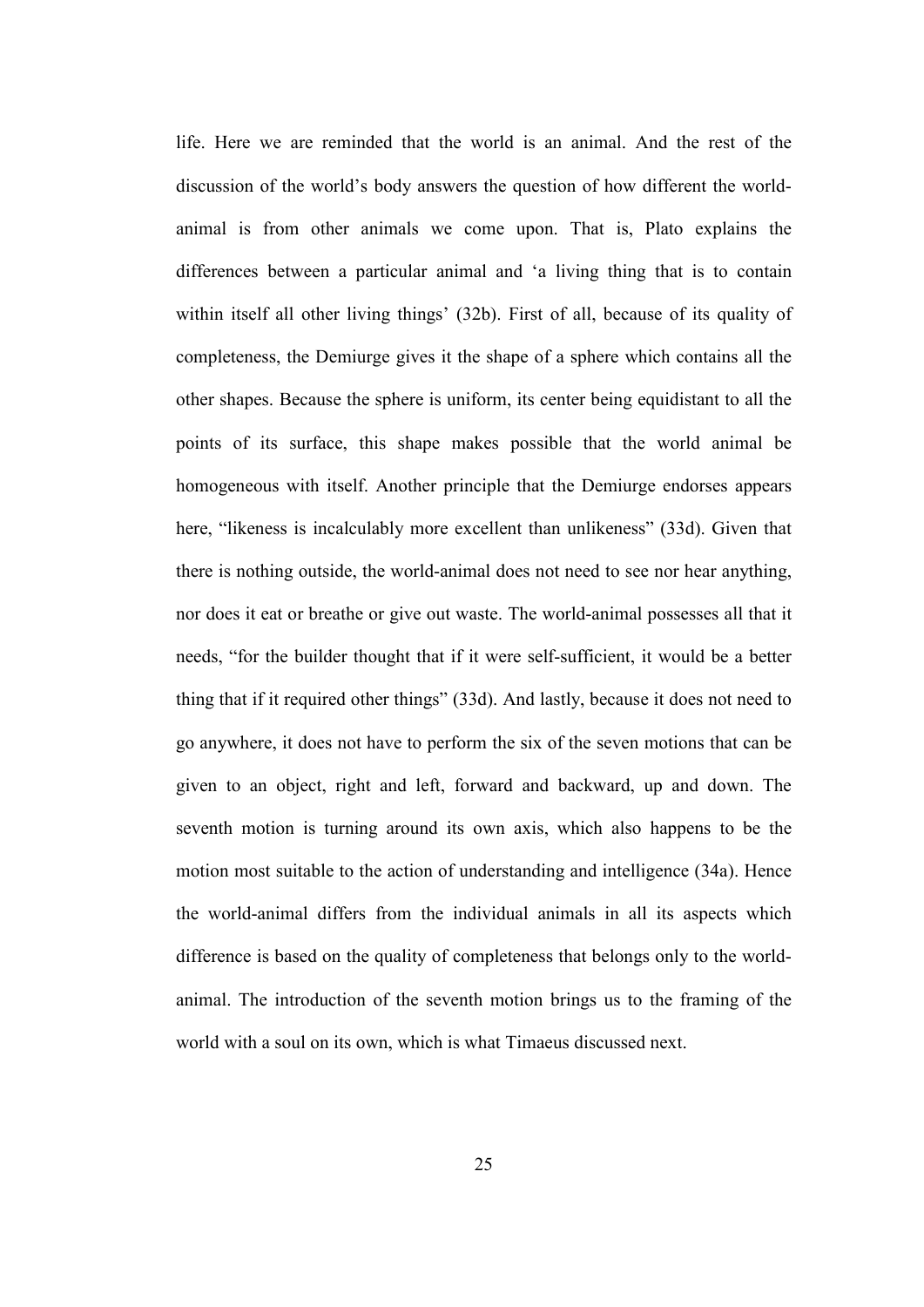#### **2.4 The World Soul**

 $\overline{a}$ 

 The first thing Timaeus makes clear before the discussion of soul is that though its discussion happens to be after the world's body, this should not be understood to mean that it was created after the body. The narratological sequence defies the logical or the metaphysical as well as the temporal one.

We have a tendency to be casual and random in our speech, reflecting, no doubt, the whole realm of the casual and the random of which we are a part. The god, however, gave priority and seniority to the soul, both in its coming to be and in the degree of its excellence, to be body's mistress and to rule over it as its subject.<sup>22</sup>

This is one of the points of which Plato makes Timaeus reflect on the nature of the speech he is making and pointing to its limitations and its contingent structure. As we, ourselves, are subject to agents which are casual and random and cannot always put our actions in a perfectly rational and goal-oriented scheme, our speech can but reflect this tendency in us. This point can be better appreciated when viewed in conjunction with Timaeus' discussion that we have noted above on the literalness and the truth-value of the account he is performing. For it is the nature of both ourselves and the subject matter that will determine the nature of the speech. In this case Timaeus' speech is determined through the random causation because of the same conditions he himself is under, so that he warns us against such shortcomings. But in the former discussion about the likeliness of the account, the focus was on the nature of the subject matter. That is, it was because

<sup>&</sup>lt;sup>22</sup> *Timaeus,* 34c. οὕτως ἐμηχανήσατο καὶ ὁ θεὸς νεωτέρανοὐ γὰρ ἀν ἄρχεσθαι *πρεσβύτερον υπό νεωτέρου συνέρξας είασενάλλά πως ημείς πολύ μετέχοντες του* prostuxovtos τε και εική ταύτη πη και λέγομεν, ο δε και γενέσει και αρετή προτέραν και *πρεσβυτέραν ψυχὴν σώματος ως δεσπότιν και ἄρξουσαν αρξομένου.*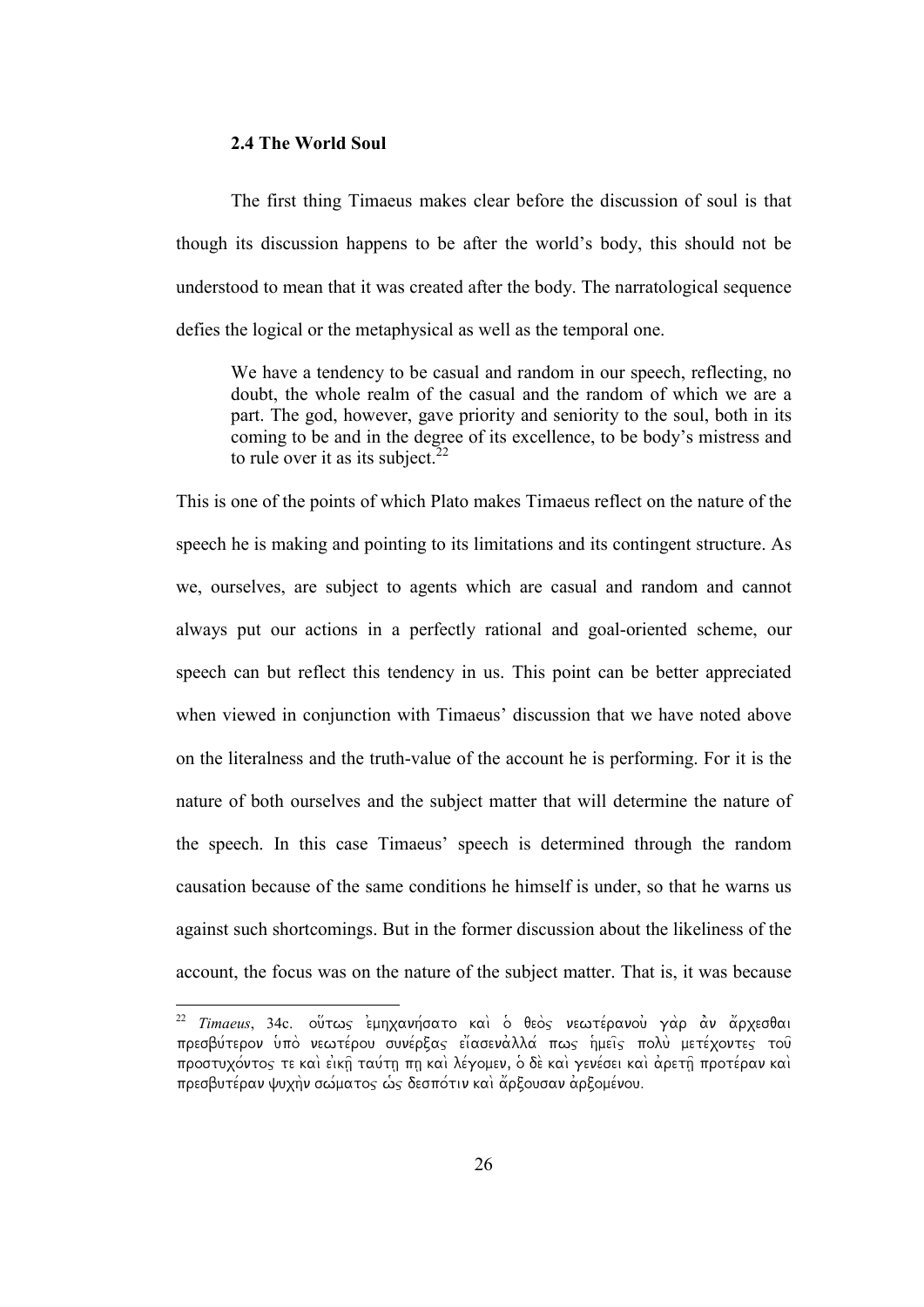of the subject matter's qualities as an inferior kind of entity, a changing, never really existing subject that would bear on the nature of the speech. Thus we have to keep in mind the two determinations which constrain the speech Timaeus makes, the one on our part, our randomness, and the other on the subject matter's part, on its ever-becoming quality.

The soul is hence prior  $(\pi \rho \circ \pi \circ \rho \circ \psi)$  to the body temporally (*presbute/ran*), as Timaeus implies by the word 'in its coming to be' (*gene/sei*) and in it constitution  $(\alpha \rho \epsilon \tau \hat{n})$ . Plato denotes the ontological excellence and priority of the soul in ethical terms and uses the concept of moral excellence for the task. Moreover, by linking the seniority of the soul with the power it should have over the body, he uses other anthropomorphic ideas to contrast the two components of the world metaphysically. "For the god would not have united them and then allow the elder to be ruled by the younger" (34c). The social division of power in terms of the age groups in society is brought in to explain the relation between the soul of the world and its body. Moreover, excellence as  $\alpha$ <sup>o</sup>  $\alpha$ <sup>2</sup>  $\alpha$ <sup>2</sup>  $\alpha$ <sup>2</sup>  $\alpha$ <sup>2</sup>  $\alpha$ <sup>2</sup>  $\alpha$ <sup>2</sup>  $\alpha$ <sup>2</sup>  $\alpha$ <sup>2</sup>  $\alpha$ <sup>2</sup>  $\alpha$ <sup>2</sup>  $\alpha$ <sup>2</sup>  $\alpha$ <sup>2</sup>  $\alpha$ <sup>2</sup>  $\alpha$ <sup>2</sup>  $\alpha$ <sup>2</sup>  $\alpha$ <sup>2</sup>  $\alpha$ <sup>2</sup>  $\alpha$ <sup>2</sup>  $\alpha$ <sup>2</sup>  $\alpha$ <sup>2</sup>  $\alpha$ <sup>2</sup>  $\alpha$ <sup>2</sup>  $\alpha$ <sup>2</sup>  $\alpha$ <sup>2</sup>  $\alpha$ <sup>2</sup>  $\alpha$ <sup>2</sup>  $\alpha$ <sup></sup> birth and those not and hence the aristocratic justification of the rule of the excellent on those who are not. In Timaeus' physics we have to think through social, political and ethical ideals of classical Athens as they are employed to understand the relation between the various entities of the world of becoming. Moreover, the social order is itself a further analogy to think the universe as a hierarchical order with all of its constituents occupying a place of each own and in a relationship of ruling and being ruled. This is one of the ways to understand the Hellenic idea of *kosmos*. The bearings of the social and political thinking on the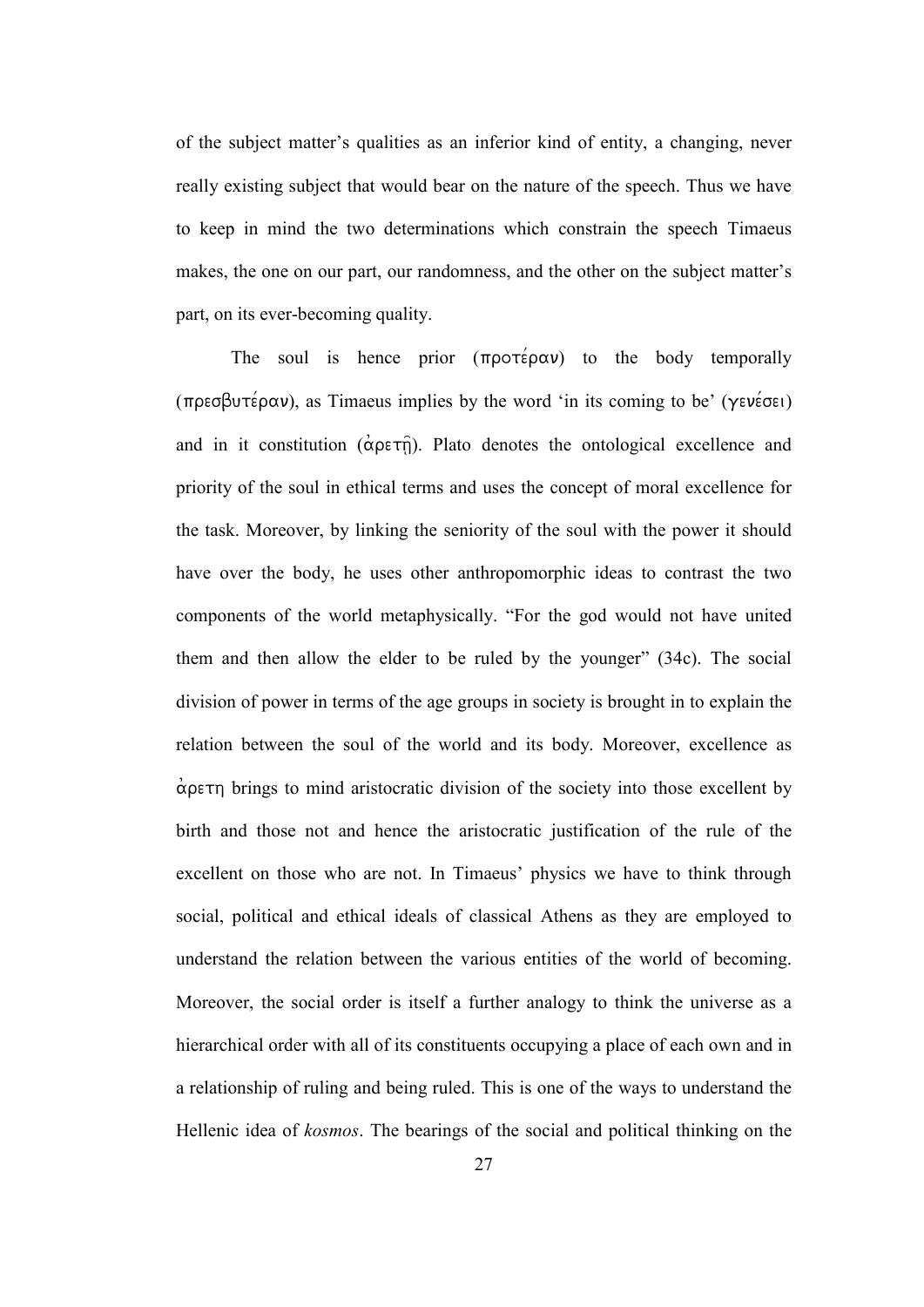physical and the cosmological hence play an important role in ancient Hellenic science to which Plato's cosmological account belongs and contributes.

 The composition of the soul is an important issue for Timaeus because some most crucial metaphysical forms engage in the process of making it up. The soul according to Timaeus is a mixture. It is a mixture of three mixtures indeed. One of the mixtures is the mixture of the indivisible, never-changing and the divisible Being that comes to be in the world of becoming. Another is made by the indivisible and divisible Sameness and the last is the mixture of indivisible and divisible Difference. The soul is made through the mixing of these mixtures and the subsequent manufacturing of the mixture. This mixture is divided into parts so that each part contains Being, the Same and the Different. The Different is difficult to mix because of its character. It declined to have a character even if it were the character of a mixture. Thus the god has to 'force it into conformity with the Same'. The Craftsman god then uses this mixed malleable material dividing it into seven portions which are proportionately related to each other, in the order of 1-2-3-4-9-8-27. These numbers can further be classifies into two series, namely 1- 2-4-8 (each member being twice the preceding one), having and 1-3-9-27 (each member being thrice the preceding one). The former series is said to have in between its members 'double intervals' and the latter having triple intervals, where in each interval are two middle terms, again constituted from the same mixed material. The first middle term is the 'harmonic' mean and the second is the 'arithmetic' mean, giving us the following series:<sup>23</sup>  $1 - 4/3 - 3/2 - 2 - 8/3 - 3$ 

 $^{23}$  As formulated by Donald Zeyl in his introduction to Plato (2000), n. 25.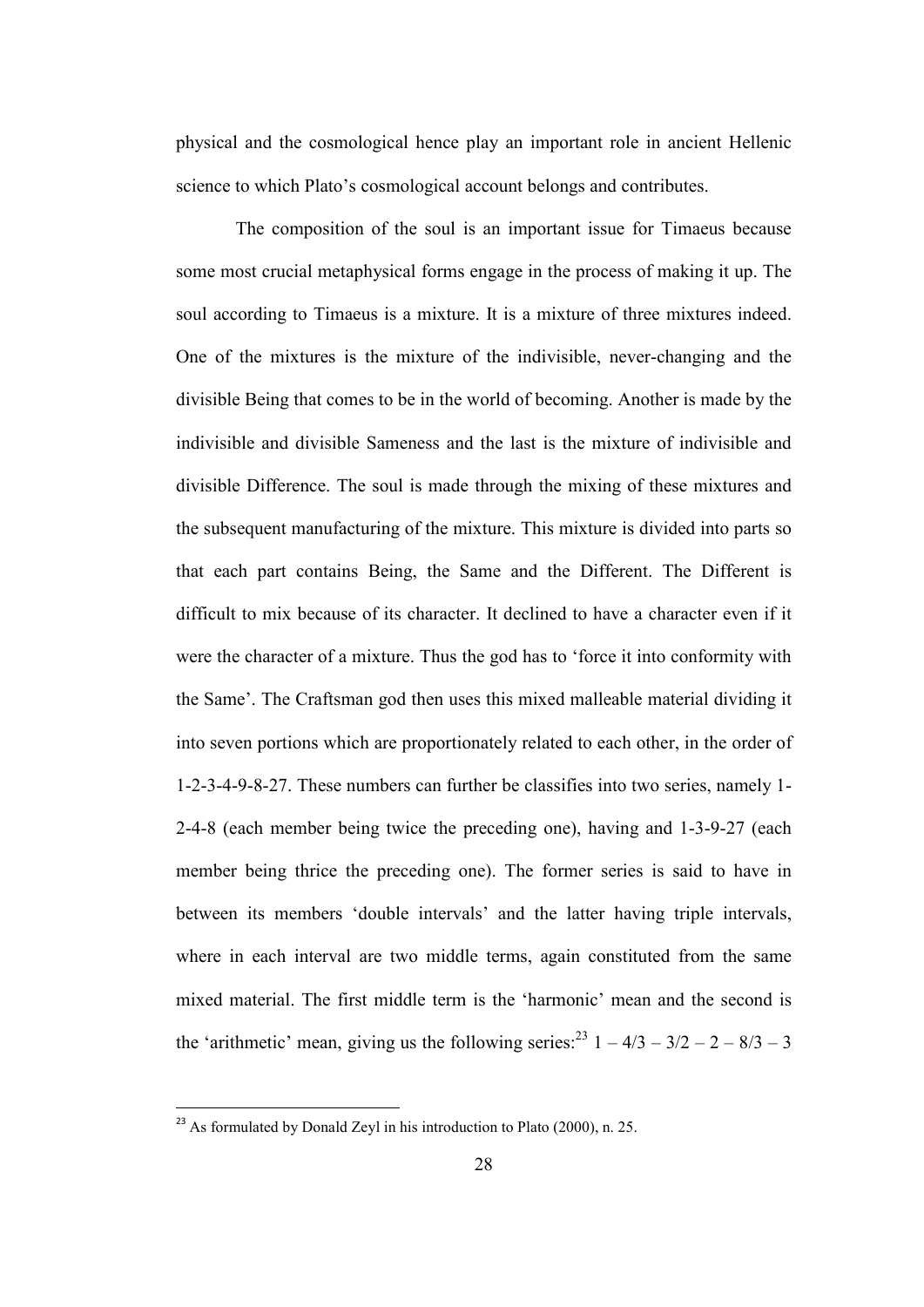$-4 - 16/3 - 6 - 8$  and  $1 - 3/2 - 2 - 3 - 9/2 - 6 - 9 - 27/2 - 18 - 27$ . Out of the combination of these two series and the subsequent placement of the terms according to their values, we get our final series which will be used in making up the soul:  $1 - 4/3 - 3/2 - 2 - 8/3 - 3 - 4 - 9/2 - 16/3 - 6 - 8 - 9 - 27/2 - 18 - 27$ . Out of this length of the mixture with such intervals, the god 'slices' it into two along its long side and gives it the shape of an X, the two slices being fastened in the middle. Moreover each of the four extremes of this X, which happen to be at the ends of the two strips is extended to its opposite in the same strip so that the whole turns into a circle. This circle hence comprises an inner and an outer circle. The whole is given the motion 'which revolves in the same place without variation' (34a). The inner circle is accompanied with the motion that pertains to the Different whereas the outer circle is again given the motion of the Same. The motion of the Same will explain the constant, uniform, perfect motion of the fixed stars, whereas the motion of the Different is to account for the motion of the seven 'wandering stars', that is the planets known to the ancients, The Moon, the Sun, Mercury, Venus Mars, Juppiter and Saturn. Therefore it is divided further into 6 parts so that 7 pieces will be formed in total to correspond to the number of the planets. Though the movements are different in each of the parts of the movements of the Different, they are given proportionate measures with respect to one another by the Demiurgic god.

 This process was how the soul was made. Having given the soul a 'pleasing' form, the god placed inside it the body, in fact 'all that is corporeal'  $(\pi \hat{\alpha} \nu \hat{\alpha})$   $\sigma \omega \mu \alpha \tau$  o  $\delta \hat{\epsilon}$  (36e). The soul is said to be present in every corner of all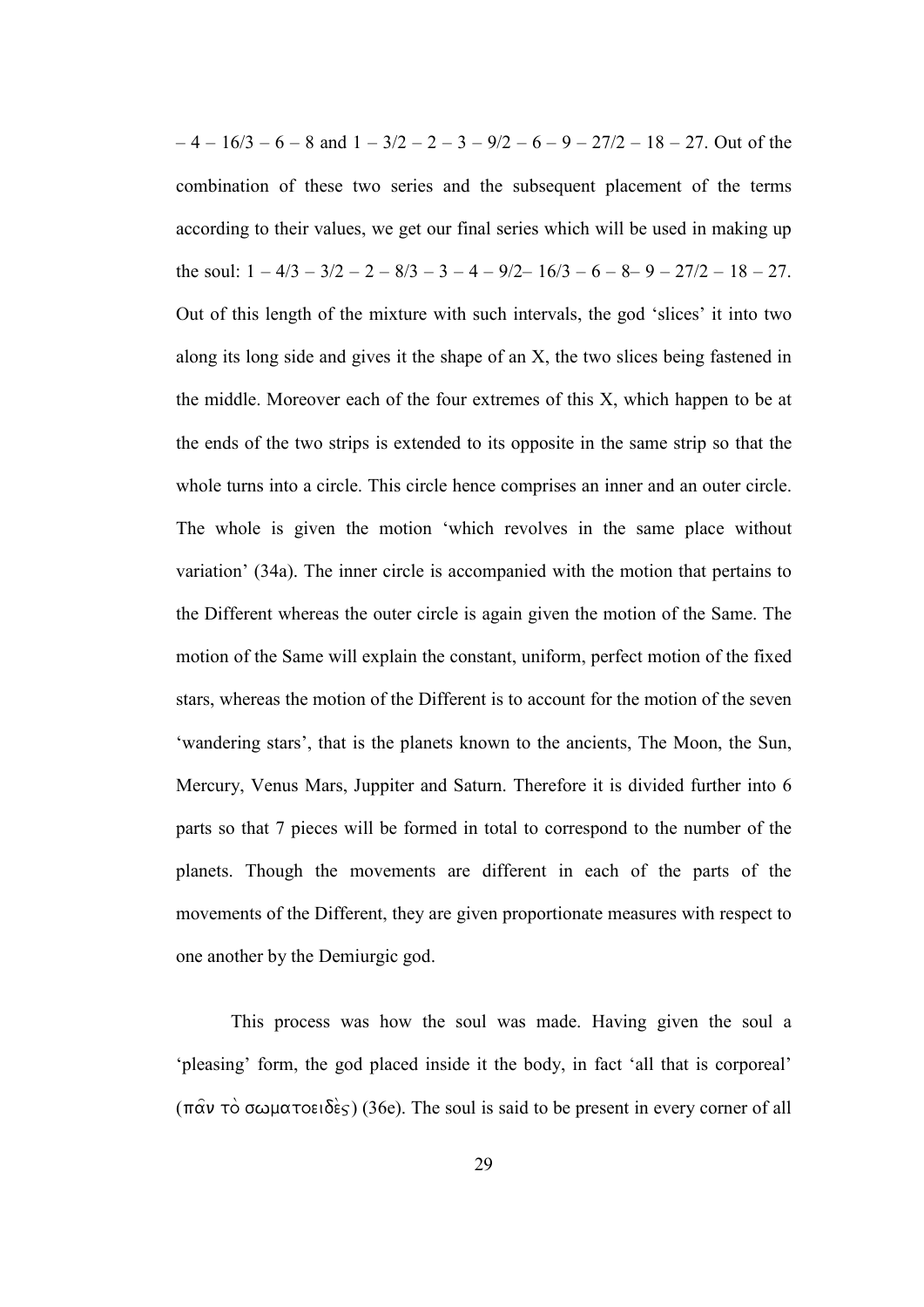that has the bodily form. By fixing the two aspects of the world 'from center to center', the god ensouls the body of the world. "Once the whole soul had acquired a form that pleased him, he who formed it went on to fashion inside it all that is corporeal, and, joining center to center, he fitted the two together $"^{24}$ . However still one should not be thinking here that the 'all that has bodily form' was prior to the soul. Although being in the realm of the random which characterizes our speech, this time Timaeus makes a more truthful narration. The wording now makes it clear that the body is posterior to the soul. It is only once the soul was formed that the body is fitted inside it. The soul is, as aforementioned, prior to and older than the body, and now it is fitted into the body in an insoluble way: "The soul was interwoven together with the body from center on out in every direction to the outermost limit of the heavens, and covered it all around on the outside $^{325}$ . Hence the soul is present to the body in every section of the body. In other words, although the soul is 'put in the body', in fact, the body is placed in the soul, as the soul encloses the body. The body was given a spherical shape by the god, because it was the most uniform of all shapes and included in itself every other shape. So as the body is spherical, now the soul is also said to be made in circular form. There is, therefore, a correspondence of the shapes of the body and the soul. This harmony renders the enframing of the soul throughout the body all the more

<sup>&</sup>lt;sup>24</sup> *Timaeus*, 36d-e. ἐπεὶ δὲ κατὰ νοῦν τῳ συνιστάντι πάσα ἡ τῆς ψυχῆς σύστασις *e)gege/nhto, meta\ tou=to pa=n to\ swmatoeide\j e)nto\j au)th=j e)tektai/neto kai\ me/son me/sh| sunagagw\n prosh/rmotten:* 

<sup>&</sup>lt;sup>25</sup> *Timaeus*, 36e. η δ' εκ μέσου πρός τον έσχατον ουρανον πάντη διαπλακείσα κύκλω τε *au)to\n e)/cwqen perikalu/yasa.*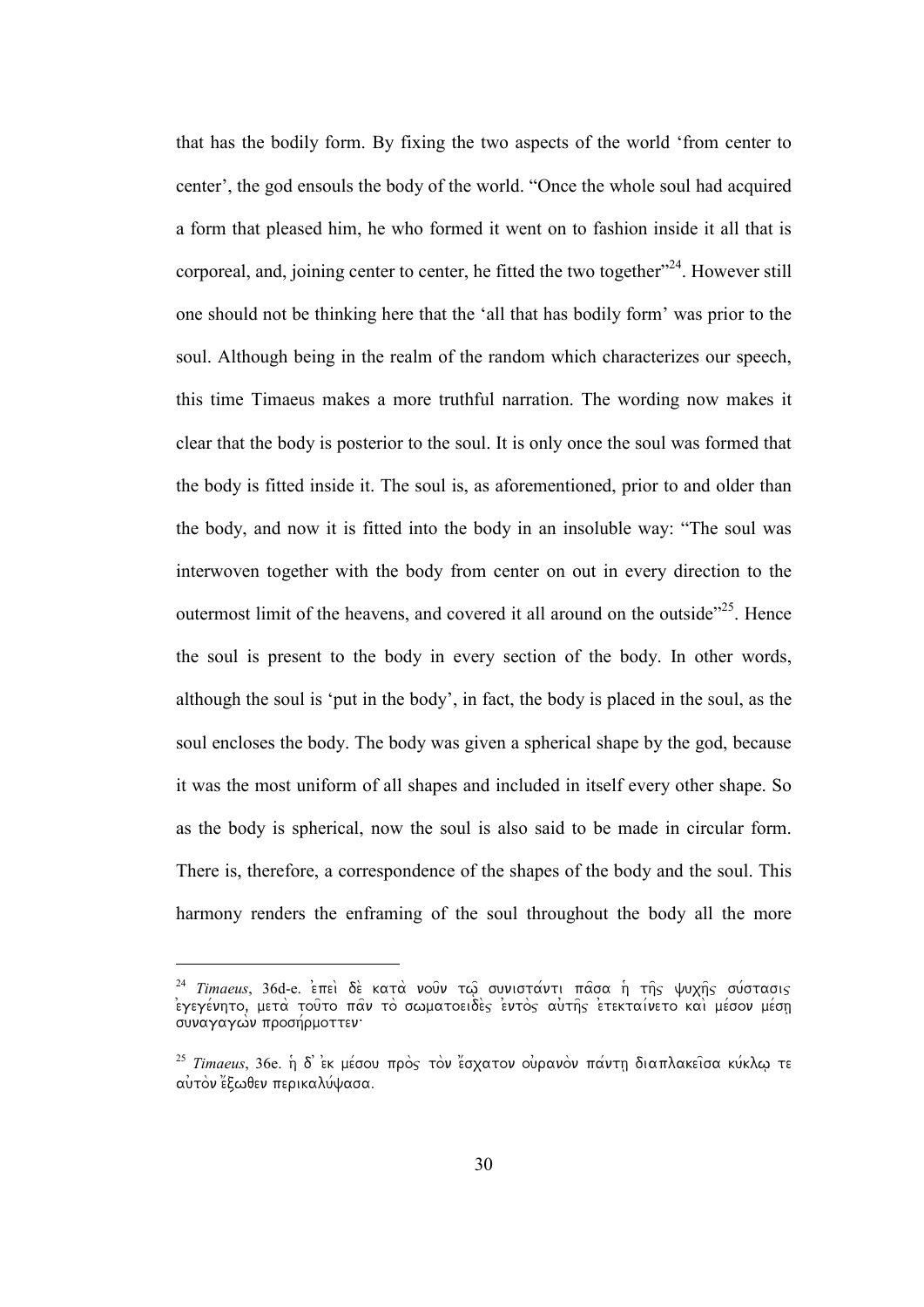intelligible and easy for the god. Hence the soul reaches 'to the outermost limit of the heavens' (36e). Asserting this Plato adheres to the age-old view of the 'life of the stars'. The idea that stars are living bodies is a commonplace of since Archaic Greece converging to the idea that they are also divine beings. By extending the ensouling of the universe to the limit of the heavens, Plato incorporates the living character of the stars in his theory. Moreover, paying the divine proper respect also coheres with the reading of the entire speech of Timaeus, as a hymn to the God as it was performed in the Panathenaea festival, a religious festival for Athena. Thus Plato's physics is not free from the religious make-up of his worldview. This aspect we must add to the influences of the various other ways (like the political or the ethical) on the thinking of the *kosmos*.

 Furthering the discussion, we now pass on to an idea that was not popularly accepted, which is the life of the world, or the while world as a living animal. After discussing the conjoining of the soul with the body, Plato makes the following remark: "And, revolving within itself, [the soul] initiated a divine beginning if unceasing, intelligent life for all time $^{226}$ . There were 7 kinds of motion as we have mentioned (up-down, right-left, forward-backward, and revolving around one's own axis without changing place) and motion proper to the soul is rotation around itself. By giving the world a soul, the self-revolving motion of the soul is also incorporated in the world. This is where the idea of the life of the universe comes from. According to the ancient view, the soul is what

<sup>&</sup>lt;sup>26</sup> *Timaeus*, 36e. αυτή εν αυτή στρεφομένη, θείαν αρχήν ἤρξατο απαύστου και έμφρονος *βίου πρ*ός τον σύμπαντα χρόνον. και το μεν δη σωμα ορατον ουρανου γέγονεν, αυτη δε *a)o/ratoj me/n, logismou= de\ mete/xousa kai\*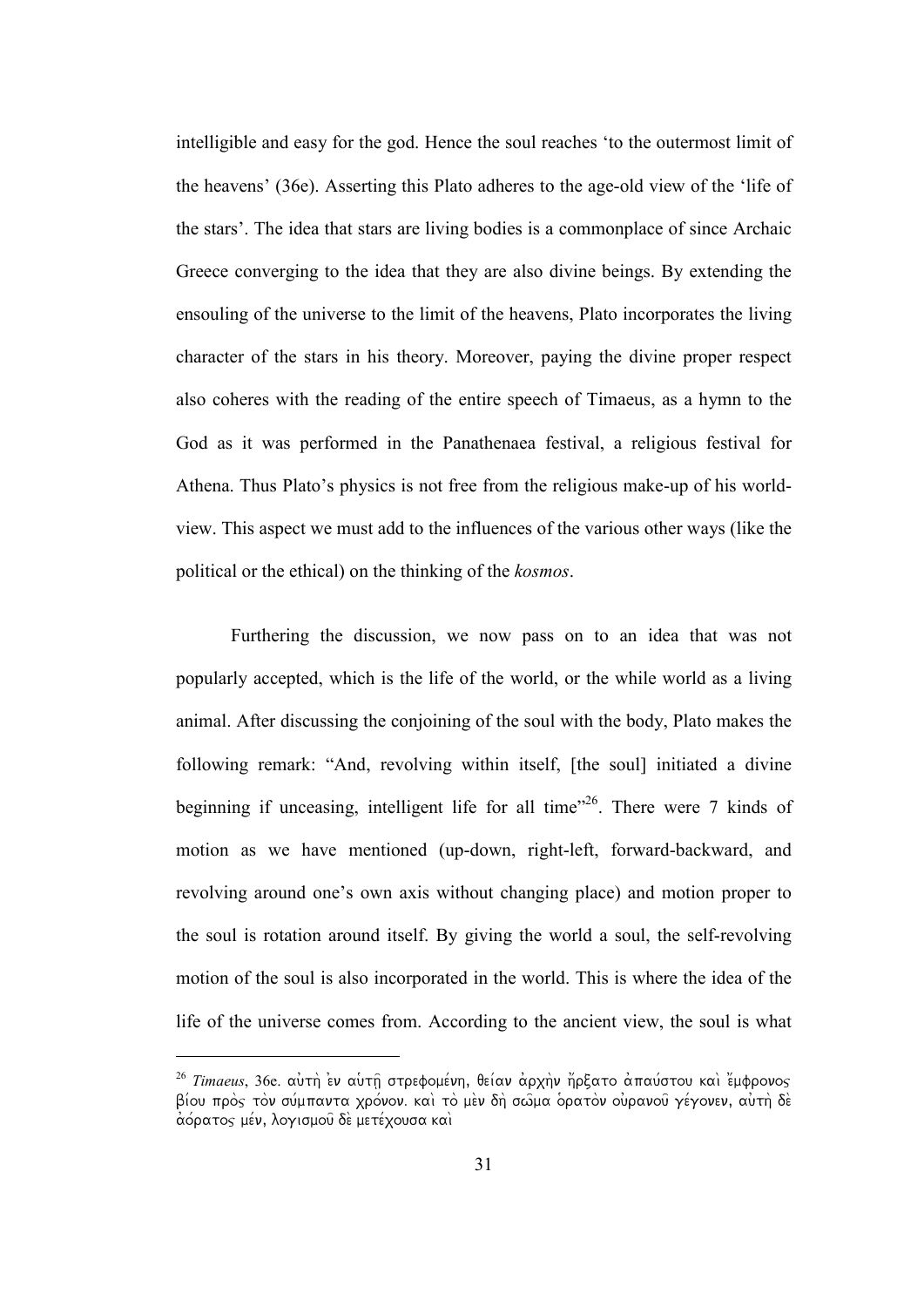gives life to a being. Having a life and having a soul are synonymous. Soul is primarily the life principle of a thing. It is by virtue of the soul that some bodies are living things and some are not. Moreover, life is directly related to the idea of motion for living things normally change location. If they do not, they at least grow and become larger and towards the end of their life, become smaller. However, Timaeus had stated before, as we mentioned above, that the life of the world was different from any other particular living thing. That was because particular living things would perform these functions, like locomotion, growth, sense perception, etc as they were not perfect beings and thus needed other things for their life to go on at least to their inevitable death. However, none of these qualities was proper for the world as an animal, as it is the perfect living thing outside which there is nothing and whose life was eternal. Thus the only motion proper to the world was self propagated rotation around its own axis in the same place (as there was not any reason for it to 'go' anywhere), which happens to coincide with the motion of the soul. Thus the soul gives the world an 'unceasing, intelligent life for all time'. It is intelligent because it is the motion proper to the soul. This motion is "that one of the seven motions which is especially associated with the understanding and intelligence"<sup>27</sup>. This is how Timaeus explains the idea of the world as an eternal  $(\alpha \pi \alpha \nu \sigma \tau \circ \sigma)$  and intelligent  $(\epsilon \nu \phi \circ \sigma)$  living being.

 There is a peculiarity in the speech of Timaeus after the world is asserted to be an intelligent living being with an eternal life, which needs to be explained. Timaeus had earlier made a distinction between Being and Becoming and had

<sup>&</sup>lt;sup>27</sup> *Timaeus,* 34a. των επτά τὴν περὶ νοῦν καὶ φρόνησιν μάλιστα οὖσαν<sup>.</sup>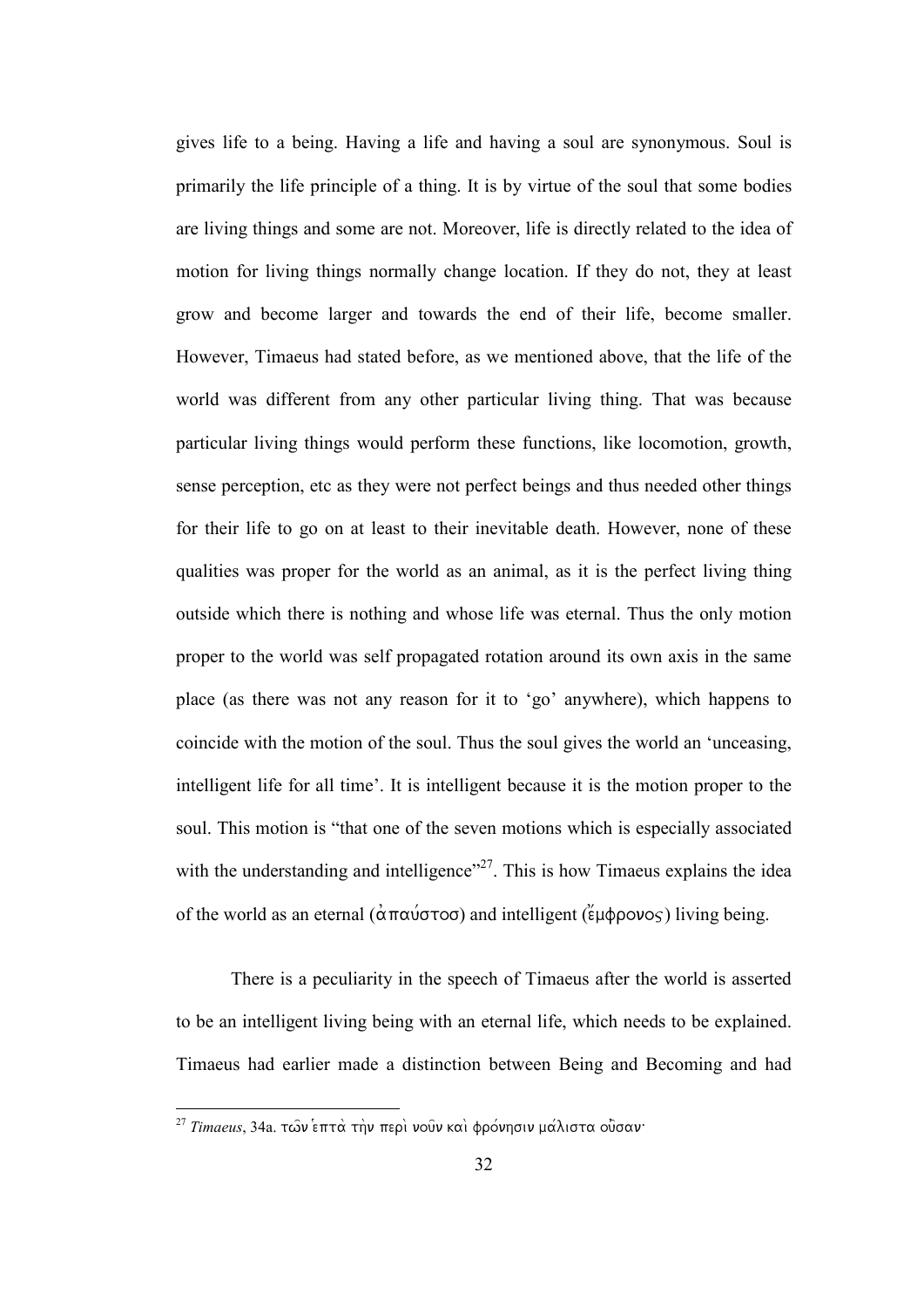some qualities accompany each. Being was 'that which always is and has no becoming' and becoming was 'that which becomes but never is'. Moreover being was grasped by the rational intelligence whereas becoming was sensed through unreasoning sense-perception (27d). And whereas Being was not bodily or visible but something that is always changeless, Becoming was bodily and something visible and tangible (31c). Here Plato's discussion of becoming was based on the qualities of the body. The bodily form was used paradigmatically to talk about becoming and the distinction with being was made with respect to body as a paradigm for becoming. Whatever body had, Being did not have and vice versa. However, as we moved into the discussion of the soul we realize that it is also explained as something that has been put together. The soul is made in a bowl where the forms of Being, the Same and the Different are mixed according to certain proportions and later worked so as to form a shape to infuse the body. Now the idea of a demiurgic god is itself being an allegory, that is, a way of thinking of god as a craftsman with his own tools and material to contrive a product according to certain principles and details of the art. It could even be held that the whole account of the cosmos as made by a demiurgic god is itself an allegorical way of cosmological thinking. That is, we best understand the structure and the evolution of the *kosmos*, only if we think of it as being framed by a demiurgic god. Even if we grant the allegorical form of the narration on the making of the soul, can we deny that the soul is a becoming at all? Can we claim that the soul is an unchanging entity that can be grasped by understanding? Is it possible to think of the soul as a uniform entity that is a peculiar species of its own or is it analyzable into further entities like the forms of Being, Sameness and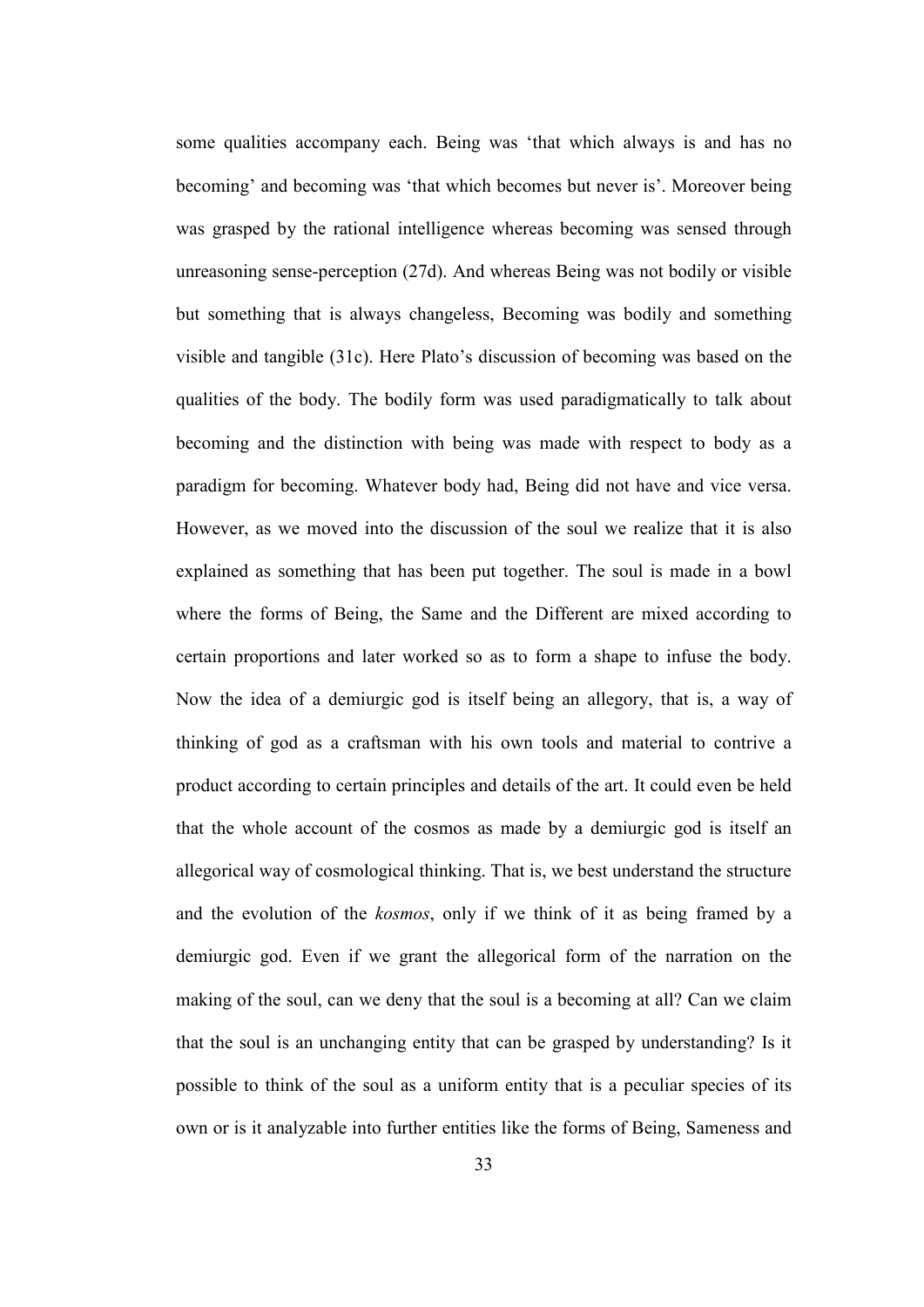Difference? Even if we concede the allegorical structure of the discussion of the soul, we cannot place the soul in the realm of being as easily as we can place it in the realm of becoming. The soul is made like the rest of the universe by a demiurgic god who put certain things together to create it, so that it cannot be eternal in the proper sense of the term. It is, in the least sense, dependent on other types of being, the forms mentioned above, which are not further dependent on any other being. Hence the soul is something that is made, a part of the becoming realm. And there's no reason to doubt the identity of the way Timaeus speaks about the way the world's body was put together and the way the world's soul was made. In both cases, there are certain pre-existing materials to be used up in the process. In both cases there is a demiurgic god that makes use of the materials and employs his art into them. In both cases the product is not a uniform, homogeneous material that contains a single material. In both cases, certain motions are attributed to each, the six motions to the body and the rotationary motion to the soul. In both cases the product is said to come to be (γεγονην). Thus it is part and parcel of the world of becoming.

 Given this, we have to explain Plato's next remark after the uniting of the world soul with world's body: "Now while the body of the heavens had come to be as a visible thing, the soul was invisible. But even so, because it shares in reason and harmony, the soul came to be as the most excellent of all things begotten by him who is himself most excellent of all that is intelligible and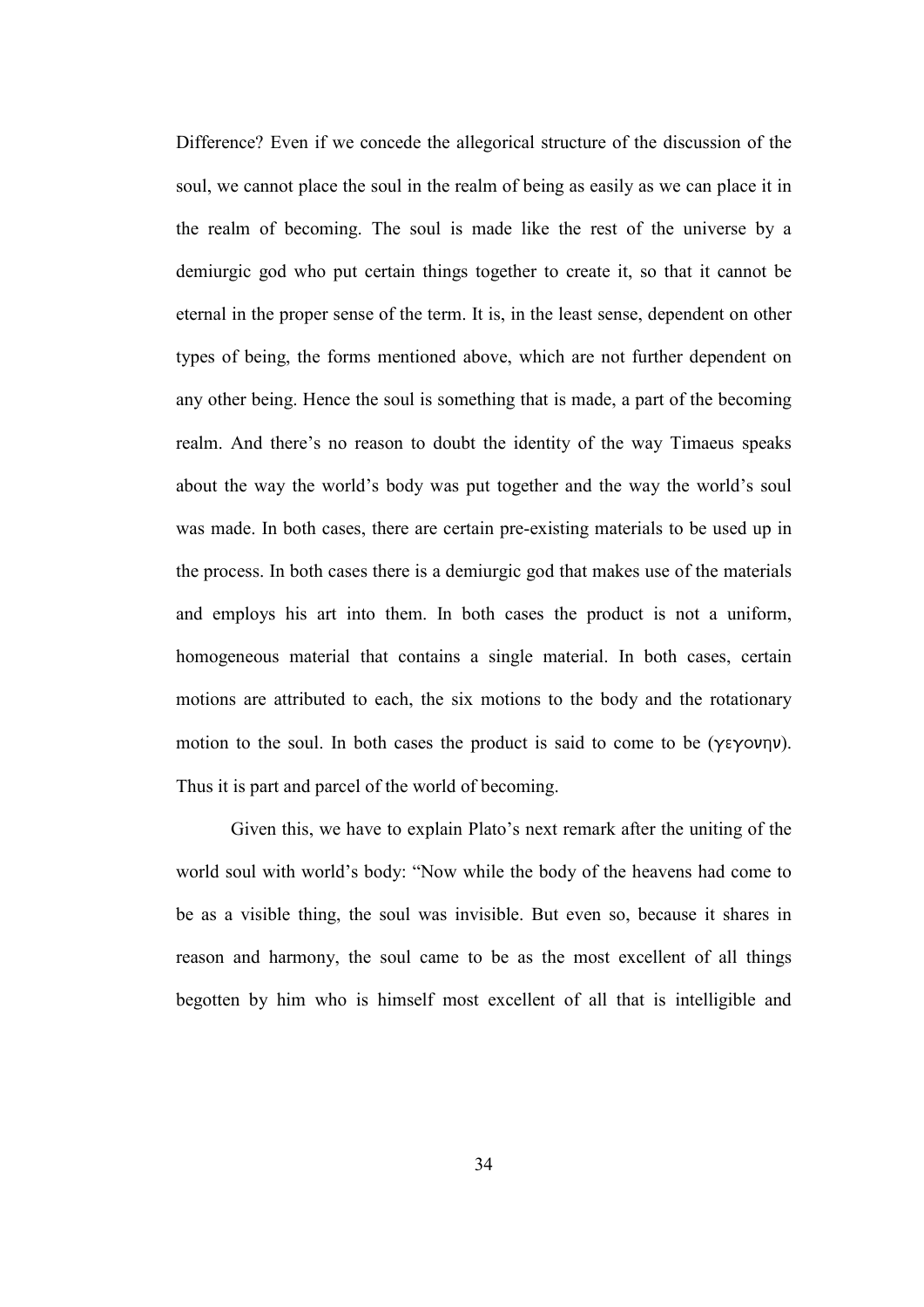eternal<sup>228</sup>. Now earlier Timaeus had made it clear that Becoming is necessarily visible and tangible: "Now that which comes to be must have bodily form, and be both visible and tangible" (31b). But we now know that the soul is also something 'that which comes to be'. However it is neither visible nor tangible and Timaeus is perfectly aware of this. How are we to confront this contradiction? We made it clear that even if we grant the allegorical status of the account on the creation of the soul and disclaim that such a production process as told in the account really took place, we cannot deny that it came to be. And if it came to be, it has to be tangible and eternal. But the soul is clearly said to be invisible though also  $\gamma$ e $\gamma$ ov $\eta$ <sup>v</sup>. This problematizes the place of the soul in the scheme of things and the introduction of the soul into the account on the creation and make-up of the world. The problem is basically how to explain the creation of something not bodily when our paradigmatic way of speaking of all that comes to be, that is, all becoming as such, is primarily through the bodily form. And given all this, the problem was not a major issue for those Presocratic philosophers, like Anaximenes, Herakleitos, Empedokles or Diogenes of Apolonia nor for Demokritos, who all, one way or another, thought about the soul as a bodily entity itself.<sup>29</sup> Thus an account has to be given about the general place of the soul in the natural philosophy of Plato and why the soul is spoken in terms of Becoming in the *Timaeus*, and why the Presocratic tradition is not followed when such a move would not give rise to such inconsistencies in the account.

<sup>28</sup> *Timaeus*, 36e-37a. *kai\ to\ me\n dh\ sw=ma o(rato\n ou)ranou= ge/gonen, au)th\ de\ a)o/ratoj me/n,*  λογισμοῦ δὲ μετέχουσα και άρμονίας ψυχή, των νοητων αεί τε ὄντων υπο τοῦ ἀρίστου  $\alpha$ ρίστη γενομένη των γεννηθέντων.

 $29$  This will be explained below.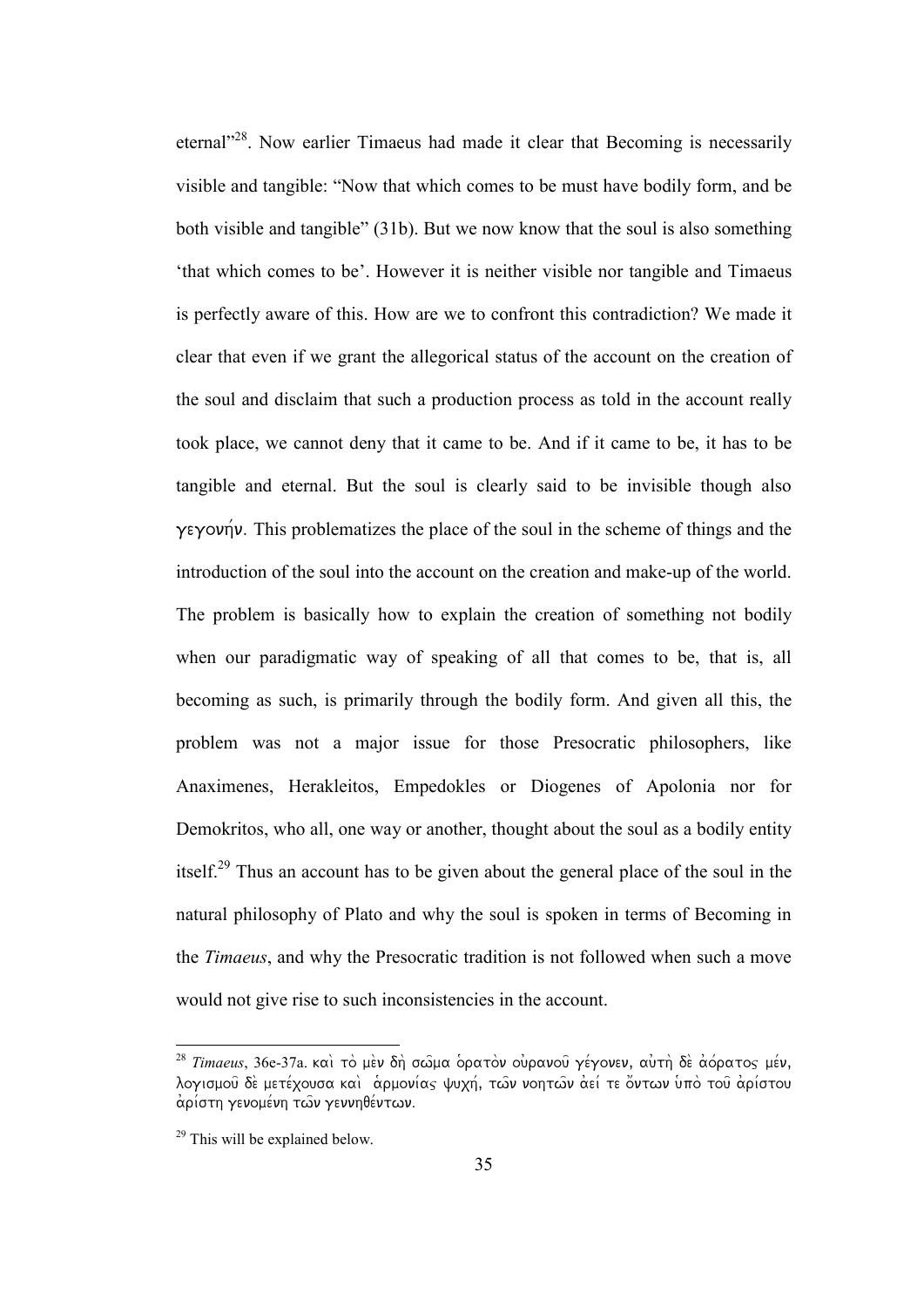There is, in addition to these cases, an epistemological factor to the account on the soul. The soul is said to be made up of the Same and the Different. And when the soul encounters things, be it divisible or indivisible, the soul reacts to the situation, setting itself in motion, gets 'stirred through its whole self' (37a). This is the process of cognition. The soul's encounter with the object of cognition and the subsequent activity of the soul enables it to cognize the object, so as to place it either in the realm of being or in that of becoming. And the constituents of the soul in this regard are fundamental to the process. "It then declares what exactly that thing is the same as, or what it is different from, and in what respect and in what manner, as well as when, it turns out that they are the same or different and are characterized as such<sup>", 30</sup> Recognizing whether a particular thing falls into the category of the same or the different, the soul can speak about the nature of the thing and the particular changing qualities that belongs to it as well. And the encounter can be either with a changing object or an unchanging one: "This applies both to the things that come to be , and those that are always changeless" (37b). The circle of the Different and the Same also characterizes the status of the narration that is used to express the knowledge about the object. Hence, if the object belongs to the realm of Becoming, the circle of the Different expresses the account about the object, from where we obtain 'firm and true opinions and convictions' (37b-c). If the object is rather an object of reasoning,

 $\overline{a}$ <sup>30</sup> *Timaeus, 37a-b. λέγει κινουμένη διά πάσης εαυτής ότω τ' άν τι ταυτον ή και ότου a)\n e(/teron, pro\j o(/ti te ma/lista kai\ o(/ph| kai\ o(/pwj kai\ o(po/te sumbai/nei kata\ ta\ gigno/mena/ te pro\j e(/kaston e(/kasta ei)=nai kai\ pa/sxein kai\ pro\j ta\ kata\ tau)ta\ e)/xonta*  άεί.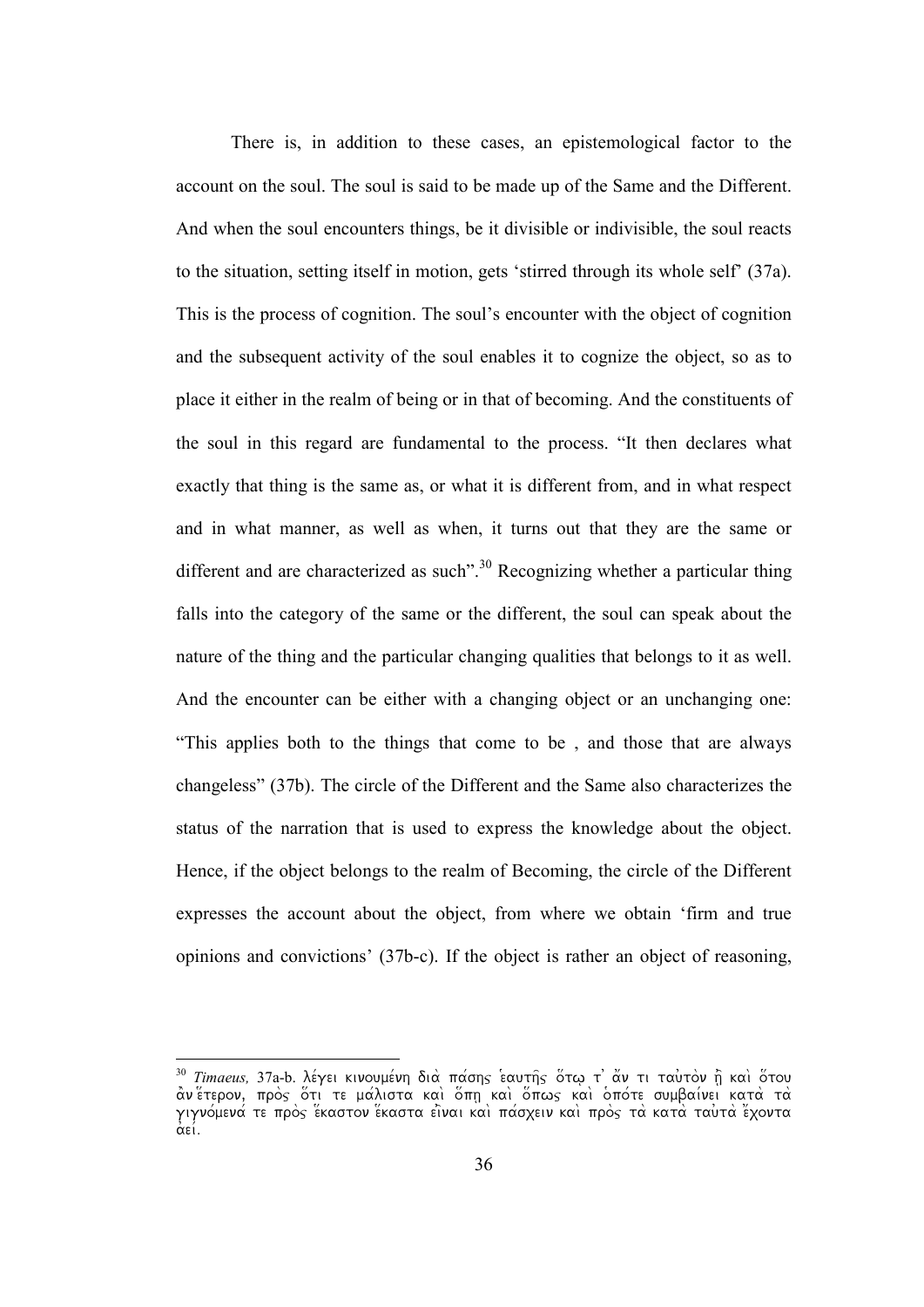then the circle of the Same is activated from which we get 'understanding and knowledge'.<sup>31</sup>

 Plato ends the discussion about the epistemological functions of the soul by disclaiming any other way of situating knowledge and understanding: "And if anyone should ever call that in which these two [knowledge and understanding] arise not in soul, but something else, what he says will be anything but true" (37c). This remark is made in order to reinforce the cognitive functions of the soul and to object to any account that would place knowledge or understanding in the senses or that would reject altogether knowledge or the understanding. The former view brings to mind the atomists' view on the origin of knowledge in the senses; the latter view is basically that of the Sophists. Plato was in opposition to both of these groups, rejecting the materialist explanation of the former who would reject any extra-materialist account for the soul and hence for knowledge and understanding. And he would reject the Sophists' relativisation, hence trivialization, of knowledge. Plato basically wanted to show the possibility of knowledge by making a distinction between perception and knowledge and demarcating the objects that would be grasped by each. This distinction was according to Plato, not followed either by the atomists or the sophists, which was

<sup>31</sup> *Timaeus*, 37c. λόγος δε ο κατα ταυτον αληθής γιγνόμενος περί τε θατερον ον και περι *τ*ό ταὐτόν, εν τω κινουμένω υφ' αυτου φερόμενος άνευ φθόγγου και ήχης, όταν μεν περι *to\ ai)sqhto\n gi/gnhtai kai\ o( tou= qate/rou ku/kloj o)rqo\j i)w\n ei)j pa=san au)tou= th\n yuxh\n diaggei/lh|, do/cai kai\ pi/steij gi/gnontai be/baioi kai\ a)lhqei=j, o(/tan de\ au)= peri\ to\ logistiko\n h)=| kai\ o( tou= tau)tou= ku/kloj eu)/troxoj w)\n au)ta\ mhnu/sh|, nou=j e)pisth/mh te e)c a)na/gkhj a)potelei=tai: tou/tw de\ e)n w(=| tw=n o)/ntwn e)ggi/gnesqon, a)/n pote/ tij au)to\ a)/llo plht puxhv είπη, παν μαλλον η ταληθες ερεί.*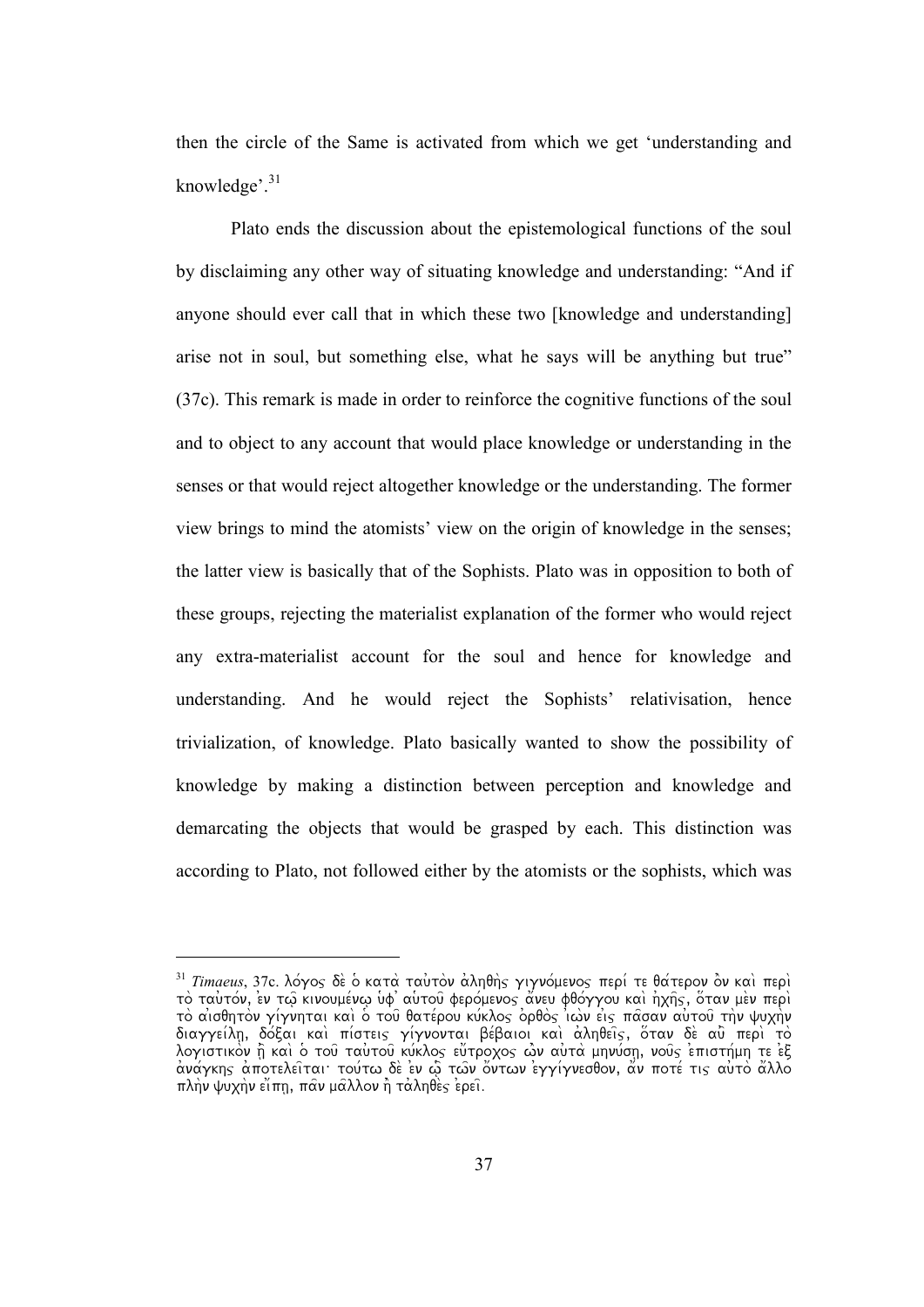the reason of their failures. This was also the reason why the soul had such a central place in the Platonic account of the world and its constituents.

 The account of the soul is based on an ancient conception of 'like knows like' which is endorsed by the Presocratic philosophers and followed in the classical philosophies of Plato and Aristotle. According to this principle, knowing is a process of assimilation to the object known. Hence in the account of the soul, because the soul is made up of both the Same and the Different, it has the power to cognize any object, be it an object of reasoning or one of sense perception. The former does not change and so is grasped by the circle of the Same to produce understanding. The latter is a part of the realm of Becoming, which is characterized by continuous change; hence it is grasped by the circle of the Different to produce a true conviction. Hence the soul is assimilated to the object of cognition by virtue of its corresponding constituent engaging in the interaction with the object. Plato's entire account in the *Timaeus* can be said to belong to this latter category. Timaeus disclaims any recourse to ultimate truth about the discourse he is performing and claims that it would suffice if he can make a 'likely story' or a 'likely account' out of it. For the object of the discourse, the perceptible world of Becoming, which is under continuous change, defies any rational and perfect account concerning itself. However Timaeus' account is not just any account but as he claims later 'a best account of becoming second to none'. It is such an account because it is a 'true conviction' about an object of becoming. This is not supposed to mean that no element of the world of Being is used. For in the beginning Timaeus had made a priori distinctions between Being and Becoming, and not all of the elements in the account are perceptible, like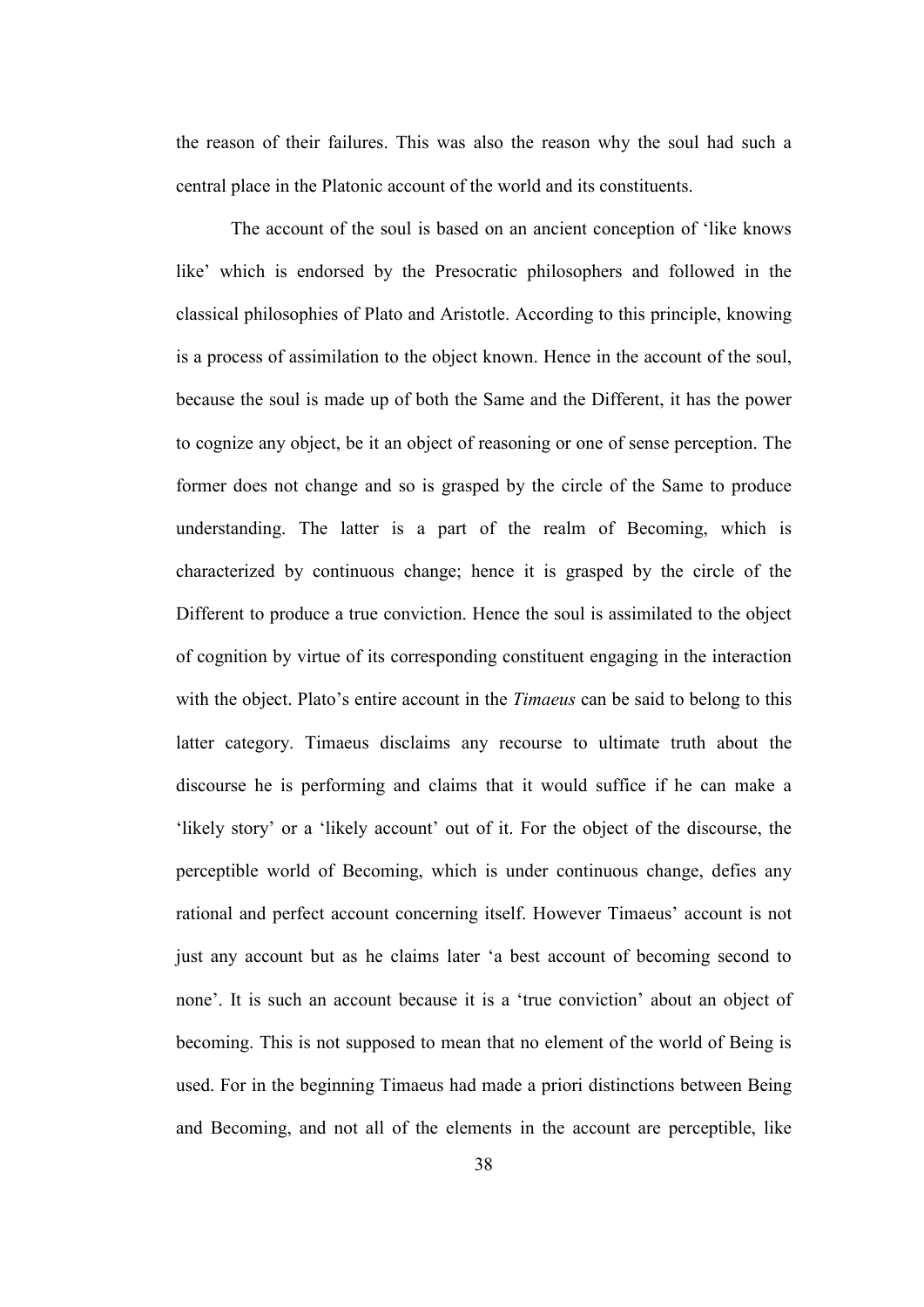God, proportion and the soul itself. However a 'true account' about Becoming comprises both perception and knowledge, thus the entirety of the soul, because it's only by virtue of the circle of the Same that we can make sense of the perception that is given to us by the senses. In this sense a 'true conviction' always relies on changeless objects of reasoning, as exemplified in the account of Timaeus of the world of Becoming.

We have to point, lastly, to the intermediate status of the soul within the scheme of things. When Timaeus embarked on the speech on the generation of the soul after that of the body, he had made it clear that we should not understand from this sequence that body was superior to the soul. This impression rose rather, as we discussed above, from the random structure of our speech, we being within the realm of the random causality. Soul was superior than and senior to the body in that it was a more excellent product of the god, in fact the most excellent of anything that was ever brought forward. So soul had an important place with respect to the body. Now we have mentioned various entities that make up the universe, according to Plato. We have the demiurgic god, who worked on the disorderly moving material according to the ideas in his mind. These three are the *ur*-entities of the universe, out of which we have whatever the world is to us. Thus the world ultimately consisted of a pre-existing chaos of Becoming that continually changed and the Forms that never changed from which God contrived the world as it is present to us. The creation process is thus an interaction between the realms of Being and Becoming. And the world is made of the body and the soul, of which the latter is more excellent and gives a 'pleasing' form to the former. Moreover the soul is made up of Being, the Same and the Different.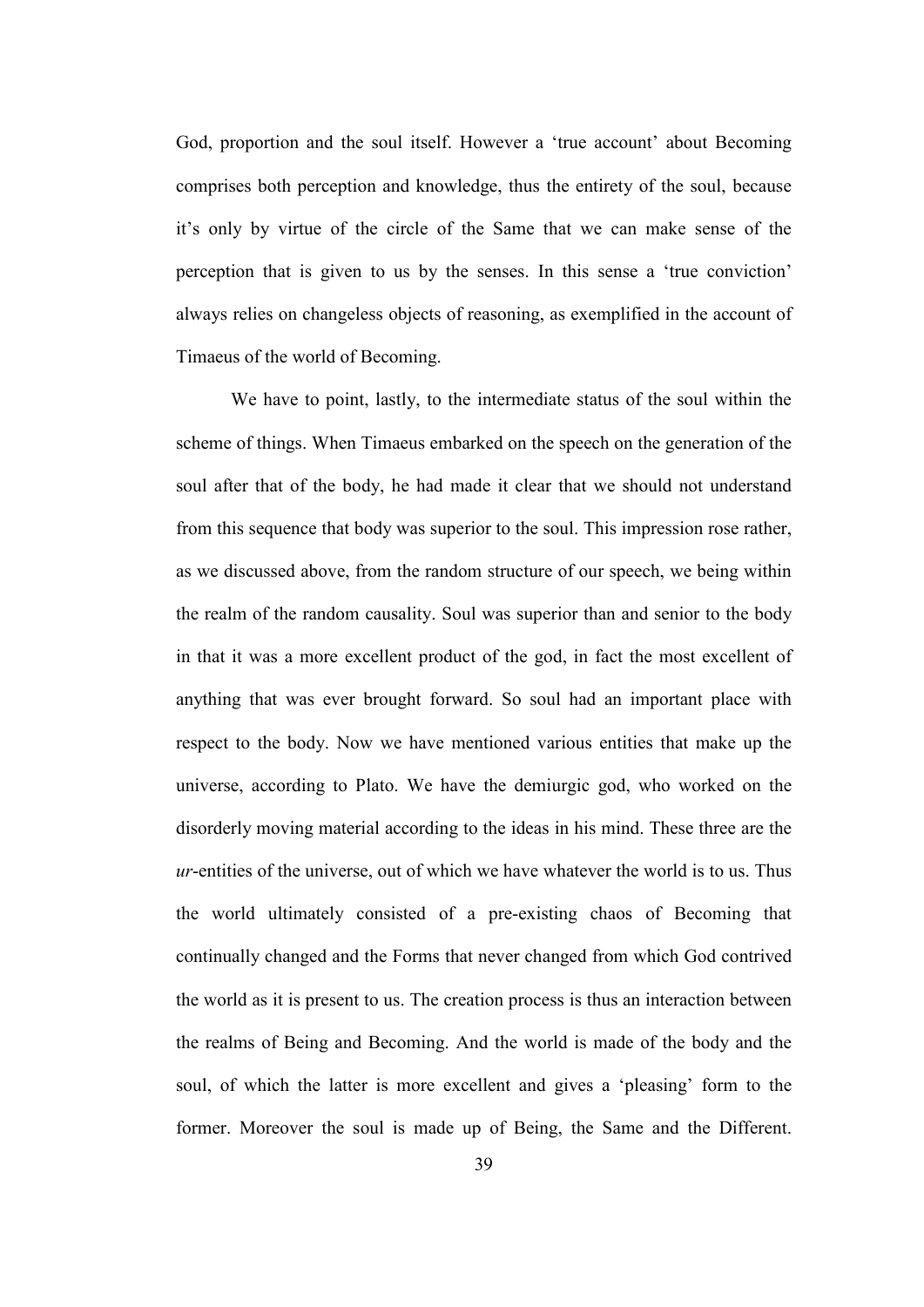Hence the soul possesses both qualities shared by Being and those by Becoming. It is only by virtue of this contradictory situation within the soul that we can speak about soul's cognition process of things belonging to the realm of Being or to that of Becoming. If the soul did not possess both of these, we would never have both perception and knowledge. This points to the intermediate status of the soul with respect to the realms of Being and of Becoming. The soul, because it is created by the god at some point like the body of the world, belongs to those things that come to be, that is Becoming. Moreover, because the Different is one of its major constituents, it can interact with the things in the world of Becoming and hence is in continuous motion with respect to every object of Becoming it has to interact with and perceive and make true convictions. On the other hand, the Same is the other constituent of the soul, which means that the soul can be said to relate to the things that never change in the realm of Being. This provides a place for the soul in that realm, for if it did not have any such place, it would not be able to bring forth knowledge and understanding and discourse about the Being in a rational account. Thus we have to conclude the intermediary status of the soul. Plato's world is basically divided into the realm of Becoming and the realm of Being and most things fall into either category. However the Soul is among few things that have a share in both of the worlds.<sup>32</sup> This makes the account of the soul in the cosmogonical account of the *Timaeus* much more important than it first seems.

<sup>&</sup>lt;sup>32</sup> More about this issue further below.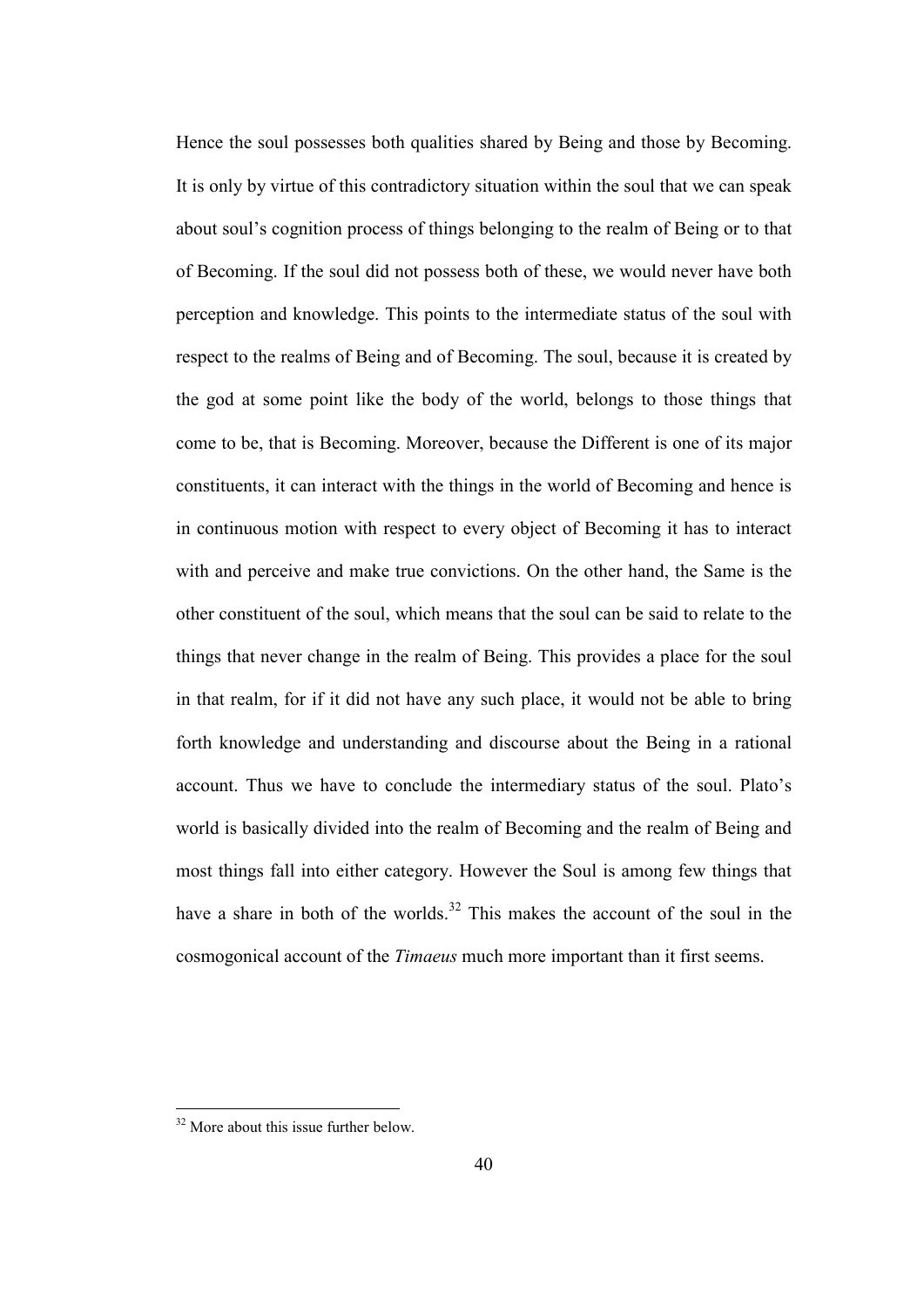### **2.5 Finishing up the Generation of the World**

Timaeus' next move is the emergence of time. Two factors are important in this respect: (1) The model after which the world is made is an eternal one and (2) The god wanted to make the image as similar to the model as possible. We had talked about why the god wanted so; he was good and had no envy so he wanted all to be as similar to him as possible. But what's more similar than a most perfect form of the Living Being? So the god wants the copy to be like the model. However one cannot attribute eternity, a quality of the model to the copy as "…it isn't possible to bestow eternity fully upon anything that is begotten" (37d). Hence the model cannot be eternal but he made 'a moving image of eternity'. Though eternity is indivisible and constant, this model is divisible into numbers and moving according to them. This is how time is initiated by the demiurge. Hence the world is not eternal but 'sempiternal' ( $\delta$ i $\alpha$ i $\omega$ vi $\alpha$ ). While the model exist 'for all eternity', the copy maintains 'for all time'.

God's introduction of time is for the sake of the 'wanderers'  $(\pi \lambda \alpha \nu \eta \tau \alpha)$ . Plato holds that God set each of the planet (Mercury, Venus, Mars, Jupiter and Saturn, plus the Sun and the Moon) into one orbit attaching each a circle in the realm of the Different. The planets are also alive as they have a soul and their irregular motion is due to the circle of the Different on which they move. The fixed stars, on the other hand, are placed on the circle of the Same, which dominated the circle of the Different. We cannot dwell further on the various relations between the circles of the heavenly bodies but we can observe that Plato's description of the astronomical matters indicate that he was highly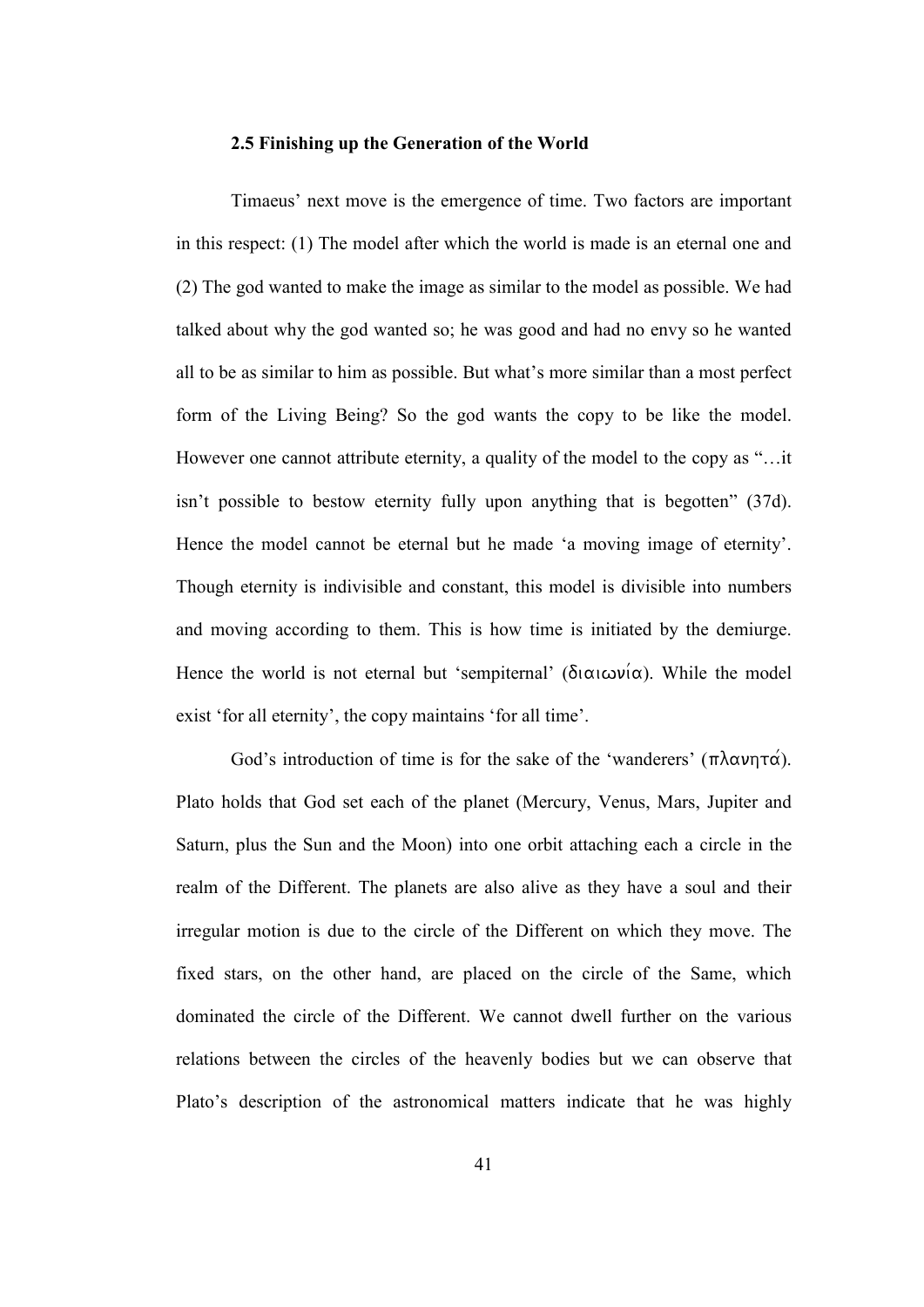informed about the astronomical developments of his time, as many commentators have pointed out.<sup>33</sup>

Having completed the structuring of the heavens the last thing before the demiurgic god to accomplish is to populate the world he made with living bodies. The reason for this is so that it could resemble the model Living Thing as much as possible, which model contains every kind of living thing inside itself: "And so he determined that the Living Thing he was making should possess the same kinds and numbers of living things as those which, according to the discernment of the Intellect, are contained within the real Living Thing".<sup>34</sup> The four kinds of living things are the 'heavenly race of gods', the kind that moves in air, the kind moving under water and the kind going on foot on land. The demiurgic god first created the lesser gods, the traditional Hellenic deities, like Zeus, Hera, Okeanos, Thetys, Cronus, etc, 'mostly out of fire, to be the brightest and fairest to the eye' (40a). However he handed over the creation of the other living things to these lesser gods so that the product would not be as perfect and eternity as would threaten the scheme of things in the universe. "But if these creatures [the other three kinds] came to be and came to share in life by my hand, they would rival the gods. It is you [the lesser gods], then, who must turn yourselves to the task of fashioning these living things, as your nature allows. This will assure their mortality, and this

<sup>33</sup> Vlastos (2005), p. 51.

<sup>&</sup>lt;sup>34</sup> *Timaeus*, 39e. *hπερ ούν νους ενούσας ιδέας τω* δ έστιν ζώον, οιαί τε ένεισι και *δ*σαι,  $k\alpha\beta$ ορα, τοιαύτας και τοσαύτας διενοήθη δειν και τόδε σχειν.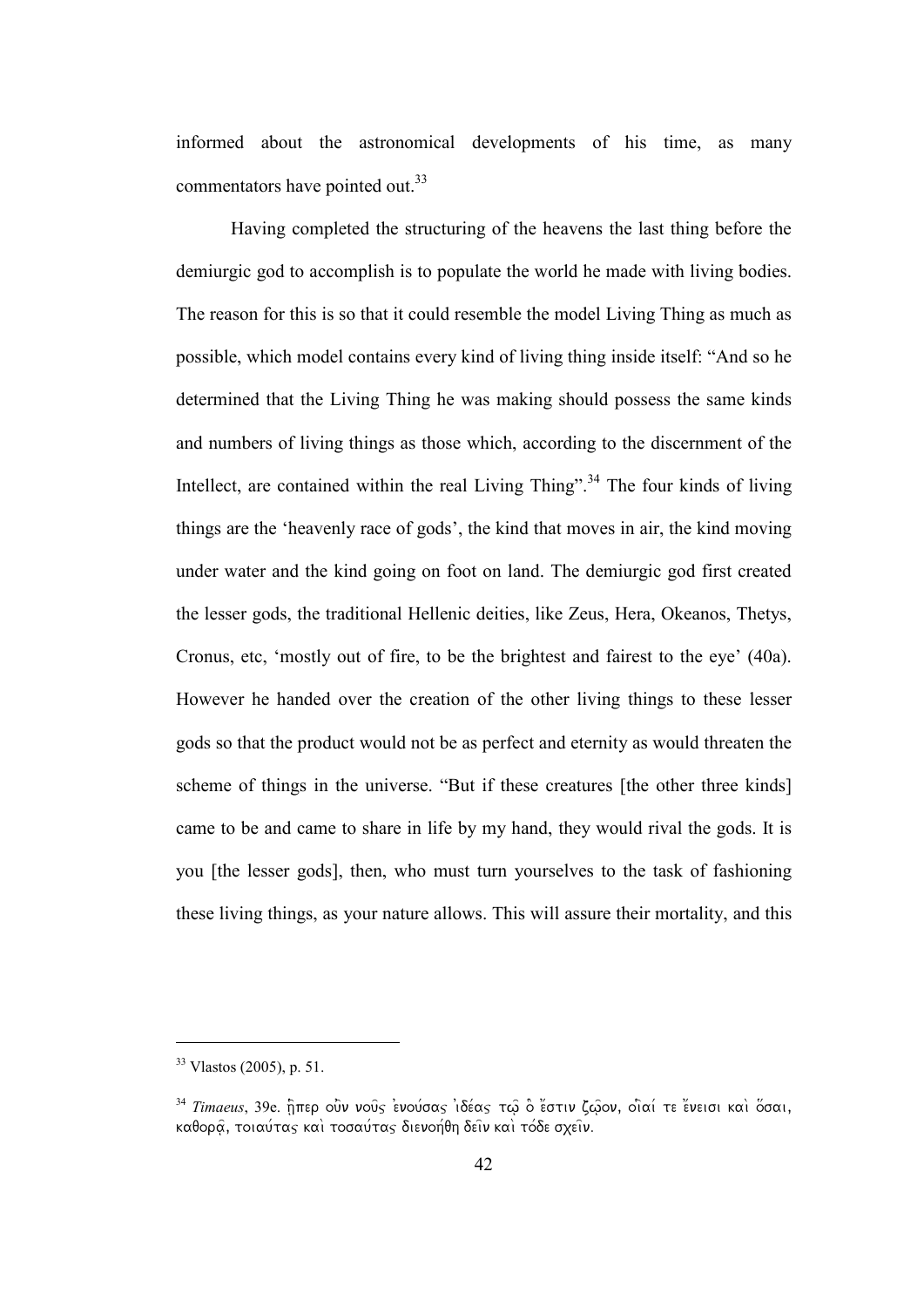whole universe will really be a completed whole"  $(41c)$ <sup>35</sup>. The lesser gods are to create the other living bodies from the remnants of the ingredients for the soul that are left in the mixing bowl of the demiurgic god, though this time they are less pure than they were in the case of the generation of the World-Soul. These remaining soul ingredients, the gods joined with portions of fire, earth, water and air with not insoluble bonds to make up the human body. This make-up enabled the humans to have the capacities of knowledge, sense perception, love, pleasure and pain, and fear of the gods, as well as, eyes, sight, hearing, speech and music.

 Timaeus ends the discussion on the generation of the world and the humans by the god with an important remark on causality. For Timaeus, there are two sides to the account of the generation of the world, because there are two kinds of causality. After Timaeus talks about how vision takes place in mirrors and the eye through mechanistic terms, he reflects on the explanation models he has used up to now:

Now all of the above are among the auxiliary causes employed in the service of the god as he does his utmost to bring to completion the character of what is most excellent. But because they make things cold or hot, compact or disperse them, and produce all sorts of similar effects, most people regard them not as auxiliary causes, but as the actual causes of all things. Things like these, however, are totally incapable of possessing any reason or understanding about anything. We must pronounce the soul to be the only thing there is that properly possesses understanding. The soul is an invisible thing, whereas fire, water, earth and air have all come to be visible bodies. So anyone who is a lover of understanding and knowledge must of necessity pursue as primary causes those that belong to intelligent nature, and as secondary all those belonging to things that are moved by others and that set still other in motion by necessity. We too, surely, must do likewise: we must describe both types of causes, distinguishing those which possess understanding and thus fashion what is

<sup>&</sup>lt;sup>35</sup> *Timaeus*, 41c. δι' εμοῦ δὲ ταῦτα γενόμενα καὶ βίου μετασχόντα θεοῖς ἰσάζοιτ' ἄν· ἵνα οῢν *θνητά τε ή τό τε παν τόδε ὄντως ἅπαν ή, τρέπεσθε κατα φύσιν υμεις επι την των ζώων dhmiourgi/an, mimou/menoi th\n e)mh\n du/namin peri\ th\n u(mete/ran ge/nesin.*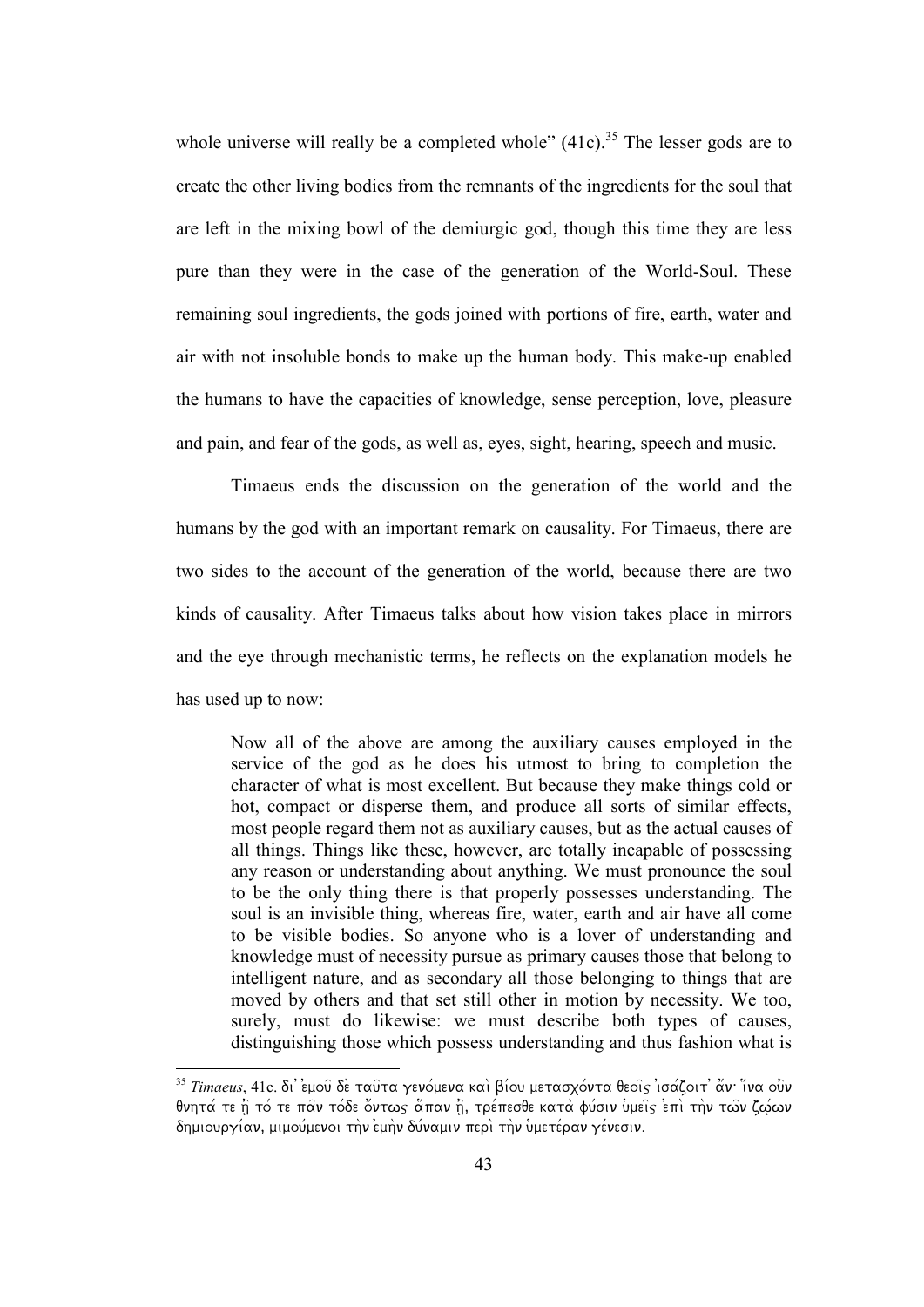beautiful and good, from those which, when deserted by intelligence, produce only haphazard and disorderly effects every time.<sup>36</sup>

The causality that has been applied in the account so far is the causality of the Intellect. God's bringing about the world is through the ideas of what is best for the world to be. The world emerged out of the goodness of god and its details are arranged so as to produce the best result in view of some unchanging, eternal and beautiful model. The causality of necessity, on the other hand, can only be fruitful and productive once it is yoked under the guidance of the causality of the Intellect. Here Plato is charging the natural philosophers who explain the world with any or all of the four elements. In particular, the atomists' view is attacked who dispense with any recourse to an Intellect in their cosmological account and claim the ultimate causality of chance to bring about the world as it is. As we mentioned, the atomists explain even the soul by reducing it to ultimately material soul-atoms. This means that it is also again random chance that brings forth an intelligible principle like soul. However as we saw, soul is made up of numerical proportions and forms of the Same and the Different together with Being. Thus, given the atomists' explanation of soul, the soul cannot provide any in-forming account it performs with respect to matter. It cannot regulate the unformed things

<sup>&</sup>lt;sup>36</sup> Timaeus, 46c-e. ταυτ' ούν πάντα έστιν των συναιτίων οις θεός υπηρετουσιν χρηται την *thilicas*, του c. tout set not be tout the test from the comparable in de under πλείστων ου *sunai/tia a)lla\ ai)/tia ei)=nai tw=n pa/ntwn, yu/xonta kai\ qermai/nonta phgnu/nta te kai\ diaxe/onta kai\ o(/sa toiau=ta a)pergazo/mena. lo/gon de\ ou)de/na ou)de\ nou=n ei)j ou)de\n dunata\ e)/xein e)sti/n. tw=n ga\r o)/ntwn w(=| nou=n mo/nw| kta=sqai prosh/kei, lekte/on yuxh/ntou=to de\ a)o/raton, pu=r de\ kai\ u(/dwr kai\ gh= kai\ a)h\r sw/mata pa/nta o(rata\ ge/gonento\n de\ nou= kai\ e)pisth/mhj e)rasth\n a)na/gkh ta\j th=j e)/mfronoj fu/sewj ai)ti/aj prw/taj metadiw/kein, o(/sai de\ u(p' a)/llwn me\n kinoume/nwn, e(/tera de\ kata\ a)na/gkhj kinou/ntwn gi/gnontai, deute/raj. ποιητέον δη κατα ταυτα και ημιν λεκτέα μεν αμφότερα τα των αιτιών γένη, χωρις δε o(/sai meta\ nou= kalw=n kai\ a)gaqw=n dhmiourgoi\ kai\ o(/sai monwqei=sai fronh/sewj to\ tuxo\n*   $\alpha$ τακτον εκάστοτε εξεργάζονται.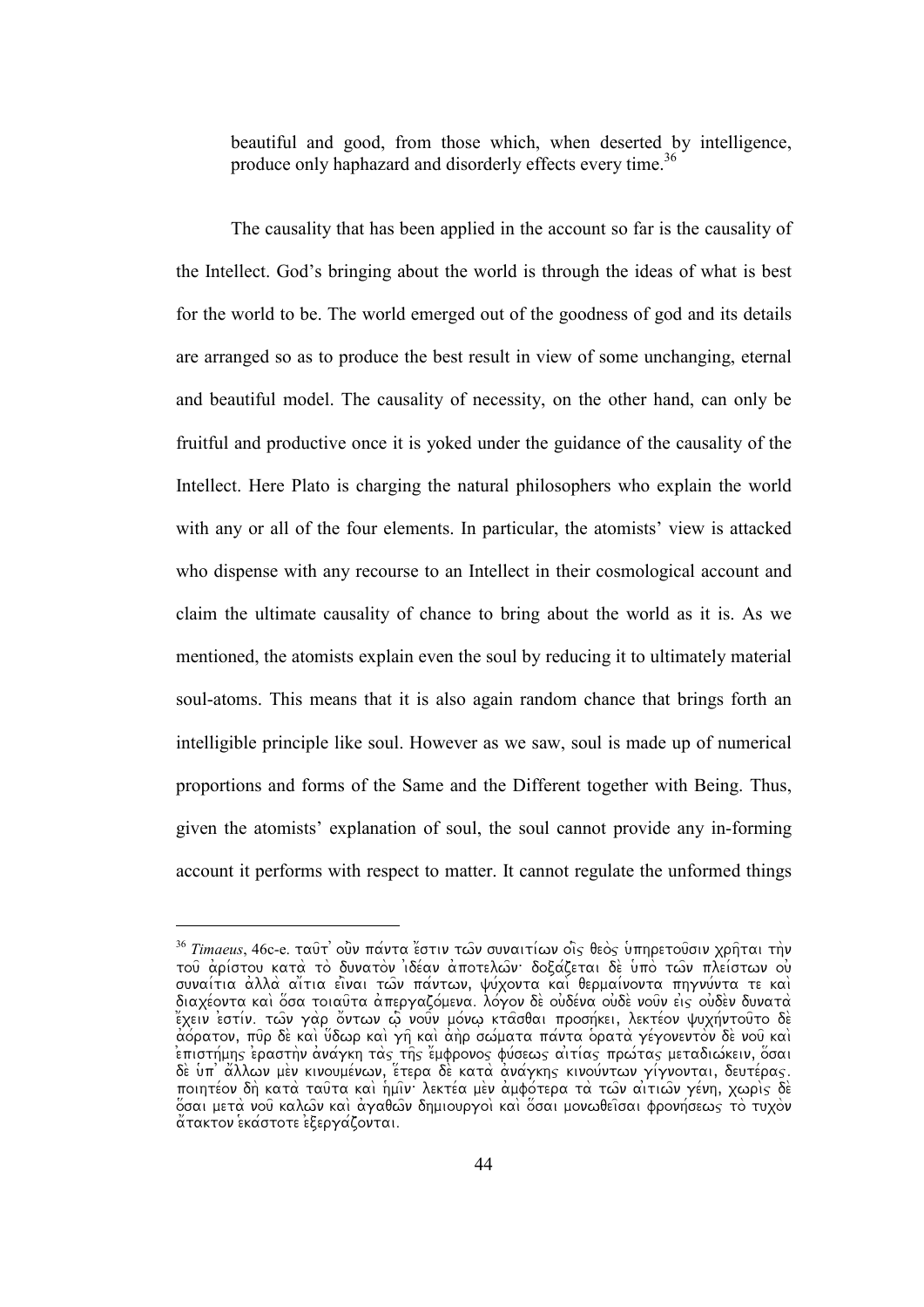if it were one of those things. And it would not possess intelligence if it did not partake of the form of the Same. Plato remarks to the contrary when he disallows any search for intelligence apart from the soul. Hence if we are to explain things on rational principles, the four material elements are not sufficient. This was the mistake of the Presocratic philosophers, according to Plato, who tried to explain the emergence of order from irrational principles. Thus up to now Timaeus gave the emergence of the world from intelligible qualities. However, this is only one side of the story, for intelligent causality is not solely enough of an explanation either. Hence, another account, this time from the viewpoint of 'blind' necessity has to be recited as well. And Timaeus' next narration will be this story.

## **2.6 The Causality of Necessity**

Timaeus begins the second discourse by introducing a third kind of entity as opposed to the two which were sufficient for the first discourse. This is the socalled 'receptacle of all becoming – its wetnurse, as it were'.<sup>37</sup> The receptacle is supposed to give way to Becoming. It's not what Becoming is made up of, but it is where Becoming takes place. It's compared to some piece of gold out of which one can make many things. The things that are made are different forms of the same gold. "These are the things that make it appear different at different times. The things that enter and leave it are imitations of those things that always are, imprinted after their likeness in a marvelous way that is hard to describe".<sup>38</sup> So the

<sup>&</sup>lt;sup>37</sup> *Timaeus,* 49a. πάσης εἶναι γενέσεως ὑποδοχὴν αὐτὴν οἳον τιθήνην.

<sup>&</sup>lt;sup>38</sup> *Timaeus*, 50c. εκμαγείον γάρ φύσει παντι κείται, κινούμενόν τε και διασχηματιζόμενον *u(po\ tw=n ei)sio/ntwn, fai/netai de\ di' e)kei=na a)/llote a)lloi=onta\ de\ ei)sio/nta kai\ e)cio/nta tw=n*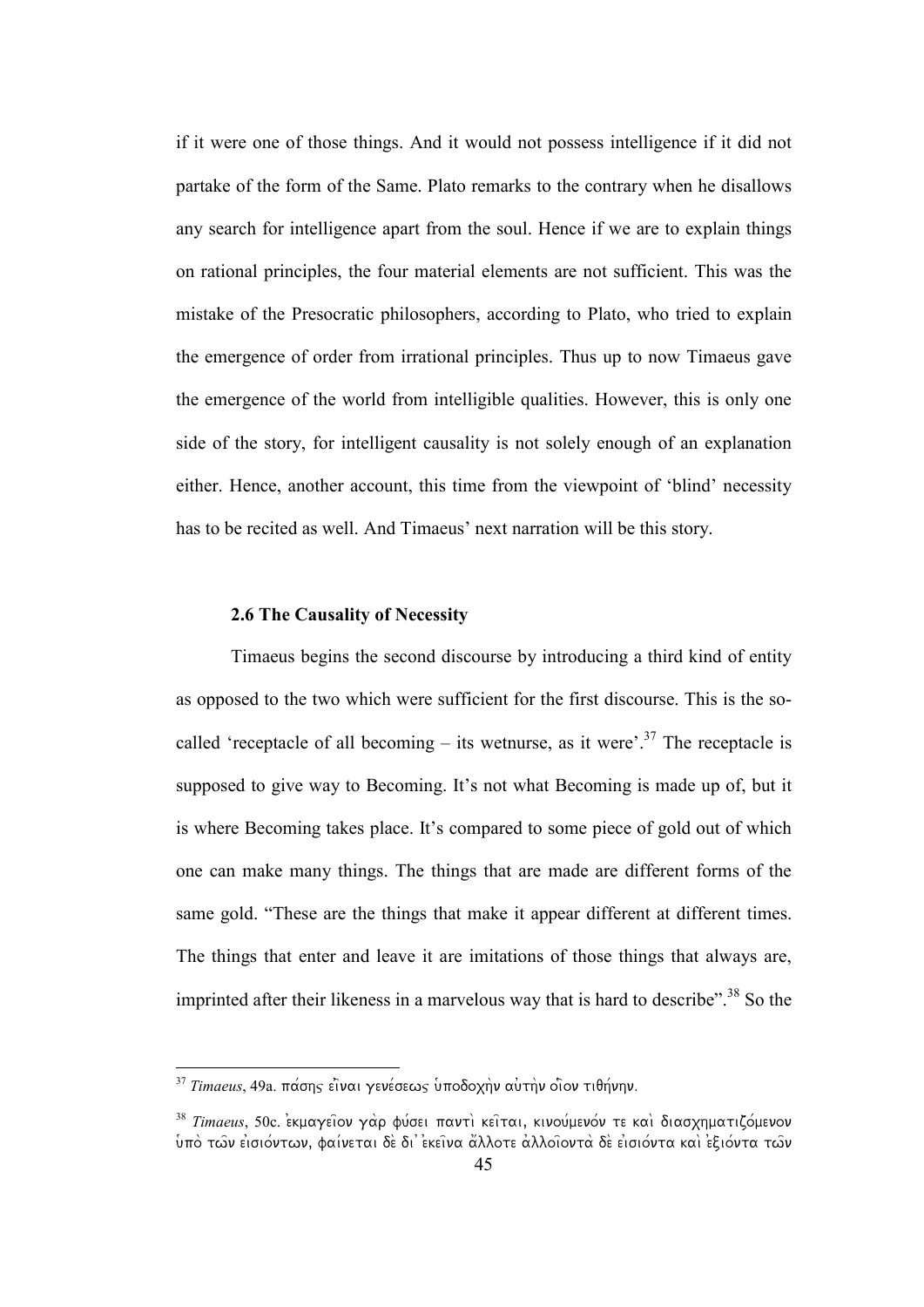receptacle receives the forms and makes possible the instantiations of those forms, though in an imperfect way. Moreover it does not take the qualities of the things that enter it; rather it can receive these impressions without changing its nature at all. Thus we have three things in total in this section: 'that which comes to be (*to\ gigno/menon*), that in which it comes to be ( *to\ e)n w(=| gi/gnetai*), and that after which the thing coming to be is modeled and which is the source of its coming to be (τὸ δ' <u></u>όθεν ἀφομοιούμενον φύεται τὸ γιγνόμενον)' (51d).

The four kinds of bodies take place in the receptacle. Before the demiurgic god ordered the world, the receptacle was shaking these bodies like a sieve so that they were collected in different sections of space, having gained some of the characteristics, or traces, of what they are now. It is only after this initial disorderly movement of the receptacle that god gives all the bodies their forms. The bodies receive their forms by virtue of their arrangement of the underlying triangles. Because bodies necessarily have depth, they have surfaces and all surfaces can be divided into triangle. And for Timaeus, the two basic triangles are the isosceles right triangle and the scalene right triangle, which has its angles as  $30^\circ$  -  $60^\circ$  -  $90^\circ$ . The former can make up squares as well as cubes, hence it is suitable for constituting earth. Fire, water and air are formed by the coming together of the scalene triangle so as to make tetrahedrons (fire), octahedrons (air), and icosahedrons (water). Hence all are transformable into one another except earth. Moreover, the mathematical basis serves also to characterize the physical qualities of the bodies. For example, fire is sharp and the tetrahedron is the

 $\breve{\rm o}$ ντων ἀεὶ μιμήματα, τυπωθέντα ἀπ' αὐτων τρόπον τινὰ δύσφραστον καὶ θαυμαστόν, ὃν  $\epsilon$ *iς αυθις μέτιμεν.*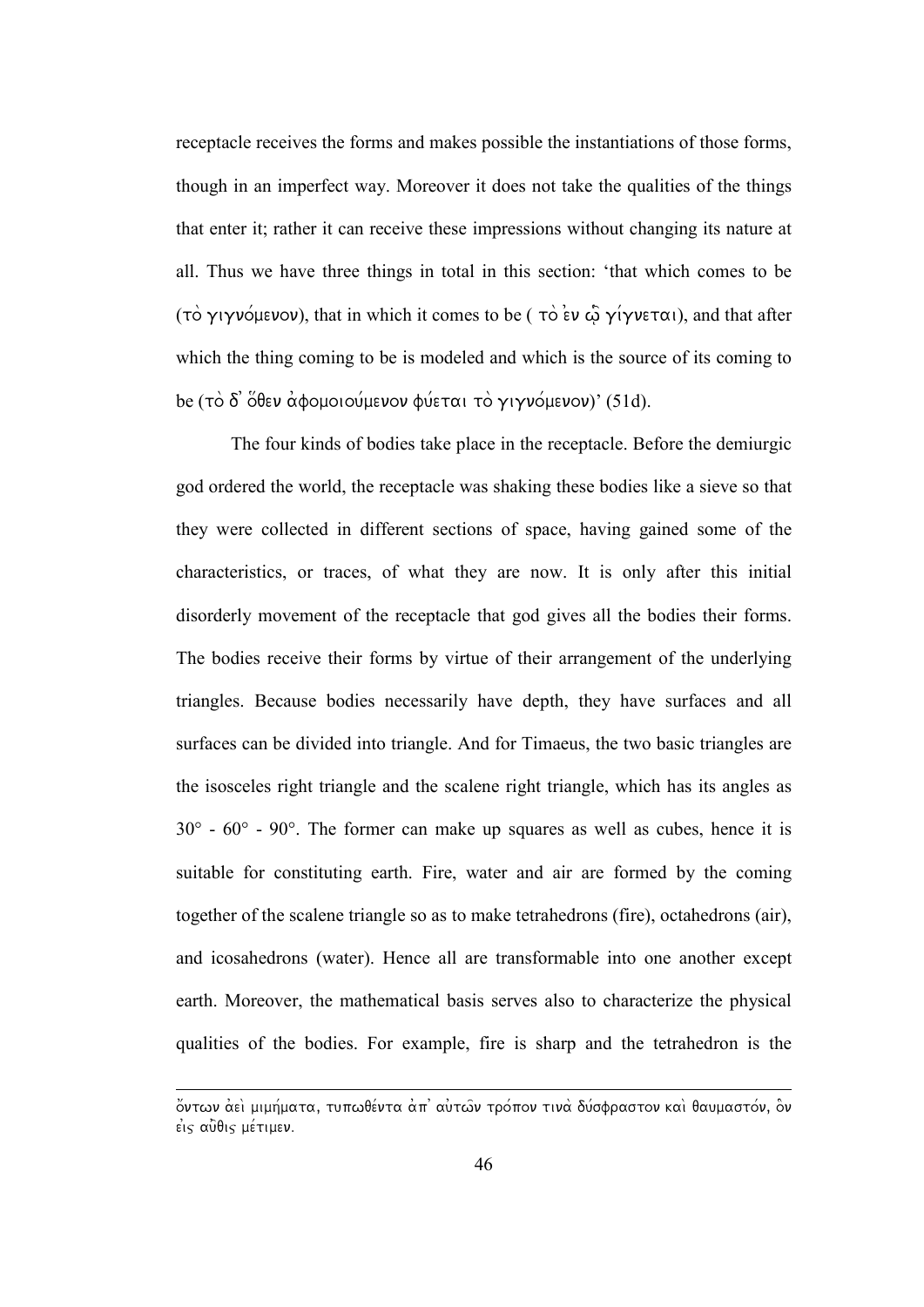sharpest shape and cube is the least movable, suitable for earth as the most stable element. Motion among the elements is due to the non-uniformity of the world. As there is a difference, an inequality, between things, one thing becomes the mover, the other moved. Rest would occur if everything were uniform, but this is not the case. Moreover, it will never be the case because there will never be ultimate separation of the elements. For the circumference of the universe does not let any empty space to be left once the world took a round shape which has 'a natural tendency to gather upon itself' (58a). Timaeus continues with the various forms the four elements have and how they dissolve and intermingle with one another and lists the qualities that pertain to the elements concluding with a discussion of human sensation of various feelings and sensual data and qualities of bodies. The issue of perception, because it has two aspects to it, the bodies and the perceiving subject, brings the speech of Timaeus to its last section, where gods create humans, which happen to be another confrontation of necessary and divine causality.

# **2.7 The Human as a Product of Necessary and Divine Causality**

 In the previous discussion of perception under the causality of necessity, Timaeus does not make much use of the soul but only supposes it for the sake of discussion: "Let's begin by taking for granted for now the existence of body and soul" (61d). But now in the last section, the soul, its constituent parts, its relation with the body, the various organs of the body are discussed. The gods create the humans by imitating the demiurgic god. Just as the demiurge wove the immortal soul in the round body of the world, the lesser gods put the immortal part of the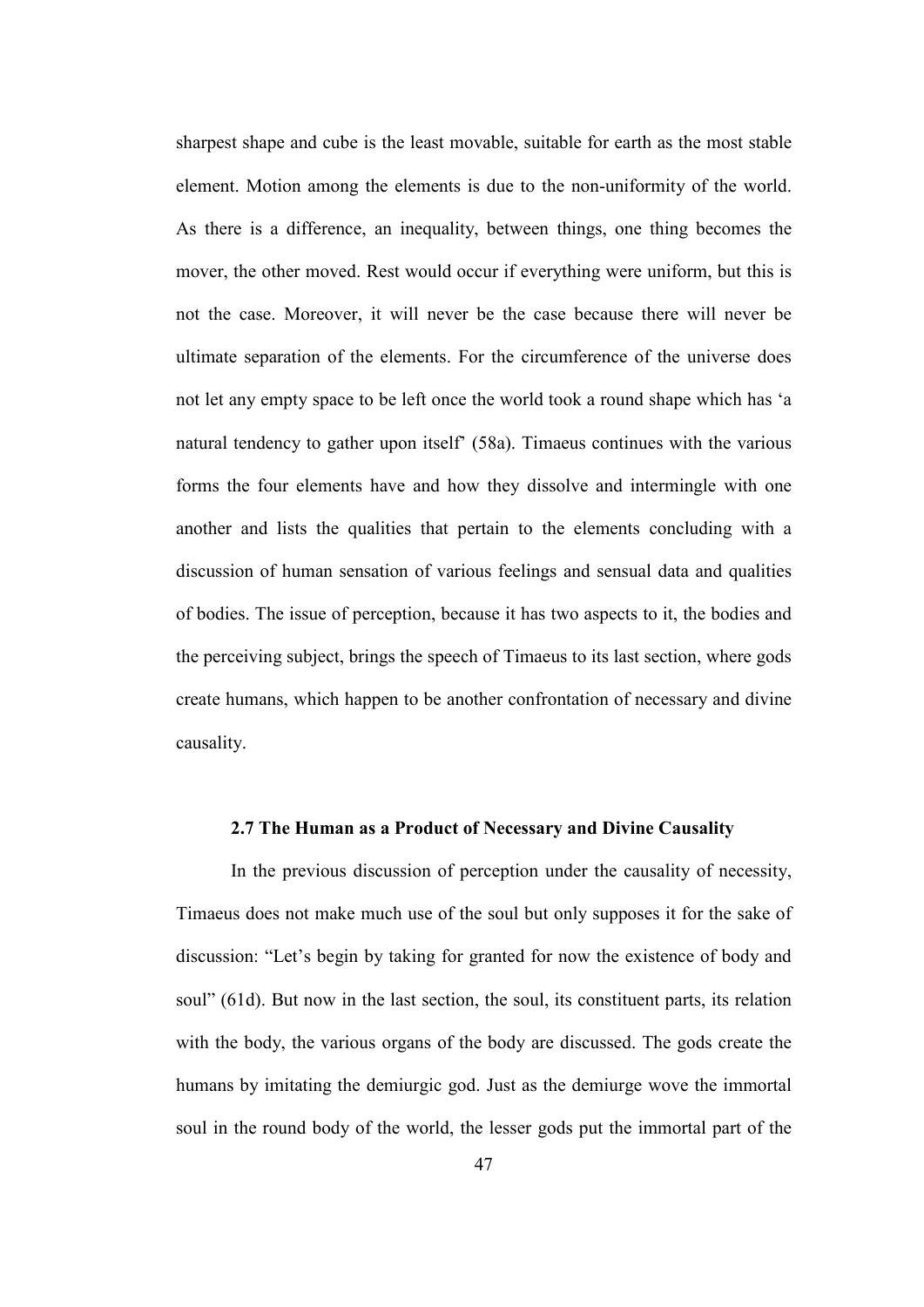soul in the head. But unlike the demiurge, they also had to give the rest of the body in the head's service. And the mortal kind of soul, they placed in the body. In the mortal kind were situated all kinds of 'disturbances' including pleasure, pain, fear, boldness, anger and expectation as well as 'unreasoning sense perception' and lust (69d). The ambitious part of the soul being superior to the appetitive part was put in the chest to be differentiated from the stomach by the midriff. As E. R. Dodds points, there is a parallel between the relation of divine causality to the causality of necessity and the relation of the immortal to the mortal parts of the soul: "The inferior soul seems to stand to the good one in the same relation as Necessity to Mind in the *Timaeus* myth: it is a sort of untrustworthy junior partner, liable to fits of behavior, in which it produces; crazy and disorderly movements' ".<sup>39</sup> Marrow is essentially important for life because it is where the soul is attached to the body. "For life's chains, as long as the soul remains bound to the body, are bound within the marrow, giving roots for the mortal race" (73b). $40$  The marrow is itself made up of the very primary triangles that make up the elementary four bodies. Hence Timaeus calls it 'a universal seed contrived for every mortal kind'  $(73c)$ .<sup>41</sup> The various types of soul are placed within the marrow which is further divided into numbers and shapes that the soul is supposed to have. This 'field', as Timaeus calls it, is elaborated to 'receive the divine seed' so as to make the brain, where our immortal and divine part of the

 $39$  Dodds (1973), p.116.

<sup>&</sup>lt;sup>40</sup> *Timaeus*, 73b. oi γάρ του βίου δεσμοί, της ψυχης τω σωματι συνδουμένης, εν τούτω  $\delta$ ιαδούμενοι κατερρίζουν τὸ θνητὸν γένος.

<sup>&</sup>lt;sup>41</sup> *Timaeus*, 73c. αποκρίνων, μειγνύς δε αλλήλοις σύμμετρα, πανσπερμίαν παντι θνητω *ge/nei mhxanw/menoj...*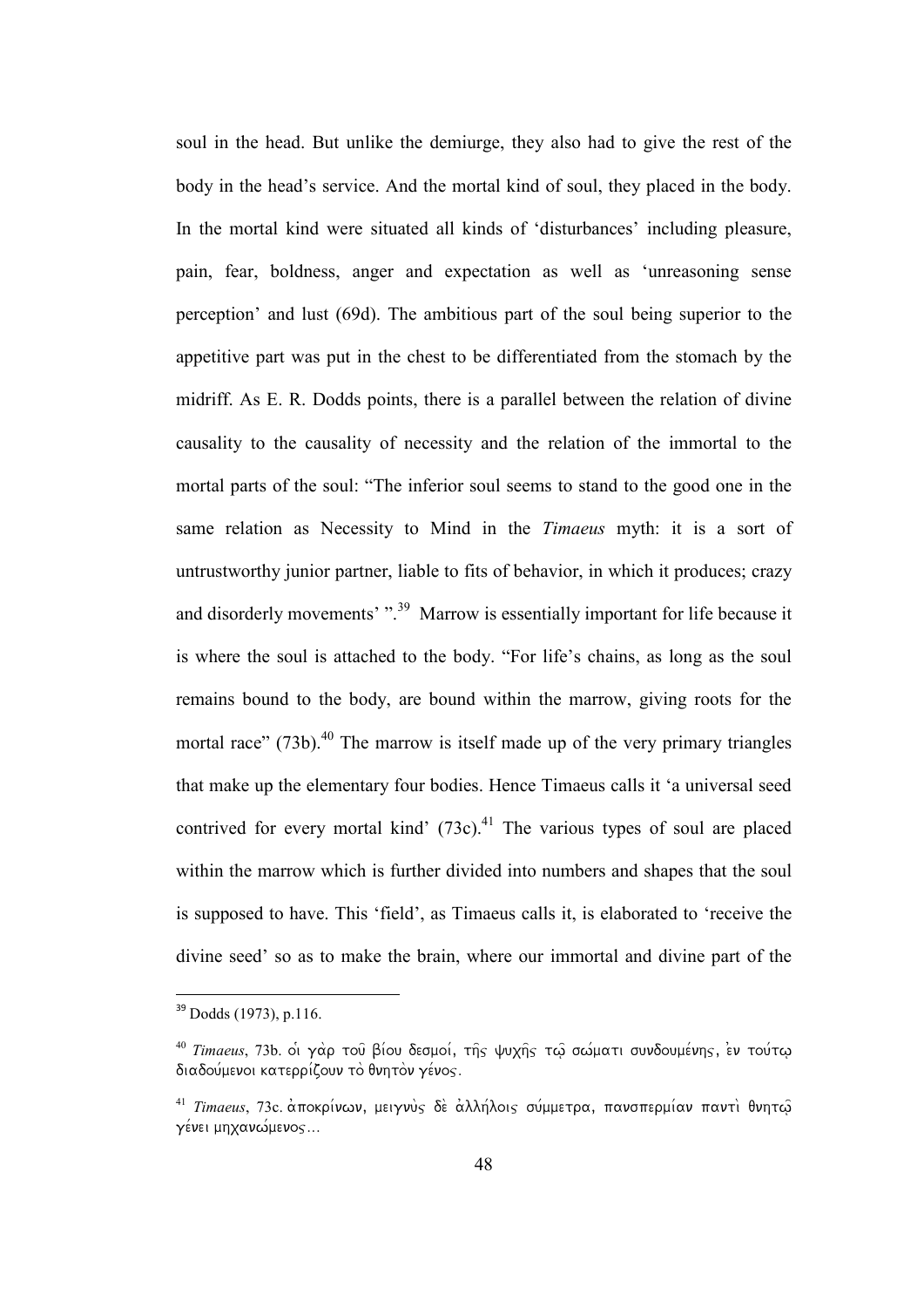soul is fixed.<sup>42</sup> The body is framed around this marrow beginning with the bone. This is how the human body was created by the lesser gods. However we must still accept this account as a likely one. Before beginning to discuss matters about the body and soul, Timaeus warns us about the issue one more time:

So, as for our questions concerning the soul  $-$  to what extent it is mortal and to what extent divine; where its parts are situated, with what organs they are associated, and why they are situated apart from one other – that the truth has been told is something we could affirm only if we had divine confirmation. But our account is surely at least a 'likely' one is a claim we must risk, both now and as we proceed to examine the matter more closely. Let that be our claim, then.<sup>4</sup>

Timaeus ends his likely account by discussing the organs of the body, the various diseases of the soul and the body and he explains the emergence of various lifeforms including plants, animals and women in a moralizing manner. As J. B. Skemp realizes, only plant and men are really created by the gods, whereas woman and animals are next forms of life for men who lead degenerate lives.<sup>44</sup> Plato also discourses on how to keep the health of the body and the soul and to reach happiness by attuning one's soul to the soul of the universe. But what we will be examining is the soul and its explanatory power in the universe. Hence we cannot dwell on most of the multifarious topics discussed in the cosmological account of the *Timaeus*.

<sup>&</sup>lt;sup>42</sup> *Timaeus*, 73c-d. και την μεν το θείον σπέρμα οιον άρουραν μέλλουσαν έξειν εν αυτή *περιφερή πανταχή πλάσας επωνόμασεν του μυελουταύτην την μοιραν εγκέφαλον...* 

<sup>&</sup>lt;sup>43</sup> *Timaeus,* 72d. τὰ μὲν οὖν περὶ ψυχῆς, ὅσον θνητὸν ἔχει καὶ ὅσον θεῖον, καὶ ὅπῃ καὶ μεθ'  $\hat{\omega}$ ν καὶ δι' ἂ χωρὶς ὦκίσθη, τὸ μὲν ἀληθὲς ὡς εἴρηται, θεοῦ συμφήσαντος τότ' ἀν οὕτως *mo/nwj diisxurizoi/meqa: to/ ge mh\n ei)ko\j h(mi=n ei)rh=sqai, kai\ nu=n kai\ e)/ti ma=llon a)naskopou=si diakinduneute/on to\ fa/nai kai\ pefa/sqw.* 

<sup>44</sup> Skemp (1947), p.54.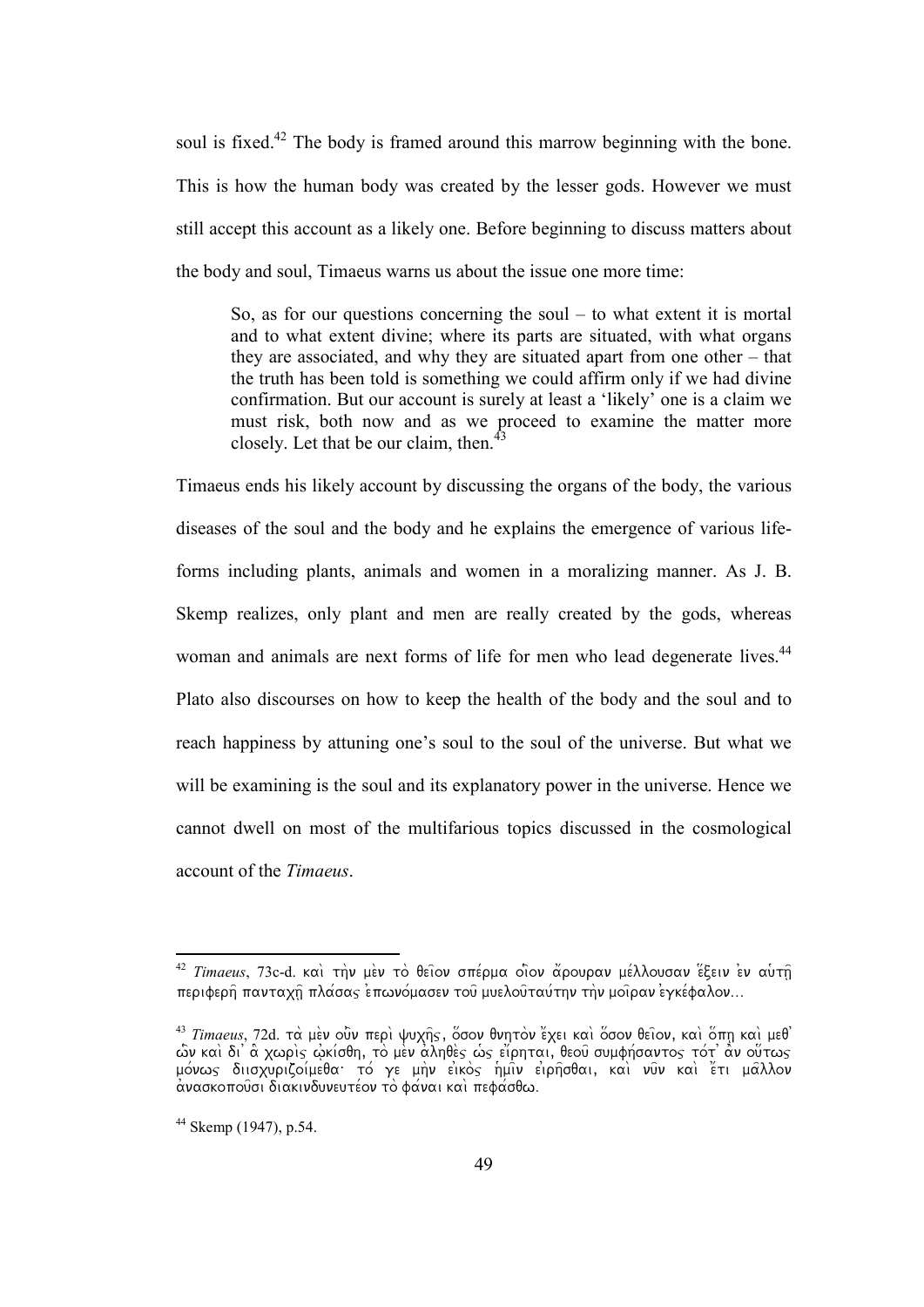# **CHAPTER III**

#### **EARLY HELLENIC CONCEPT OF THE** *PSYKHE*

Before Plato wrote the *Timaeus*, there was already a continuous discussion on the soul on the part of the early Hellenic thinking. Apart from that, Plato's discussion of the soul expands beyond the confines of the *Timaeus* and spreads to his other dialogues, like the *Phaedo*, the *Phaedrus*, the *Philebus* and the *Laws*. Thus in order to understand Plato's discussion of the World Soul, we have to first inquire into the Pre-Platonic use of the concept of the soul and whether there is any correspondence therein to an idea of the World Soul as in the *Timaeus*. And after having done that we will have to see whether the discussions on the concept of the soul in other Platonic texts shed any light on the notion of the World Soul in the *Timaeus*.

As we have maintained before, the *Timaeus* belongs to and can be deemed as the last instance of the tradition of cosmology that has been initiated by the Presocratic philosophers. Presocratics however also had a cosmogonic view which they derived from the texts of mythology available at their times, like Homer's *Iliad* and the *Odyssey* and Hesiod's *Theogony* and *Works and Days*. The *Timaeus* exemplifies Plato's most elaborate confrontation with Presocratic thinking and contains his most important objections to and dialogues with these 'physiologist'.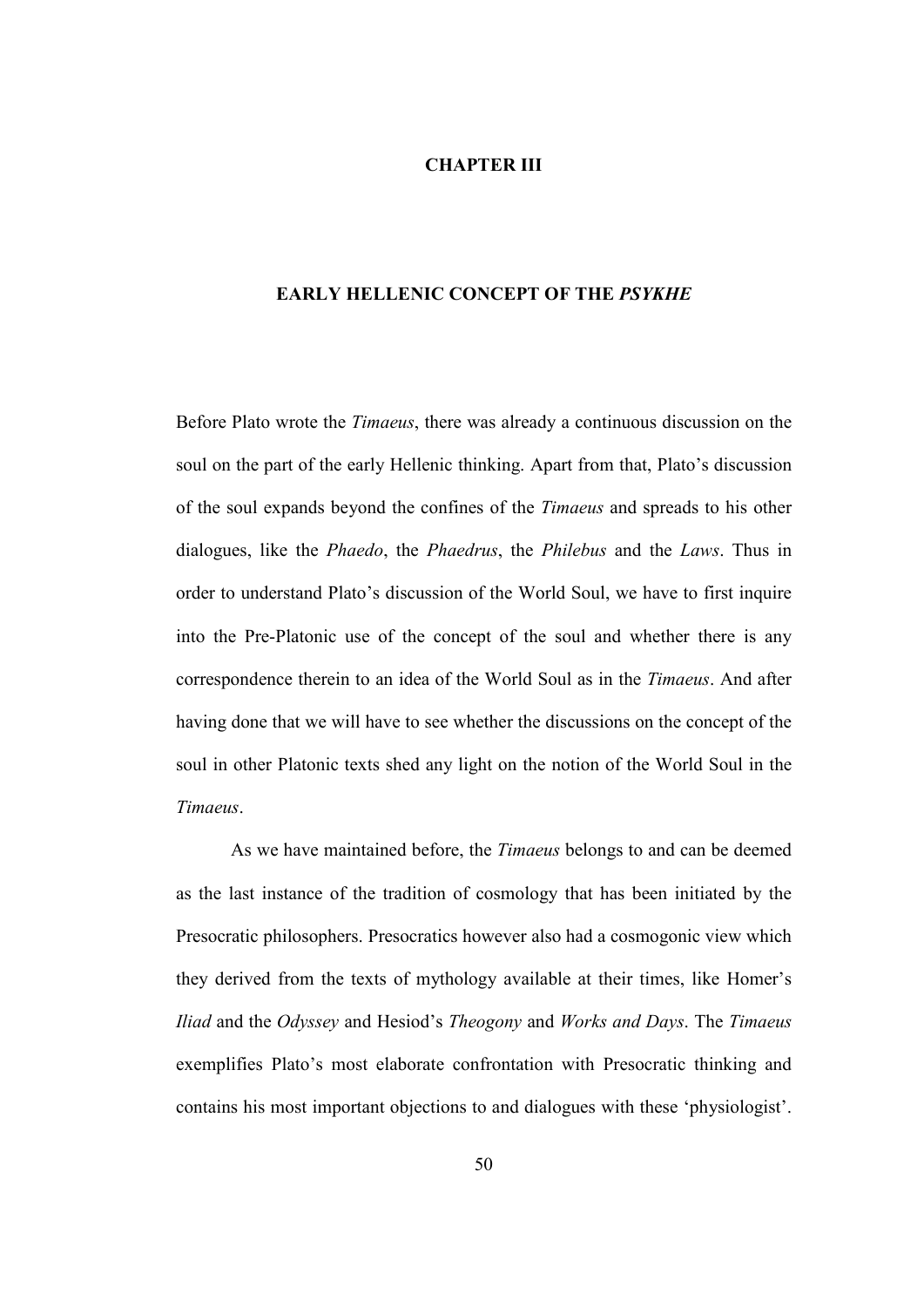But Plato was also well-versed with poetical texts and had theological concerns as when he tried to ban the poets from his ideal city in the *Republic*. Plato criticizes Homer and Hesiod in that they do not show the due respect to deities when they depict them in anthropomorphic forms with all of their flaws and drawbacks and vices. And given that the setting of the *Timaeus* is the Panathenaea festival, the festival for Athena, and that the speech of Timaeus is given as an encomium to the goddess, the theological import of the work is clear. The prominent place given in the cosmogonic speech of Timaeus to the demiurgic god is as important in pointing to what extent Plato takes theology and theological thinking seriously. Hence if we want to study the concept of the World Soul in the *Timaeus*, we have to examine the concept of the soul both in Homer's epic poetry and in the Presocratic philosophers as well. My exposition of the early Hellenic view of the soul will be largely based on the somewhat dated but still classical article written on the subject by D.J. Furley, and the survey Aristotle gives at the beginning of his *De anima*. 45

# **3.1 Homer**

There is no concept of the soul as we know it or as Plato knows it in the Homeric poems of the  $8<sup>th</sup>$  century. The concept of the soul is a unified one in modern and classical times. It is a site of thinking, of deliberating, of consciousness as well as of perception, of pleasure and pain and the senses. It also contains the faculty of conscience and is the site of ethical thinking and action.

 $45$  Furley (1956), pp. 1-18.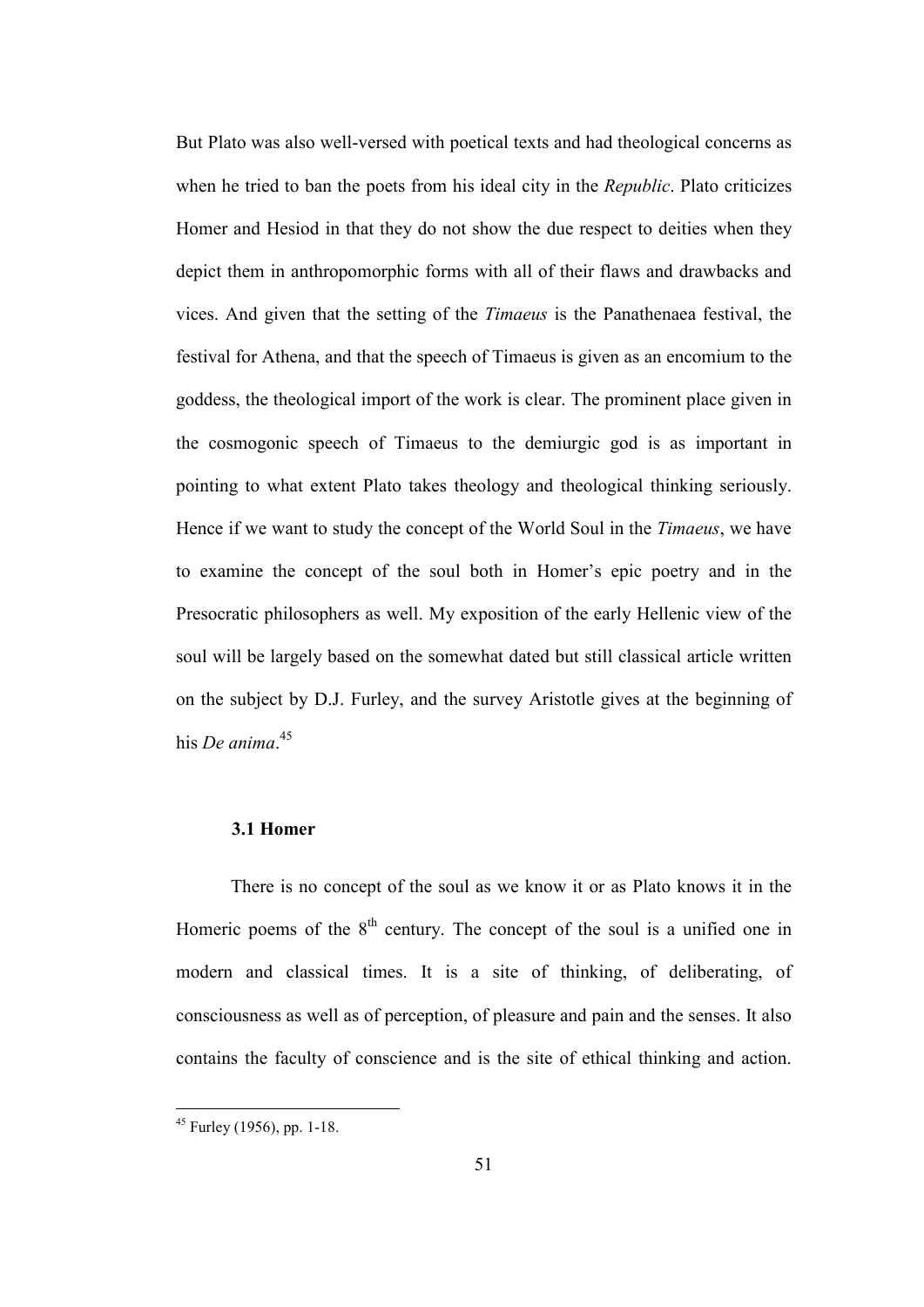Now most of these are what Plato has in mind when he thinks about the soul. However these were all new developments and Plato elaborates on an earlier concept of the soul. As many other philosophical terms, Plato had to contrive his terminology on the soul from concepts of everyday life and from earlier thinking on the soul. Now in Homer there is no concept of the soul that corresponds to what Plato means by it and the many functions of the soul are expressed by various words, like *psyche* (*yuxh/*), *thymos* (*qumo/s*), *noos/nous* (*noo/s*/*nou/s*), *phren* (φρήν), *kardia* (καρδία), *ker* (κῆρ), *etor* (ετώρ).<sup>46</sup> Moreover because there is no unifying concept of the soul as we have it, and as our unified concept is juxtaposed against the concept of the body, there is no soul-body distinction in Homer, as Bruno Snell in his classic study maintains.<sup>47</sup> Snell maintains that there was no unified concept of body nor one of soul in Homer and hence the psychological functions of humans are never conceived apart from the bodily functions. Some of these words that refer to psychological functions are organs and none of them work in complete abstraction from bodily organs. *kardia*, *ker* and *etor* are all refer to heart as an organ, whereas *phren* refers to tissues in the body though without clear reference to how much of those tissues, but diaphragm is a good choice as referent. *thumos* is a site of feeling and anger and it motivates people into action, 'a place of emotion and inner debate'.<sup>48</sup> This part of the Homeric soul finds its later development in the tripartite division of the soul by Plato. For one of the constituents of the human soul is the spirited part ( $\tau$ )  $\tau$  $\omega$  $\nu$ 

 $46$  Furley (1956), p. 2.

 $47$  Snell (1982), p. 16.

<sup>48</sup> Padel (1992), pp. 28-29.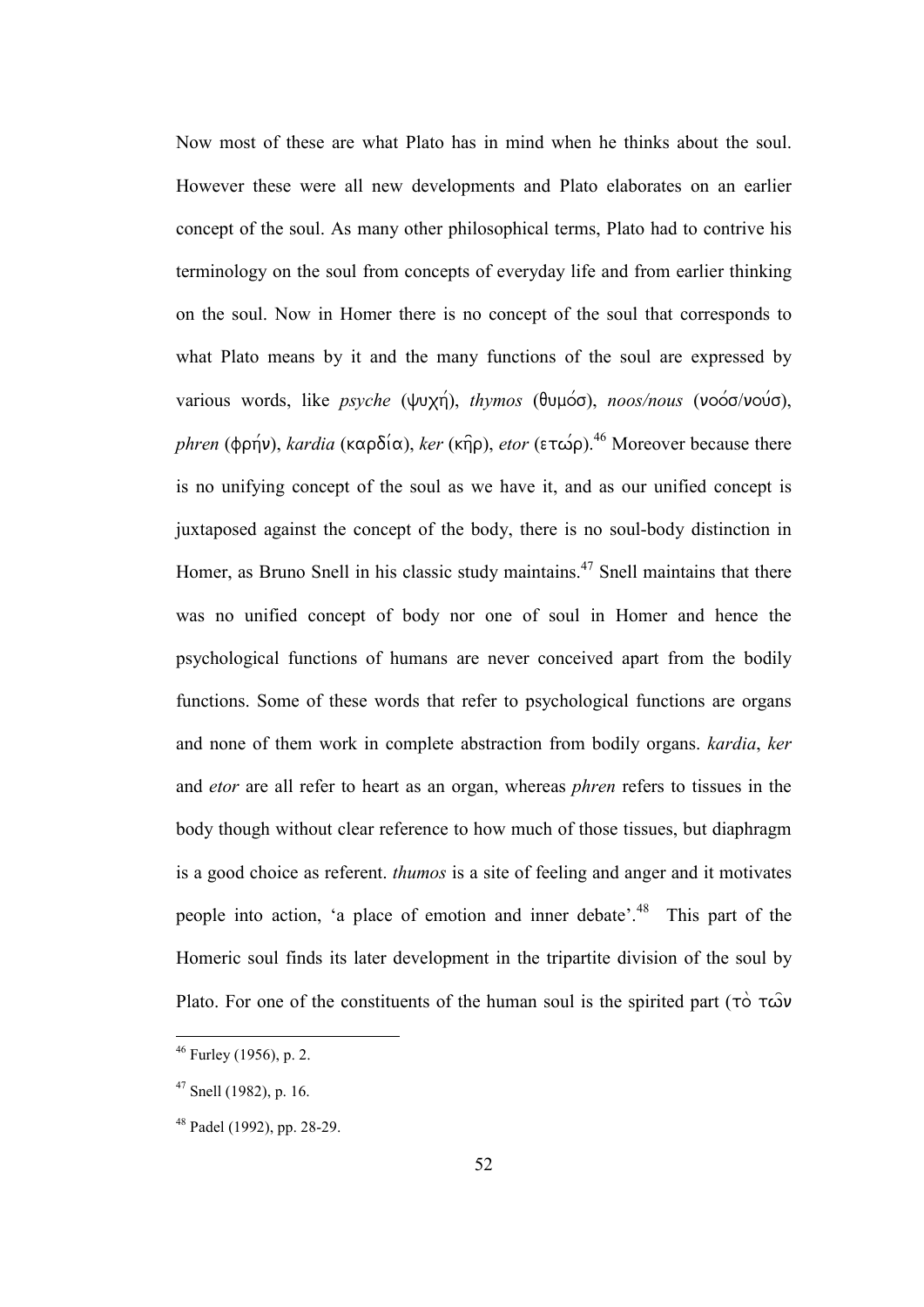$\int_{0}^{1}$ <sub>E</sub>  $\pi$ <sub>1</sub> $\theta$ <sub>V</sub> $\mu$ <sub>1</sub> $\omega$ <sup>2</sup> ( $\pi$ <sub>2</sub>), which term preserves the concept of *thumos* within itself. Furley maintains that "[t]here is an important distinction between *'kardia'*  and *'phren'* on the one hand and *'thymos'* and *'psyche'* on the other: the former pair may refer to organs of the body without reference to the emotional, mental or vital activities which they often imply, whereas the latter pair, although they are usually more like concrete than abstract nouns, never refer to purely physical activities of things".<sup>49</sup> Thus there is a hint to disembody which terms of the psychological thinking of Homer for the Presocratics and for Plato. But the fact is that Homer's world is much different than Plato's. It is possible to question of the *psykhe* and the *thumos* are one thing in Homer however their functions in the body are different. Hence they are not to be identified, as Onion shows.<sup>50</sup> Though *nous* is said to be derived from a verb meaning 'understanding', 'appreciation', and 'thinking', it is less substantial than the organs and closest to be thought without the bodily activities.<sup>51</sup> The activities of the *psykhe*, the *thymos* and the *noos* all take place within the chest. Hence the brain did not evolve into the organ of thinking which occupies a center theme in the account Timaeus gives of how the traditional gods framed the human head, which is where they wove the nous into the human body and for the use of which the whole other bodily parts were made.

Lastly we have to maintain that the Homeric *psykhe* does not have the full connotations of life which it comes to have in the subsequent emergence of philosophical thinking and in Plato. However the traces for this latter conviction

 $49$  Furley (1956), pp. 2-3.

 $50$  Onion (1951), pp. 94-95.

 $51$  Furley (1956), p. 3.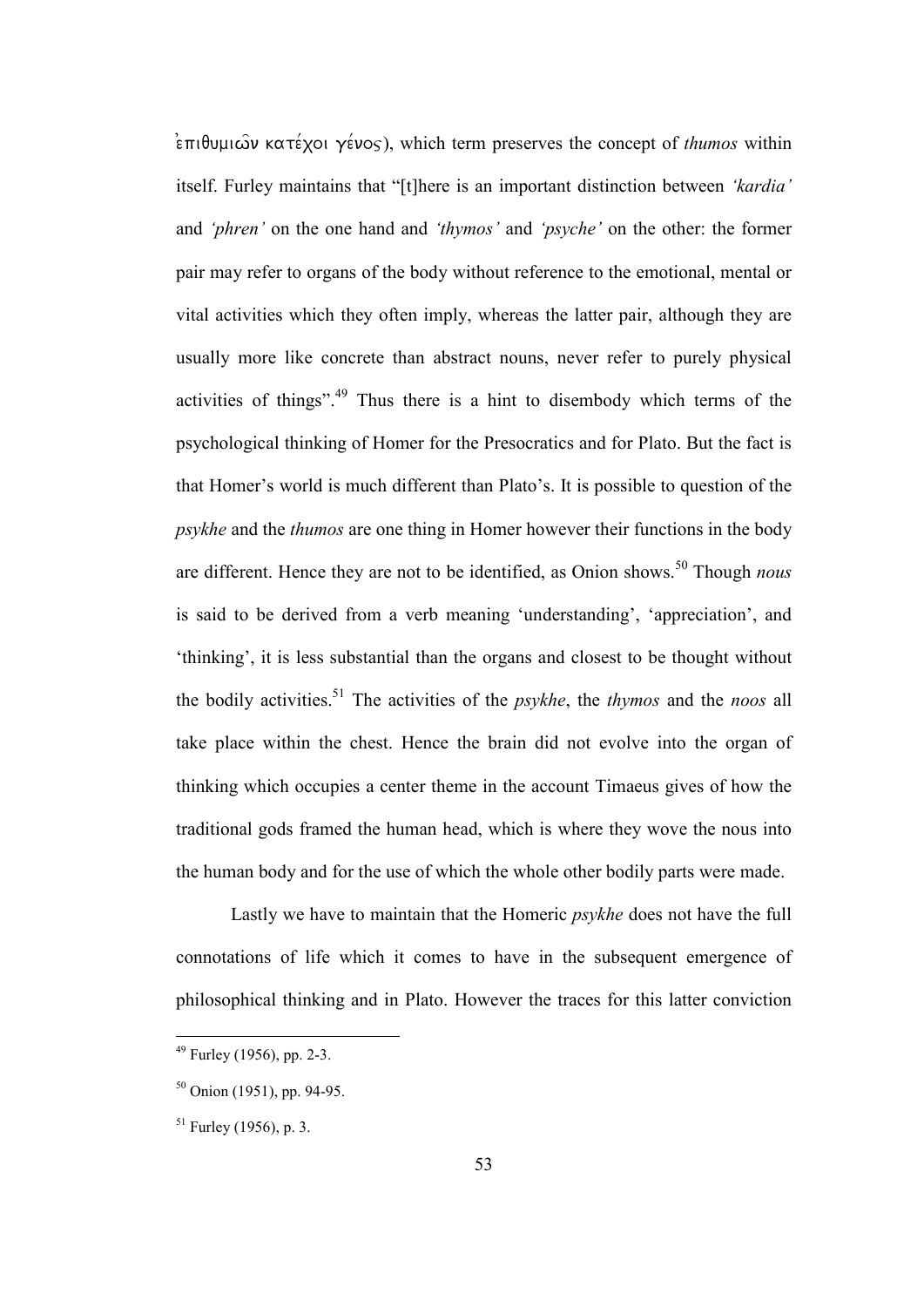are also found in Homer. The souls of the Homeric heroes go to Hades, to the deity of the underworld, and the *psykhai* are what distinguish the living from the dead body. *Psykhai* are what the fight between two warriors is fought for and they fly away from a wound on the body. But in Homeric poems, the afterlife is not depicted in a pleasant way and Akhilleus in Hades famously would wishes to spend years of slavery on Earth rather than one day in Hades. In this sense, the *psykhe* is also what takes the role of the individuating principle between different persons. We cannot distinguish between people on account of their hearts nor on account of the spirited part in them. Even *nous* is a universal immortal category that is shared by all rational humans. However, because the *psykhe* as a total is what survives after death, it is what distinguishes Plato from Socrates and from any other person. Plato emphasizes this point further by assigning each soul to some star in the heavens, the souls going back to their felicitous 'origins' after the union with the body is broken, i.e. at death. The *psykhe* in Homer's epics is a 'shade or ghost which survives after a man's death'. <sup>52</sup> But given its characteristics of distinguishing between life and death and its survival of some kind, it was the concept to be embellished with the concept of eternity as philosophical thinking developed. Onians remarks that "[t]he ψυχή gradually ceases to be merely the life or life-soul which it was in Homer and Hesiod, etc., and begins to be conceived of and spoken of as concerned in perception, thought, and feeling, which had formerly passed as the work of  $\theta$ uµo's,  $\phi$ pe'ues, and,  $\kappa$  $\hat{\eta}$  in the chest. In it as a

 $52$  Furley (1956), p. 3.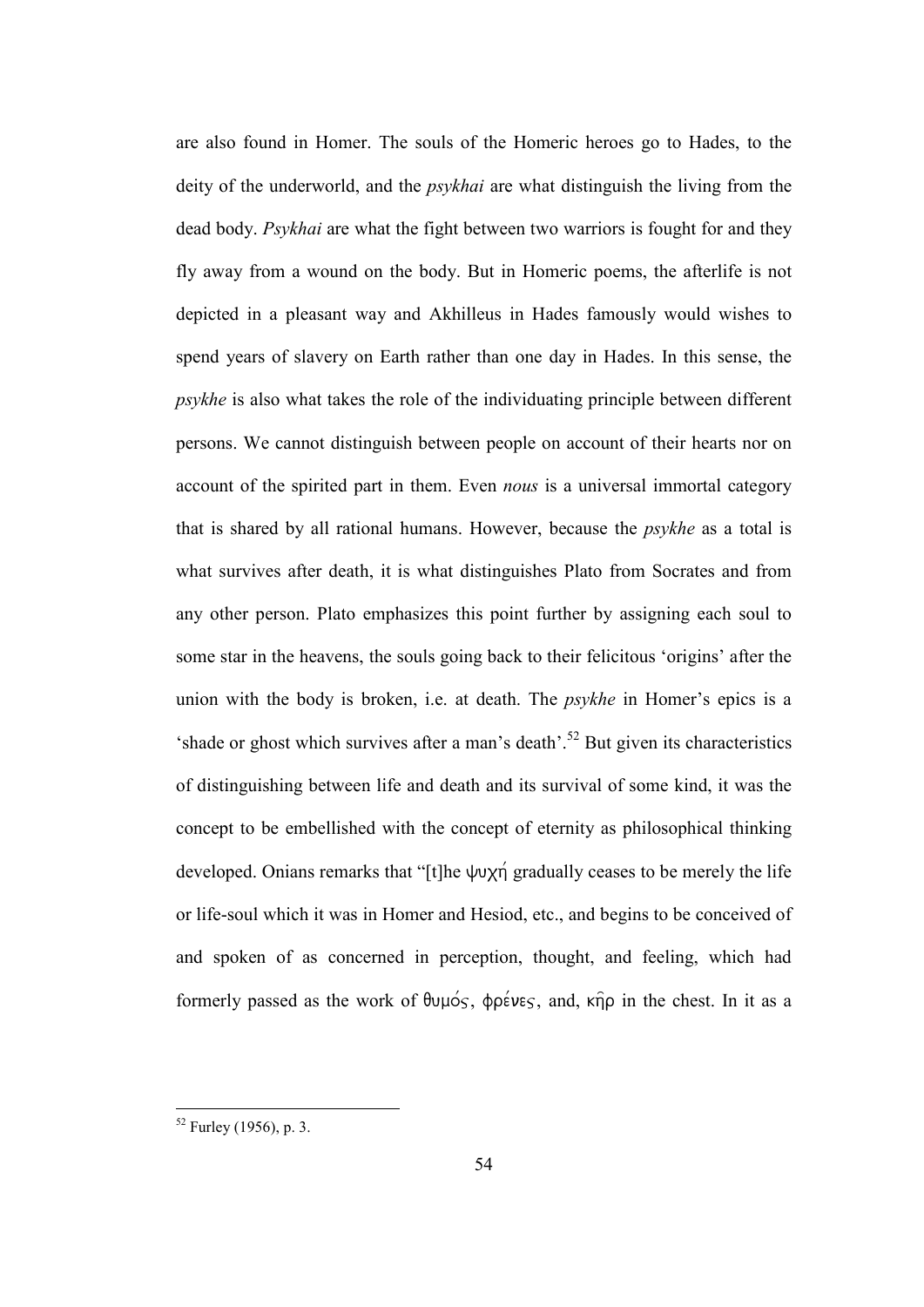single entity, 'life' and consciousness, which had formerly been divided, centered in head and chest respectively in  $\psi \chi \eta'$  and  $\theta \psi \chi$  are now united".<sup>53</sup>

Opposed to Onians' view however is Jan Bremmer's, who in his anthropological study of the concept conpares the Homeric concept of the soul with soul conceptions in other pre-literate societies. Bremmer understands the Homeric soul with concepts like the free soul and the body soul, the former for thinking the soul apart from the body, the latter for thinking it with the body. We cannot diverge into the intricacies of the anthropological conceptions here but we will suffice with the conviction that these conceptions point to the ambivalent nature of the pre-philosophical conception of the soul in Homeric epics. Against Onians, Bremmer says, "[i]n Homer the *psyche* does not have any physical and psychological connections. It is not the 'life-stuff' or 'breath of life,' descriptions which in any case are ill-defined by those who use them [including Onians]. We can say only that when the *psyche* has left the body forever, it dies".<sup>54</sup> We thus have originally this ambivalent and problematic concept of the soul in Homer which will come to expand its connotative field up to Plato's time. It is thus only at the end of the  $5<sup>th</sup>$  century that the soul has its full-blown epistemological. personal, emotional and theological connotations. Bremmer's observations are telling in this sense: "It is only in the fifth-century Athens that we start to find the idea that the citizen can determine his own, independent course of action…And it seems that the systematic reflection on the soul started precisely at the end of that century because *psyche* had become a center of consciousness and for that reason

<sup>&</sup>lt;sup>53</sup> Onians (1951), p. 116.

<sup>54</sup> Bremmer (1983), p. 16.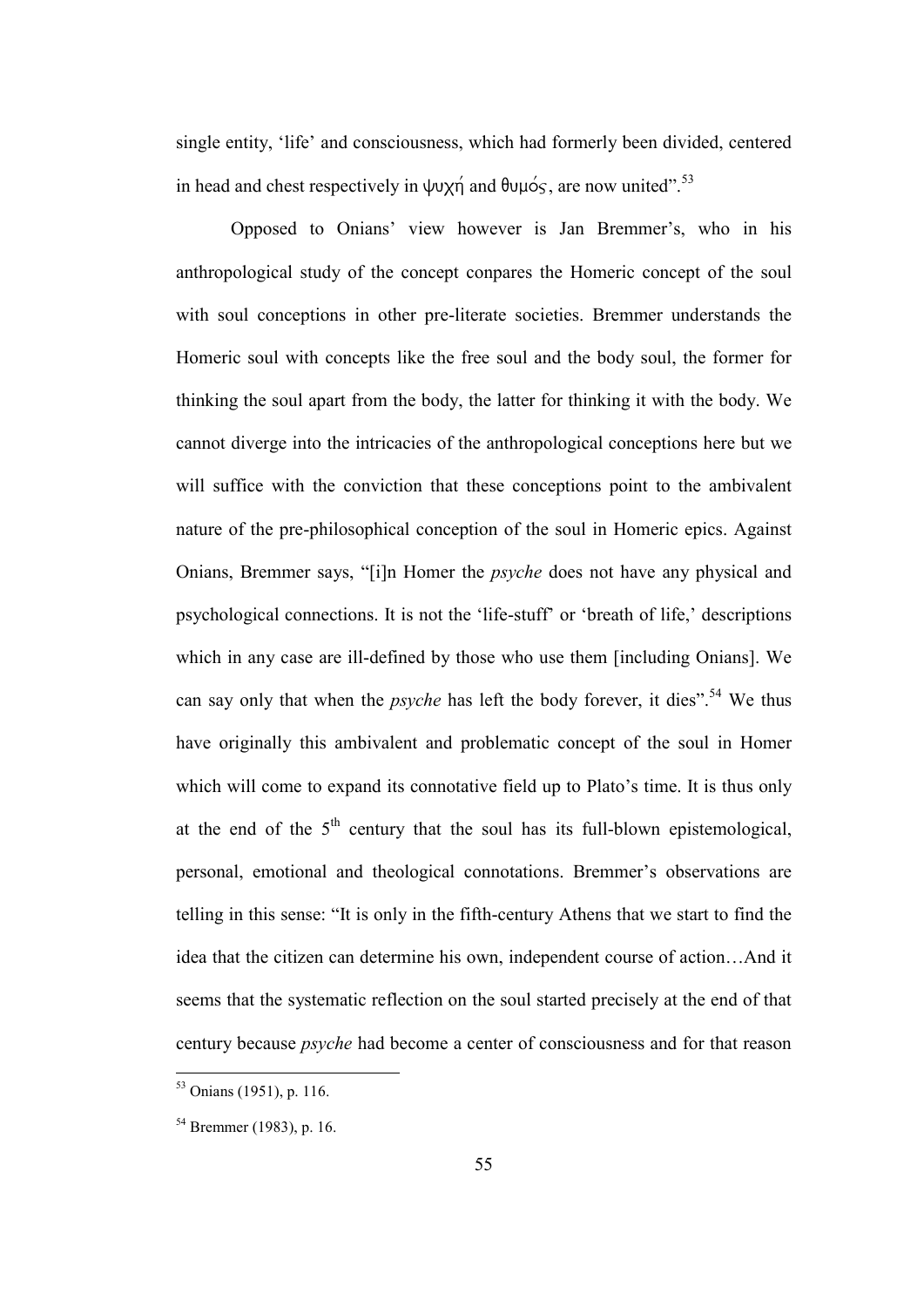would have provoked a much stronger interest than before".<sup>55</sup> And in order to trace this development of the soul as the seat of consciousness, we now have to look at the Presocratic idea which will show us how the concept arises from this Homeric offshoot to emerge as a unifying concept as claimed above to be available for Plato.

## **3.2 The Presocratics**

In order to see how the Presocratics conceived of the soul and how they might have introduced ideas that are later to be followed by Plato, we will have to look at the fragments left and ancient testimonies of their work. Direct quotations of these *sophoi* are of great help but we rarely have these. The doxographic tradition usually suffices with summaries and when they provide us with direct quotations, it is usually for the sake of the very purpose of author who quotes these 'natural' philosophers, not for the sake of presenting a full view of their ideas. On such important doxography is Aristotle, who finds it a duty to review previous work on the subject he is discussing and his work *Peri Psykhes* which concerns his doctrine of the soul also has a preliminary section on the Presocratic views on the same subject.

Any study of the Presocratic philosophers begins with Thales in the early 6<sup>th</sup> century and we will here follow this tradition that began with Aristotle. Thales, being at the origin of philosophical enterprise, remains a quasi-mythical figure. Not much of what he says it left to us and of what is left, it is hard to construct a

 $55$  ibid. p. 68.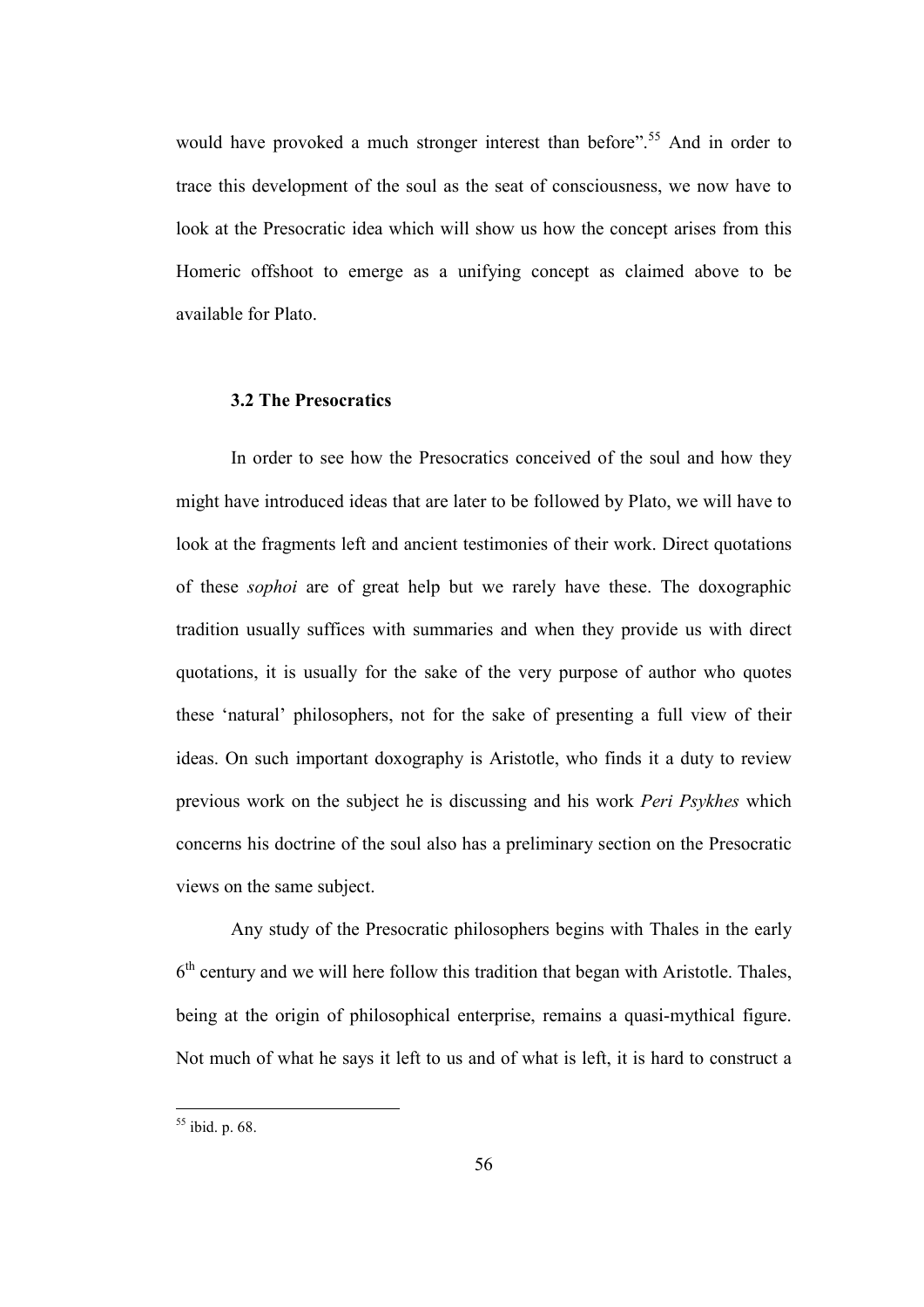coherent account of things. However, luckily we have some idea of his view of the soul as one of these few testimonies recorded by Aristotle is on this topic, indeed: "Thales, too, to judge from what is recorded about him seems to have held soul to be a motive force, since he said that the magnet gas a soul in it because it moves the iron".<sup>56</sup> Now we have the first instance of a correlation between motion and the soul here. What seems to be a motionless object, a loadstone actually moves another piece of stone. Aristotle thinks that Thales must have considered the loadstone as alive because of this capacity for motion that it has. In other words, Thales thinks that it is only living things that have a capacity to move other things and since the loadstone has such a capacity, it must be alive. Another reference to Thales further on the same work of Aristotle relates the notion of the soul with that of divinity: "Certain thinkers say that the soul is intermingled in the whole universe, and it is perhaps for that reason that Thales came to the opinion that all things are full of gods".<sup>57</sup> This quotation pertains to our topic in a very crucial way because though the reference is not certain, and only Thales is named, Aristotle might have Plato and his doctrine of the World Soul here in mind. For Plato, as we can remember, the whole body of the world is ensouled from its center to its outermost limits. Plato's description of the world soul hence as contained and intermingled in every part of the body of the world befits Aristotle's description of the idea of these 'certain thinker'. And Aristotle's testimony is important here as it points to former conceptions of this idea of the World Soul in Presocratic philosophers. However, here the concept is connected

<sup>56</sup> *De Anima*, 405a19-20.

<sup>57</sup> *De Anima*, 411a8-9.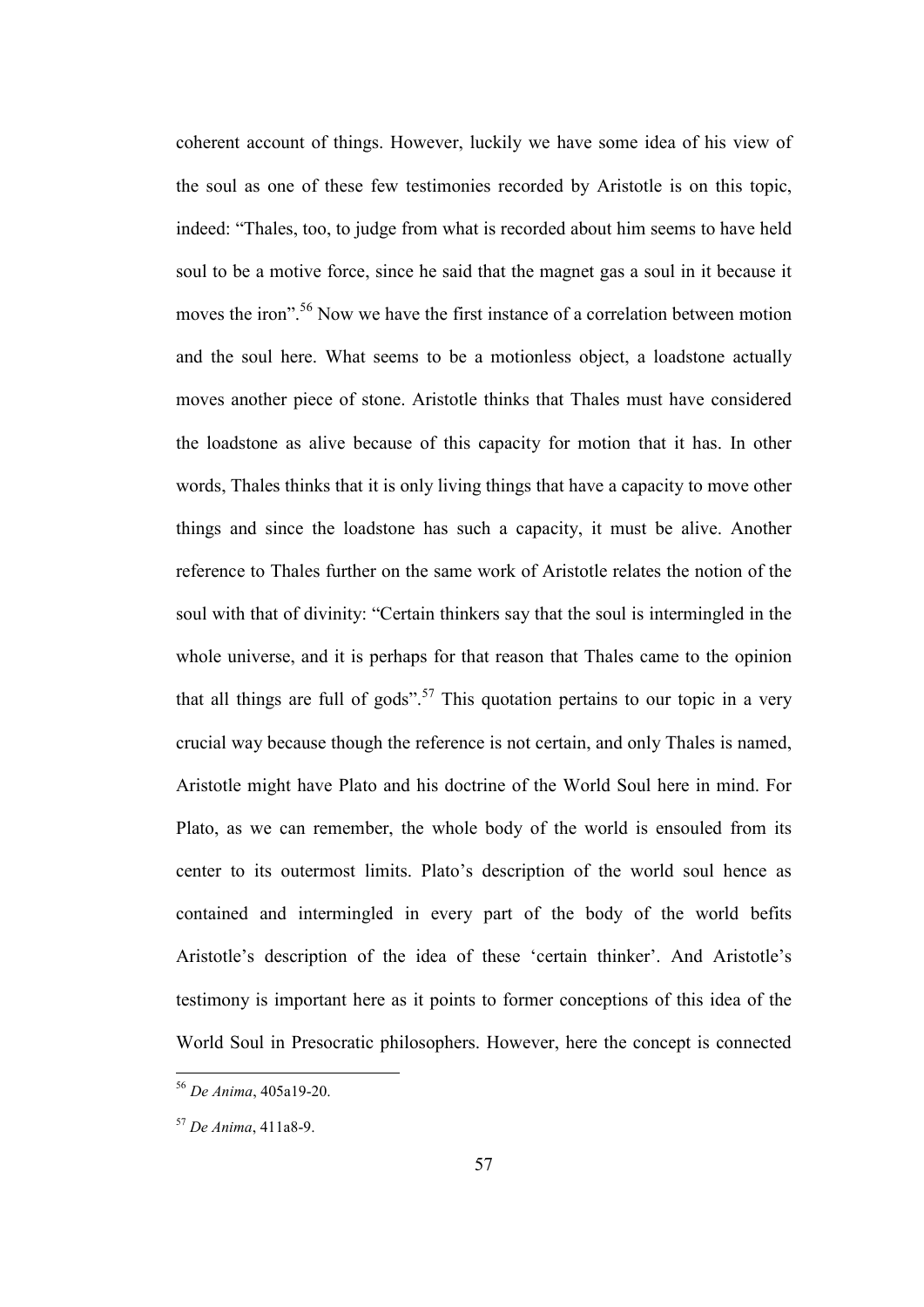with divinity. Thales' 'panentheism' is a result of his conviction that the soul is ubiquitous. Thales gives us two seemingly contradictory ideas. Whereas it should be possible to think about motion as the main category that distinguishes the living things from the dead, it is not possible to have a dead thing if the soul is everywhere. Thus we do not have inanimate things; soul is even in the stone, a seemingly most inanimate thing. Does this mean that there is no inanimate being? Kirk, Raven and Schofield in their classic study, *The Presocratic Philosophers*, conjecture that Thales probably meant that most things are alive, many more than we usually think to be alive, as 'full of' can mean both everything and most things.<sup>58</sup> Through his confused manner, Thales is our link between the philosophical world and the animistic Homeric world, as Guthrie remarks: "…there is no question of claiming that if Thales declared all things to be full of god, he is saying something new or unique. It can easily be seen as a relic of ineradicable animism, or animatism, of the Greeks which makes it all the more likely that he should have shared the belief himself'.<sup>59</sup> Hence the multiple connections among life, soul, motion and divinity are a persistent trait of early Hellenic thinking from Homer down to Plato.

Although there is no trace of some link between soul and moist, the ultimate principle according to Thales, the absence of evidence does not mean evidence of absence, but could be explained by the scarcity of evidence we have from Thales. But such a link exists in Anaximenes, our next Presocratic philosopher, in the latter part of the  $6<sup>th</sup>$  century, who thought about the soul

 $<sup>58</sup>$  Kirk, Raven and Schofield (1983), pp. 95-98.</sup>

 $59$  Guthrie (1962), p. 66.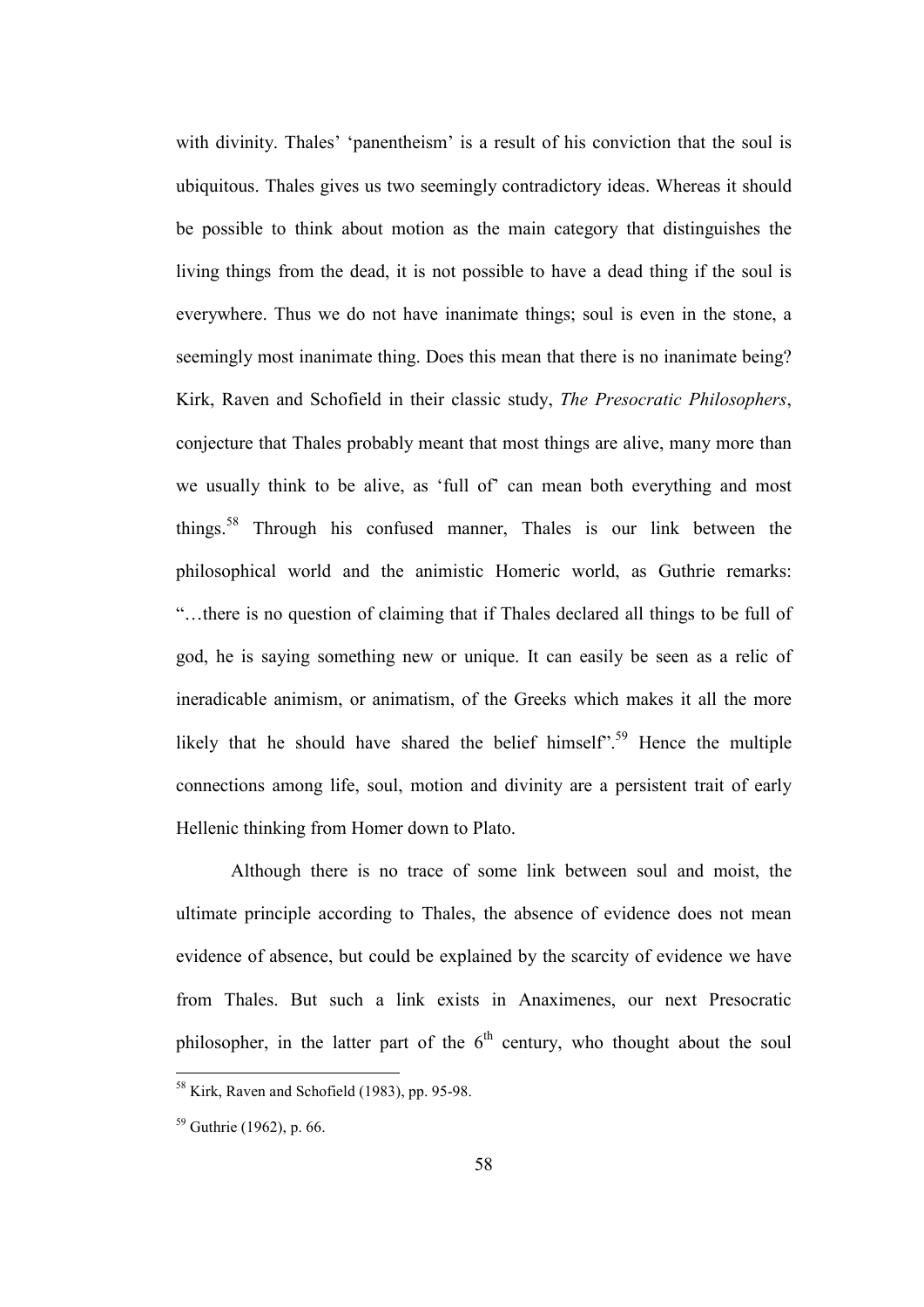(nothing being left from Anaximandros). The doxography of Aetius says the following: "Anaximenes son of Eurystratus, of Miletus, declared that air is the principle of existing things; for from it all things come-to-be and into it they are again dissolved. As our soul, he says, being air holds us together and controls us, so does wind [*or* breath] and air enclose the whole world".<sup>60</sup> Anaximenes finds a parallel between the relation of his *arkhe* to the world and the relation of *psykhe* to human being. Air is the ultimate stuff out of which all things are made and come to be. It is the principle of everything as it controls the existence of everything. It is in this sense what keeps everything together. The similar situation is seen, according to Anaximenes with respect to soul which keeps us together, that is, controls our existence. Apart from this parallelism, Anaximenes, holding that the stuff of everything is the same as the stuff of humans, makes it possible to think humans and cosmos in the same manner. Cornford thinks that *physis*, being the object of study of the early philosophers is nothing but this 'animate and divine substance' and has a direct relation to soul because of the life in it: "It is a general rule that the Greek philosophers describe *physis* as standing in the same relation to the universe as soul does to the body".<sup>61</sup> And we see that this rule works in the case of Anaximenes. Humans and cosmos obey the same principle, ultimately air, so that what holds for macrocosm holds for microcosm as well. Here this is not just analogical thinking but direct identification of seemingly different worlds of

<sup>&</sup>lt;sup>60</sup> Kirk, Raven and Schofield (1983), p.158-9. Aetius: 1, 3, 4 'Αναξιμές ης Εὐρυστρατου Miλήσιος αρχην των οντων αέρα απεφήνατο, εκ γαρ τούτου πάντα γίγνεσθαι και είς *a0uto\n pa/lin a0nalu/esqai. oi[on h9 yuxh/, fhsi/n, h9 h9mete/ra ah\r ou]sa sugkratei= h9ma=j, kai\ δλον τὸν κόσμον πνε*υμα καὶ ἀὴρ περιέχει..

<sup>61</sup> Cornford (1991), p. 129.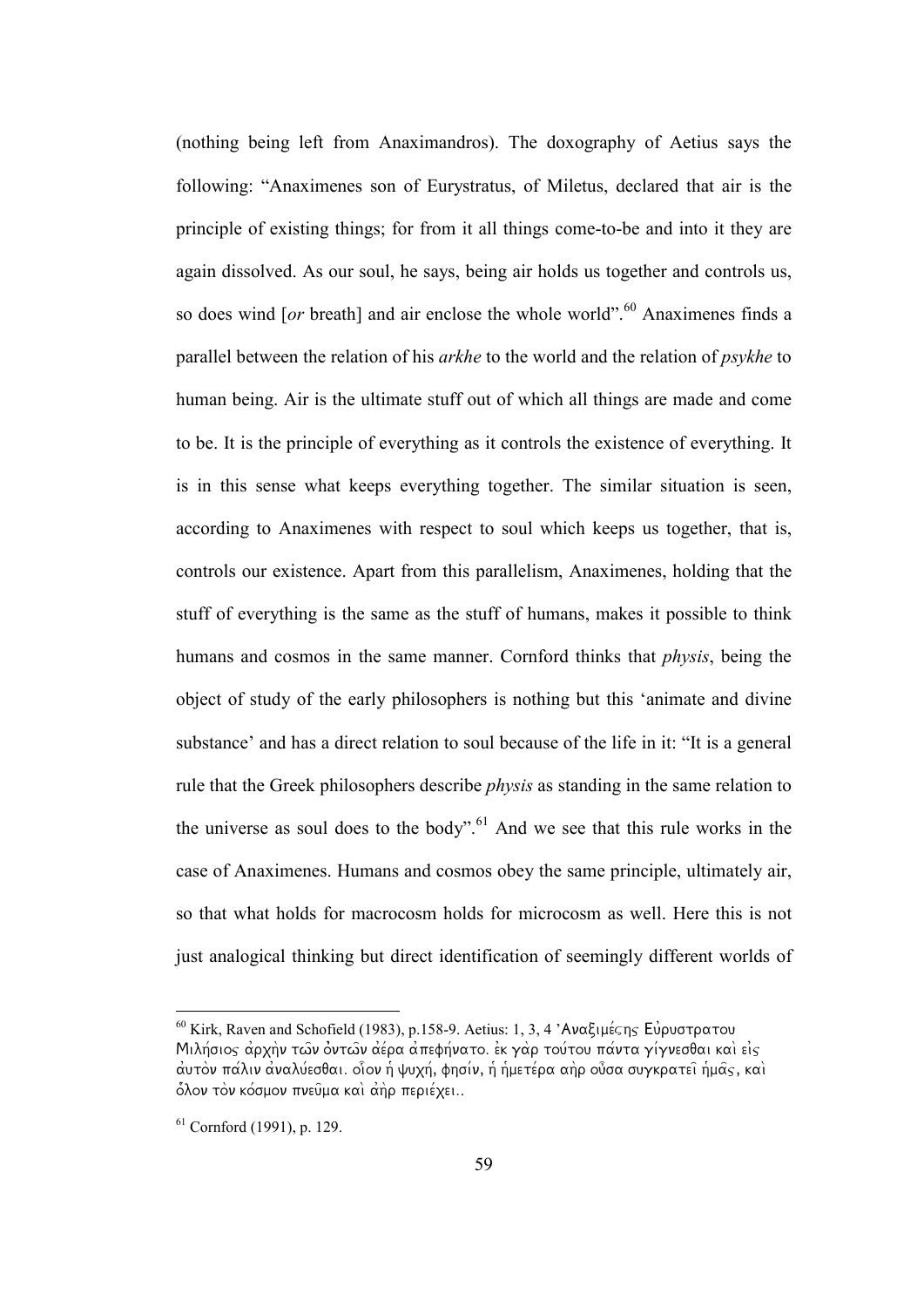macrocosm and microcosm. As Kirk, Raven and Schofield think, "…the idea of the soul holding together the body has no other parallel in a Presocratic source, or indeed in any Greek source before Aristotle", and as this is among the first psychological fragment to survive it is important.<sup>62</sup> Moreover, there is a certain linking of soul and breath already in early Hellenic thinking as the two words seem etymologically connected (*yuxh, yuxw*) so that Anaximenes might be following this tradition (in Homer *psykhai* are breathed out from the body).

Herakleitos, (around 500) continues Anaximenes' idea of the identity of the ultimate principle with the principle in humans, the soul. Soul is hence fire, according to him, in consistency with his cosmological thinking. "For souls it is death to become water, for water it is death to become earth; from earth water comes-to-be, and from water, soul".  $^{63}$  "A dry soul is wisest and best".  $^{64}$  "A man when he is drunk is led by an unfledged boy, stumbling upon and not knowing where he goes, having his soul moist".<sup>65</sup> Herakleitos thinks of the soul through materialistic terms. For him there is constant strife in the universe. And everything emerges out of this strife. The elements are also in opposition to one another and water and fire are two of them. Now because soul is thought to be identical with the ultimate stuff of the world, $66$  water is destructive to it. There is some kind of identification between the macrocosm and the microcosm, and if there is a

 $62$  ibid. p.160.

<sup>63</sup> ibid. p. 203.

<sup>64</sup> ibid. p. 203.

 $65$  ibid. p. 203.

<sup>&</sup>lt;sup>66</sup> There is doubt about the fire-soul identification. See Kahn (1979), pp.238-240.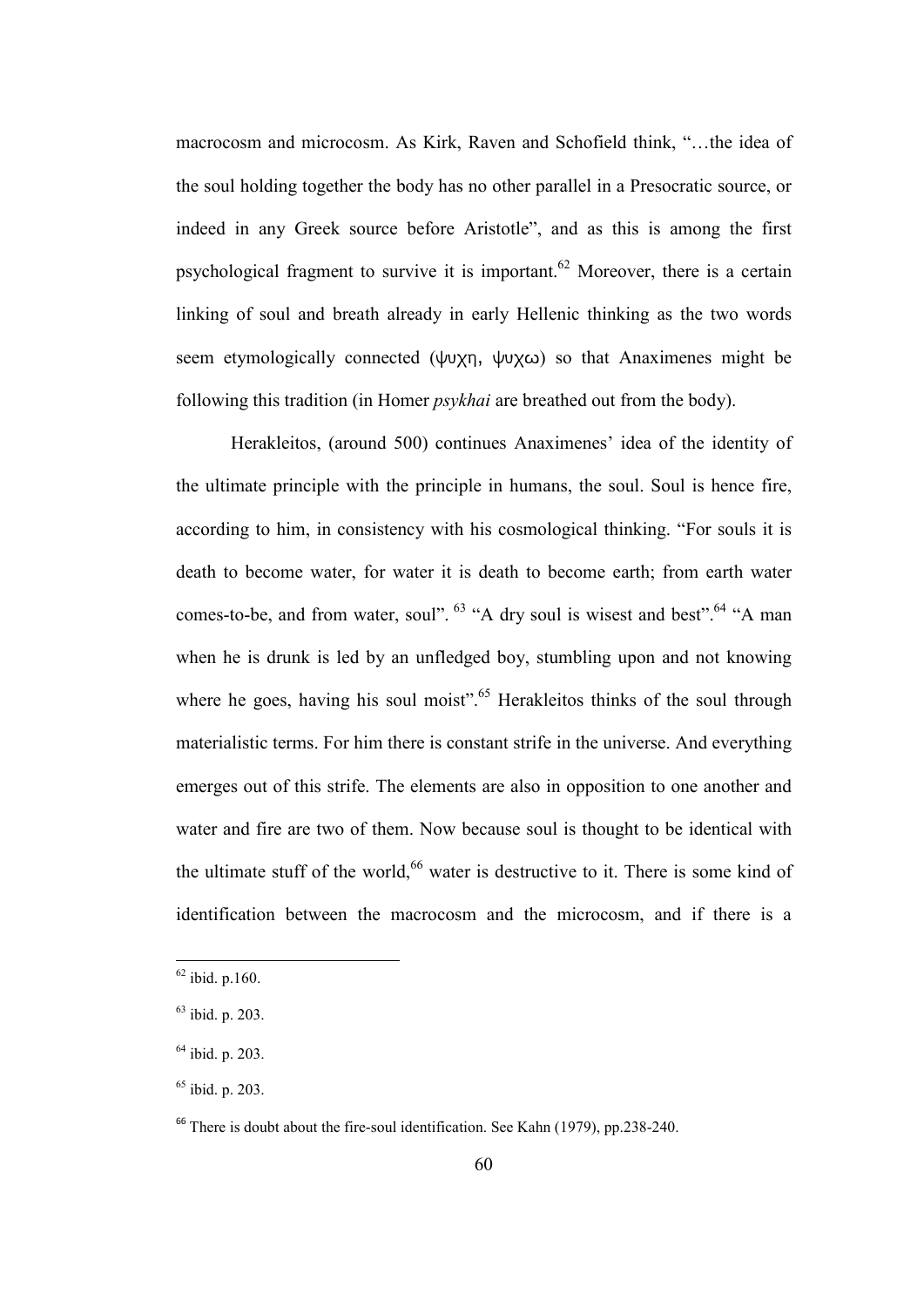conflict of opposing forces in the macrocosm, the soul should also be understood as a unity of opposing forces.<sup>67</sup> The dry and the wet and fire and water are the opposing forces at hand for the soul. That's why 'a moist soul' is when the soul gets weak due to drinking. And dryness being the inseparable character of fire, 'a dry soul' is wisest. As Schofield indicates, Herakleitos builds upon the Homeric concept of the soul by adding the concept further functions, the epistemological and the ethical: "Evil witnesses are eyes and ears for men, if they have souls that do not understand their language".<sup>68</sup> "It is hard to fight with anger; for what it wants it buys at the price of soul".<sup>69</sup> Here we have a much expansive conception of the soul than the one in the Homeric epics. Thus as Schofield maintains, "Heraclitus is in any case something of a pioneer in making human nature as important a subject of philosophy as the *kosmos,* so the suggestion of originality at this point chimes with our other evidence about him".<sup>70</sup>

There is no explicit attribution of immortality to soul before Pythagoras  $(6<sup>th</sup>$  century). Although soul with Anaximenes comes to be associated with the principle of things, which we can hold to be indestructible, it seems that the principle of which the soul is made (air) is indestructible, not the soul itself. We cannot whole-heartedly derive immortality of the thing from that of its principle, not with Herakleitos either. However, Pythagoras does posit transmigration of the soul (*metempsykhosis*) as a story told in his biography by Diogenes Laertius that

<sup>&</sup>lt;sup>67</sup> Hussey (1999), pp. 101-2.

<sup>68</sup> ibid. p. 188.

<sup>69</sup> ibid. p. 208.

 $70$  Schofield (1991), p.24.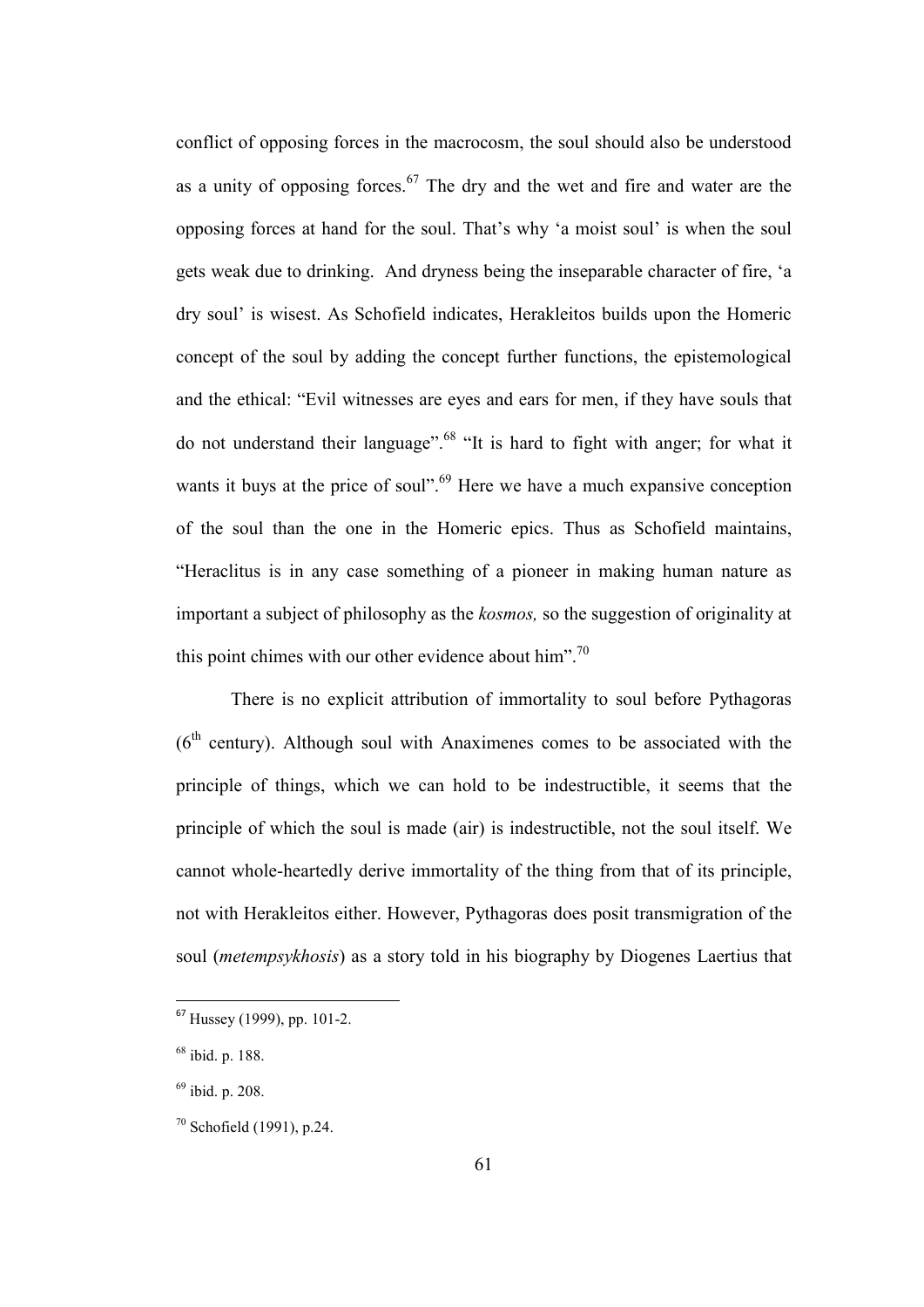he stopped a man beating a puppy as he recognized a friend's voice in the puppy.<sup>71</sup> Here we have an understanding of the soul in terms of the individuality and the vitality it shows. It is the individual soul that transmigrates to the animal. However, more telling is psychological theory of a Pythagorean, as witnessed by Aristotle in his *De Anima*: "Alcmaeon also seems to have held a similar view about the soul [as Thales, Diogenes of Apollonia, Herakleitos]; he says that it is immortal because it resembles the immortals, and that this immortality belongs to it in virtue of its ceaseless movement; for all the divine things, moon, sun, the planets and the whole heavens, are in perpetual movement".<sup>72</sup> This is the first identification of the soul with immortality.<sup>73</sup> And the connection is through motion. If the soul is constantly moving then it must be immortal. The divine is in unceasing movement and as the soul resembles the divine, which is traditionally believed to be immortal, then it must itself be immortal as well.

There is one other point to be mentioned with respect to the story told about Pythagoras. The puppy had the *psykhe* of Pythagoras' friend and it was being beaten and feeling pain. Hence the *psykhe* also comes to be a center of feeling, of having pleasure and pain, and other emotions as well. Furley points to the expansion of the meaning of the human *psykhe* in this context and think this to foreshadow the epistemological enlargement as well.<sup>74</sup> The emotional side is, however, mainly built up by the lyric poets of Archaic Hellas, where the soul is

 $71$  Kirk, Raven, and Schofield (1983), p. 219.

<sup>72</sup> *De Anima*, 405a29-b1.

<sup>73</sup> Kirk, Raven, and Schofield (1983), p. 347.

 $74$  Furley (1956), p. 11.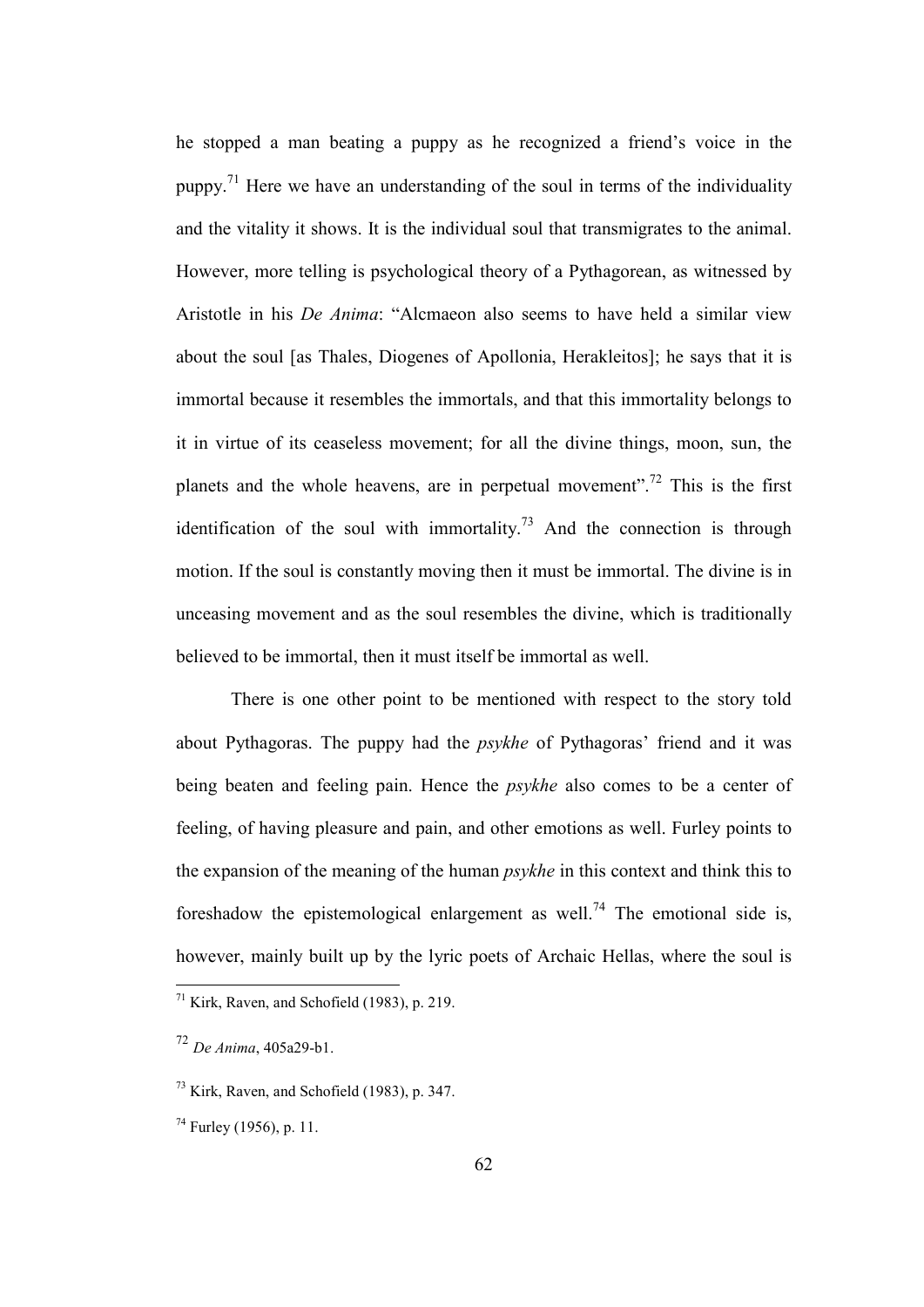the center of emotional life for the first time.<sup>75</sup> Thus the emotions is among the newly functions that are attributed on the soul to perform which finds its counterpart in the 'spirited' part of Plato's theory of the soul which is the unit that causes anger and fear and other feelings.

Lastly we should mention how Aristotle attributes a certain understanding of the soul to the Pythagoreans: "The doctrine of the Pythagoreans seems to rest upon the same ideas; some of them declared the motes in the air, others what moved them, to be soul. These motes were referred to because they are seen always in movement, even in a complete clam".<sup>76</sup> We are not certain who in particular Aristotle refers to here but it is his custom to refer to the Pythagoreans as a group, as a sect rather than as individuals in the group. In any case, we have an identification of eternal motion with soul here as well, as the example of motes in complete rest of the air shows. Aristotle attributes this view to the Pythagoreans. However, he also detects the further appropriation of the view by other philosophers who might as well include Plato himself: "The same tendency is shown by those who define the soul as that which moves itself; all these seem to hold the view that movement is what is closest to the nature of the soul and that while all else is moved by soul, it alone moves itself. This belief arises from their never seeing anything originating movement which is not first itself moved".<sup>77</sup> An understanding of the soul that belongs to Plato but that does not appear in the *Timeaus*, is that soul is what moves itself. Plato elaborates on this idea in the

 $^{75}$  Laks (1999), pp. 251.

<sup>76</sup> *De Anima*, 404a17-20.

<sup>77</sup> *De Anima*, 404a21-24.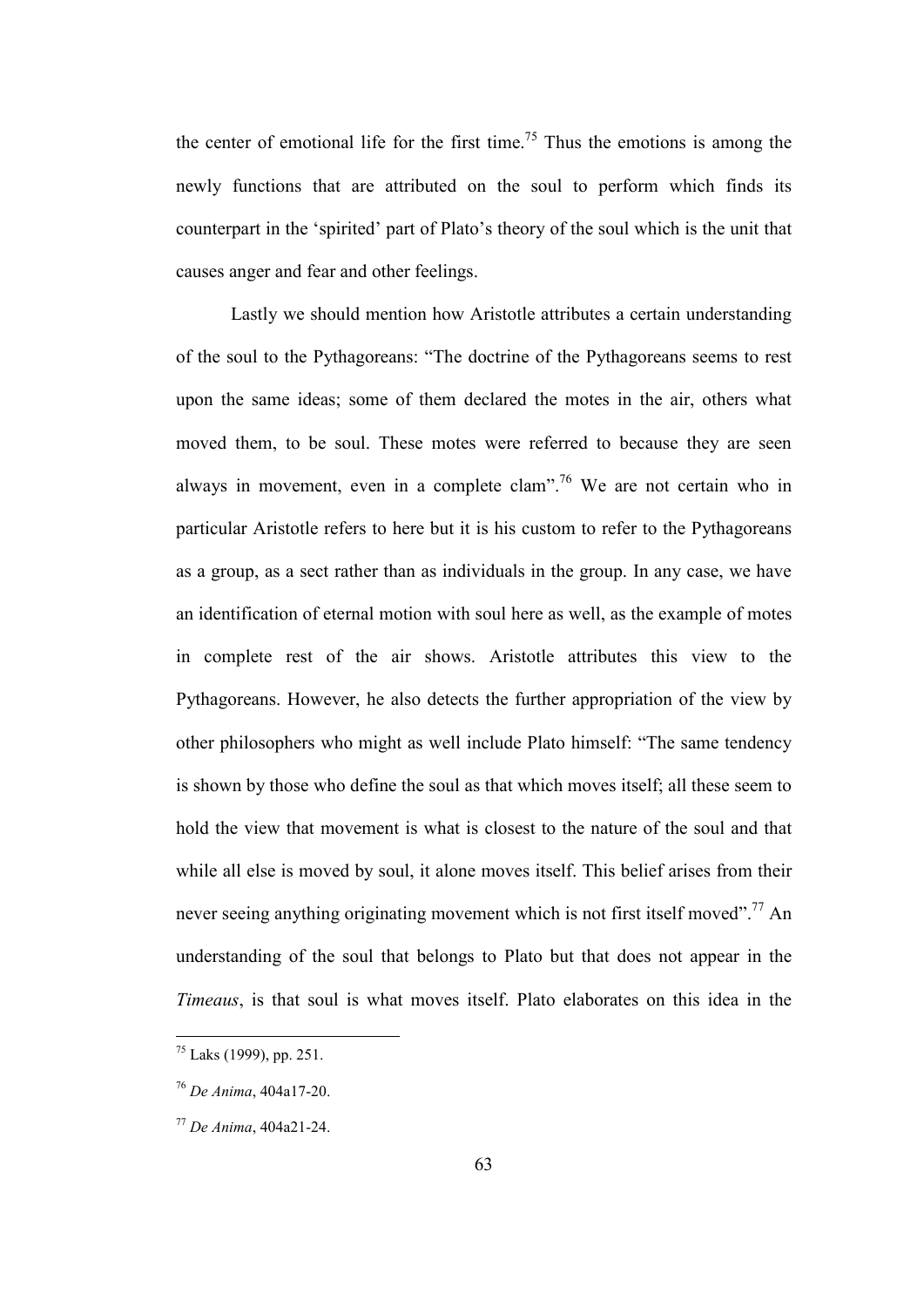*Phaidros* and the last book of the *Laws* but we shall suffice with the mention now as our topic is mainly the Presocratic understanding of the soul and take the issue up below. It should be kept in mind that Plato might have derived his identification of self-motion and soul from these Pythagoreans. Aristotle's last allusion to the Pythagoreans on the soul is as follows: "There is yet another opinion about soul, which has commended itself to many as no less probable than any of those we have hitherto mentioned, and has rendered public account of itself in the court of popular discussion. Its supporters say that the soul is a harmony; for harmony is a blend or composition of contraries and the body is compounded out of contraries. Harmony, however, is a certain proportion or composition of the constituents blended…"<sup>78</sup> The wording seems especially suitable to Timaeus' discussion of the soul. The Demiurgic god had made a blend of the Being and the forms of the Same and the Different. And after blending these, he divided the mixture according to arithmetic proportions so as to make the World Soul and the individual souls from the leftover. Thus we both have the notion of contraries (the Different and the Same) and the notion of a proportionate mixture of these contraries. Therefore Aristotle might be referring to the Timaean understanding here as well as the Pythagoreans. Moreover given that Timaeus himself comes from Locri, southern Italy where the Pythagorean philosophy is prevalent, the identification seems apt. But why does not Aristotle refer to the work explicitly? For there are those occasions when he points to the work, like at 404b16, and given that the *Timaeus* is that work of Plato that has received greatest attention by Aristotle. One reason might be that in the quotation above, the argument is that  $\overline{a}$ 

<sup>78</sup> *De Anima*, 407b27-31.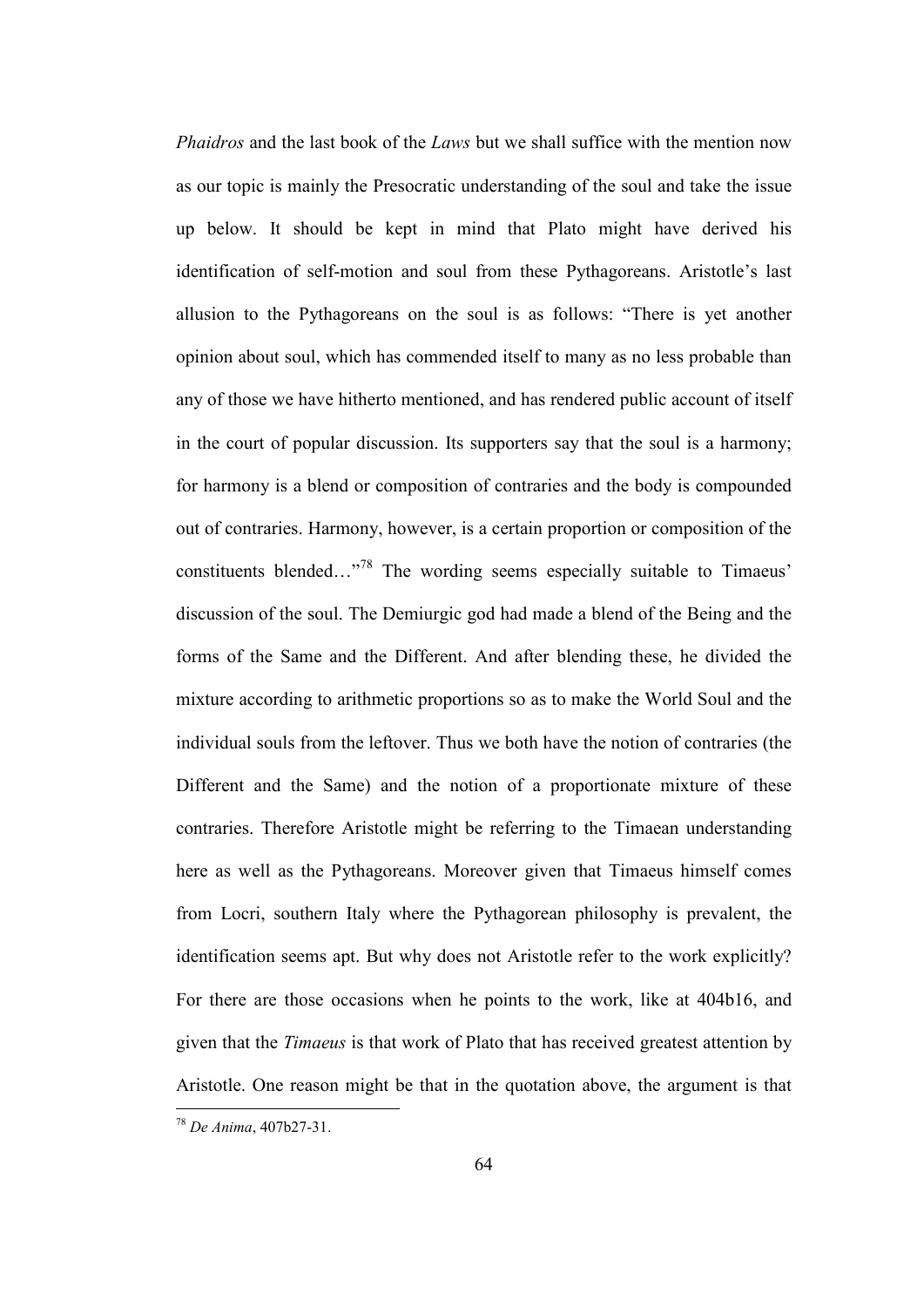because the body is made of the contraries, the soul is an attunement of these contraries if it is to rule the body. Hence there is still not a separation of the soul and body that we find in Plato and Aristotle. The Pythagoreans, though silent on the issue whether the nature of the soul is immaterial, cannot be said to originate the mind-body dichotomy.<sup>79</sup> Hence Plato's work is not the target of Aristotle in this quotation but that the mention of the body calls in Presocratic reasoning. Plato hence might have derived the idea of the soul as a harmony between contraries or that it is in constant motion from the Pythagoreans. However he built on the issue and proposed a deeper distinction between the body and the soul.

In passing, we should also have to note that the distinction between body and soul that we attain at the end of the  $5<sup>th</sup>$  century has religious as well as philosophical roots. For we should also investigate how religious ideas are taken and used or demythologized by the philosophers. Vlastos' words are telling in this sense: "To set the contribution of pre-Socratic philosophy to the concept of the soul in its historical perspective, we must see how here, as in the concept of God, it is its peculiar genius to transpose a religious idea into the medium of rational inquiry, transforming, but not destroying, its associated religious values".<sup>80</sup> The Orphic cult which taught the transmigration of the personal soul and originated the conceptualization of the body as the prison of the soul brings to mind the elementary distinctions that are made between the body and the soul. As Laks mentions, "In addition, religious movements certainly contributed a great deal to the conceptualization of a personal psychic entity….The assimilation, in Orphic

 $79$  Barnes (1982), p. 476.

<sup>80</sup> Vlastos (1995a), p.30.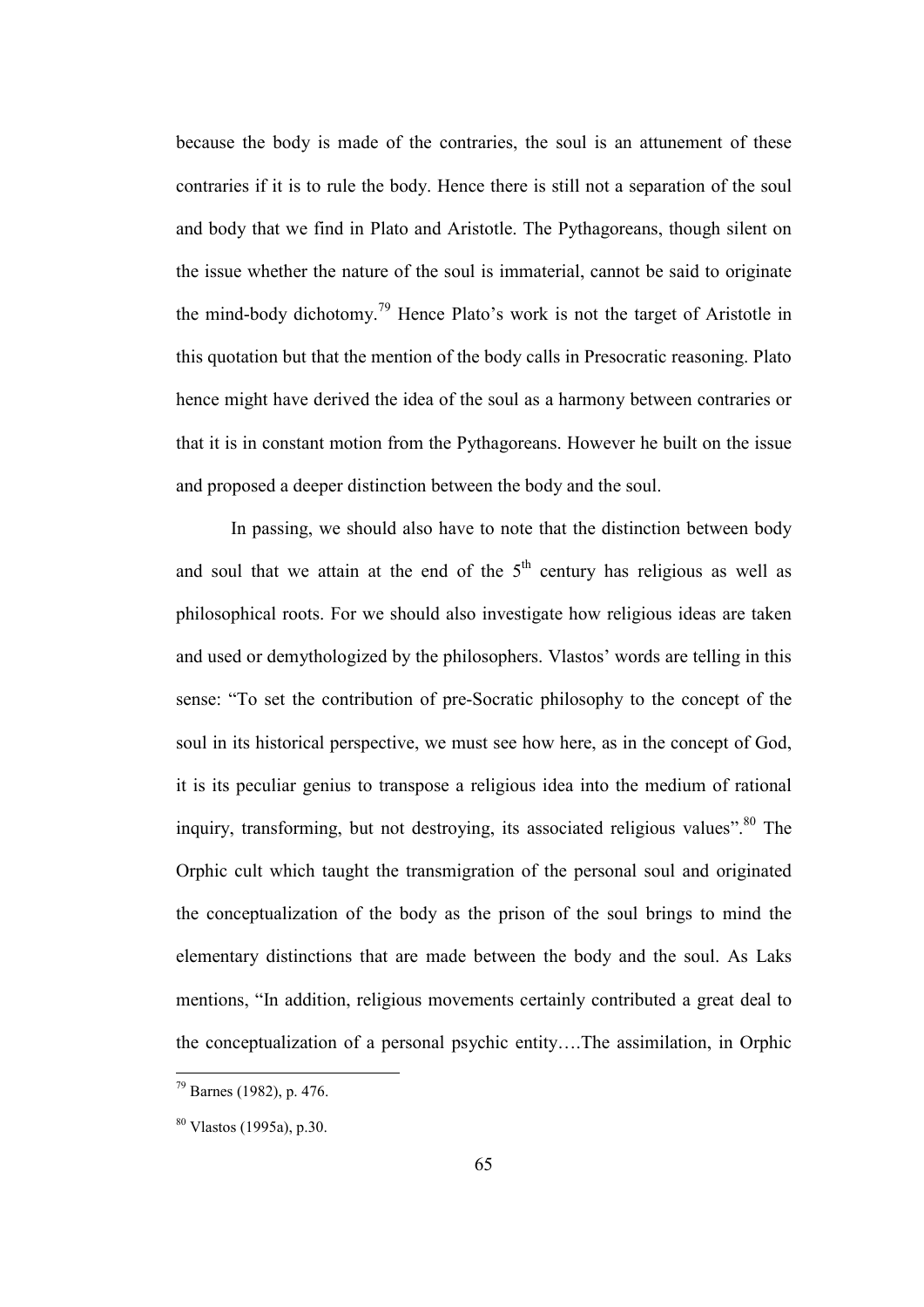circles, of the body to the soul's tomb turns Homeric values upside down. The soul, far from suffering absolute deprivation when it leaves the body, only then begins its true life".<sup>81</sup> We should remember that in Homer the soul was merely the ghost of the body and the afterlife hence was described as decadent with respect to the mundane life. But this understanding is reversed in Orphism as it is the embodied life that is decadent with respect to the pure life of the soul after death.<sup>82</sup> The reversion is well absorbed by Platonic understanding, which traditionally recognizes philosophy as a preparation for death.

Like Anaximandros, we have no mention of the soul *per se* in Parmenides (early 5th century) though his epistemological and ontological views have bearing on later philosophy on the soul. Parmenides brings forth the most important contribution on the distinction between Being and Becoming and on the primacy of the former for knowledge. Parmenides talks about the appropriation of the Being with *noos* and *phronein*. <sup>83</sup> *Noos* is what we have to view the Being. And Parmenides' notion of the unchanging, eternal, uncreated and indestructible, one and continuous, perfect Being influences the latter attributions of some of these concepts to the soul itself in opposition to the body.

Similar to Parmenides, we hardly receive a mention of the *psykhe* in Empedocles (around 450) though he has views on perception and thinking, on religious purification, on transmigration in what remains of the two of his works, *On Nature* and *On Purifications.* He himself claims to have undergone

 $81$  Laks (1999), pp. 251-2.

<sup>82</sup> Laks (1999), p.252.

<sup>83</sup> Furley (1956), pp. 12-3.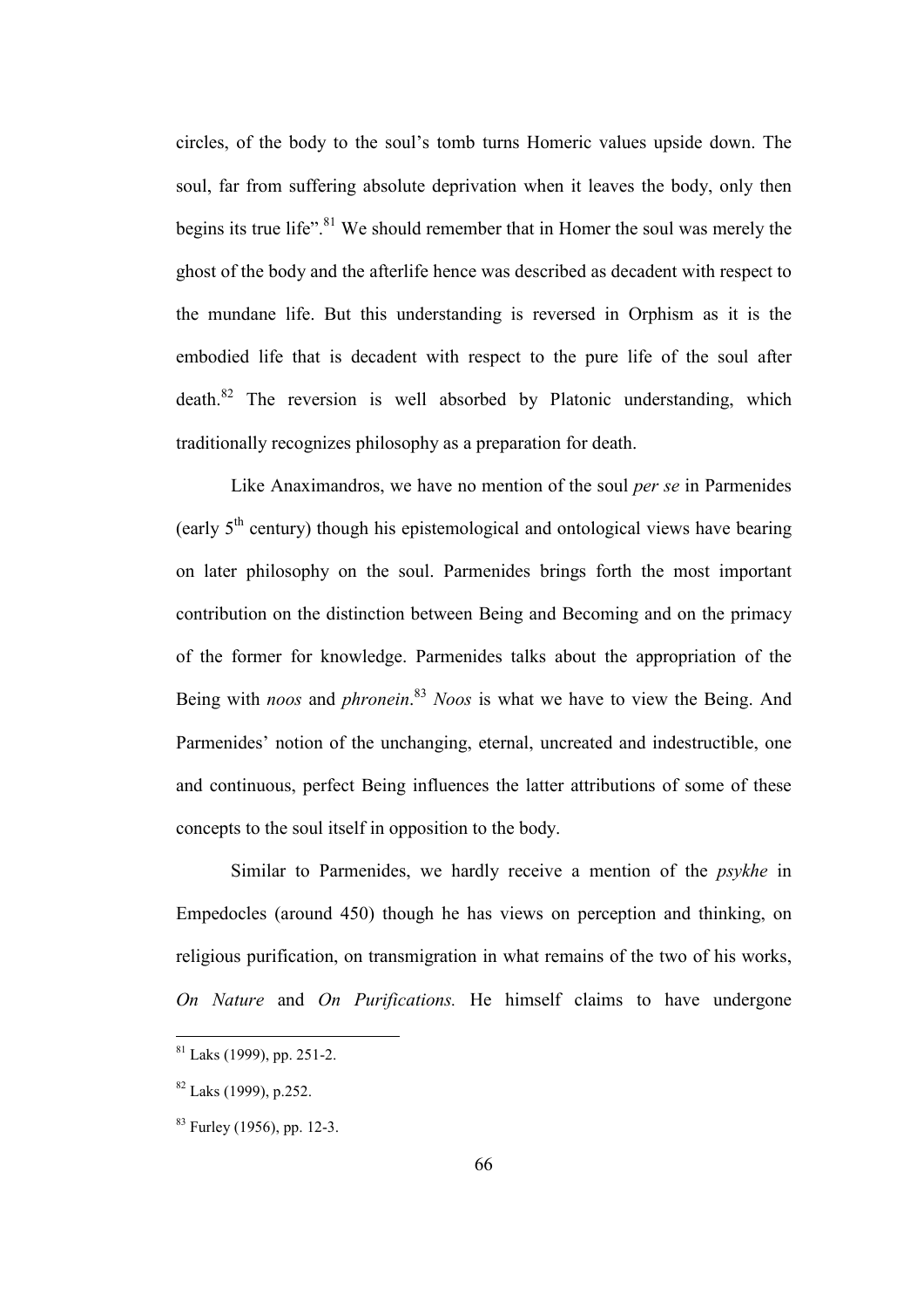transmigrations: "For I have already been once a boy and a girl, a bush and a bird and a leaping journeying fish".<sup>84</sup> For Empedocles, it is the *daimon* that survives the body after death, "spirits whose portion is long life".<sup>85</sup> While Empedocles, thus, believes in transmigration of his soul, he still does not hold the soul to be an immaterial substance. For his theory of perception and knowledge is remarkably materialistic. It is guided by the principle 'like knows like'. "And he has the same theory about thought and ignorance. Thinking is of lile by like, ignorance of unlike by unlike, thought being either identical with or closely akin to perception…So it is especially with blood that they think; for in the blood above all other parts the elements are blended".<sup>86</sup> All four elements are perceived by the accompanying identical elements in the sense organs. Cornford states about the principle that "…if the Soul is to know the world, the world must ultimately consist of the same substance as Soul. Physis and Soul must be homogeneous".<sup>87</sup> Perception is not separated from understanding, but is its guide.<sup>88</sup> "Come now, observe with all your powers how each thing is clear, neither holding sight in greater trust compared with hearing, nor noisy hearing above the passages if tongue, nor withhold trust from any other limbs, by whatever way there is a

 $\overline{a}$  $84$  Kirk, Raven, and Schofield (1983), p. 319.

 $85$  ibid. pp. 314-5.

<sup>86</sup> Kirk, Raven, and Schofield (1983), pp.310-331. Theophrastus de sensu 9 (DK 31 A 86) woαύτωσ δε λέγει και περι φρονήσεως και αγνοίας. το μεν γαρ φροςεις είναι τοις *o*μοίοισ, το *δ'αγνοειν τοις ανομοίοις, ώς η ταύτος η παραπλήσιον ον τηι αισθήσει την fro/nhsin...dio\ kai\ tw=i ai9/mati ma/lista fronei=n. e0n tou/twi ga\r ma/lista kekra=sqai* [*e0sti\*] *ta\ stoixei=a tw=n merw=n.* 

 $87$  Cornford (1991), p. 133.

<sup>88</sup> Furley (1956), pp. 14-5.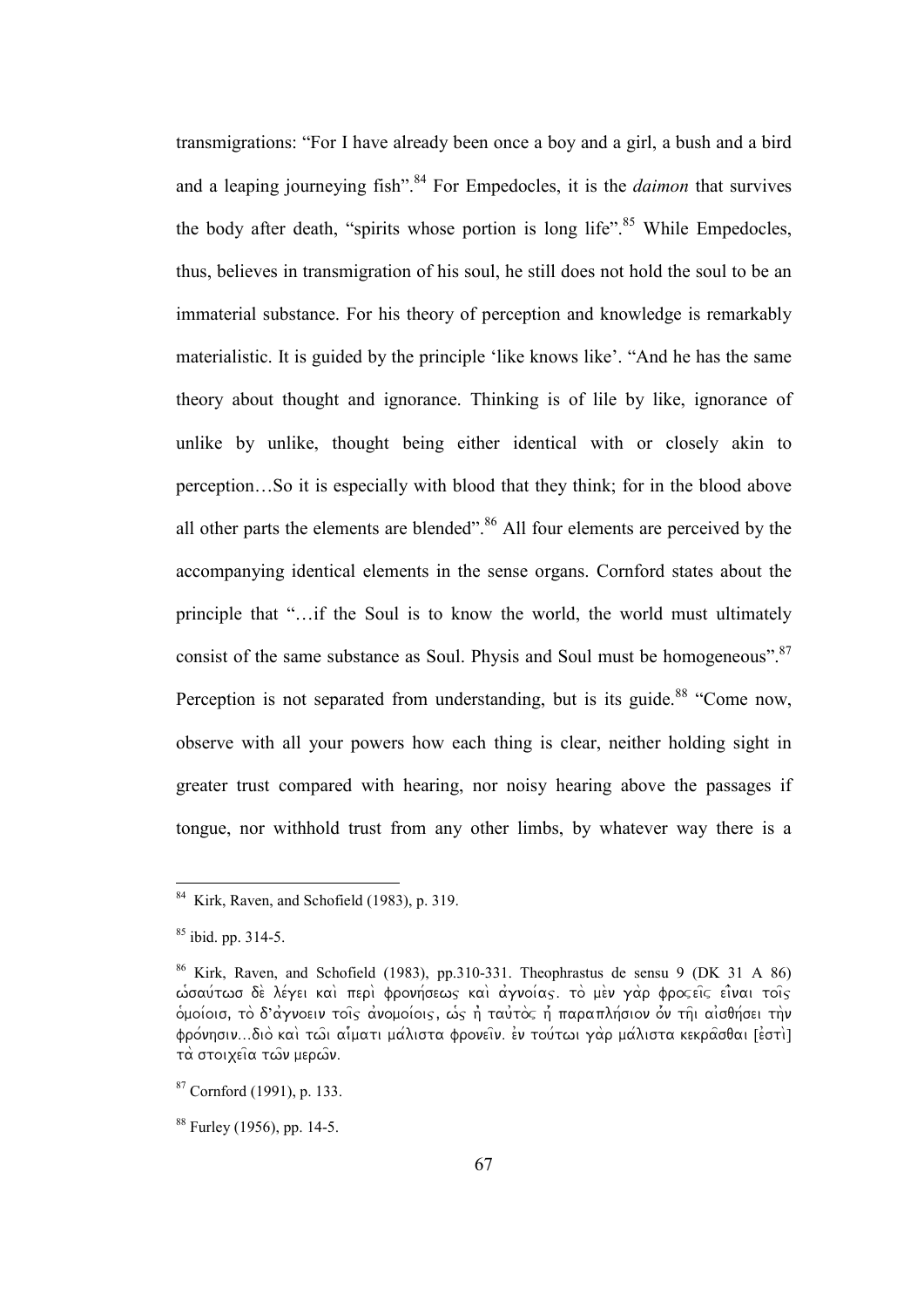channel to understanding, but grasp each thing in the way in which it is clear".<sup>89</sup> How can one attribute materialistic explanations for psychic phenomena while also positing the idea of the transmigration of the soul? The question has generated a debate beginning with the  $19<sup>th</sup>$  century classical scholar, Eduard Zeller, but for Kahn, one has to separate the two conceptions of the *psykhe* in Hellenic philosophy. "In Greek philosophy, then, there is always an implicit distinction between the soul which survives–the immortal and therefore divine principle in man–and the soul in the broader sense, as the living totality of feeling, thought, and desire. Confusion between the two is naturally facilitated by the fact that *psuche* may designate either one".<sup>90</sup> Even given such a distinction, the fragment indicates clearly the materialistic epistemology Empedocles builds on the senses. For him understanding is sound only through perceptions received from the senses. Thus our contact with the world is constituent on the knowledge edifice we build. Once more in Empedocles we hardly encounter a conception of the soul apart from the body, but on the contrary, knowledge is explained through bodily terms.

 Anaxagoras (around 450) does not talk extensively about the *psukhe* as such but nous occupies a prominent place in his cosmology, similar to the place the Demiurge occupies in the cosmology of Timaeus. But we can take his discussion on nous into consideration for according to Aristotle, "…in practice [Anaxagoras] treats [soul and thought] as a single substance, except that it is thought that he specially posits as the principle of all things; at any rate what he

 $89$  Kirk, Raven and Schofield (1983), pp. 284-5.

 $90$  Kahn (1993), p. 436.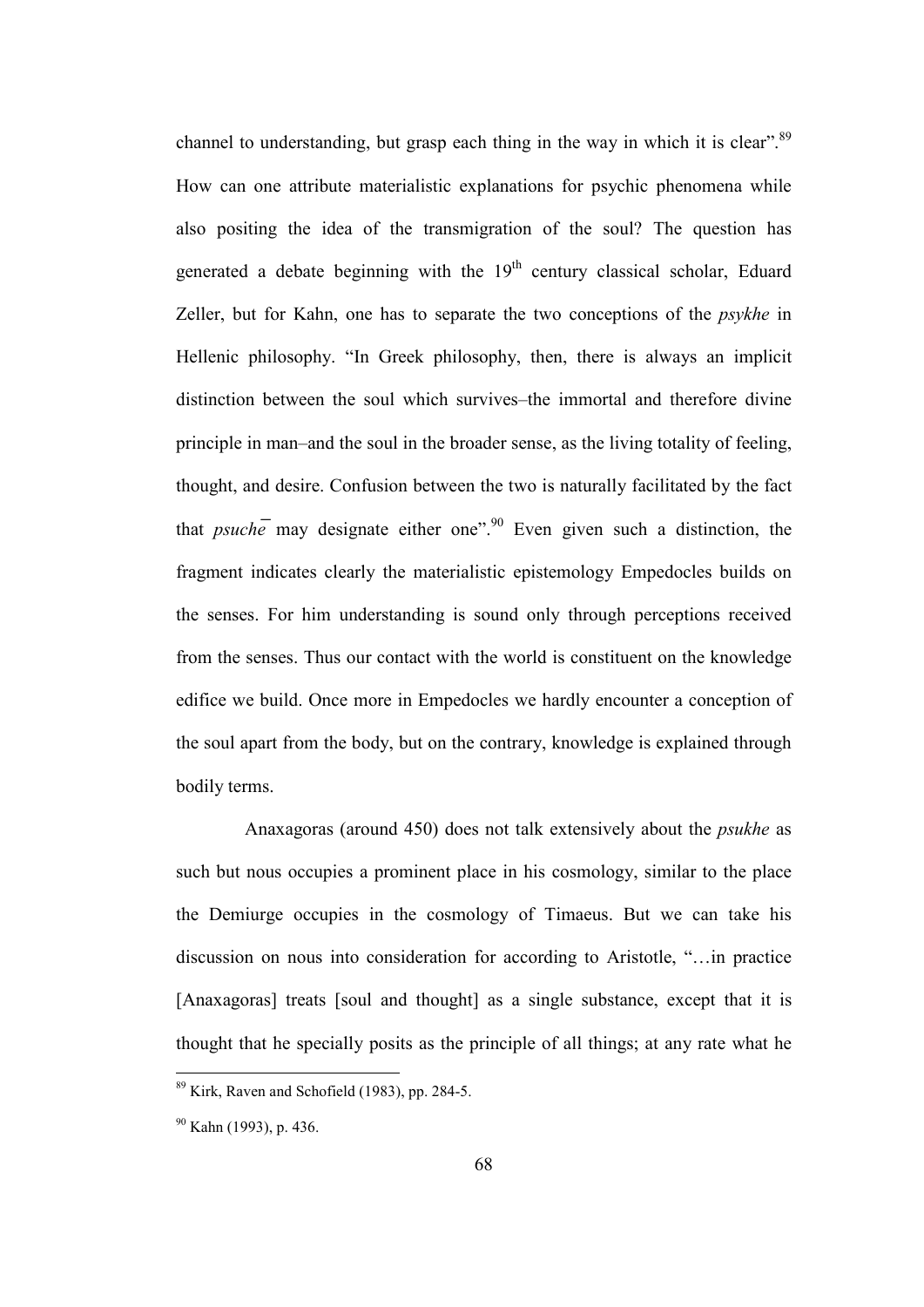says is that though alone of all that is is simple, unmixed, and pure. He assigns both characteristics, knowing and origination of movement, to the same principle when he says that it was thought that set the whole in movement". <sup>91</sup> Thus thought is separated from other entities in its purity. We can read this as a step toward separation of *nous* from material entities however we cannot legitimately assert that *nous* is something immaterial, according to Anaxagoras.

All other things have a portion of everything, but Mind is infinite and selfruled, and is mixed with nothing but is alone all by itself…For it is the finest of all things and the purest, it has all knowledge about everything and the greatest power; and Mind controls all things, both the greater and the smaller, that have life. Mind controlled the whole rotation, so that it began to rotate in the beginning... $^{92}$ 

Thus by the time of Anaxagoras we realize a unification of soul with thinking and movement and a corresponding abstraction of the soul from the bodily things is underway. But we have to point out that no matter how fine a matter soul is, it is still material in Anaxagoras. The activity of the Nous also reminds the association of the rotating movement as the most suitable of the seven kinds of movement in the *Timaeus*. And the activity of Nous is analyzed into the activity of the Demiurge and that of the World Soul in the *Timaeus*. While the organizing motion is the activity of the former, as making a *kosmos* out of the chaotic material, the rotation explains the astronomical events as well as the thinking activity of the humans. In order to judge the influence of Anaxagoras on Platonic natural

<sup>91</sup> *De Anima*, 405a14-19.

<sup>&</sup>lt;sup>92</sup> Kirk, Raven and Schofield (1983), pp. 362-3. Fr. 12, Simplicius in Phys. 164, 24 and 156, 13 ταλ *me\n a0\lla panto\j moi=ran mete/xei, nou=j de/ e0stin a0\peiron kai\ au0tokrate\s kai\ me/meiktai ou0deni\ xrh\mati, a0lla\ mo/noj au0to\j e0f*'*e9autou= e0stin. e0\sti ga\r lepto/tato/n te pa/nton xrhma/twn kai\ kaqarw\taton, kai\ gnw/mhn ge peri\ panto\j pa=san i0\skei kai\ i0sku/ei me/giston. kai\ o9/sa ge yuxh\n e0/xei, kai\ ta\ mei/zw kai\ ta\ e0la/ssw pa/ntwn nou=j kratei=. kai\ της περιχωρήσιος της συμπάσης νους εκράτησεν, ώστε περιχωρήσαι την αρχήν.*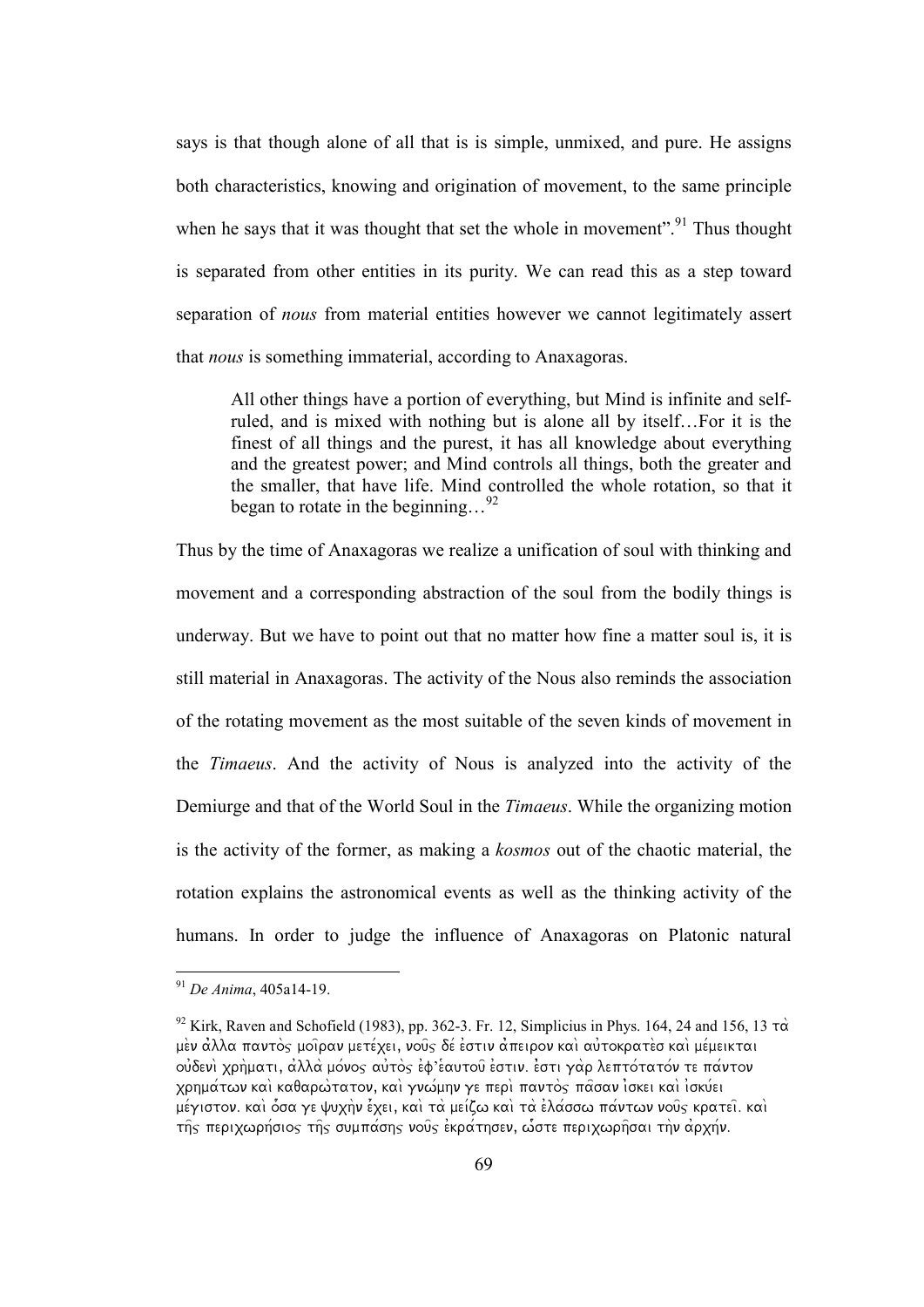philosophy we also have to keep in mind the dissatisfaction and disappointment of Socrates who in his youth was enthusiastic for the philosophy of Anaxagoras where the prominent place was given to the soul. However he was extremely disappointed and let go of Anaxagoras' thinking, when he realized that Anaxagoras did not fully extend the area of influence that the nous would possess in explaining nature but would start to explain phenomena on the bases of the four elements alone.<sup>93</sup> Thus Anaxagoras had an important influence on Plato both on the doctrine of the soul and on methodology in natural philosophy, that is, on the right king of causality to be attributed to and sought in things natural.

<sup>93</sup> Phaidon, 97b-98d. άλλ' άκούσας μέν ποτε εκ βιβλίου τινός, ώς έφη, Αναξαγόρου *a)nagignw/skontoj, kai\ le/gontoj w(j a)/ra nou=j e)stin o( diakosmw=n te kai\ pa/ntwn ai)/tioj, ταύτη δη τη αιτία ήσθην τε και έδοξέ μοι τρόπον τινα ευ έχειν το τον νουν ειναι πάντων ai)/tion, kai\ h(ghsa/mhn, ei) tou=q' ou(/twj e)/xei, to/n ge nou=n kosmou=nta pa/nta kosmei=n kai\ e(/kaston tiqe/nai tau/th| o(/ph| a)\n be/ltista e)/xh|: ei) ou)=n tij bou/loito th\n ai)ti/an eu(rei=n peri\ e(ka/stou o(/ph| gi/gnetai h)\ a)po/llutai h)\ e)/sti, tou=to dei=n peri\ au)tou= eu(rei=n, o(/ph| be/ltiston*  aὐτῳ εστιν ή είναι ή άλλο οτιούν πάσχειν ή ποιείν· εκ δε δη του λόγου τούτου ουδεν άλλο *σ*κοπειν προσήκειν ανθρώπω και περι αυτού εκείνου και περι των άλλων αλλ' η το *a)/riston kai\ to\ be/ltiston. a)nagkai=on de\ ei)=nai to\n au)to\n tou=ton kai\ to\ xei=ron ei)de/nai: th\n au)th\n ga\r ei)=nai e)pisth/mhn peri\ au)tw=n. tau=ta dh\ logizo/menoj a(/smenoj hu(rhke/nai w)/|mhn*   $\delta$ ιδάσκαλον της αιτίας περ) των όντων κατα νουν εμαυτω, τον Αναξαγόραν, και μοι φράσειν πρωτον μεν πότερον η γη πλατειά εστιν η στρογγύλη, επειδη δε φράσειεν, *e)pekdihgh/sesqai th\n ai)ti/an kai\ th\n a)na/gkhn, le/gonta to\ a)/meinon kai\ o(/ti au)th\n a)/meinon hν* τοιαύτην είναι: και ει εν μέσω φαίη είναι αυτήν, επεκδιηγήσεσθαι ώς άμεινον ην αυτην *e)n me/sw| ei)=nai: kai\ ei)/ moi tau=ta a)pofai/noi, pareskeua/smhn w(j ou)ke/ti poqeso/menoj ai)ti/aj*   $\alpha\lambda$ λο είδος. και δη και περι ηλίου ούτω παρεσκευασμην ώσαύτως πευσόμενος, και *selh/nhj kai\ tw=n a)/llwn a)/strwn, ta/xouj te pe/ri pro\j a)/llhla kai\ tropw=n kai\ tw=n*  άλλων παθημάτων, πῆ ποτε ταῦτ' ἄμεινόν ἐστιν ἕκαστον καὶ ποιεῖν καὶ πάσχειν ἃ *πάσχει. ου γαρ άν ποτε αυτον ώμην, φάσ*κοντα γε υπο νου αυτα κεκοσμησθαι, άλλην τινα aυτοίς αιτίαν επενεγκειν ή ότι βέλτιστον αυτα ούτως έχειν εστιν ώσπερ έχει· εκάστω ουν *au)tw=n a)podido/nta th\n ai)ti/an kai\ koinh=| pa=si to\ e(ka/stw| be/ltiston w)/|mhn kai\ to\ koino\n pi*ασιν επεκδιηγήσεσθαι άγαθόν· και ουκ αν απεδόμην πολλου τας ελπίδας, αλλα πάνυ *spoudh=| labw\n ta\j bi/blouj w(j ta/xista oi(=o/j t' h)= a)negi/gnwskon, i(/n' w(j ta/xista ei)dei/hn τ*ò βέλτιστον καὶ τὸ χεῖρον. ἀπὸ δὴ θαυμαστῆς ἐλπίδος, ὡ ἑταῖρε, ὡχόμην φερόμενος, *e)peidh\ proi+w\n kai\ a)nagignw/skwn o(rw= a)/ndra tw=| me\n nw=| ou)de\n xrw/menon ou)de/ tinaj*   $\alpha$ ίτίας επαιτιώμενον εις το διακοσμείν τα πραγματα, αέρας δε και αιθέρας και ύδατα *ai)tiw/menon kai\ a)/lla polla\ kai\ a)/topa. kai/ moi e)/docen o(moio/taton peponqe/nai w(/sper a)\n ei)/ tij le/gwn o(/ti Swkra/thj pa/nta o(/sa pra/ttei nw=| pra/ttei, ka)/peita e)pixeirh/saj le/gein ta\j ai)ti/aj e(ka/stwn w(=n pra/ttw, le/goi prw=ton me\n o(/ti dia\ tau=ta nu=n e)nqa/de ka/qhmai, o(/ti su/gkeitai/ mou to\ sw=ma e)c o)stw=n kai\ neu/rwn, kai\ ta\ me\n o)sta= e)stin sterea\ kai\ diafua\j e)/xei xwri\j a)p' a)llh/lwn, ta\ de\ neu=ra oi(=a e)pitei/nesqai kai\ a)ni/esqai, periampe/xonta ta\ o)sta= meta\ tw=n sarkw=n kai\ de/rmatoj o(\ sune/xei au)ta/: ai)wroume/nwn ou)=n tw=n o)stw=n e)n tai=j au(tw=n sumbolai=j xalw=nta kai\ suntei/nonta ta\ neu=ra ka/mptesqai/ που ποιεί οιόν τ' ειναι εμε ν*υν τα μέλη, και δια ταύτην την αιτίαν συγκαμφθεις ενθάδε *ka/qhmai:*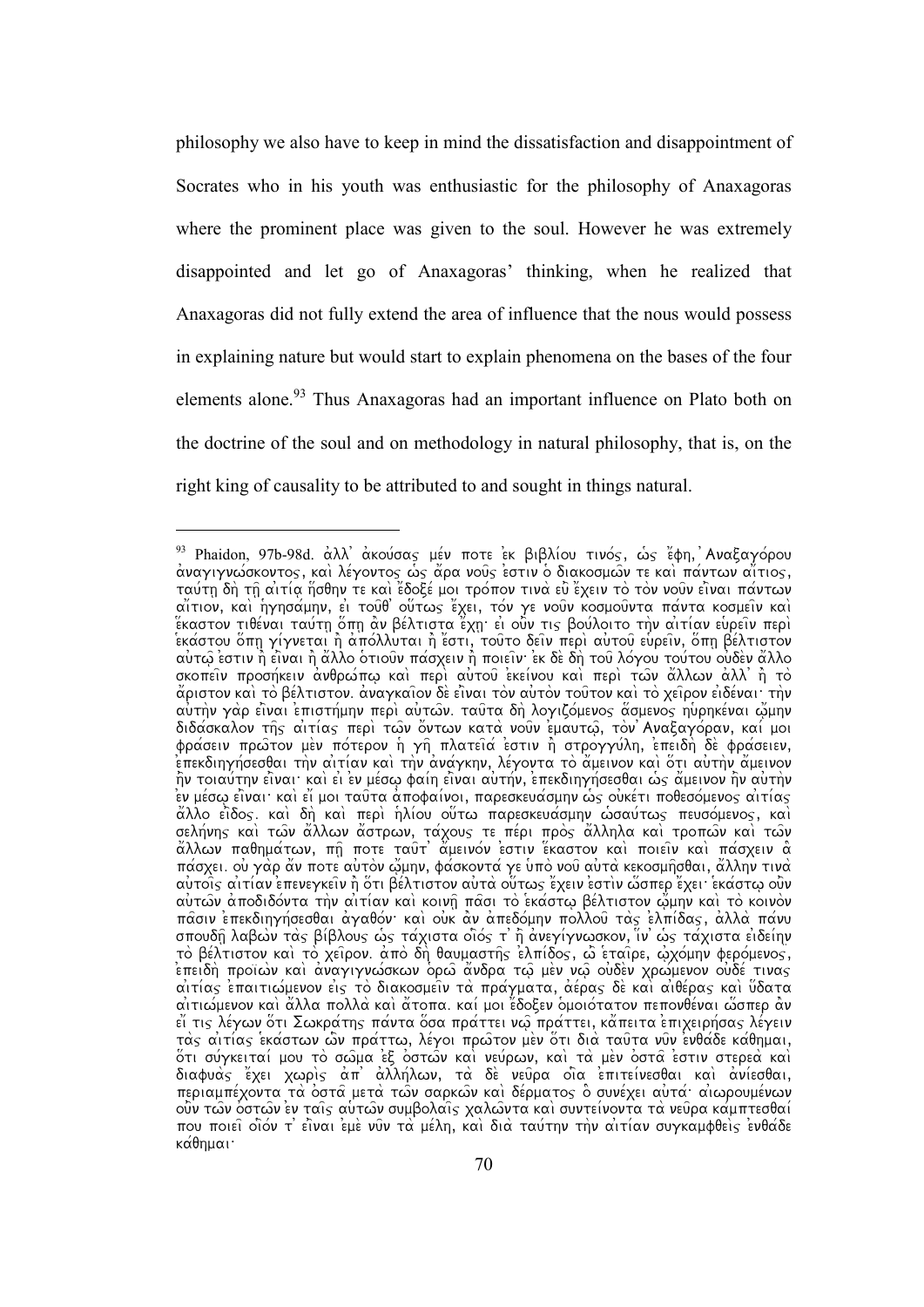Diogenes of Apollonia (contemporary of Socrates, latter half of  $5<sup>th</sup>$ century) is among the natural philosophers whom Aristotle mentions in his examination of former views on the soul. Here is what he reports about him: "Diogenes (and others) held the soul to be air because he believed air to be finest in grain and a first principle; therein lay the ground of the soul's powers of knowing and originating movement. As the primordial principle from which all other things are derived, it is cognitive; as finest in grain, it has the power to originate movement".<sup>94</sup> The two most important powers of the soul are united here: knowledge and motion. And this is the result of the identity of the soul with the principle of things for Diogenes. In this sense Diogenes is similar to Anaximenes who thought too that the soul was basically air, the principle of the *kosmos*. However we did not have the function of cognition with Anaximenes which is preserved in the unification we have received in the end of the  $5<sup>th</sup>$ century. Moreover the identification of an intelligent being (soul) with the ultimate principle of things also pave the way for the intelligibility of the whole, which renders natural philosophy possible as such. It is because of the soul that the whole is called a *kosmos*. But once again we have to keep in mind the materiality of the soul. Furley ends his discussion of early views on the soul with Diogenes of Apollonia (hence without examining the Atomists) for, according to him, it is 'the typical achievement' of its kind in that life, sensation, thought, as well as the Homeric psychological concepts of *nous*, *phrenes* in the form of *phronesis* (*thymos* being somewhat eclipsed by the rational part) are all embedded

 94 *De Anima*, 405a 21-24.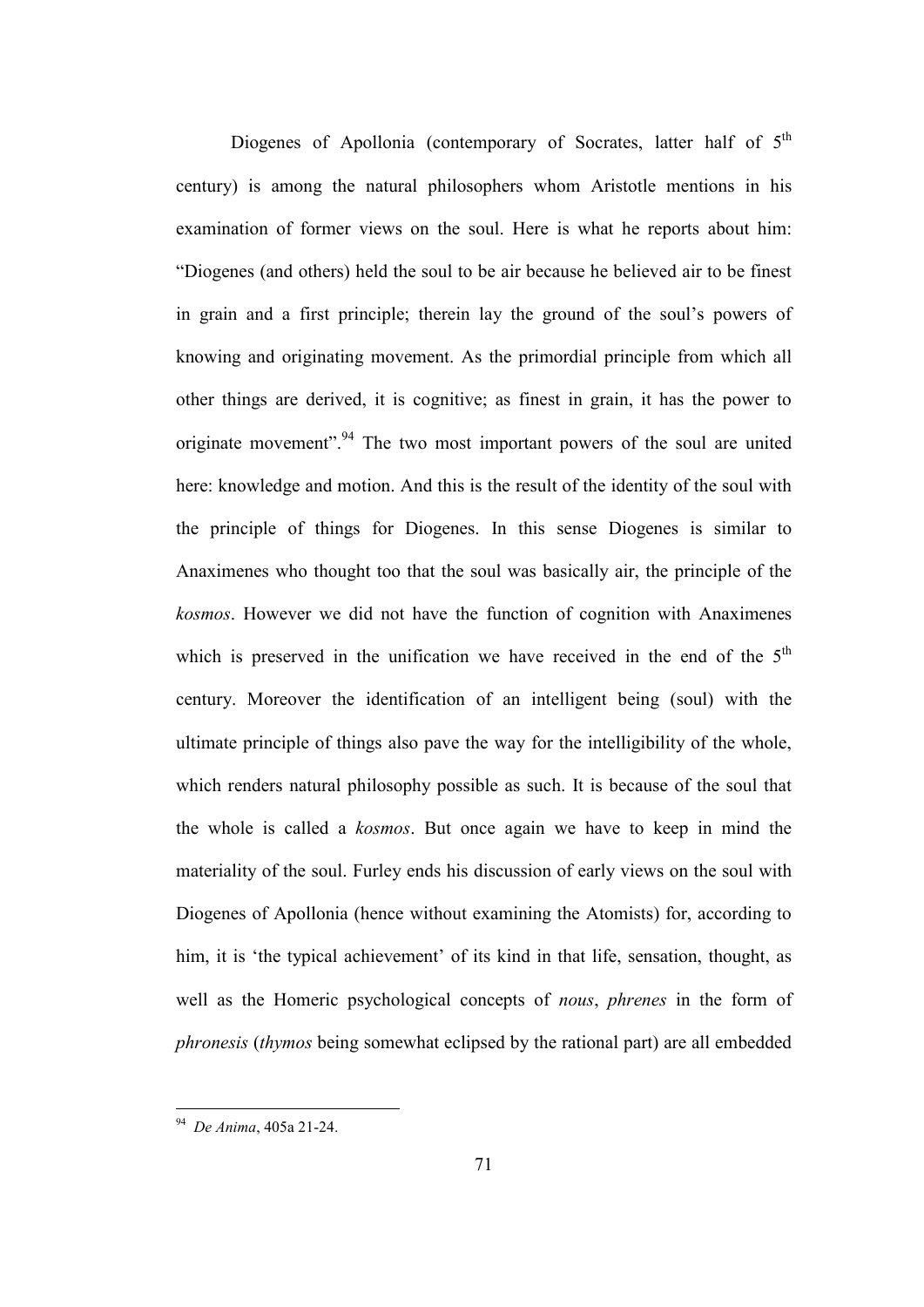in the concept of the *psykhe* as Diogenes uses it.<sup>95</sup> Moreover the ultimate stuff, air and so is the soul divine. Nevertheless the soul is referred to in material terms. But we will not complete our task if we omit the Atomists as they are most closely associated with Plato (they were philosophical rivals) and they are most conscious of their materialistic understanding of the soul. It is only if we know their understanding that we can fully appreciate Plato's discussion of the soul in the *Timaeus*.

For Demokritos (around the latter half of  $5<sup>th</sup>$  century), the soul, as any other entity in the universe, is made up of atoms. It is bodily. It originates movement of other things. It is identical with thought, which is an interaction of atoms with other sensory atoms, similar to the Empedoclean theory of perception. And its powers are endowed to it as a result of the physical shape of atoms. These are apparent from the testimony of Aristotle:

Democritus has expressed himself more ingenuously than the rest on the grounds for ascribing each of these two characters to soul; soul and thought are, he says, one and the same thing, and this thing must be one of the primary and invisible bodies, and its power of originating movement must be due to its fineness of grain and the shape of its atoms; he says that of all the shapes the spherical is the most mobile, and that is the shape of the particles of both fire and thought.  $96$ 

Hence Demokritos is clearly explicit about the juxtaposition of motion, thought and atoms. The bodily shape of atoms renders them mobile and suitable for thought. They are explicitly material in make-up but the persistent theme of fine matter is again seen here in the similarity of soul atoms and fiery atoms, which are the two most mobile of the atoms.

l

 $95$  Furley (1956), p. 16.

<sup>96</sup> *De Anima*, 405a8.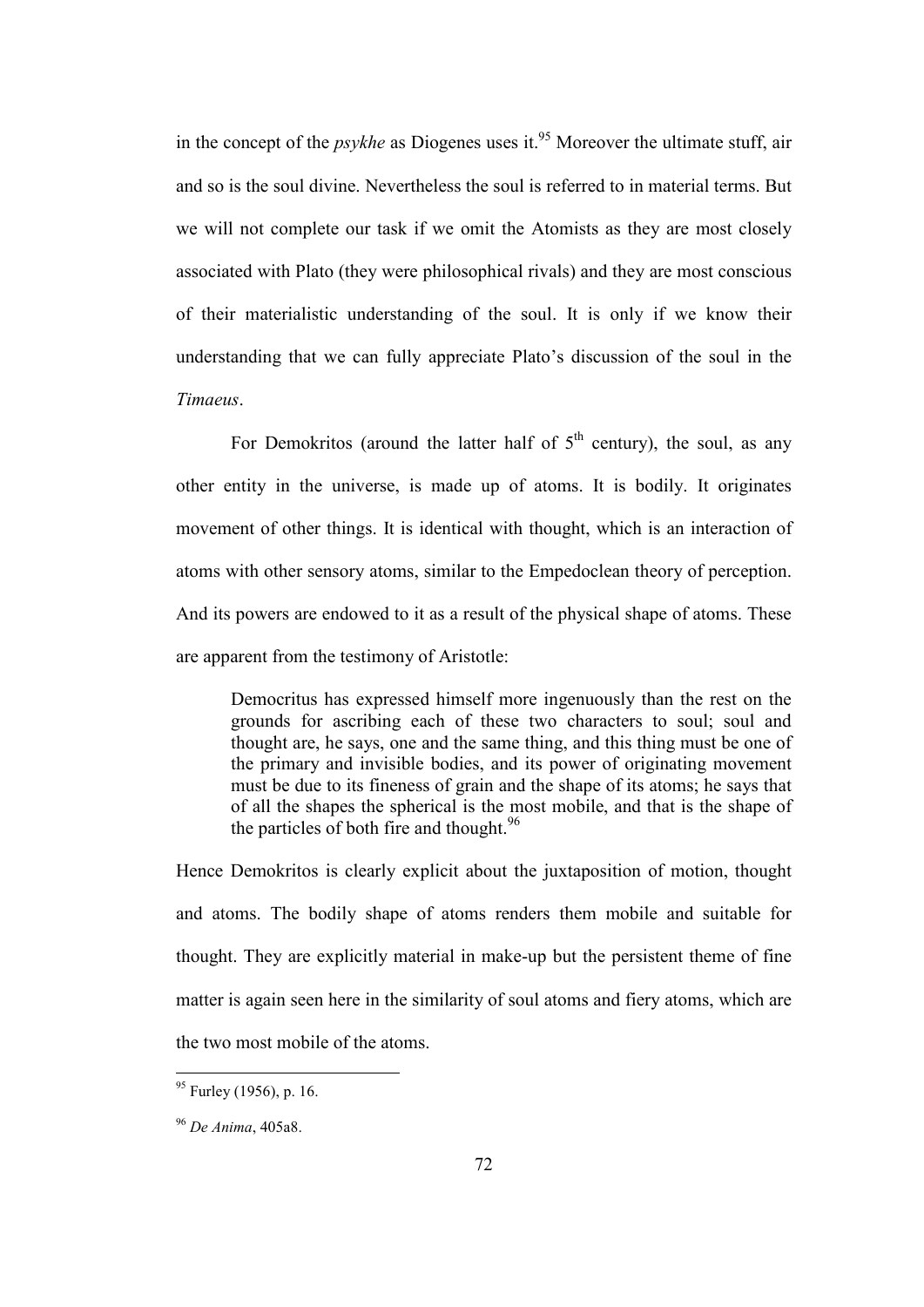This concludes our survey of the early Hellenic understanding of the soul from Homeric epics down to the time of Plato. We have seen the evolution of an ambiguous Homeric concept that worked like the ghost of the heroes to leave them at death to evolve into a complex structure to capture functions of thinking, perceiving, feeling and originating motion. The concept also expanded its meaning by receiving the connotations of immortality, constant mobility and divinity. This is the raw material that Plato has received from the tradition and on which he is elaborating in his work, the *Timaeus*.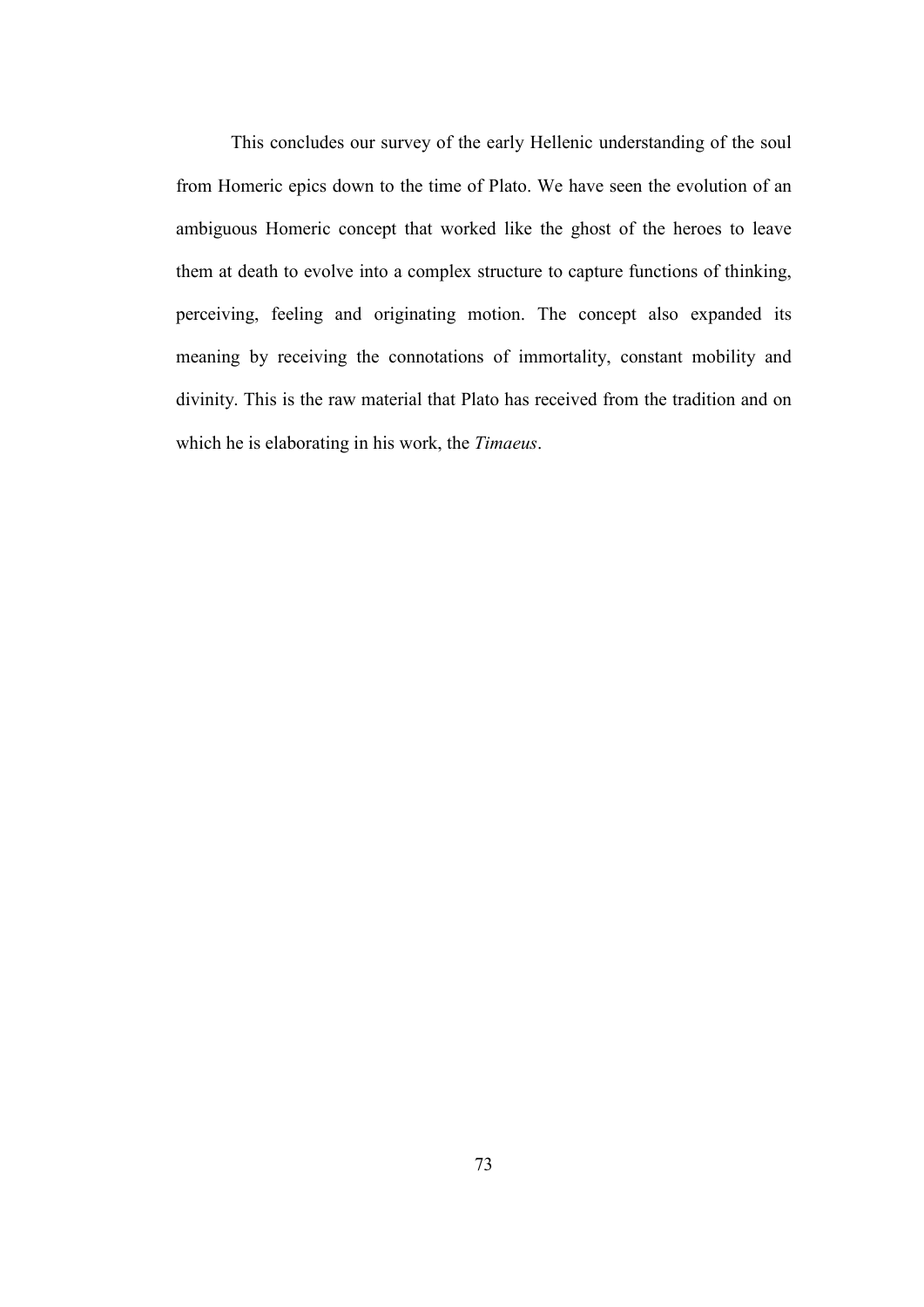## **CHAPTER IV**

# **THE EXPLANATORY POWER OF THE WORLD SOUL IN PLATO'S PHILOSOPHY OF NATURE AND SCIENCE**

We have hitherto given an elongated summary of the cosmology of the *Timaeus*. In this summary the concept of the World Soul also had its place and we have described what Plato had to say about it. We have seen that it is made up by the Demiurge, described in mythological manner, who mixed the intermediaries of the forms of Being, Sameness and Difference so as to produce a mixture in a mixing bowl. This was later divided according to harmonic proportions (harmonic, standing for the idea of musical harmony as described in mathematical manner in the Pythagorean manner) so as to make two circles, one inside the other, which reveal the motion of the Same (fixed stars) and motion of the Different (the planets). Thus these circles show the activity of the World Soul in the world that is most readily visible.

 We, on the other hand, have discussed about the development of the concept of the soul through the Archaic Greece to the time of Plato. We have come to see that there was no notion of the soul in Homer as Plato knew it, not to tell the greater distance to our modern view of psychology. In Homer, the soul, though can vaguely be thought to be separate from the body, cannot be said to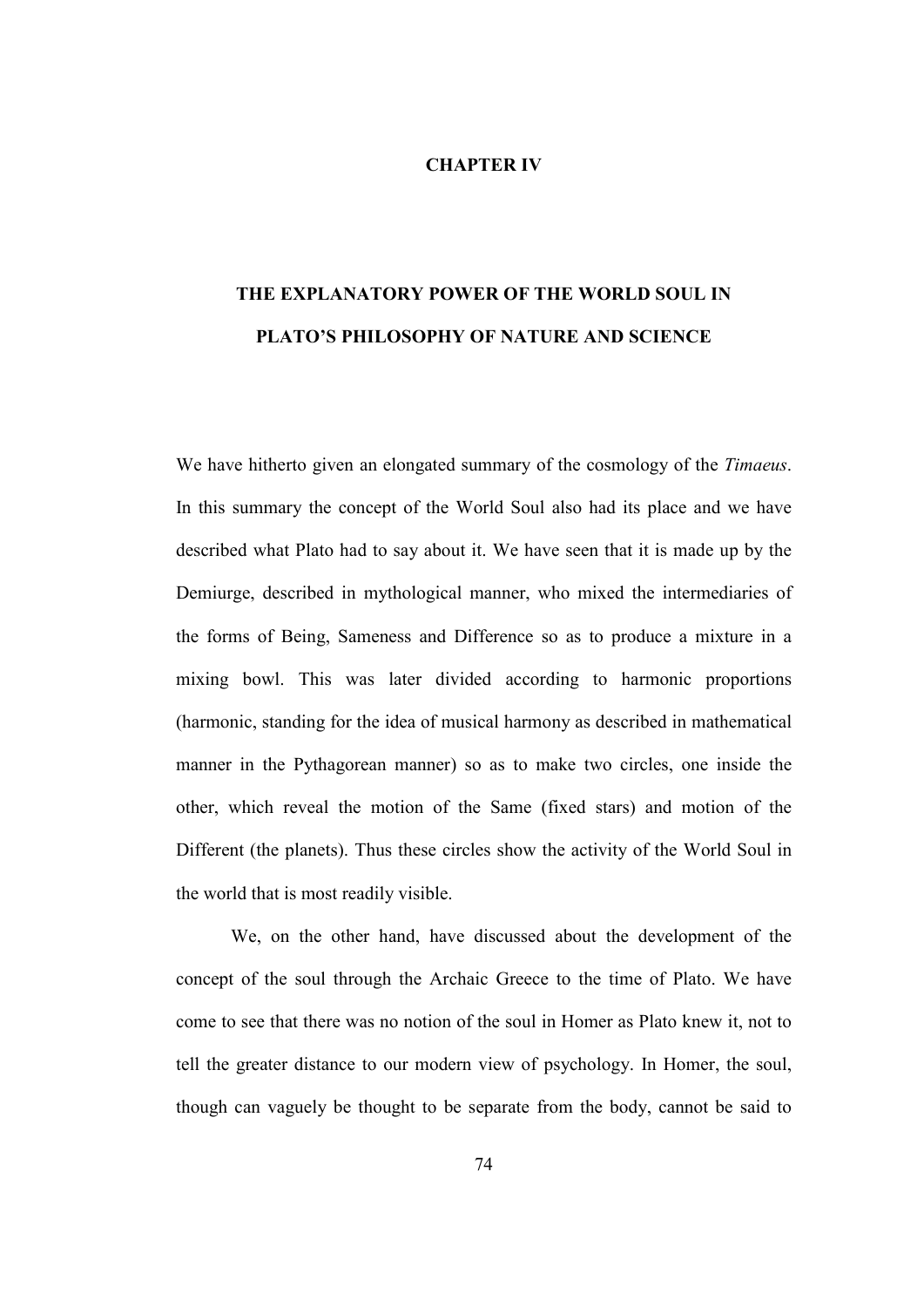have the positive existence Plato attributes to it. It does not have the most proper functions as perception and knowledge, nor does it have such a direct relation to life and motion as we see later in Presocratic philosophers and in Plato. On the other hand, we have witnessed how these functions, thought to be most proper to soul by Plato, were gradually attributed to the concept of the soul among many other psychological functions. In other words, it was shown how among the psychological concepts that we encounter in Homer, like *psykhe*, *thymos*, *noos*, the latter two were subordinated under the former through the theorizing of the Presocratic philosophers. The soul came to possess most of its functions as initiator of motion, provider of life, seat of cognition and emotions and ethical activity. But what was, perhaps, the most persistent feature of the Presocratic views on the soul, no matter how they came to theorize about it, we saw to be the materialistic manner in which they presented their discourse. No matter how a different kind of matter the soul is made up of, whether fastest-moving fire in Herakleitos, or the thinnest air in Anaximenes and Diogenes of Apollonia, or the subtlest class of atoms in Democritus, the soul was always held to be bodily, and was not thought apart from the basic constituent of the universe. This was something Plato came to deny and it is hence one of Plato's major objections to the Presocratic cosmologies. But why Plato denied that the soul was, after all, bodily is something we must discuss deeper in detail, which is how we will initiate this chapter which is about the epistemological significance of the discourse on the World Soul in the cosmological theory of Plato as described by the account of Timaeus.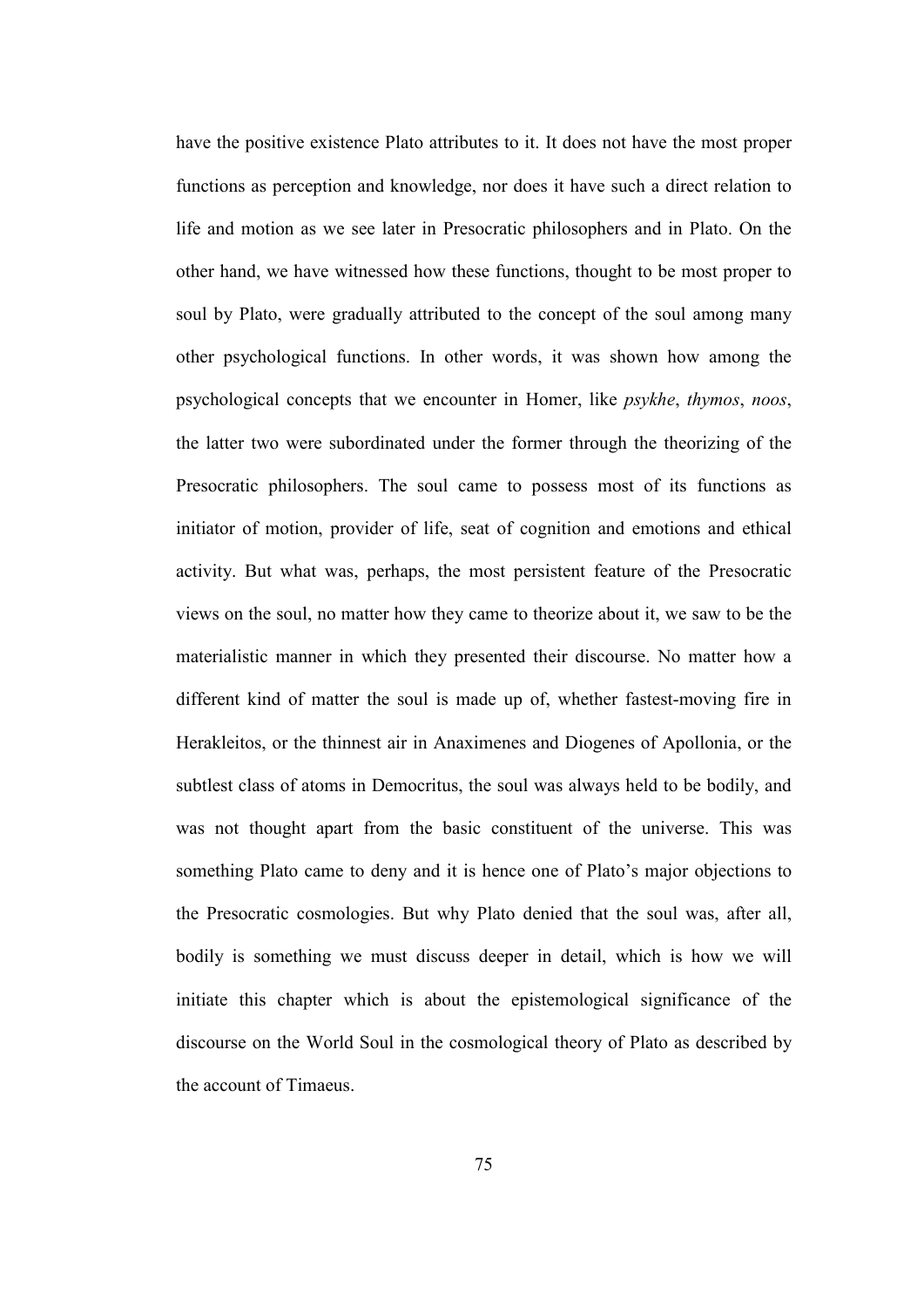We began the investigation by asking about the validity of discoursing on the natural world with concepts that do not belong to this world. With Aristotle, we asked to what extent the study of the soul was allowed in natural philosophy and Aristotle had claimed that it was only to the extent that the soul was the embodied one which helps in the study of living things that the study of the soul was allowed in physics (as Aristotle's physics covered any being that is changing, including animals). The theoretical part of the soul is what Aristotle would hold apart from physics because of the nature of the unchanging ideas that are contained in them, that is the Forms, which would contradict the basic meaning of physics. However we see that all of the constituents of the soul in Plato's cosmology are Forms, that is unchanging and eternal material and Plato incorporates such material to a discourse on 'what is always becoming but never is' as he describes the Becoming realm in the beginning of the cosmological account. Things get even more complicated when we realize that two of these forms are that of Being and that of the Same. We grant that the Form of the Different, though absolutely a Form and an unchanging Being in this respect, can relate itself with Becoming as the latter is always different from itself and never the same as it is. But we have to explain the *raison d'etat* of these other two forms which essentially have nothing to do with the world of Becoming as such. The discussion of this problem will enhance our understanding of the place of the World Soul in Plato's cosmology.

 These considerations lead us to pose the following question: Is the soul the *explanans* or the *explanandum* of the cosmological account in the *Timaeus*? The idea that it is a concept that does not belong to the world of Becoming for which it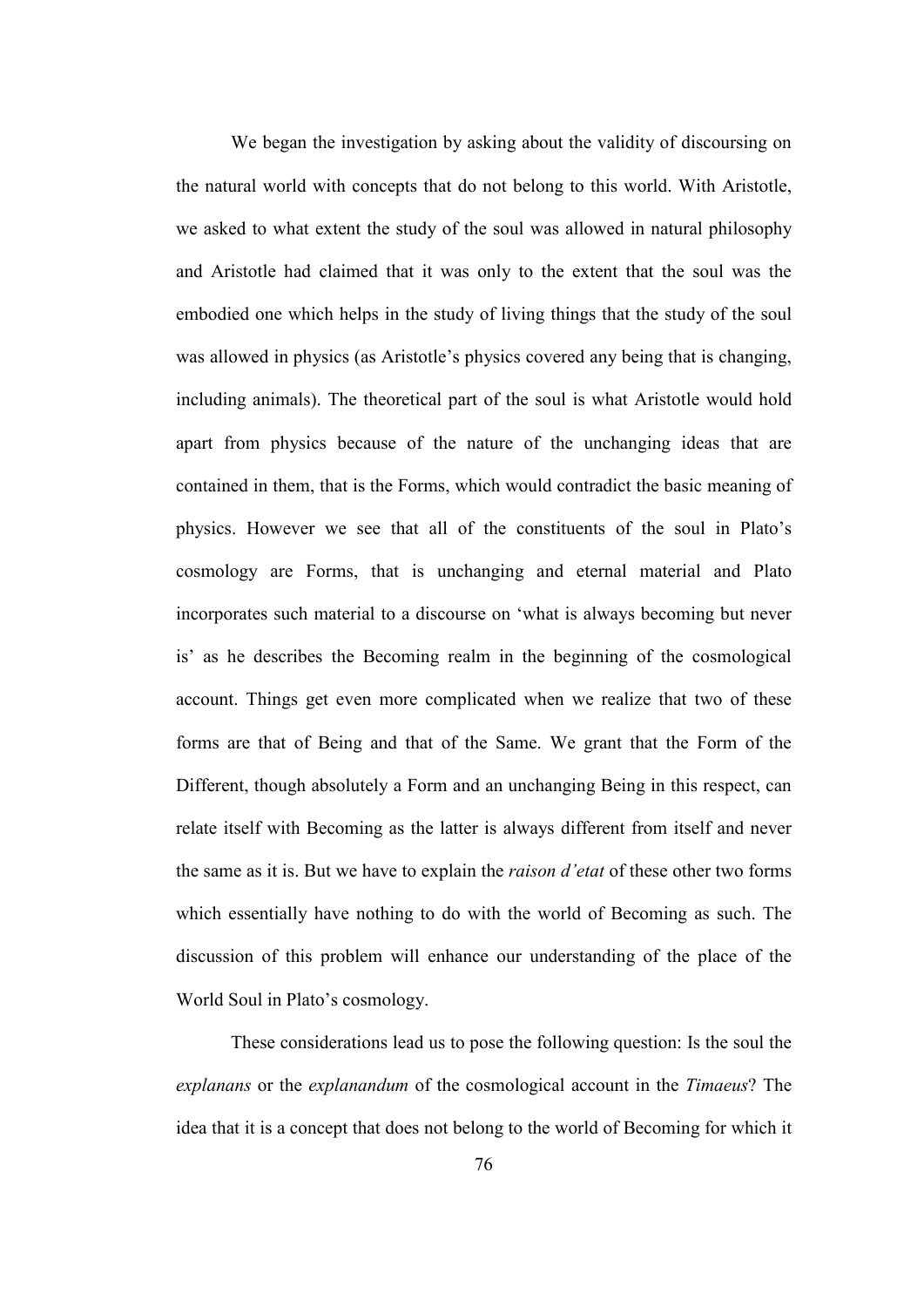is purported to explain urges us to place it on the side of the *explanans*. On the other hand, its being discussed at such a great length in the Timaeus and its occupying a most important place in the scheme of the generation of the world inevitably prompt us to think that it is something that has to be explained in the course of the cosmological narration. The comcept of Being is also discussed at the beginning of the account as we saw. However, the discourse of Being is merely in outline, only so as to differentiate it from Becoming and to make sense of the different truth values of the accounts that concern Being and Becoming (the former certain, the latter as likely as possible). But Being is never discussed at any length comparable to the discussion of the world soul because the discussion is merely a cosmological account that has its object as the Becoming realm. The Demiurge, though clearly important in the account thereof as 'the father' and 'the maker' of the world, clearly does not belong to the Becoming realm, and hence does not also receive discussion on his own right. It is for this reason that it is usually named the Demiurge rather that the God as such, because what is necessary for Plato in the cosmological account is the God as Demiurge only. Thus only the Demiurgic activity is discussed and no theological discussion with respect to the Demiurge as a god is allowed beyond an outline. The discourse on Being and the god takes place in other dialogues of Plato which are not cosmological or physical in intention as the *Parmenides* or the *Republic*. Contrasted with these other items (Being, the Demiurge) in the cosmological narration of the *Timaeus* which as well do not belong to the realm of the Becoming as soul, the length at which the discussion of the soul is treated calls for special attention on our part. Considering both sides of the medallion, the soul can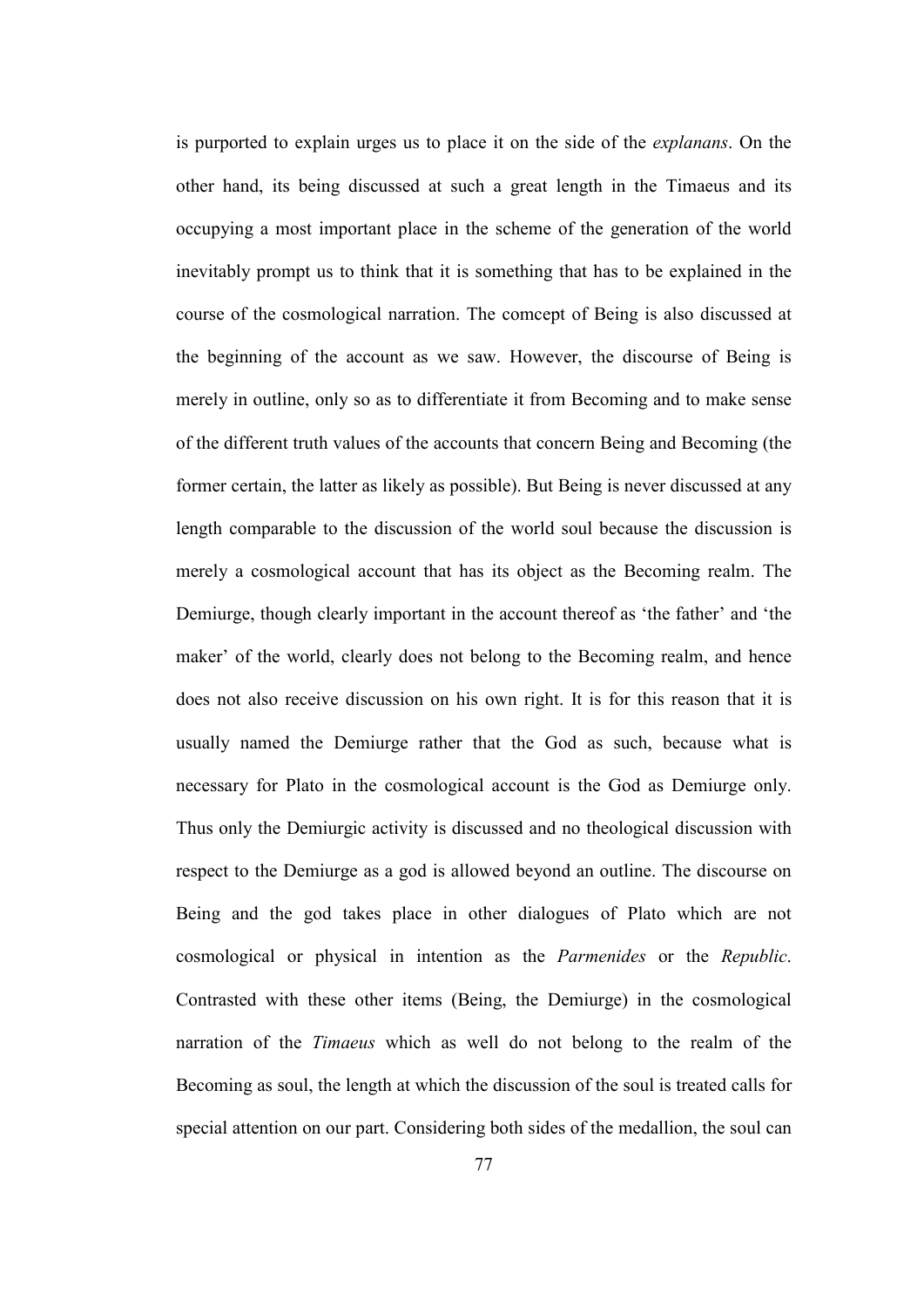be said to occupy an ambiguous role on the theory of cosmological explanation in Plato's *Timaeus*. In other words, the soul occupies places both in the account of certain physical matters in the world of the *Timaeus* and in the philosophy of science or explanation of the *Timaeus*. The soul is certainly brought in to explain various phenomena of the world, like the motion of the heavenly bodies or motion in general, the existence of living things. These physical matters are all explained by introducing of the World Soul. It is also possible to trace how the Presocratic building of the notion of the soul is incorporated into the Platonic cosmology; for most of these explanations are based on the functions that have come to be attributed to the concept of the soul before Plato. Plato cannot claim genuine theorizing here. However for the other side of the medallion he can. The soul is also explained and its explanation helps in the explanatory power of Plato's cosmology. In other words, the explanation of the make-up of the soul contributes to a conception of the universe that is fully different from the Presocratic world in that the Platonic world is provided firm grounds for the order it possesses and the intelligibility it contains in a much stronger sense than the Presocratic cosmologies allow. The soul being an intermediary between the realm of Being and Becoming enable the latter to be cognized through the former. That is, by the introduction of the soul to the world's body, Plato made a mathematical physics possible that is a major development with respect to the Presocratic science, with respect to the intelligibility of the world in mathematical terms. Therefore we have to take up the question of the place of the World Soul in the cosmological account of Plato in two distinct sections; with respect to Plato's physics itself, and with respect to Plato's philosophy of science or explanation.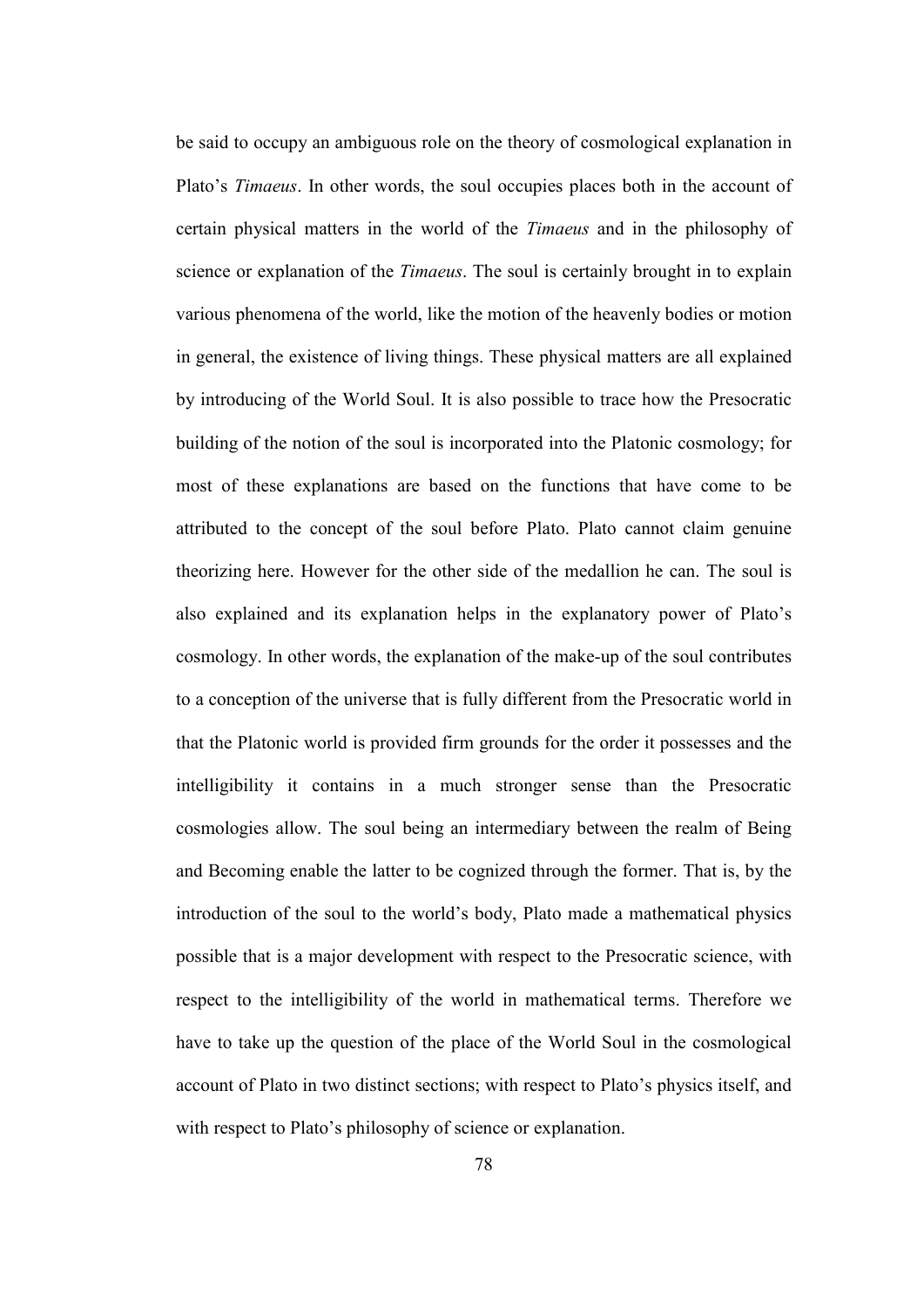### **4.1 World Soul in Plato's Physics**

#### **4.1.1 The World as a Living Animal in Presocratic**

#### **Cosmological Thinking**

In order to see what aspects of the physical world are explained by the World Soul, we have to remember the survey of the Presocratic theorizing on the soul and think about the various functions that are attributed to the notion of the soul. Because Plato did not write in a vacuum, and because cosmological speculation is the major field of expertise of the Presocratic philosophers, Plato's work has to be seen in conjunction with the work of the Presocratics and this was the reason why we discussed their views. On the other hand, we have to take their psychological theories from a different aspect. We have to see if there is any use of a similar concept of the soul as the World Soul in the *Timaeus*. That is, we have to ask if the Presocratics think of the world at large as a living being at all.

We can begin by asking the meanings of the principle terms the Presocratics use and the semantic relations between them. The Presocratics are not called cosmologists in their own times but physiologists (φυσιολόγοι) as Aristotle calls them. And the word for nature  $(\phi \circ \sigma)$  occurs more than does *kooµof* in their writings which are usually named On Nature ( $\pi$ <sub>*Fpi*</sub><sup> $\theta$ </sup>*Puo*εω $\frac{1}{2}$ ).<sup>97</sup> The noun *fusi/j* is etymologically connected to *fuw/* (I grow). We do not find this concept in the Homeric texts as such and we find the verb only once in relation to the growth of a magical plant.<sup>98</sup> The Presocratic understanding of nature was

l

 $97$  Vlastos (2005), p.18.

<sup>98</sup> Lloyd & Sivin (2002), p. 143.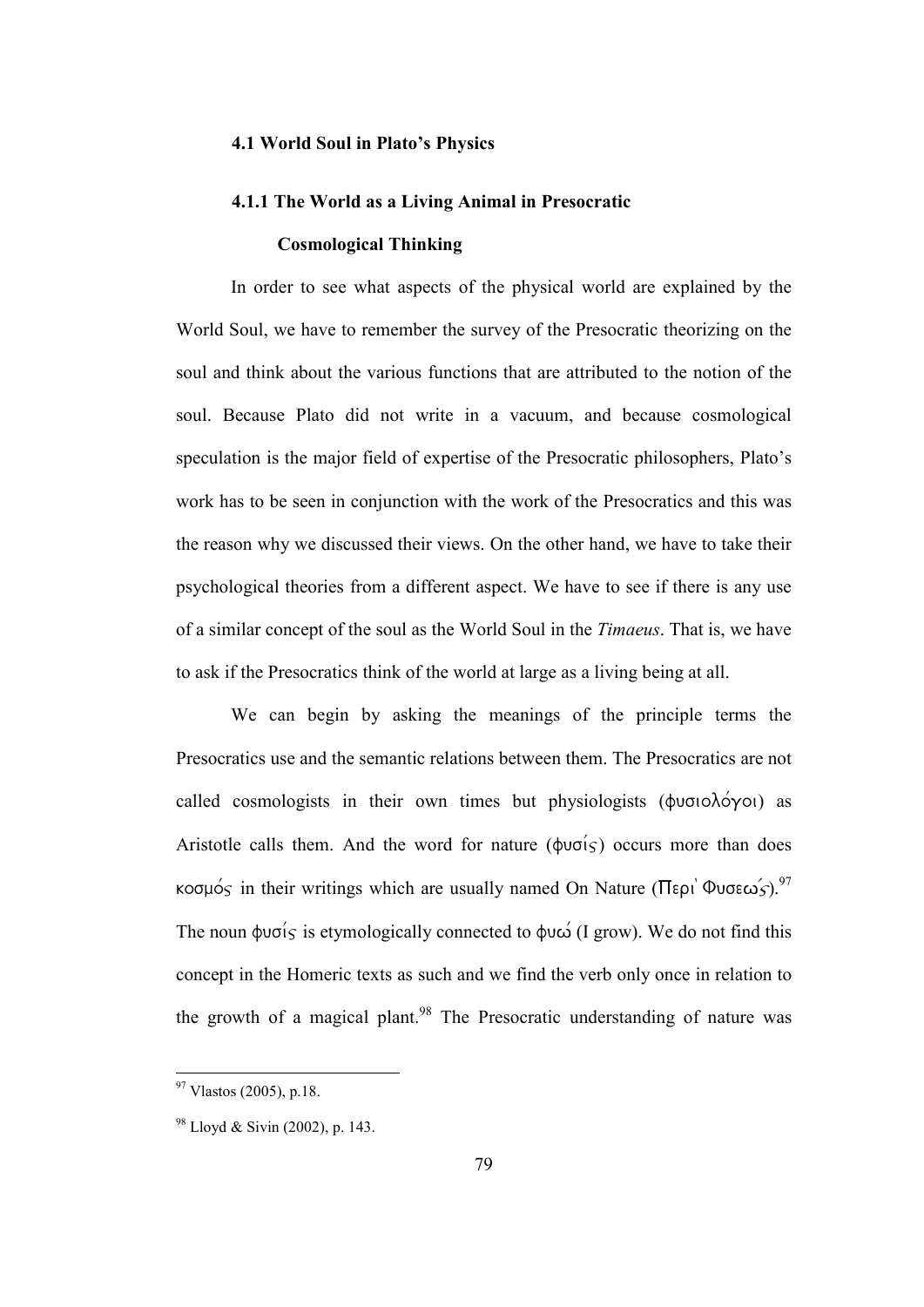primarily in three senses: (1) Nature as the primary stuff, (2) Nature as growth (3) Nature as the outcome of this growth.<sup>99</sup> The Presocratic program was to explain how the order in nature came to develop from chaos which process is what we associate the name cosmogony with. Plato is usually cautious to use the word  $\phi\nu\sigma\acute{\iota}$  for he wants to preserve a certain distance between himself and the physiologers<sup>100</sup> because he does not want to attribute intelligent agency to the nature itself, to blind Necessity in his terminology, but wants to trace the cosmogonic process via the introduction of the World Soul. Hence in the understanding of nature as growth, we already have a sense of the *kosmos* as a living and growing animal from the very beginning.

Above we discussed what the Presocratics thought about the soul and the concepts that they related it with. Now the question is: what explanatory power does the soul have with respect to the scientific cosmologies of the Presocratics? For this section, I owe greatest debt to the work of G. E. R. Lloyd. In his study of the types of argumentation, *Polarity and Analogy*, Lloyd considers and analyzes in the Hellenic cosmological thinking three different but interconnected ways of speaking about the universe.<sup>101</sup> These are the analogical ways of thinking about universe and the three major analogies are the state the animal body, and the craftsman analogies. The Presocratic theorizing about the universe is guided by these three images and the *kosmos* is understood as if it were a body politic, an animal body and as a mechanical body (as a work of the craftsman god). Now

<sup>&</sup>lt;sup>99</sup> Naddaf (2005), p.20.

 $100$  Hadot (2006), p.21.

<sup>101</sup> Lloyd (1992), 210-303.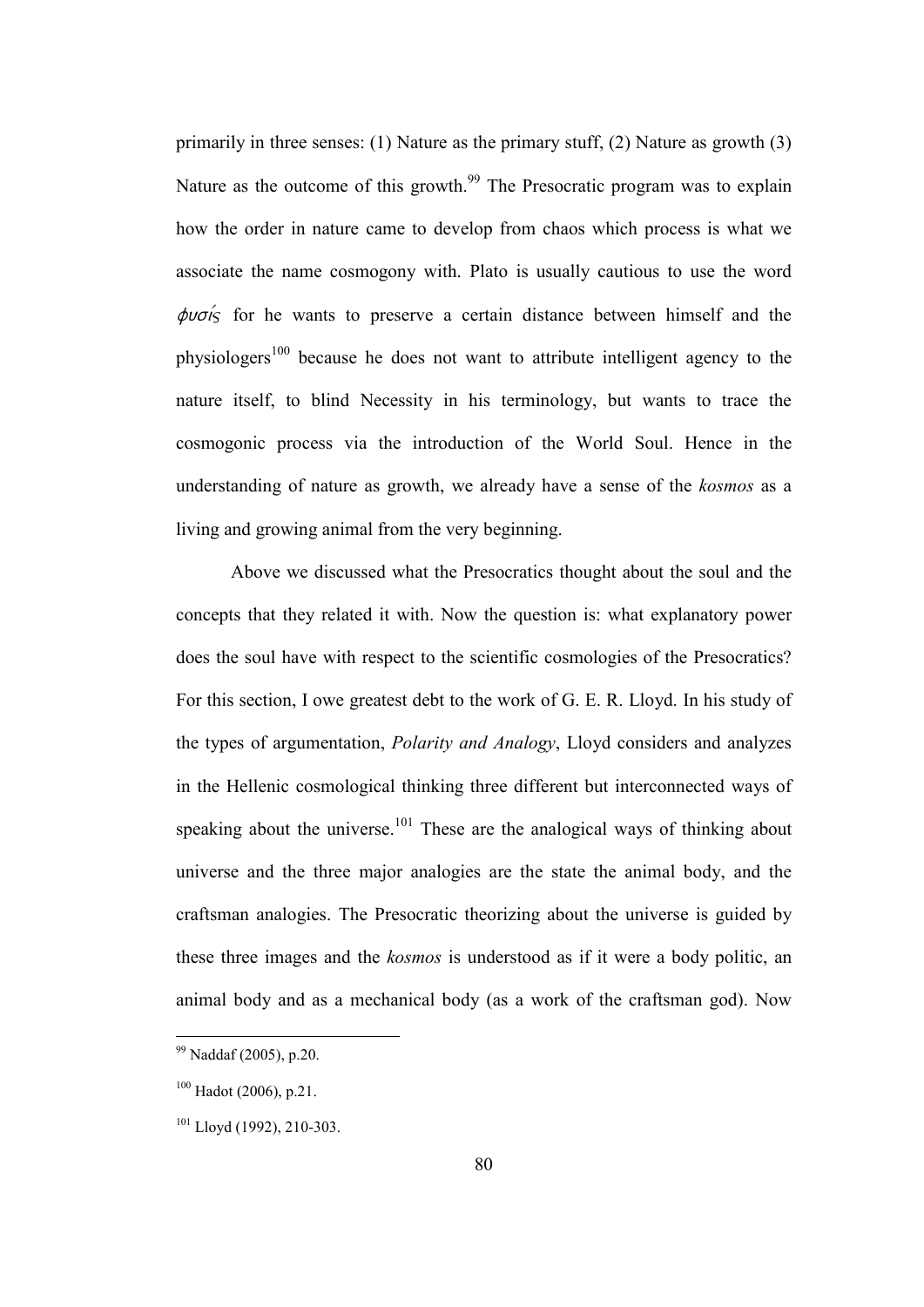these are not mutually exclusive categories and in Plato we can see all of these metaphors in use. Plato uses the political analogy when the world is said to be governed by an intelligence and everything has its place within a scheme of things, and when he presents the Demiurgic god as the ruler of the world and makes Necessity obey the rule of Reason.<sup>102</sup> The use of the craftsman analogy is also clear from the conception of the maker of the world as a craftsman God and the world as a work of some craft. And viewing the world as a living body points to the biological analogy. Similar thinking abounds in Presocratic cosmologies but we will be seeking mainly the biological analogy in order to conceptualize the world. Did the Presocratics really believe that the world was a living animal or did they use it just as an analogy? And what results on their theorizing does the analogy bear? The Presocratics do not seem to be in full awareness of the imagery in their thinking. "To them it may have seemed 'explanation' enough of an obscure problem to suggest an image from more familiar experience, e.g. to represent cosmological changes in terms of a concrete social situation".<sup>103</sup> What we have of them is relatively little but the fragments do not provide us with any 'epistemological' consciousness on the part of the Presocratic philosophers. They present similarities between cosmological events and more daily phenomena and think that the problematic aspect is made intelligible. "…it is often the case that the cosmological doctrines of the Presocratics appear to consist nothing but a concrete image. So far as we know it, it was Plato who first drew an explicit general distinction between an image and a demonstrative account, pointing out

l

 $102$  ibid. p. 220.

<sup>103</sup> ibid. p. 229.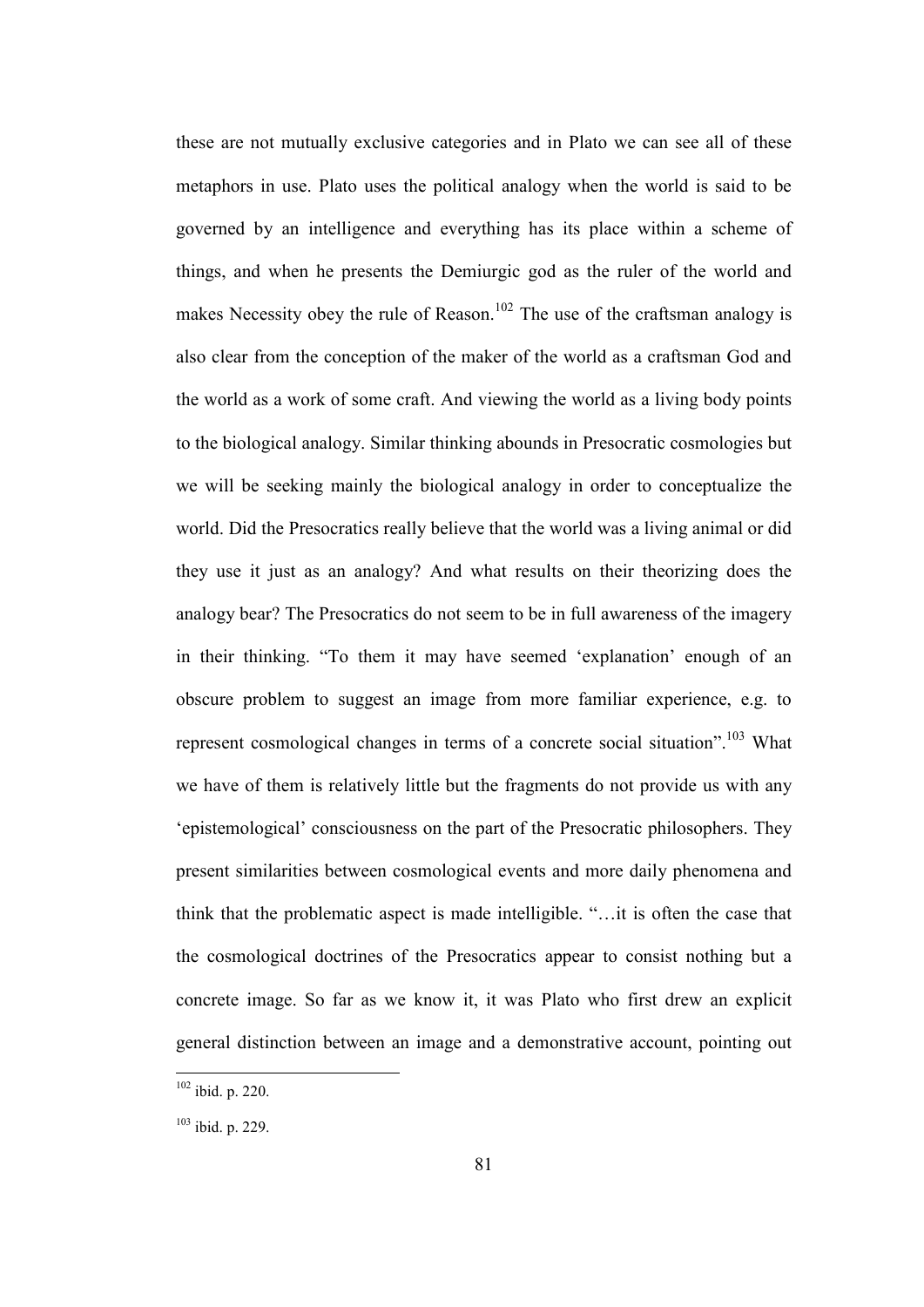that the first falls short of the second, and…it is arguable that the Presocratics not only did not formulate this distinction, but tended in practice rather to ignore it".<sup>104</sup> Lloyd has the likely account and the rational account distinction in mind that we have seen in the *Timaeus* and points to the fact that such an epistemologically-conscious attitude we do not come across in the Presocratics. Though the Presocratics usually discussed about the world as if it were an organism, they were hence not conscious about how well their discourse was suited to their means, namely explanation of the world. And it is in Plato who is also our first major epistemologist in the full sense of the word, that we find such a concern about the types of discourse suitable for cosmology.<sup>105</sup>

 This naïveté on the part of the Presocratics granted, we can find traces of the conception of the world as a living being in the Presocratics. As Lloyd says, "[t]wo themes which recur in Greek philosophy from the Presocratic period onwards are the notion that the primary substance of things is in some sense instinct with life, and the idea that the world as a whole (or at least is like) a living organism".<sup>106</sup> Lloyd claims that traces of the idea of the world as a living animal can be found in most of the Presocratic philosophers.<sup>107</sup> Thales' injunction that 'all things are full of gods', the immortality of the Boundless in Anaximandros, Anaximenes' comparison of the world to a man, as discussed above in the fragment about soul point to this idea. One of the most important characterizations

<sup>104</sup> ibid. p. 229.

 $105$  The Sophists were also epistemologists but they hardly discussed natural philosophy at all.

<sup>106</sup> ibid. p. 233.

<sup>107</sup> ibid. pp. 233-53.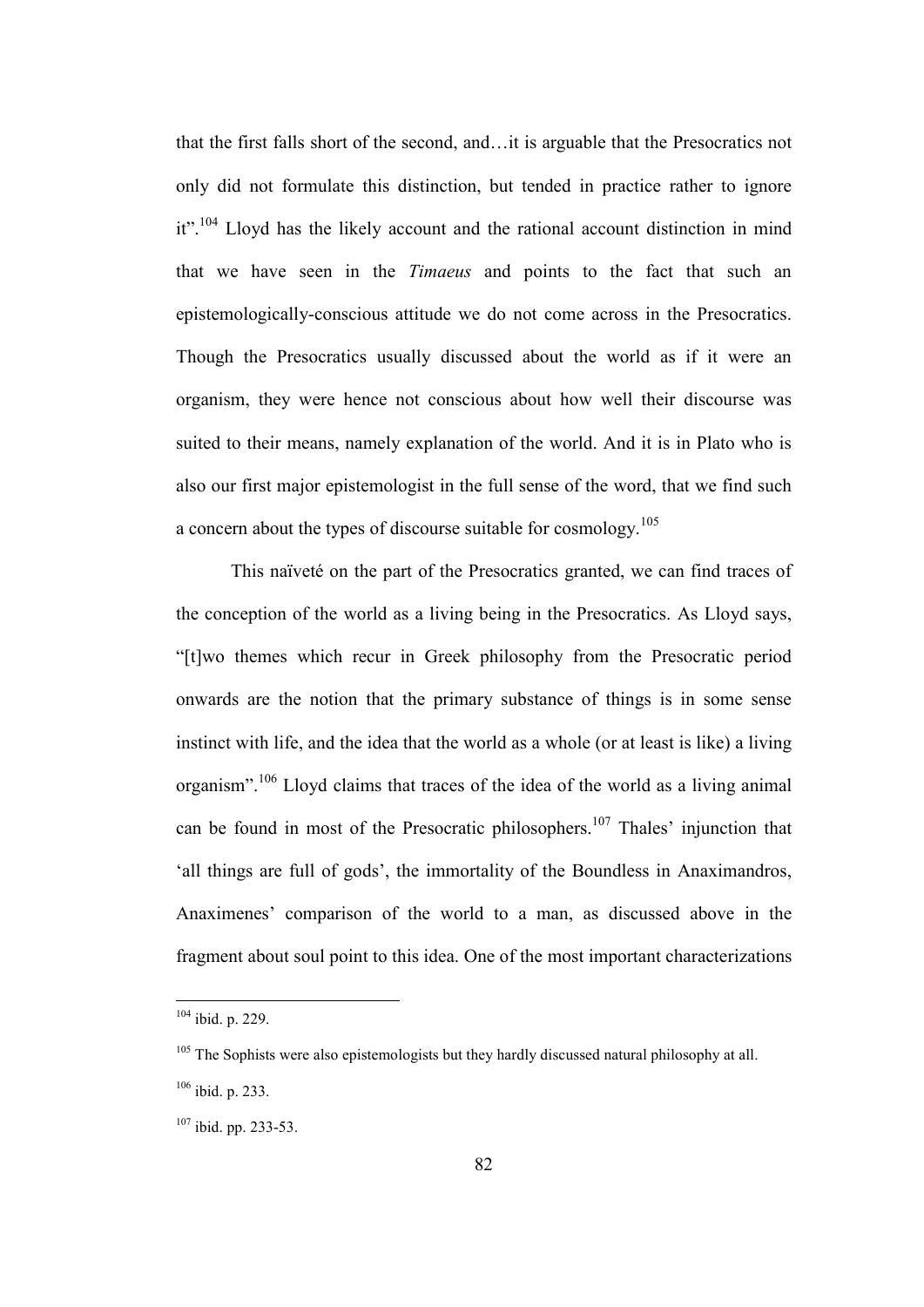of fire, the world stuff for Herakleitos, is its ever-lastingness. And Herakleitos, in the fragment we discussed above, claimed the soul to be made of the same material of the universe. So if fire is ever-lasting, then soul is also such in some implicit sense. The Pythagorean doctrine of the transmigration of souls point to a distinction between animate and inanimate things, as the body that the soul transmigrates becomes dead and the body into which it transmigrates becomes alive. But they still think the world as a living animal as suggests the fragments. The problem of motion or change, which is basic for any being endowed with life at this point of the history of cosmological speculation is not recognized by pre-Parmenidean philosophers whereas with Parmenides, the world can never be thought to be a living growing animal any more, as motion does not pertain to 'what is', but is an illusion. However, the route from Parmenides' idea of the sexual attraction between Night and Light, followed by the Love  $(\phi \Lambda)(\alpha)$  of Empedocles as the source of growth, culminates in the idea of the seed ( $\sigma \pi \acute{\epsilon} \rho \mu \alpha$ ) as the basic stuff of the world, a major contribution of Anaxagoras is introduced which gives us a direct relation with life, hence promoting the biological analogy. The idea is preserved by the Atomists in their seed-mass ( $\pi \alpha \nu \sigma \pi \epsilon \rho \mu(\alpha)$ ) which fuses the mass of atoms with life. Diogenes of Apollonia also thinks that air, the basic stuff of the world, is immortal and divine. The idea is also present in the Hippocratic texts dating to the same era. There is hence a continuation of the idea of the world as a living organism even after the Parmenidean attack on any king of change or growth, which is a basic activity of living things. The major difference in attitude is on the part of Plato, according to Lloyd: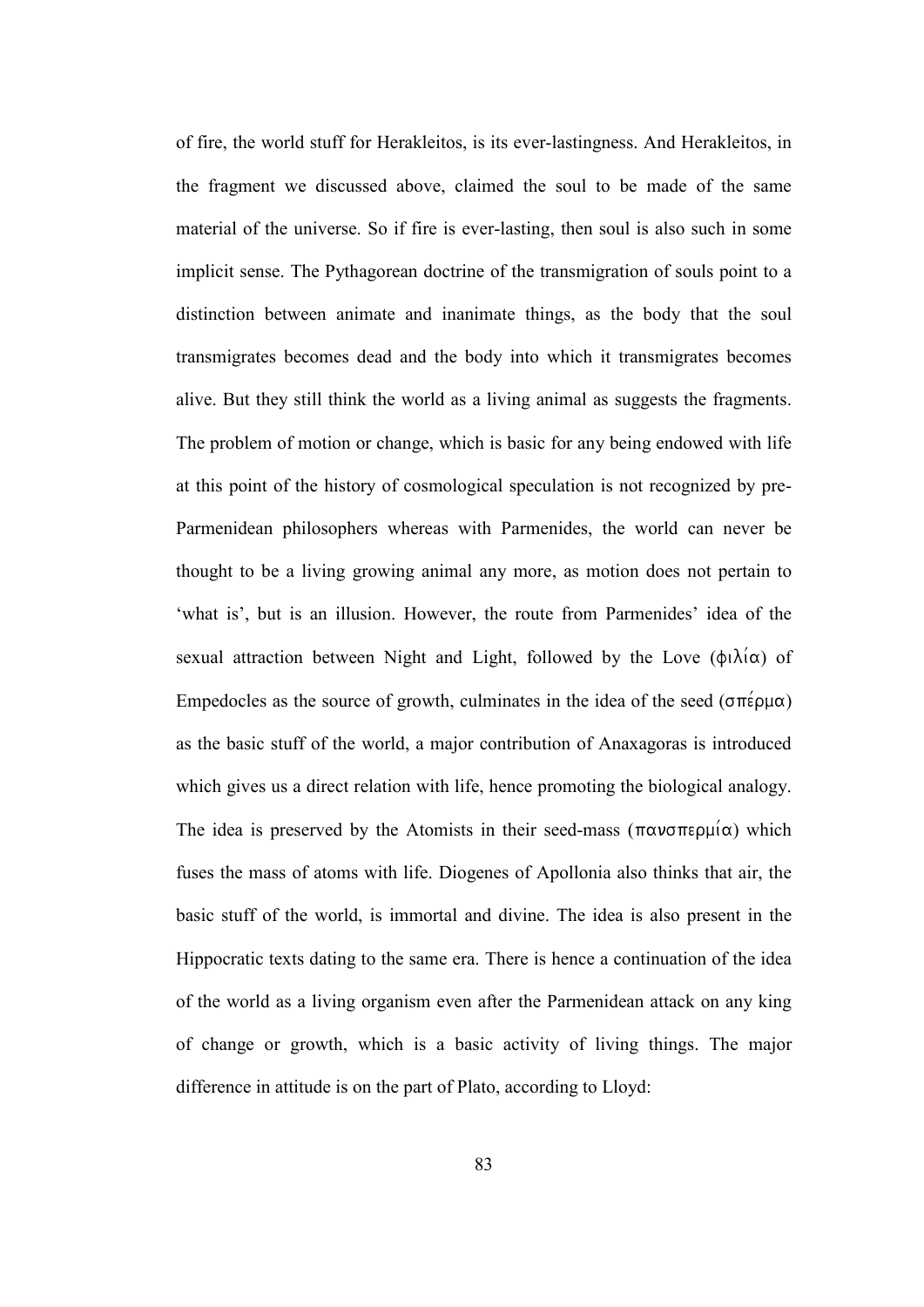[W]hen the Presocratics represented the world as a living being, the emphasis generally lay not on the *different* natures of the body and the (transmigrating) soul, but rather on the idea that the world as a whole forms a *single* living organism. What seems quite new and exceptional in Plato's references to the world-living-animal is, then, that they incorporate and take into account his conception of the distinction in essence between its visible body and its invisible soul, which is the source of movement, life and intelligence in all things.<sup>108</sup>

This answers partly the question why Plato's introduced something that is nonbodily into the explanation of what is bodily that we had asked above. Plato's discussion of the world soul is different from the Presocratic discussion, in that while the former did not differentiate between the body and the soul, Plato needed this distinction in order to explain certain qualities of that body which it cannot possess by itself alone, namely motion, life and intelligence. Lloyd presents us with a brief account of the importance of the idea of the world as a living animal with respect to Ancient Hellenic science. "The continued influence of certain vitalist conceptions is quite marked in Plato and Aristotle, and again the ideas in question are not merely religious or mystical beliefs, but play an important part in the solutions to certain problems in cosmology".<sup>109</sup> We cannot disregard the scientific explanatory value of the World Soul in Plato because it is a genuine tool to answer certain questions about the universe.

#### **4.1.2 The Soul-Motion Relation in Plato's Other Dialogues**

Although we have been discussing Plato's doctrine of the soul, and especially the World Soul in the *Timaeus*, Plato's discussion spreads over many

l

 $108$  ibid. p. 254.

<sup>109</sup> ibid. p. 266.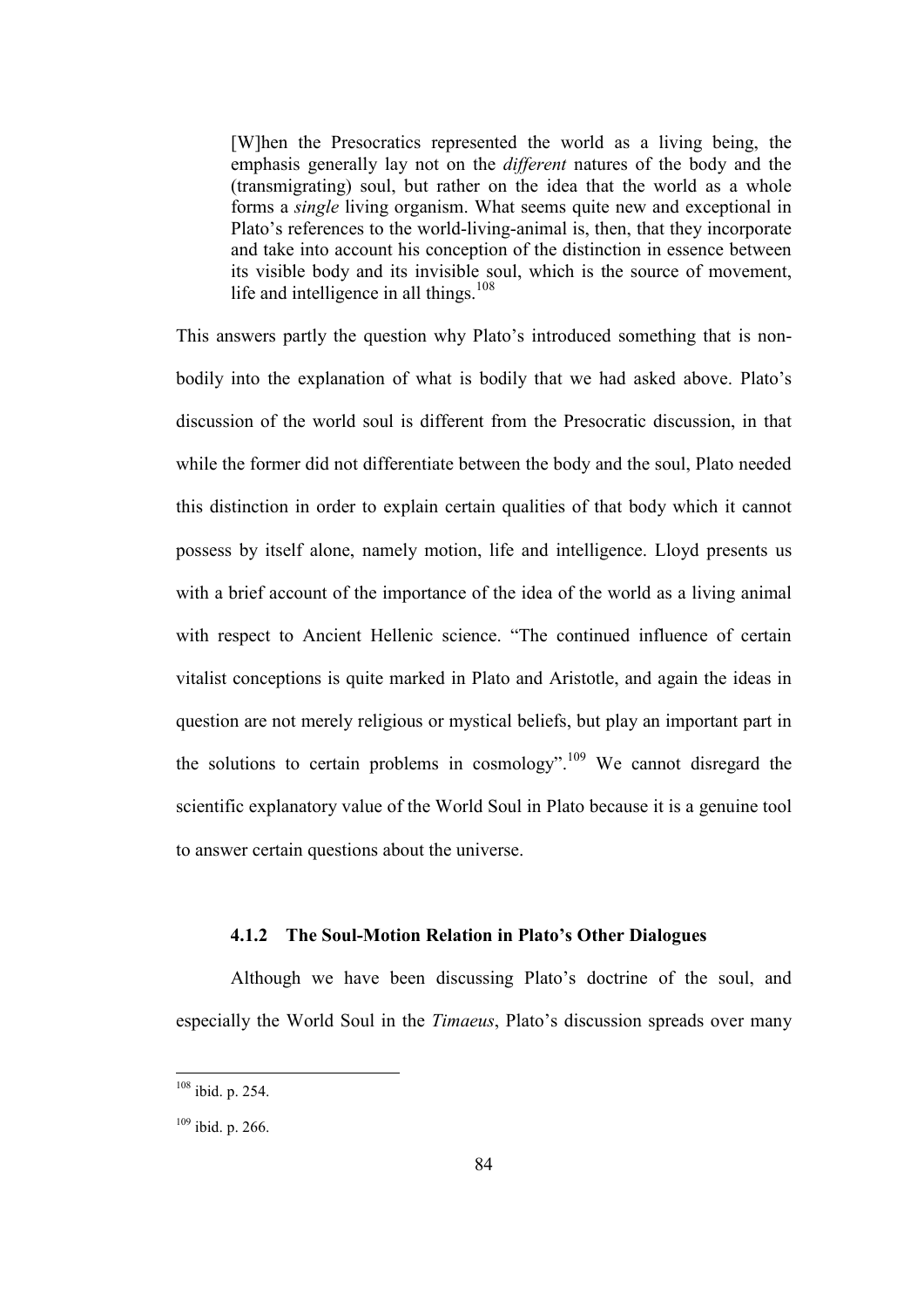dialogues written in the course of his life, like the *Phaidon*, the *Republic*, the *Phaidros*, the *Politikos*, the *Philebos*, the *Laws* and the *Epinomis* (whose authenticity is dubious).<sup>110</sup> We cannot have the discussion of all of these texts, as it is virtually impossible to cover every detail. Moreover, many of the discussions of the soul concern the human soul and in this respect it is situated in a political or ethical concept, which does not pertain to our topic in an essential way. However two of these dialogues shed further light on the use of World Soul with respect to motion in the universe and these texts we must discuss as accompanying texts to the *Timaeus*. In the *Phaidros*, Socrates talks about the World Soul in its relation to motion:

Now we must first understand the truth about the nature of the soul, divine or human, by examining what it does and what is done to it. Here begins the proof:

[All] soul is immortal. That is because whatever is always in motion is immortal, while what moves, and is moved by, something else stops living when it stops moving. So it is only what moves itself that never desists from motion, since it does not leave off being itself. In fact, this self-mover is also the source and spring of motion in everything else that moves; and a source that has no beginning. That is because anything that has a beginning comes from some source, but there is no source for this, since a source that got its start from something else would no longer be the source. And since it cannot have a beginning, then necessarily it cannot be destroyed. That is because if a source were destroyed it could never get started again from anything else and nothing else could get started from  $it - that$  is, if everything gets started from a source. This then is why a self-mover is a source of motion. And *that* is incapable of being destroyed or starting up; otherwise all heaven and everything that has been started up would collapse, come to a stop, and never have cause to start moving again. But since we have found that a self-mover is immortal, we should have no qualms about declaring that this is the very essence and principle of a soul, for every bodily object that is moved from outside has no soul, while a body whose motion comes from within, from itself, does have a soul, that being the nature of a soul; and if this is so – that whatever moves itself is

 $110$  For a comprehensive survey, see Robinson (1970).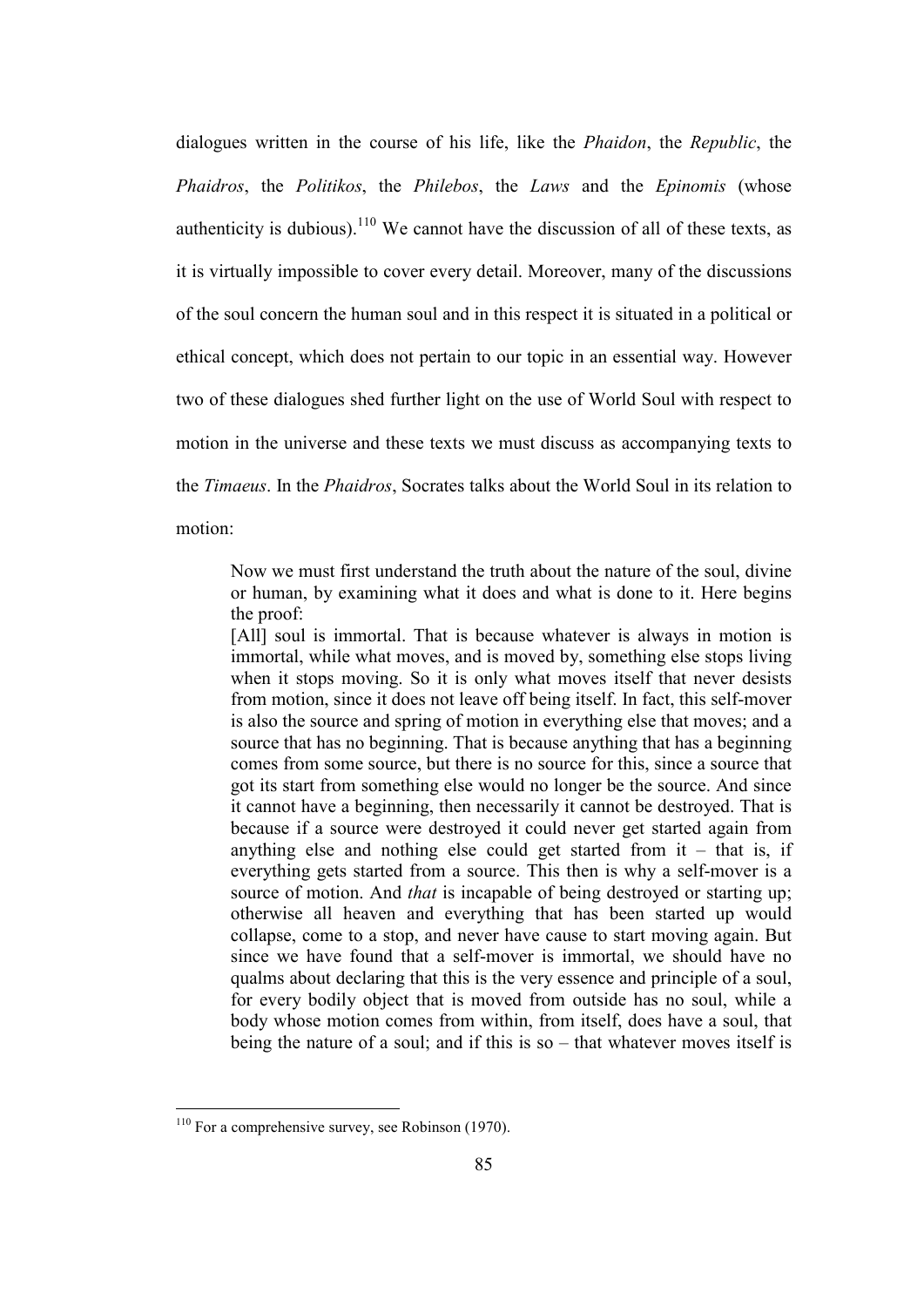essentially a soul – then it follows necessarily that soul should have neither birth nor death  $^{111}$ 

This passage is one of the important occasions where Plato talks about the World Soul and speculates about the nature of the soul, making a direct relation between soul and eternal motion. It is a very condensed but well-argued passage and the inference of the immortality of the soul from its unceasing motion seems to be analytic. Anything that is always in motion is eternal because for something to do something always, it has to be immortal itself. On the other hand, only one type of thing is suitable to this definition, and it is that which moves itself. For something that is moved by others, even though it moves other things will stop moving once its mover is no longer present. Thus it is only that which moves itself whose mover can never disappear because it is a self-mover. This brings us to a most important cosmological assertion, namely that all motion in the universe is due to the soul. The origin of all motion in the universe is ultimately the soul, as the soul is the self-mover hence the initiator of all other notion by moving other things.<sup>112</sup>

<sup>111</sup> *Phaidros*, 245c-e in Cooper (1997). δεί ούν πρώτον ψυχής φύσεως πέρι θείας τε και  $\alpha$ νθρωπίνης *iδόντα πάθη τε κα*ι έργα ταληθες νοησαι· αρχή δε αποδείξεως ήδε. ψυχη *π*ασα αθάνατος. το γαρ αεικίνητον αθάνατον το δ' άλλο κινούν και υπ' άλλου *kinou/menon, pau=lan e)/xon kinh/sewj<sup>+</sup>, pau=lan e)/xei zwh=j. mo/non dh\ to\ au(to\ kinou=n, a(/te ou)k a)polei=pon e(auto/, ou)/pote lh/gei kinou/menon, a)lla\ kai\ toi=j a)/lloij o(/sa kinei=tai tou=to phgh\ kai\ a)rxh\ kinh/sewj. a)rxh\ de\ a)ge/nhton. e)c a)rxh=j ga\r a)na/gkh pa=n to\ gigno/menon*   $\gamma$ ίγνεσθαι, αυτήν δε<sup>ι</sup>μηδ<sup>7</sup>εξ ενός: ει γαρ εκ του άρχη γίγνοιτο, ουκ αν ετι αρχή γίγνοιτο. *e)peidh\ de\ a)ge/nhto/n e)stin, kai\ a)dia/fqoron au)to\ a)na/gkh ei)=nai. a)rxh=j ga\r dh\ a)polome/nhj ou)/te au)th/ pote e)/k tou ou)/te a)/llo e)c e)kei/nhj genh/setai, ei)/per e)c a)rxh=j dei= ta\ pa/nta*   $\gamma$ ίγνεσθαι. ούτω δη κινήσεως μεν αρχη το αυτό αυτό κινουν. τουτο δε ούτ' απόλλυσθαι *ou)/te gi/gnesqai dunato/n, h)\ pa/nta te ou)rano\n pa=sa/n te gh=n ei)j e(\n sumpesou=san sth=nai kai\*  μήποτε αύθις έχειν όθεν κινηθέντα γενήσεται. αθανάτου δε πεφασμένου του υφ' εαυτου *kivouμένου, ψυχης ουσίαν τε και λόγον το*υτον αυτόν τις λέγων ουκ αισχυνειται. παν γαρ *sw=ma, w(=| me\n e)/cwqen to\ kinei=sqai, a)/yuxon, w(=| de\ e)/ndoqen au)tw=| e)c au(tou=, e)/myuxon, w(j tau/thj ou)/shj fu/sewj yuxh=j: ei) d' e)/stin tou=to ou(/twj e)/xon, mh\ a)/llo ti ei)=nai to\ au)to\*   $\int$ εαυτο κινοῦν ή ψυχήν, εξ αναγκης αγένητον τε και αθανατον ψυχή αν είη.

<sup>&</sup>lt;sup>112</sup> Mohr (2005), pp. 184-7, apparently thinks that the World Soul is not thought of as originator of motion in the *Timaeus* as there is no evidence for the supposition and the motion of the world is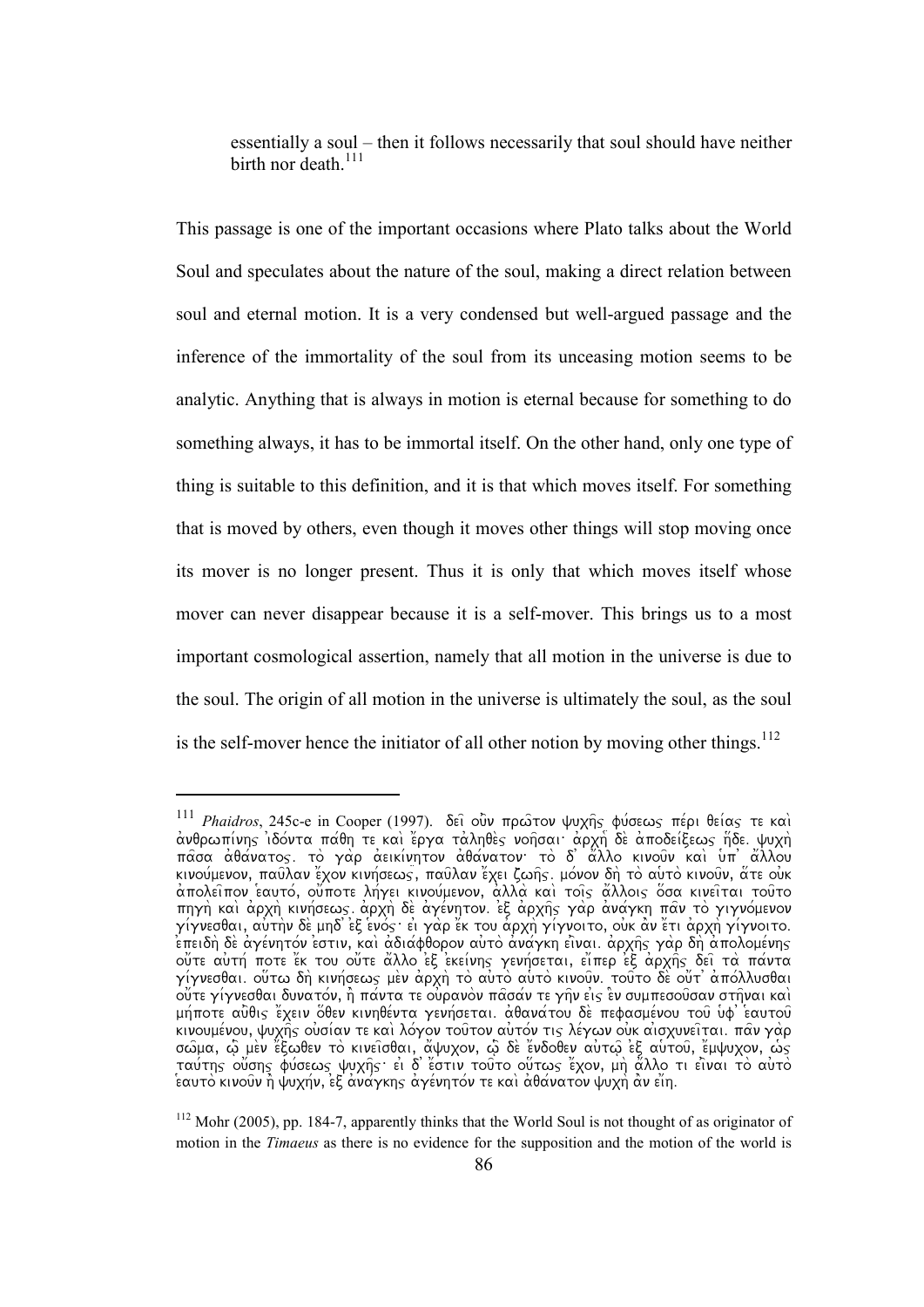But the content of the passage is not exhausted by what we said about the nature of the soul. The passage is clearly at odds with the basic presentation of the soul in the *Timaeus* as something created. For Socrates in the *Phaidros* says that there is no birth or death to soul, and that it is immortal whereas the soul is something generated by the Demiurge from formal ingredients. It is put together, a composite being. Moreover although the soul is immortal, its immortality is not absolute, but relies on the goodwill of the Demiurge who will never dissolve it being a benevolent god. Does Plato conflate the Demiurgic Intellect and the World Soul in the *Phaidros*? But this would be a dangerous step as it would destroy the 'transcendence and externality' of the demiurgic God to his product, the world.<sup>113</sup> One then would incorporate the god into his creation As the World Soul is thoroughly woven through the World's Body, this conflation would imply the sacrilegious idea of the weaving of the God into a body. How can Plato make such a contradiction between his cosmological texts? Is it a blunt mistake on his part or something that has to be explained by the change of his views in his life? Moreover the immortality is also his doctrine in the *Phaidon*<sup>114</sup>, where its demonstration is based on the Theory of Forms, which differs the two passages, as

provided by the Demiurge, himself (34b). However, Demiurge's decision as to which of the seven motions he will assign to the World is telling enough. For it is the one most suitable to understanding and knowledge, rotation around one's own axis in the same place. Hence the World would not receive the motion if it were merely a body, but it is only because of the prominence of the soul that the whole receives the motion. There is thus no real contradiction in saying that the World Soul gives its motion to the World Body. In reality all organizing motion originates from the Demiurge anyway, but that would deny intelligent causality to any other being than the Demiurge. Plato would not have this.

<sup>113</sup> Hackforth (1936), pp. 8-9.

<sup>&</sup>lt;sup>114</sup> *Phaidon*,107a in Cooper (1997). παντὸς μαλλον ἄρα, ἔφη, ώ Κέβης, ψυχὴ ἀθάνατον *kai\ a)nw/leqron, kai\ tw=| o)/nti e)/sontai h(mw=n ai( yuxai\ e)n (/Aidou.*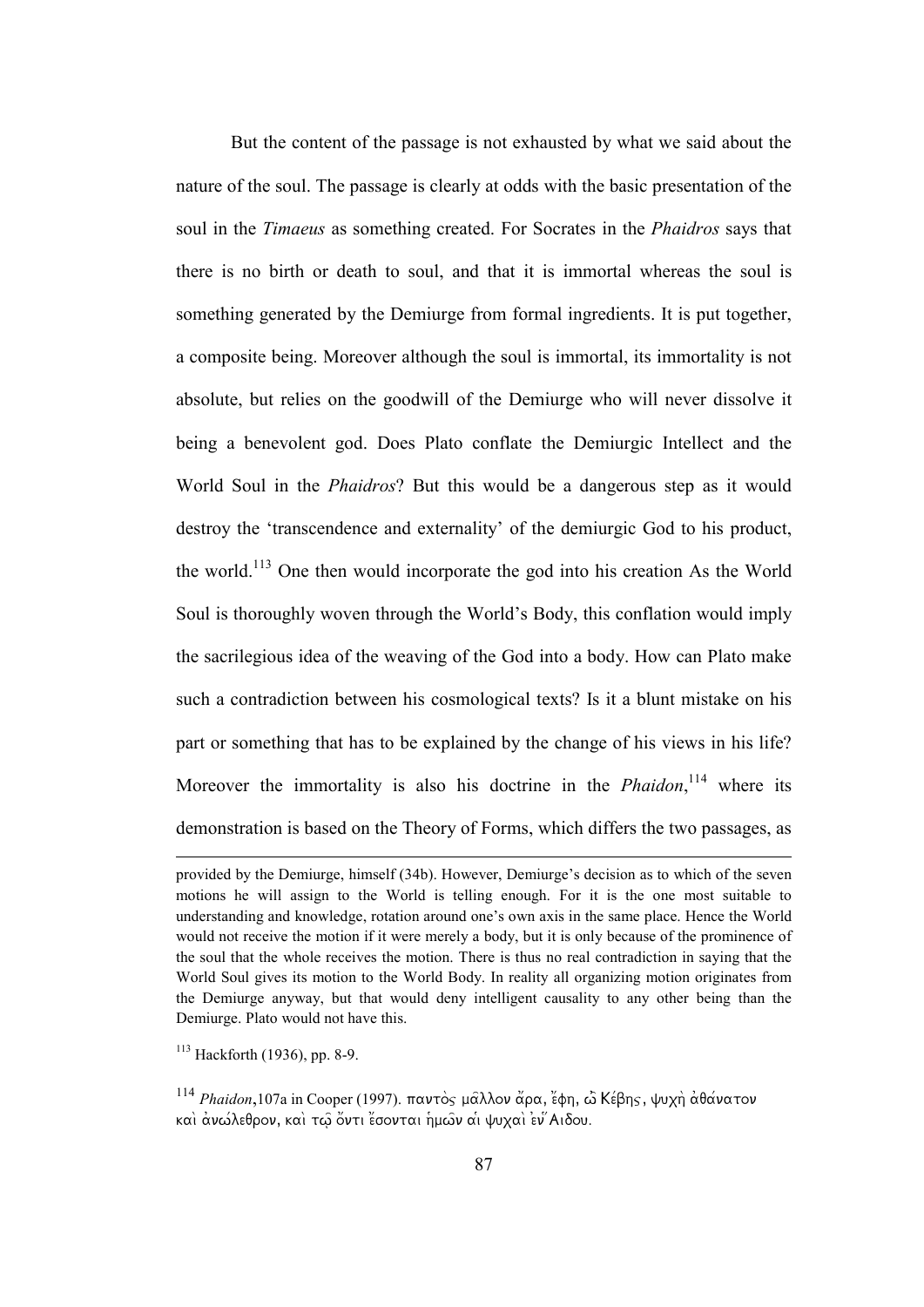Skemp notices.<sup>115</sup> The answer lies in the relative contexts of the two passage though still a matter of dispute among commentators.<sup>116</sup> Is the creation account to be taken literally or is it to be read metaphorically? Because the story is a likely one in the *Timaeus* and the account is basically one that targets the realm of Becoming, it should not be taken at its literal meaning, but needs to be interpreted through its metaphorical setting. Plato wants to show the make-up of the soul which will be able to perform the functions he wants it to perform and the account needs to suffice this goal. Hence the contradiction is dissolved when the different context of the *Phaidros* passage is noticed, namely a metaphysical discourse on the soul. However, the Phaidros passage completes and enhances the meaning of the World Soul in the cosmology of Plato. The World Soul is the initiator of all motion in the universe.

 The notion of the soul as constant self-motion is further developed in the last book of Plato's *Laws*. Here is what the Athenian Stranger is to teach Klinias about the issue:

A. S. So what is the definition of the thing the name of which is 'soul'? Do we have another besides the one just now stated: 'motion capable of moving itself'?

K. Do you claim that the definition 'to move itself' holds for the same being which we all refer to by the name 'soul'?

A. S. *I* claim this. And if this is so, do we still regret that we have not sufficiently demonstrated that the soul is the same being as the first generation and motion of what exists, what has come to be, and what will be, and further of all their opposites, since it has been shown to be the cause of all change and of motion in all things?

K. No, it has been demonstrated most sufficiently that soul, being the source of motion is the oldest of all things.

l

 $115$  Skemp (1942), pp. 9-10.

<sup>116</sup> See Plato (2000), pp. xxii-xxv.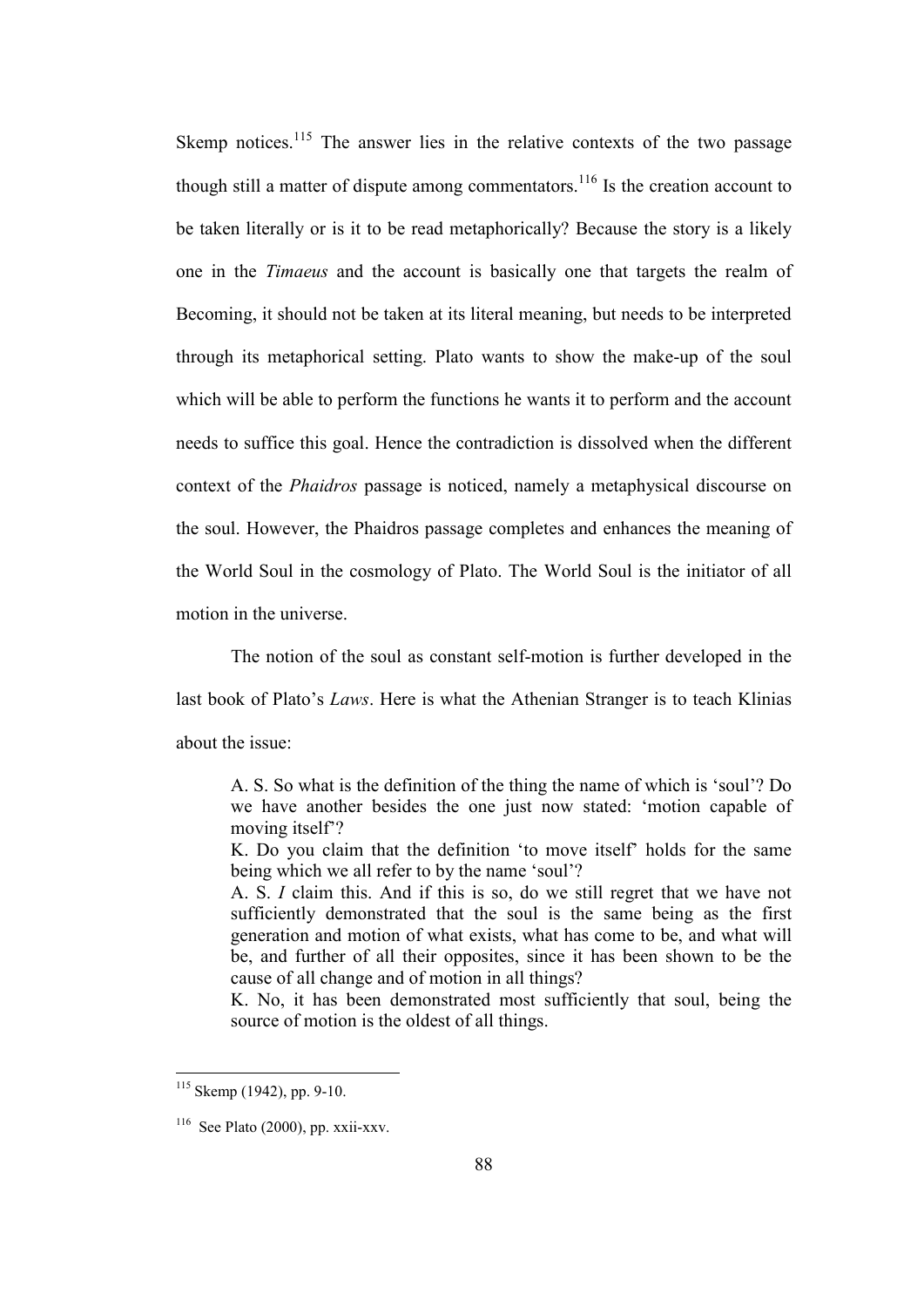A. S. So isn't the motion that comes to be in one thing because of another, but that itself never causes anything to move by itself, second, or however many numbers farther down someone would wish to count it, really being a change of soulless body?

K. Correct.

A. S. So we spoke correctly, authoritatively, most truly and perfectly saying that soul has come to be prior to body, while body is second and later, and that soul rules, while body is ruled, according to nature. K. That is most true.<sup>117</sup>

The origin of motion was not a problem for the Atomists, Plato's arch-enemies, as

they held that the motion of the atoms was a primary condition, and that of the soul was secondary.<sup>118</sup> However Plato presented a 'transcendental' argument so to speak to explain how motion is possible in the universe at all. The passage consolidates soul's organic relation with motion.as well as reinforcing the priority of the soul over the body, as asserted in the *Timaeus*. It goes even further than the other passages in the *Phaidros* and the *Timaeus* by calling soul as motion (capable of motion) altogether. However there is a harmony in the three works and they supplement each other. The upshot of the passage, hence, is that without the soul the body is motionless.

<sup>117</sup> *Laws*, 896a-c in Mayhew (2008). 'Αθηναΐος ωτ δή ψυχή τοὔνομα, τίς τούτου λόγος;  $\widetilde{\epsilon}$ χομεν ἄλλον πλὴν τὸν νυνδὴ ῥηθέντα, τὴν δυναμένην αὐτὴν αὑτὴν κινεῖν κίνησιν;

*Kλεινίας τὸ* εαυτὸ κινεῖν φὴς λόγον ἔχειν τὴν αὐτὴν οὐσίαν, ἥνπερ τοὔνομα ὃ δὴ πάντες *yuxh\n prosagoreu/omen;* 

*<sup>)</sup>Aqhnai=oj ) fhmi/ ge: ei) d' e)/sti tou=to ou(/twj e)/xon, a)=ra e)/ti poqou=men mh\ i(kanw=j dedei=xqai yuxh\n tau)to\n o)\n kai\ th\n prw/thn ge/nesin kai\ ki/nhsin tw=n te o)/ntwn kai\ gegono/twn kai\ e)some/nwn kai\ pa/ntwn au)= tw=n e)nanti/wn tou/toij, e)peidh/ ge a)nefa/nh metabolh=j te kai\ kinh/sewj a(pa/shj ai)ti/a a(/pasin;* 

*Kλεινίας ούκ, άλλα ικανώτατα δέδεικται ψυχή τών πάντων πρεσβυτάτη, γενομένη γε*  $\acute{\alpha}$ ρχὴ κινήσεως.  $\,$ 

*<sup>)</sup>Aqhnai=oj )a)=r' ou)=n ou)x h( di' e(/teron e)n a)/llw| gignome/nh ki/nhsij, au)to\ de\ e)n au(tw=| mhde/pote παρέχουσα κινεισθαι μηδέν, δευτέρα τε, και οπόσων αριθμών βούλοιτο αν τις αριθμειν au)th\n pollosth/n, tosou/twn, sw/matoj ou)=sa o)/ntwj a)yu/xou metabolh/; Kλεινίας ορθώς.* 

*Aθηναΐος ορθώς άρα και κυρίως αληθέστατά τε και τελεώτατα ειρηκότες αν είμεν ψυχην* μεν προτέραν γεγονέναι σωματος ημιν, σωμα δε δεύτερον τε και ύστερον, ψυχης  $\alpha$ ρχούσης, αρχόμενον κατα φύσιν.

*Kλεινίας άληθέστατα μεν ούν.* 

 $118$  Furley (1987), pp.175-6.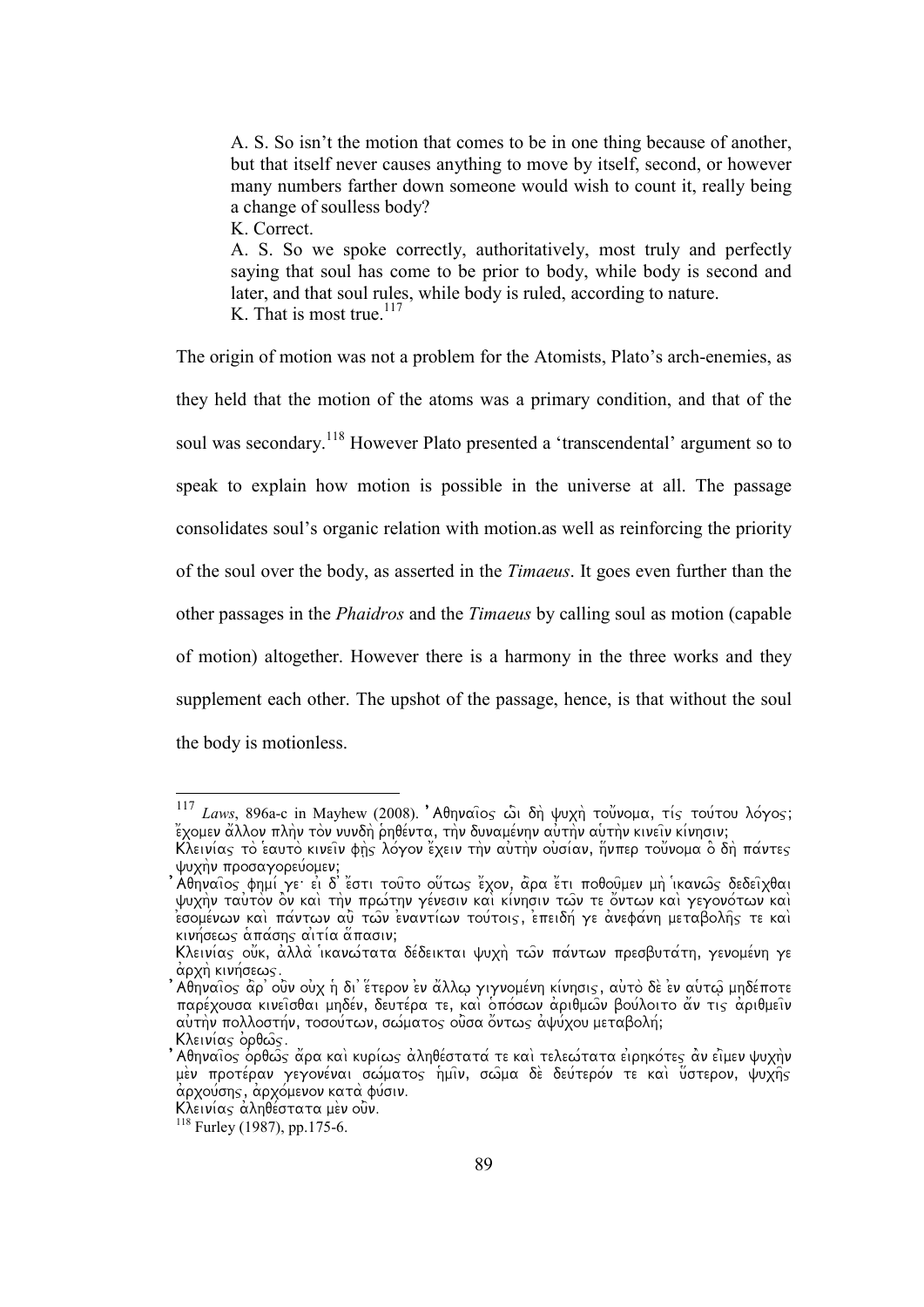#### **4.1.3 Doing Astronomy with the World Soul**

As Timaeus, himself, is introduced as an astronomer in the dialogue, the *Timaeus* is Plato's important contribution to ancient astronomy, which is yet another instance of the usefulness of the World Soul. Gregory Vlastos, in his *Plato's Universe*, reconstructs the development of astronomy in Plato's times and shows that Plato was well-informed of his contemporary astronomers.<sup>119</sup> To demonstrate how the World Soul is what makes Plato's astronomical enterprise important, Vlastos says, "…in creating soul the Demiurge does something which will have vast physical consequences: the self-caused movement of the World soul and the souls of the stars will account for every movement in the heavens: all celestial motion is to be explained as psychokinesis".<sup>120</sup> We had shown that the creation of the soul was the originator of movement in the first place, as soul was that which moves itself in the *Phaidros* and the *Laws*. But now soul not only explains the origin of motion, but also the motion of the heavenly bodies which are believed to have souls since pre-classical times in Hellas, a Pythagorean traditional belief revived by Plato.<sup>121</sup> Vlastos claims that the astronomy in classical times had been gradually more based on observation rather than speculation and that Plato's theory of the world and the heavens having souls was a most suitable hypothesis to incorporate these new observational data into astronomy. "The creation story in the *Timaeus*, despite its allegorical tincture, attests Plato's assimilation of the results obtained by this science [astronomy] in

 $119$  Vlastos (2005), pp. 23-65.

 $120$  Vlastos (2005), p. 31.

 $121$  Scott (1991), p. 4.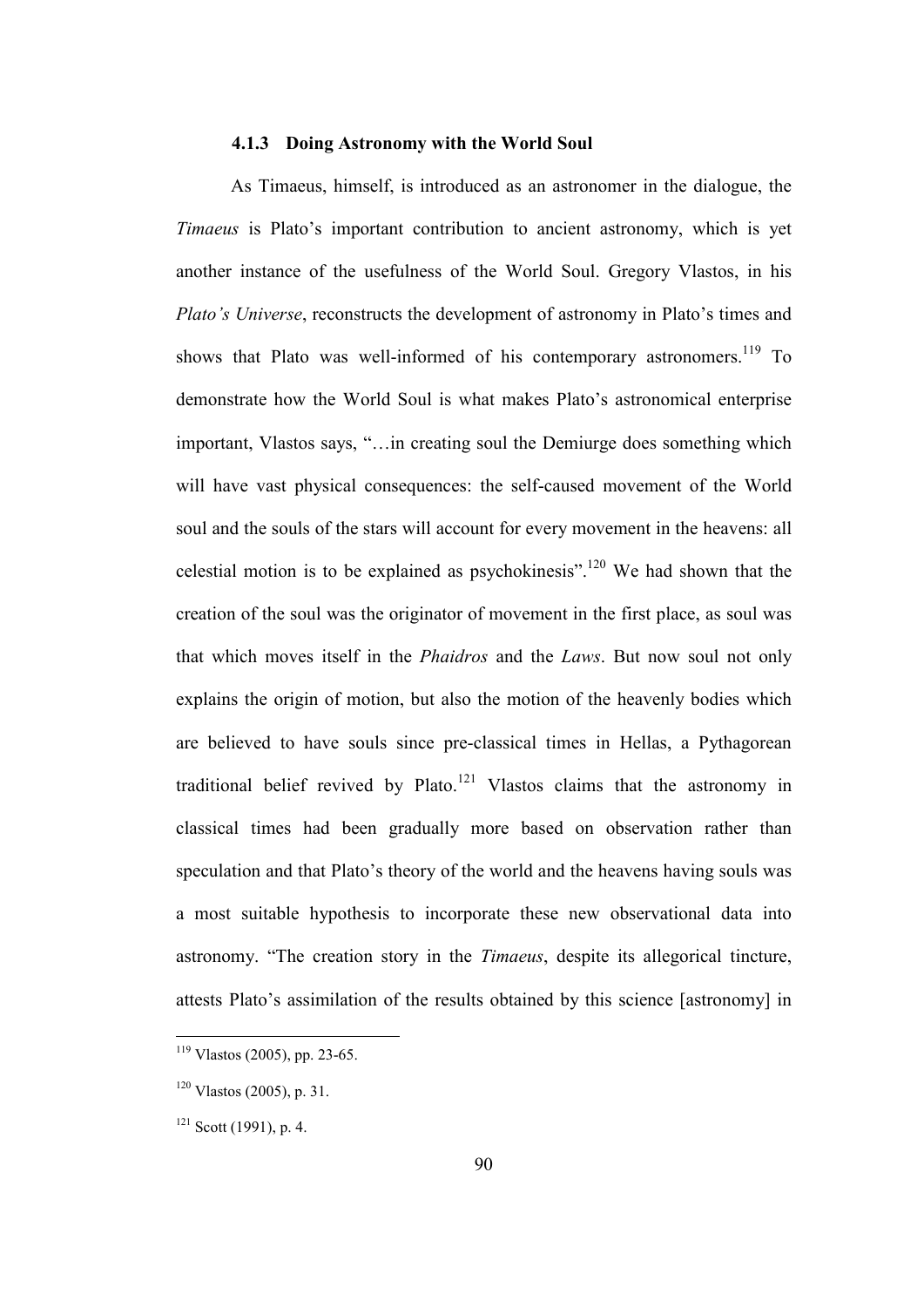which theory and practice were now successfully interacting".<sup>122</sup> The development of observational astronomy before and in Plato's life time made it possible to identify the planets and Plato incorporated them into his theory. We had discussed how the fixed stars were moved by the motion of the Same whereas the 'wandering stars' would be moved by the combined motion of the Same and the Different. This is Plato's ingenuity. For Vlastos, the essence of the psychogonia of the *Timaeus* where the complicated process of the generation of the soul out of Being, the Same and the Different is explained, is the World Soul's being a blend of Being and Becoming.<sup>123</sup> But more important than that, the composition of the World Soul enables us to make sense of the 'irrational' motion of the 'wandering' stars. "The conceptual kernel of this hypothesis [of the World Soul] is that the composition of the postulated regular circular motions may account for irregular phenomenal motions. Plato has hit here on a profoundly original and fertile notion – the grand heuristic canon of Greek astronomical theory for half a millennium to come".<sup>124</sup> This is the beginning of the idea of 'saving the phenomena' ( $\sigma \omega \zeta \in V$   $\pi \alpha$   $\phi \alpha \nu \omega \equiv \pi$ ) in the history of science, the principle of devising theories which will adequately explain the observational data, to understand what seems irrational by rational means. But how did Plato came to present his view? In Plato's case the irrational belongs to the movements of the planets. But they are heavenly bodies and so have rational souls as well.

<sup>&</sup>lt;sup>122</sup> Vlastos (2005), p. 49.

 $123$  Vlastos (2005), p. 31.

<sup>124</sup> Vlastos (2005), p. 54.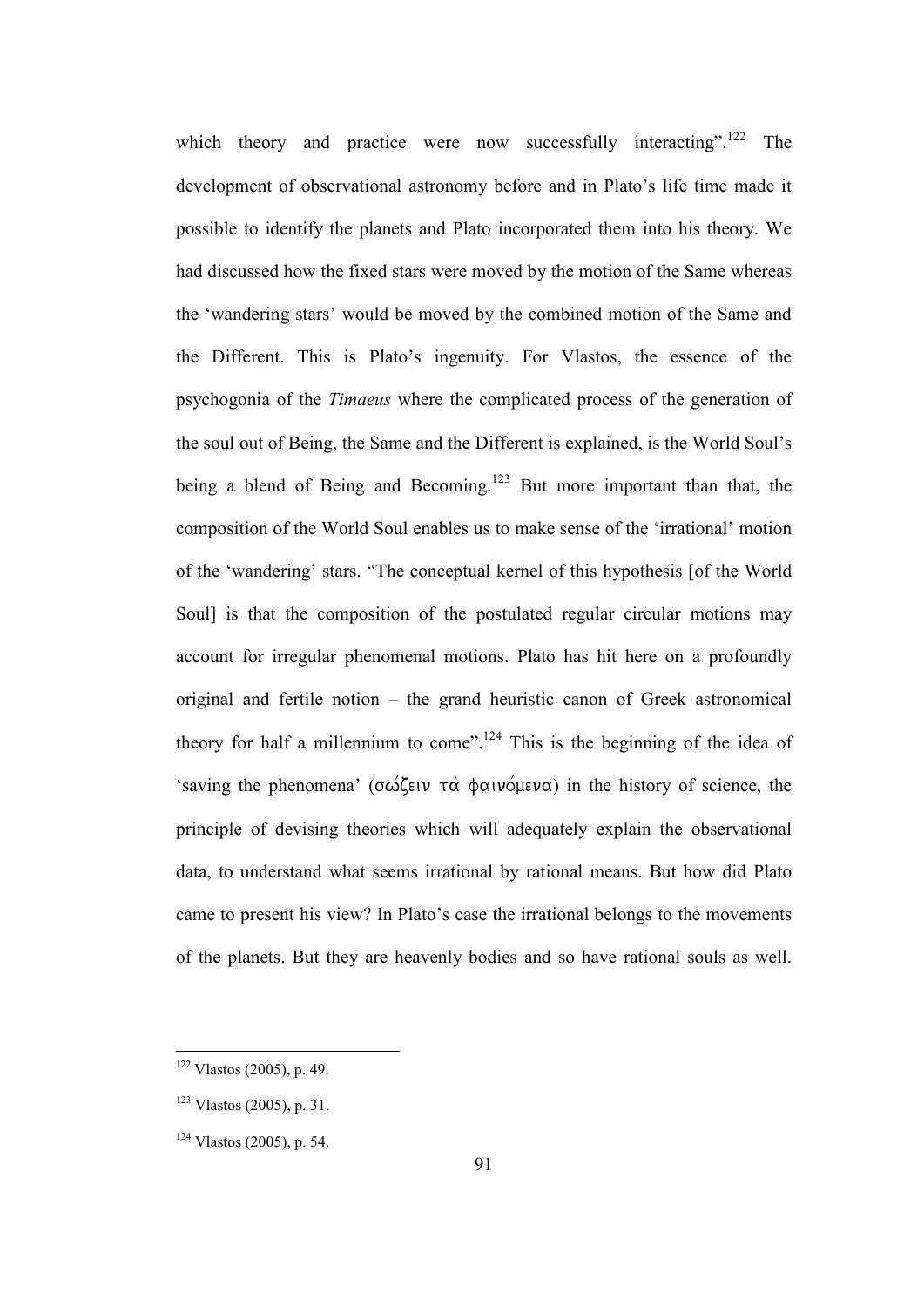Then why are their motions irrational? This is what Plato explains by his theory of soul and metaphysics. To follow the construction of Vlastos:

Let us look again at this tale, beginning with two of its main theses:

 Thesis A. The stars are gods and their motions are psychokinetic. Thesis B. Stellar motions are circular.

Now these two theses are not only logically distinct – neither, taken by itself, would entail the other – but belong to radically different areas of inquiry. A belongs to theology and speculative metaphysics, B belongs to natural science. Yet Plato undertakes to deduce B from A. He does so by compounding A with two further theses of the same ilk.

 Thesis C. The souls of the star-gods are perfectly rational. Thesis D. All perfectly rational motion is circular.<sup>125</sup>

As clearly demonstrated in Vlastos' reconstruction, we see how physics and metaphysics work in harmony so as to produce fruitful results in the history of astronomy in Plato's *Timaeus*. From the attribution of rational souls to stars, whose motion can only be rational, Plato bequeaths to the subsequent generations the idea to construct regular circular motions to explain what seem to be irregular motions of the heavenly bodies.<sup>126</sup> This is the ground-clearing work that Plato did for later generations of astronomy, which culminates in the work of Ptolemaios in Alexandria. In comparison with the Democritean astronomy which sought physical causes for celestial motions, Plato's astronomy can be called an advance.<sup>127</sup> And this advance is mainly due to the introduction of the World Soul into his system.

<sup>&</sup>lt;sup>125</sup> Vlastos (2005), p. 51.

<sup>126</sup> Wright (1995), p.138. "The awareness of such a cycle [the Great Year in which a planet completes its cycle with respect to the sphere of the fixed stars in the background] for the totality of the planets on the pattern of those for the moon and sun is very old, gong back to observations recorded in ancient Egypt and Mesopotamia, but the principles were first spelled out in the extant texts by Plato in the Timaeus".

<sup>127</sup> Vlastos (2005), pp. 63-5.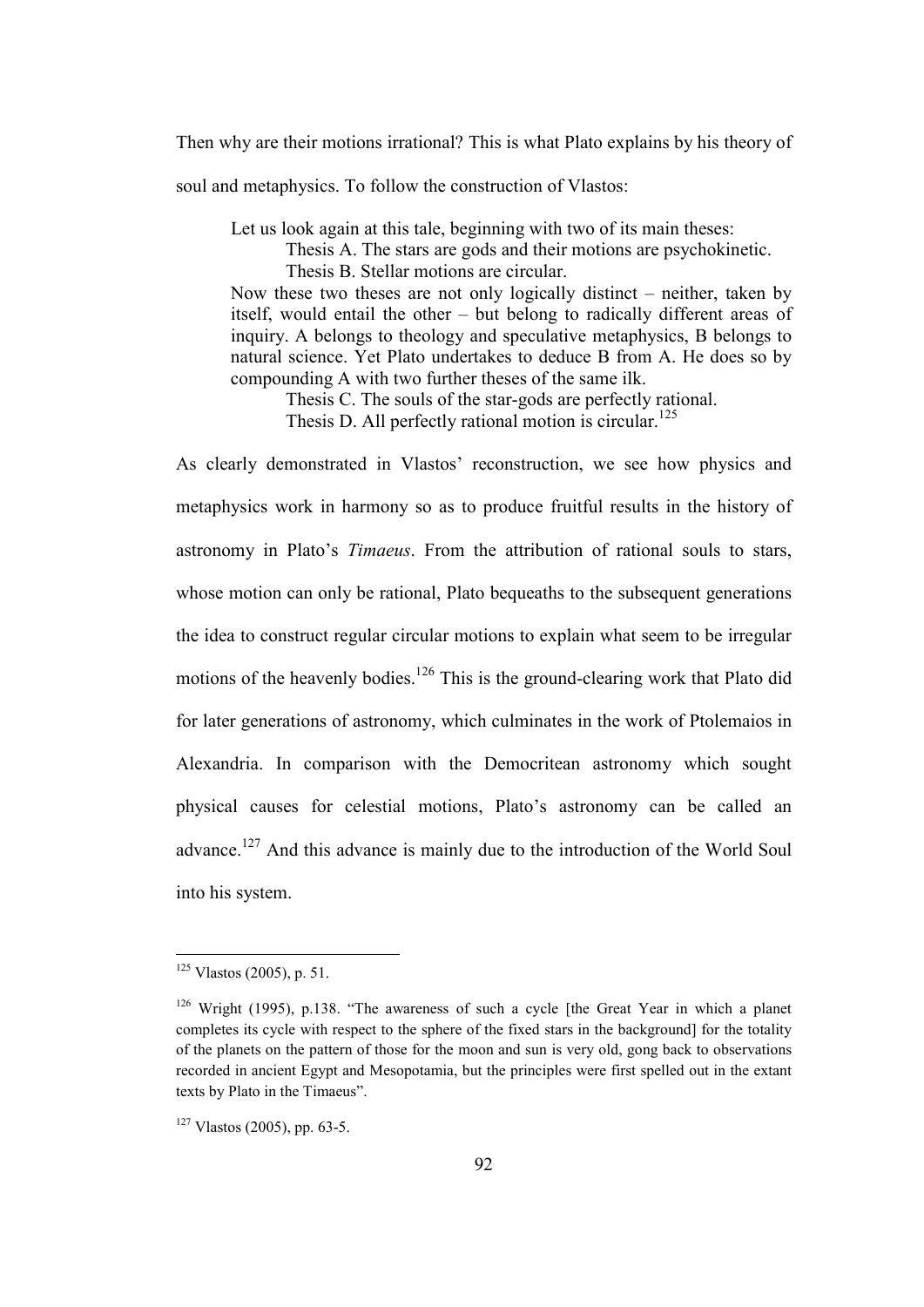The explanation for the existence of motion in general and the account for the celestial motion in particular are the major contributions of Plato to cosmological thinking. The early Presocratics till Parmenides took motion for granted and Parmenides brought about the impossibility of positing motion in a real sense. The later Presocratics did not provide sufficient explanation to cosmological motion except in an analogical manner. Plato wanted neither Empedocles' Love nor the void that the Atomists introduced to explain for motion, but Anaxagoras' Nous seemed to be the most appropriate for him. But this still is in analogical terms and whereas Nous in Anaxagoras is the initiator of motion, after the Nous all other motion is explained on material terms, as we see in Socrates' criticism thereof discussed above. No *kosmos* can evolve from such a conception according to Plato. The regular, circular motion of the heavenly bodies was suggested by the interaction of physical and non-physical principles in Plato's theory. Hence the World Soul accounts for why there is motion in the universe at all and why this motion is an orderly motion to bring forth a *kosmos* into being, paving the way for scientific astronomy to flourish.

## **4.2 The World-Soul as a Tool in Plato's Philosophy of Science**

Vlastos' view about the kernel of the psychogony in Plato's *Timaeus* was given above. For him the most important part of the narration about the generation of the World Soul was that the soul had an ontological place in between Being and Becoming. The soul both partakes of the unchanging and intelligible realm of Ideas and the changing and sensible world of Becoming. Actually Plato presents us with many entities that have an ambiguous status with respect to their 'homes'.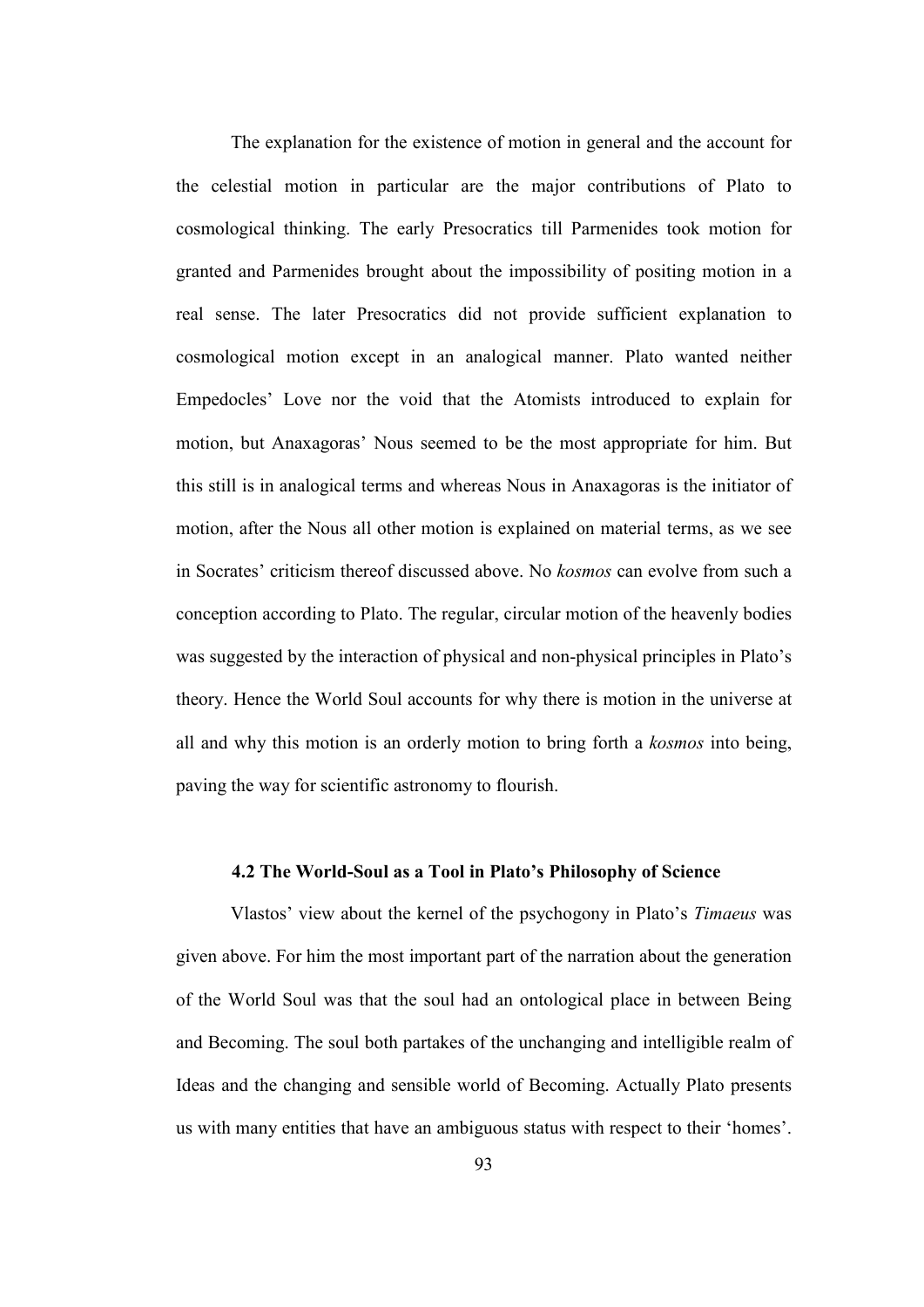The *Timaeus* might be that text of Plato where a more articulated picture is formed apart from the two-world ontology, with many entities having a share of now one world, now the other. Daryl Tress thinks that the dialogue is more about the relations between the two realms than a mere cosmology.<sup>128</sup> She sees these intermediary entities as 'bonds that bridge the *chorismos'*, that is, the strict separation of intelligible Forms and sensible particulars.<sup>129</sup> These intermediary entities are the Demiurge, the *psyche*, the receptacle and the mathematical figures in the narration about the causality of necessity, and marrow where the soul and body are united according to Timaeus. The key distinction in the passage about the generation of the soul for this reading is the division of each of the entities which make up the soul (Being, the Same, and the Different) into sections, indivisible and divisible among bodies. Tress does not argue sufficiently for her position though it is a debate whether that portion of Being, the Same and the Different which is divisible among bodies implies the world of Becoming.<sup>130</sup> But I any case, it is more plausible to think that way and the World Soul is the intermediary between the world of Being and the World of Becoming.

 The idea that the World Soul works as a bridge between the World of Ideas and the World of Sense is of paramount importance for Plato's science. When we think of what kind of physics such an understanding could suggest, we come across one of Plato's major achievements in the history of science, namely a mathematical physics. Plato's physics is highly liable to axiomatization. This was

<sup>128</sup> Tress (1999), pp. 135-162.

<sup>129</sup> ibid. p.144.

 $130$  Grube (1932), pp. 80-2.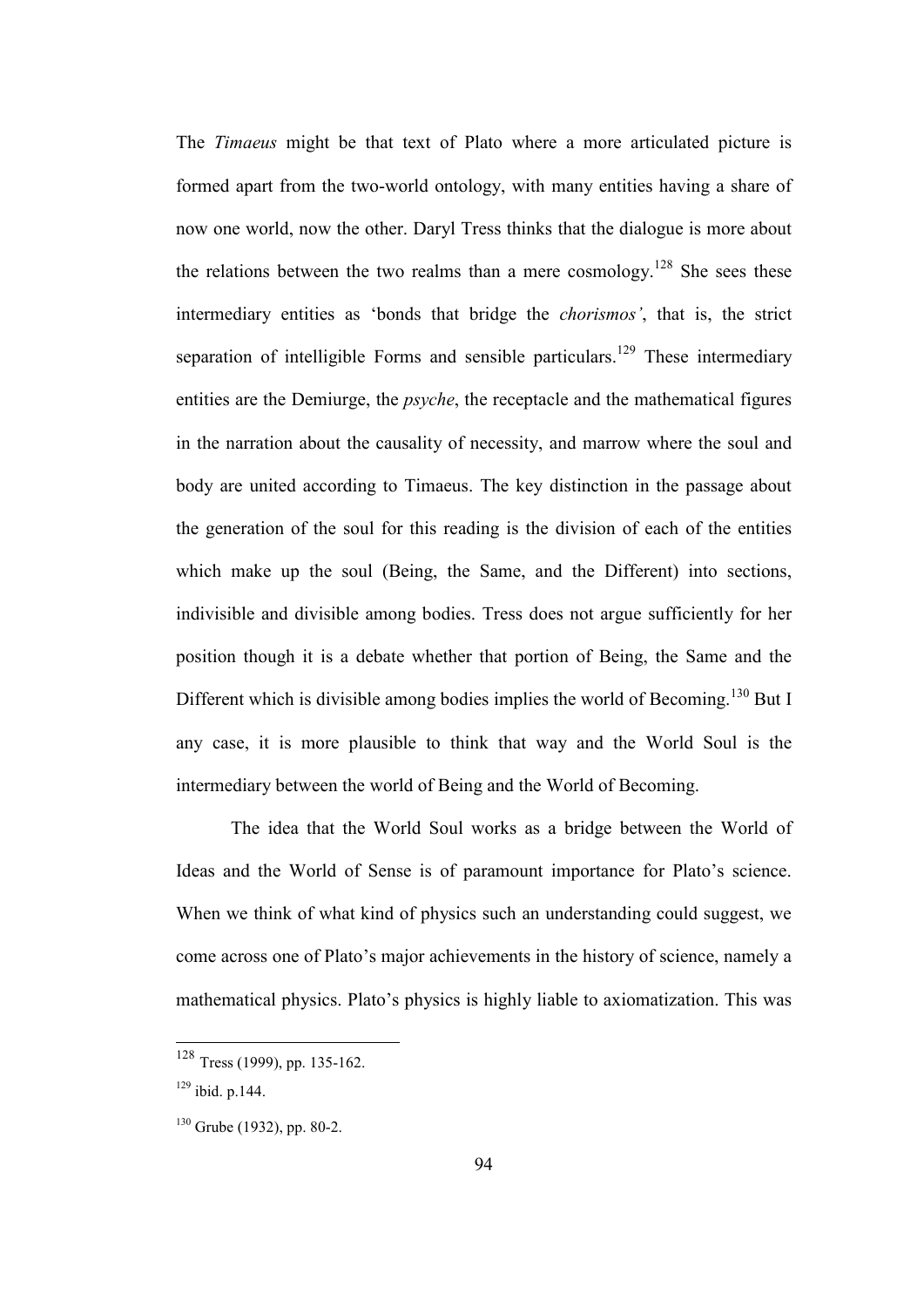even achieved by Luc Brisson and Walter Meyerstein in their *Inventing the Universe* and by Thomas K. Johansen.<sup>131</sup> Looking at the other cosmological texts in Plato's time, such as those of the Atomists, we hardly get any interaction between mathematics and physics in such a way that Plato contrived it. The origin of the idea, naturally, belongs to the Pythagoreans but the Pythagoreans were not basically intent on the natural world proper but sought mathematical relations for their own sake. Mathematics does not play a major role in the Atomists' system. Their physics is based on the motion and interaction of atoms which are described in qualitative terms rather than quantitative, like weight or shape. But Plato both incorporates atoms and the four element theory and tries to develop the interaction and motion of these atoms through mathematical means. However for this to be possible, it has to be shown in the first place that mathematics is applicable to the world of Becoming. And this is where we find the all too necessary introduction of the World Soul. This introduction made possible the interaction between the 'mathematicals' and the objects of the sensible world. It was mainly through infusing the World Body with an intelligible World Soul that the quantification of the natural world was possible.<sup>132</sup> For the World Soul is produced in mathematical harmony and is the reason why the astronomical entities move in a rational, calculable manner. Plato's World-Soul hence brings forth an idea of nature that is at once intelligible and sensible. What we maintain by sense, we can understand through our intelligence, which gives physics firm ground to develop. The

<sup>&</sup>lt;sup>131</sup> Brisson and Meyerstein (1995); Johansen (2008).

<sup>&</sup>lt;sup>132</sup> Brisson (2006), pp. 212-231, traces the explanatory power of Plato's mathematics in all the areas of study of the natural world, from astronomy to cosmology to physics to biology.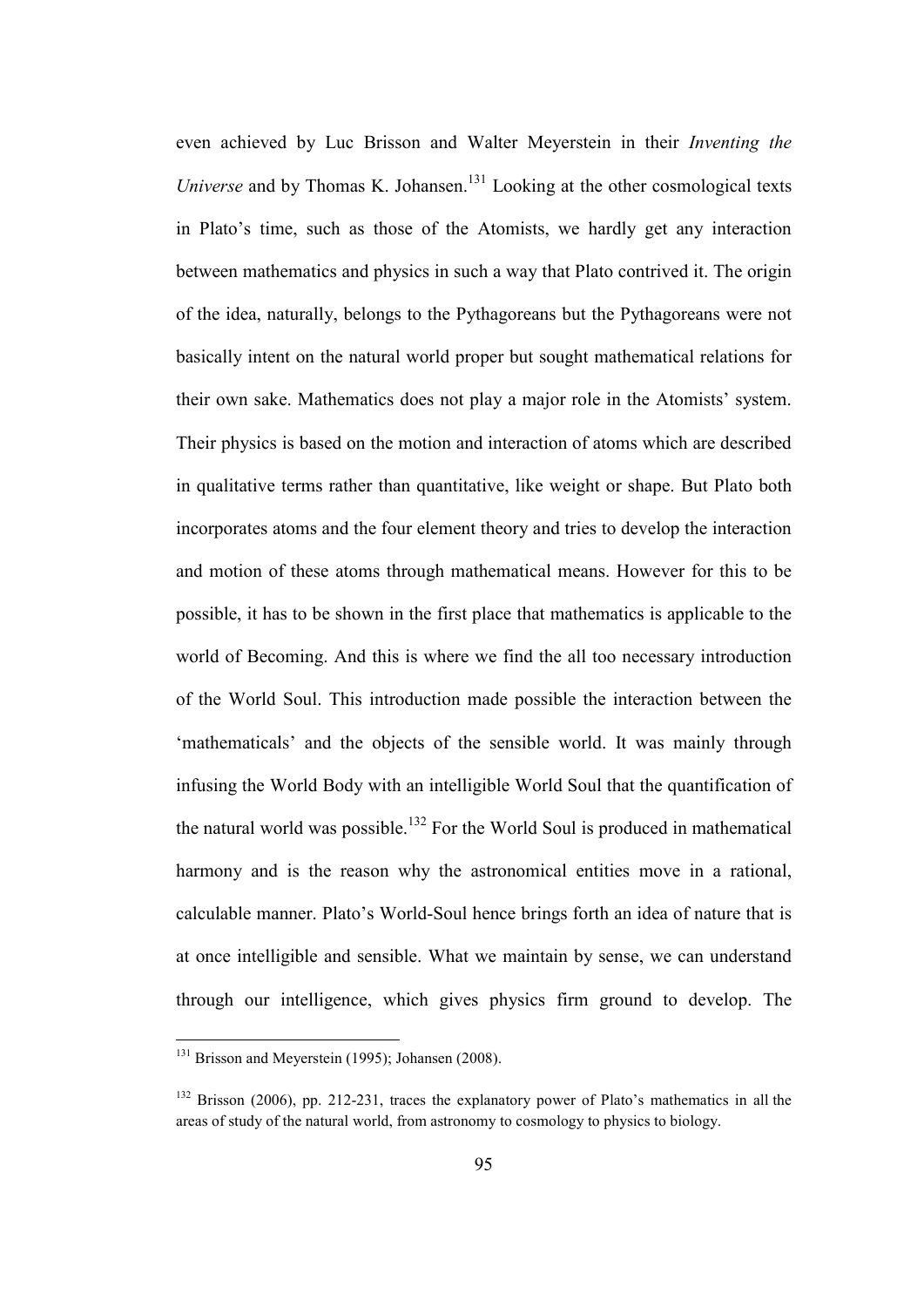regularity of the motions of bodies and the principle of the uniformity of nature are provided with the idea of the World-Soul, an intermediary entity that connects the world of Forms and that of sense, attributing the latter intelligibility, regularity and uniformity through the former.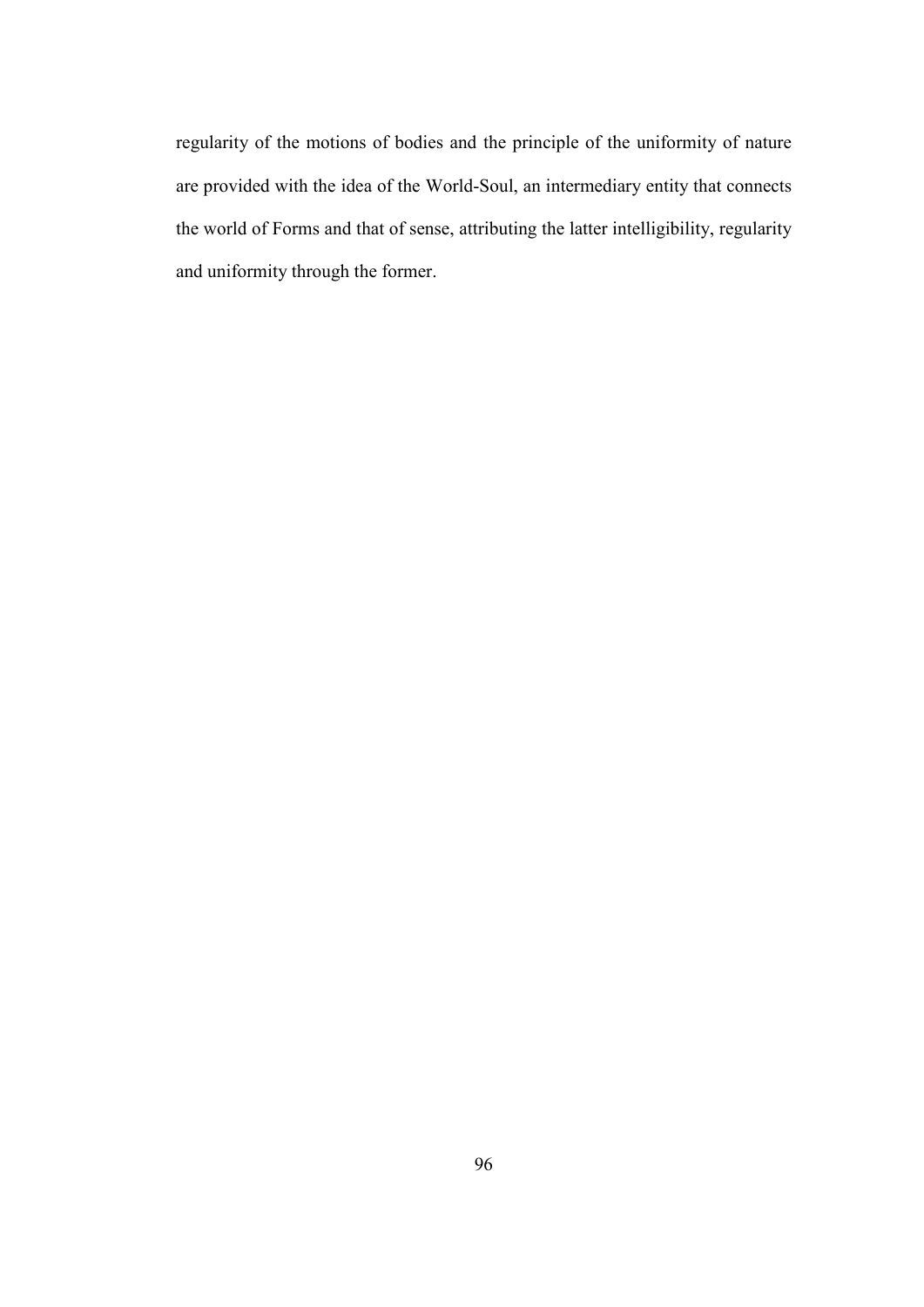## **CHAPTER V**

#### **CONCLUSION:**

## **THE USES OF THE WORLD SOUL IN PLATO'** *TIMAEUS*

#### **5.1 Plato and the History of Ancient Greek Science**

Natural philosophy is among the least appreciated aspects of Plato's philosophy due to the commonplace that for him the eternal world of Forms are more important for him than the sensible world of particulars, the subject matter of natural philosophy. In accordance with this distorted view Plato does not traditionally receive a well appreciation in accounts of ancient natural philosophy or science. A couple of examples will suffice to show how common this view is among the historians of ancient science. A. E. Taylor, in what is one of the first modern commentaries on Plato's *Timaeus*, relegates the contents of the dialogue to no more than a blend of Empedoclean biology with Pythagorean mathematics.<sup>133</sup> One of the classical historians of science, Sambursky claims that "[t]he theory of Ideas…did not regard experiment as a means to the desired goal. The great popularity of this philosophy of Plato's, which so deplorably helped to delay the synthesis of the experimental method with mathematics, is also to be largely explained by the Greek tendency to overestimate the power of deduction

<sup>&</sup>lt;sup>133</sup> Taylor (1928), p.11.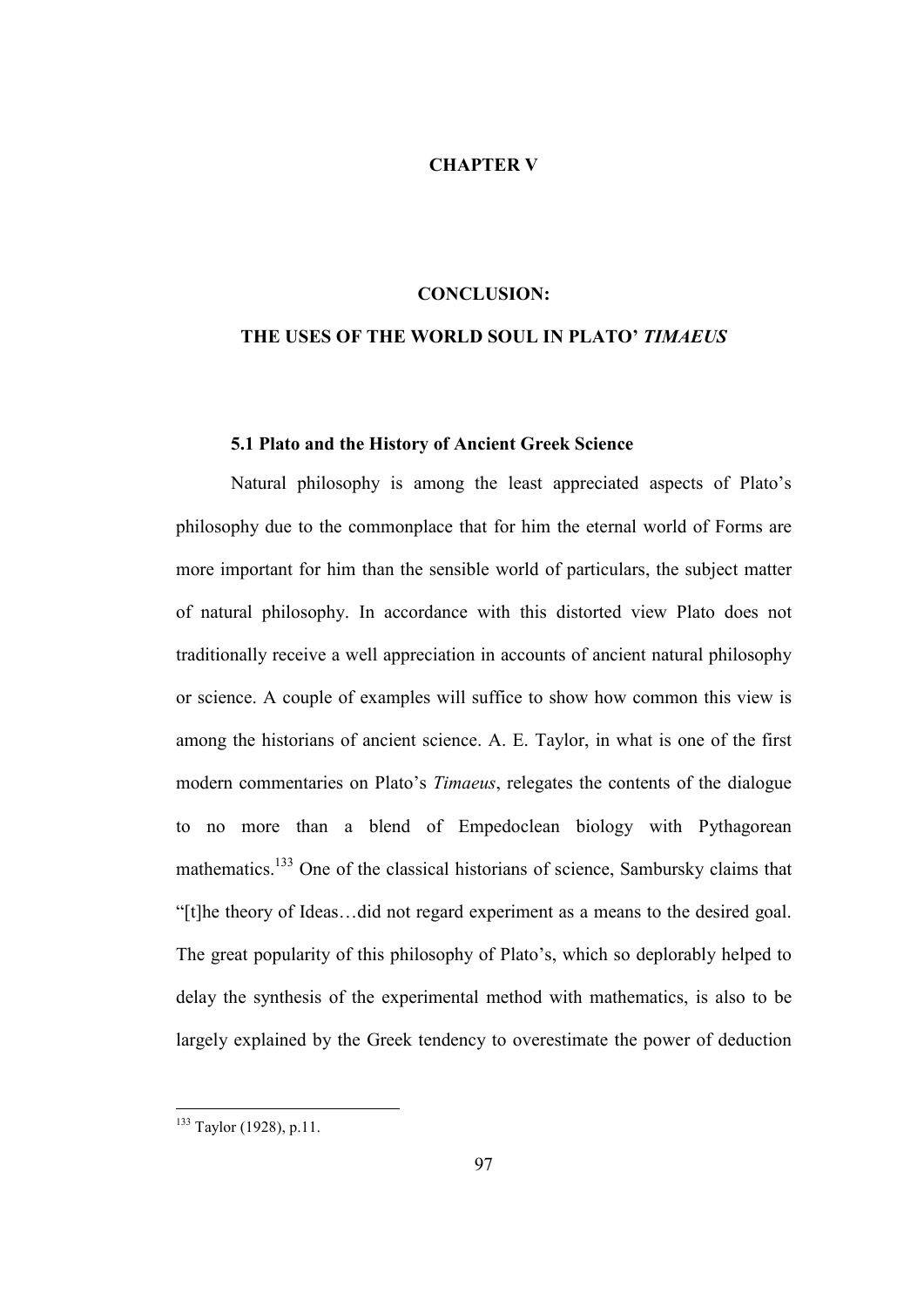to such an extent that induction seemed to become wholly unnecessary".<sup>134</sup> Sambursky criticizes Plato's attitude against experiment but in this he argues anachronically as if the tools to make experiments were as developed as the modern times when the experimental method did prevail the natural sciences. Given the state of the tools to make experiments in Plato's time, he cannot overemphasize that method of making knowledge. In Plato's time, the most advanced exact science that concerned natural bodies was astronomy, which was considered a mathematical science based on the idea of deduction. However, even in this case Plato's emphasis on the importance of observational data is mentioned above in the discussion about World Soul's relation to the heavenly bodies. To conclude this paragraph with a typical utterance in the same line of reasoning: "Even the most apologetic Platonist will not stand behind Plato's *Timaeus* as a work of high scientific caliber, although it is true that some of the ideas therein were not without their influence on Aristotle and later authors".<sup>135</sup> The quote speaks for itself.

The tone of underestimation of Plato's place in the history of science lightens as we move in the course of  $20<sup>th</sup>$  century and in his prominent survey on Hellenic Science Lloyd says: "Plato's relevance to our study lies, then, less in the particular scientific theories that he put forward than in what we may call his philosophy of science…"<sup>136</sup> Although we have come to give due prominence for the role of the World Soul in Plato's philosophy of science, we also maintained

<sup>&</sup>lt;sup>134</sup> Sambursky (1956), p. 45.

<sup>&</sup>lt;sup>135</sup> Clagett (1955), p.64.

 $136$  Lloyd (1970), p. 67.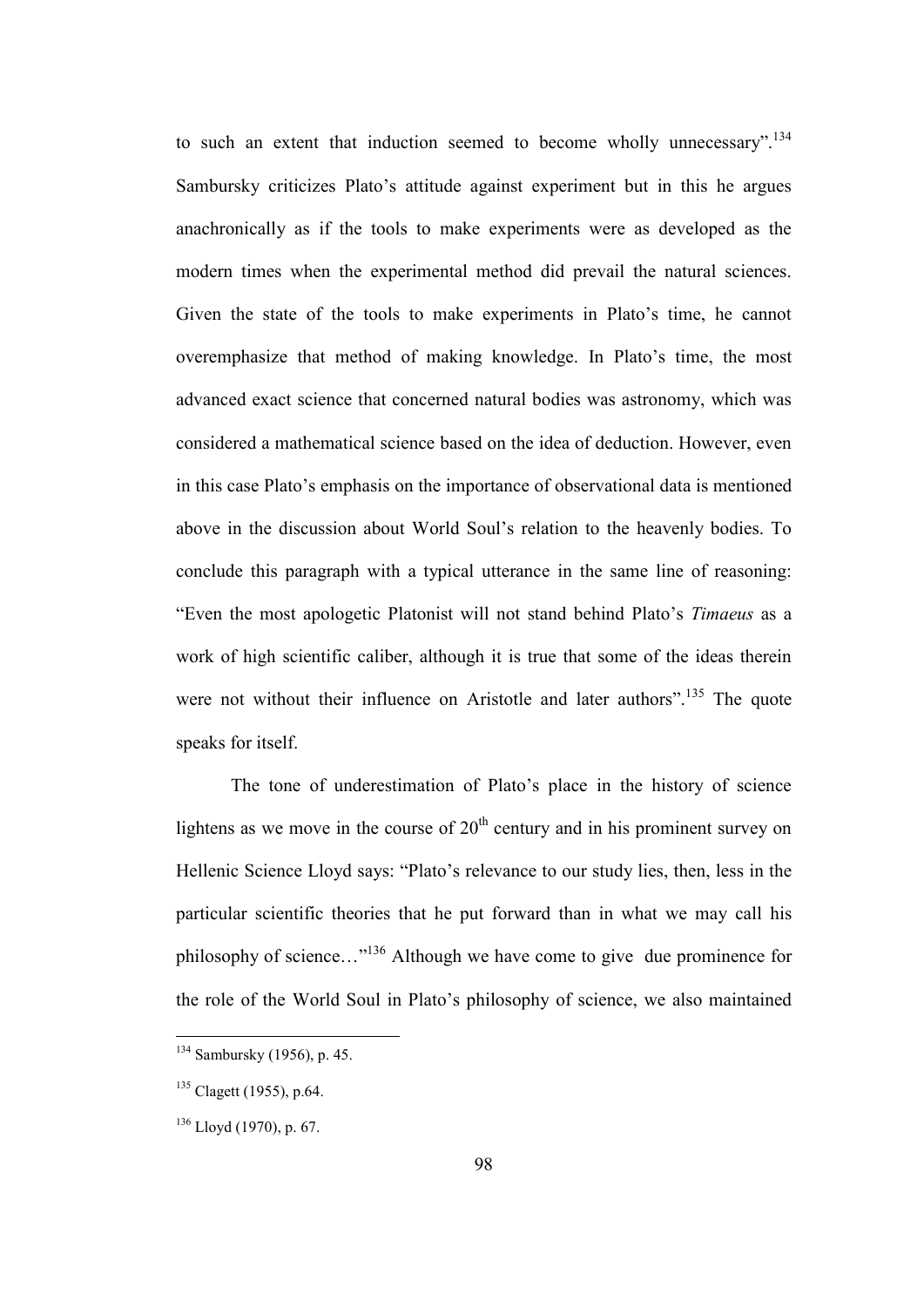his contribution to the theory of celestial motion to find that Plato's natural philosophy was well integrated with the contemporary developments in astronomy to which he thus contributed. Among many other theories of his in the field of natural philosophy that we did not mention are the theory of elements and the 'chemistry' of their interrelations, the theory of human body including his discussion of medical diseases, the theory of perception and human psychology, covering almost every field of natural inquiry. Lloyd fixes the ferocious attitude to Plato by the historians of science and tried to make for views similar to Clagett's kind, "Plato was a great philosopher, but in the history of experimental science he must be counted as a disaster"<sup>137</sup> and finds Plato's aim to 'reveal the operations of reasons in the world of becoming' as a 'serious and worthwhile purpose'.<sup>138</sup> But Vlastos, whose work (1975) we mentioned above belongs to the primary occurrences of a welcoming attitude towards Plato's place in the history of ancient science. Among other work sympathetic to Plato's science are those by Luc Brisson, T. K. Johansen, and Andrew Gregory.<sup>139</sup> What emerges in the picture we have drawn concerning Plato's concept of the World Soul is a step in this positive apprehension of his work in the area of natural inquiry.

<sup>&</sup>lt;sup>137</sup> Dampier-Wetham, as quoted in Lloyd (1968), p. 78.

<sup>138</sup> ibid. p. 84.

<sup>139</sup> See Brisson (1995) and (1974); Johansen (2004); Gregory (2000).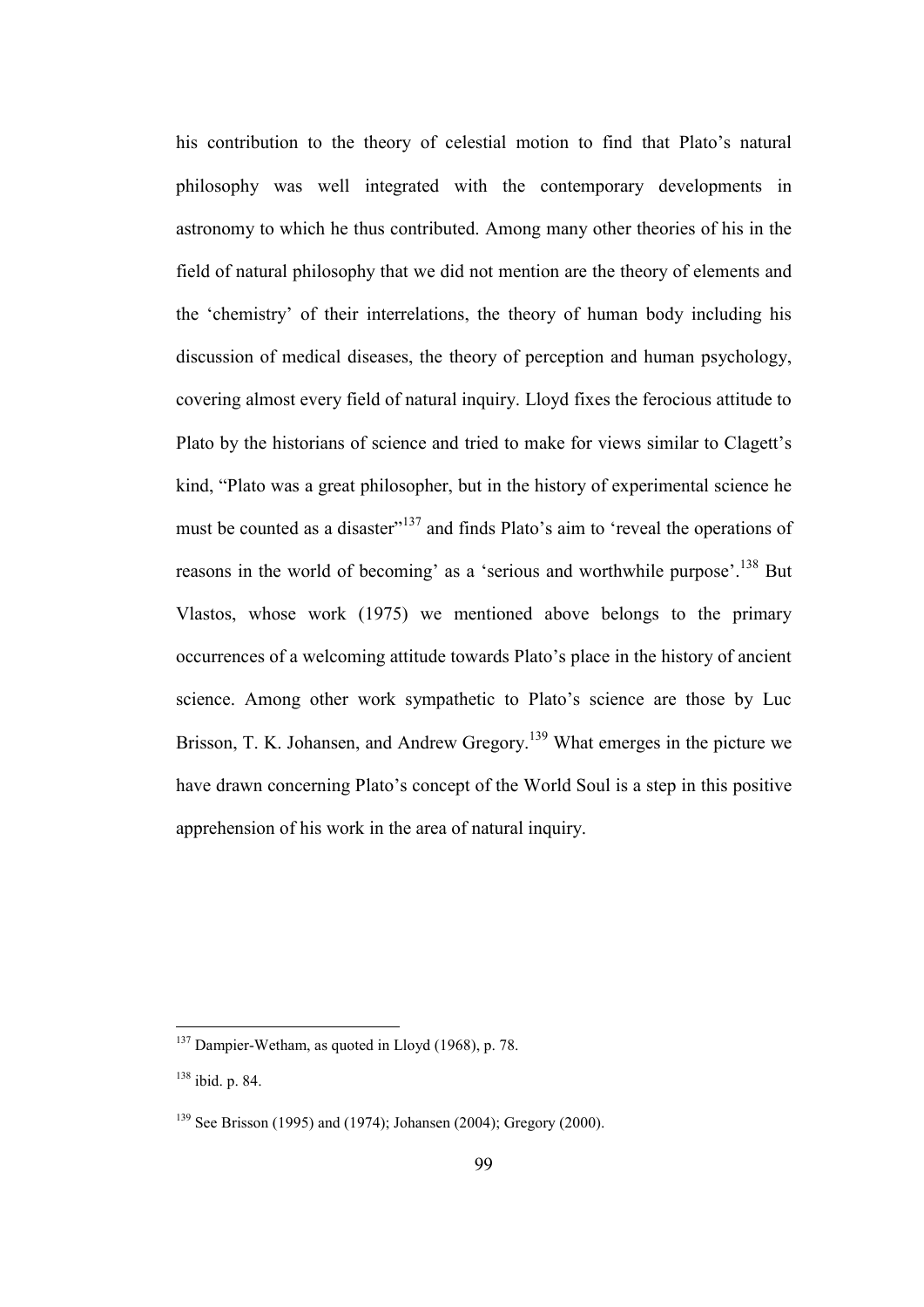## **5.2 The World Soul and the Interpretation of the** *Timaeus*

Although the general attitude lately has been sympathetic to Plato's philosophy of nature and science, it is not possible to find a comprehensive appreciation of the role World Soul plays in these areas of Plato's philosophy.<sup>140</sup> Unlike a positivistic attitude that would dismiss the concept of the World Soul as a remnant from unscientific animism, the ancients, uncontaminated with such prejudices, did recognize the importance of the concept in Plato's philosophy in general and natural philosophy in particular. The *Timaeus* was the text of Plato that received greatest number of commentaries in antiquity from all sides of the philosophical spectrum but mainly from Platonists. It is a text of Plato that Aristotle takes most seriously and the disagreements taking place around the text (among them, disagreements on the World Soul as well) shaped the course of the Academy after Plato's death, leading to the succession of Speusippus and Xenocrates as heads of the Academy urging Aristotle to leave the institution and to set sail eastward to Assos and Mytilene.<sup>141</sup> Ploutarkhos, a Middle Platonist, has written a substantial treatise titled "On the Generation of the Soul in the *Timaeus*".<sup>142</sup> The World Soul is received as a prominent concept in Plotinos' *Enneads*, and there is further discussion on the issue in Late Platonists, like Proclos, who wrote the most substantial ancient commentary on the *Timaeus* as

 $140$  In addition to the literature in the previous note, see Cornford (1936); Carone (2005); Hankinson (2004), pp. 84-124.

 $141$  Dillon, (2003), p.80.

 $142$  Cherniss (1976).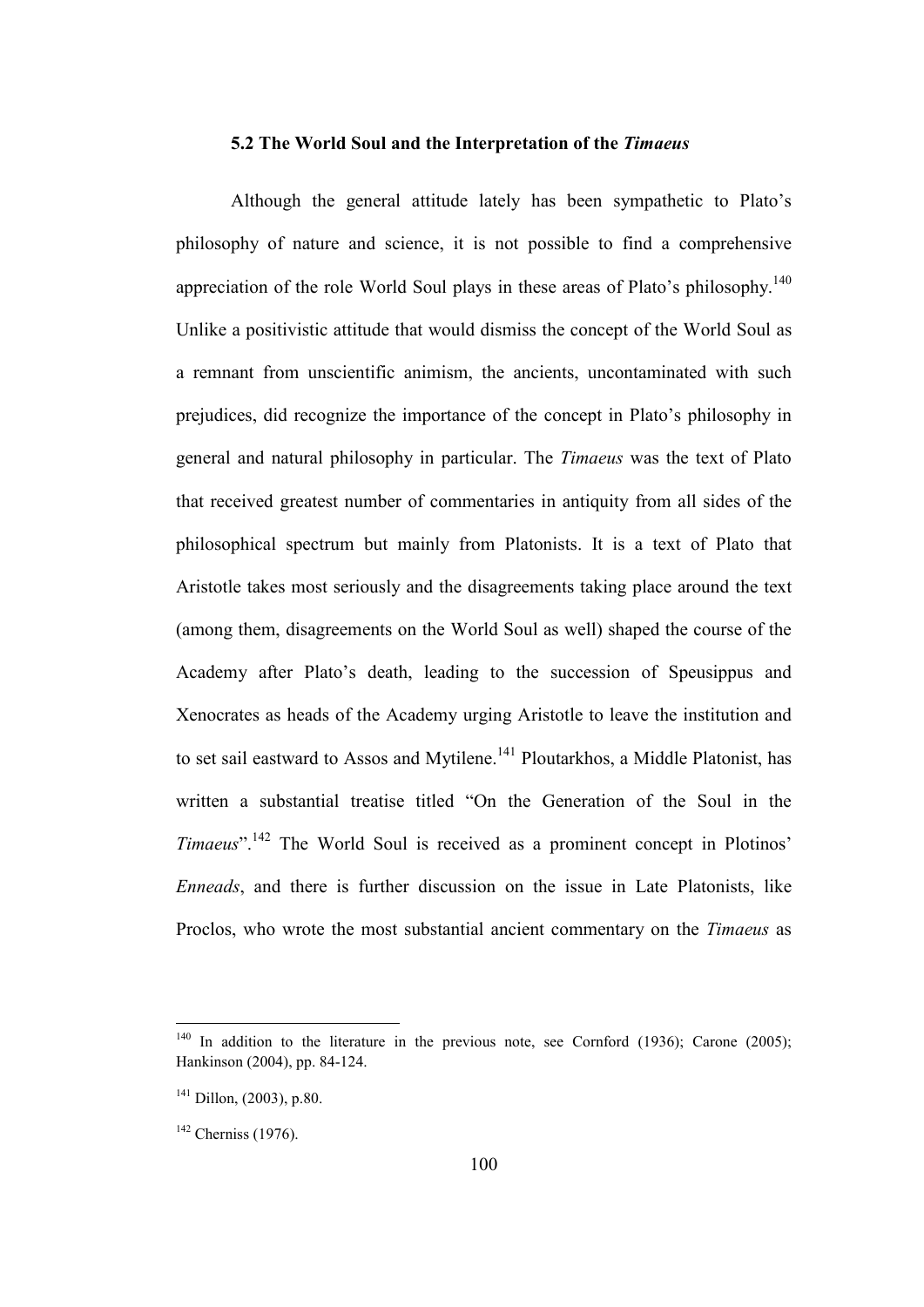well as by the physical commentaries of Philoponos, Simplikios, and the Latin commentary by Calcidius.

One of the main discussions in these commentaries is about the way to interpret the dialogue. The debate which continues to this day originated as to whether to read the *Timaeus*, the 'likely story' of the generation of the world, in a metaphorical way or literally. The question divided the interpreters into two camps; the followers of the literal reading beginning with Aristotle, including Ploutarkhos in the ancient world and Vlastos and Hackforth in the modern; and the metaphorical readers beginning with Speusippus and Xenocrates in the ancient world, also including Proclus and in the modern world Taylor and Cornford.<sup>143</sup> The issue arises from Plato's own description of the cosmological narration as a 'likely story' (εικώς μυθόσ) or 'likely account' (εικώς λογός) and about how to interpret this description. Is Plato claiming that God really made the world and all the things in it at a certain point in time or is the narration a story that explains in a mythological way the 'logical' relations between entities in the *kosmos*, as befits a narration on the world of becoming? The issue of interpretation thus is a deep abyss, and is not an easy conflict to resolve. However the discussion of the World Soul can help us to take one side in the debate rather than the other. For the soul is plainly and clearly held to be uncreated and undissolvable in the passage of the *Phaidros* we discussed, whereas the *Timaeus* relegates it as the jewel of the generated things, the most beautiful work of creation of the Demiurge. If we do not want to dismiss Plato as a 'drunken sophist' as Ploutarkhos claims,<sup>144</sup> who

 $143$  Zeyl in Plato (2000), p. xxi.

<sup>&</sup>lt;sup>144</sup> Plutarch, On the Creation of the Soul in Plato's Timaeus, (1016a) in Cherniss (1976).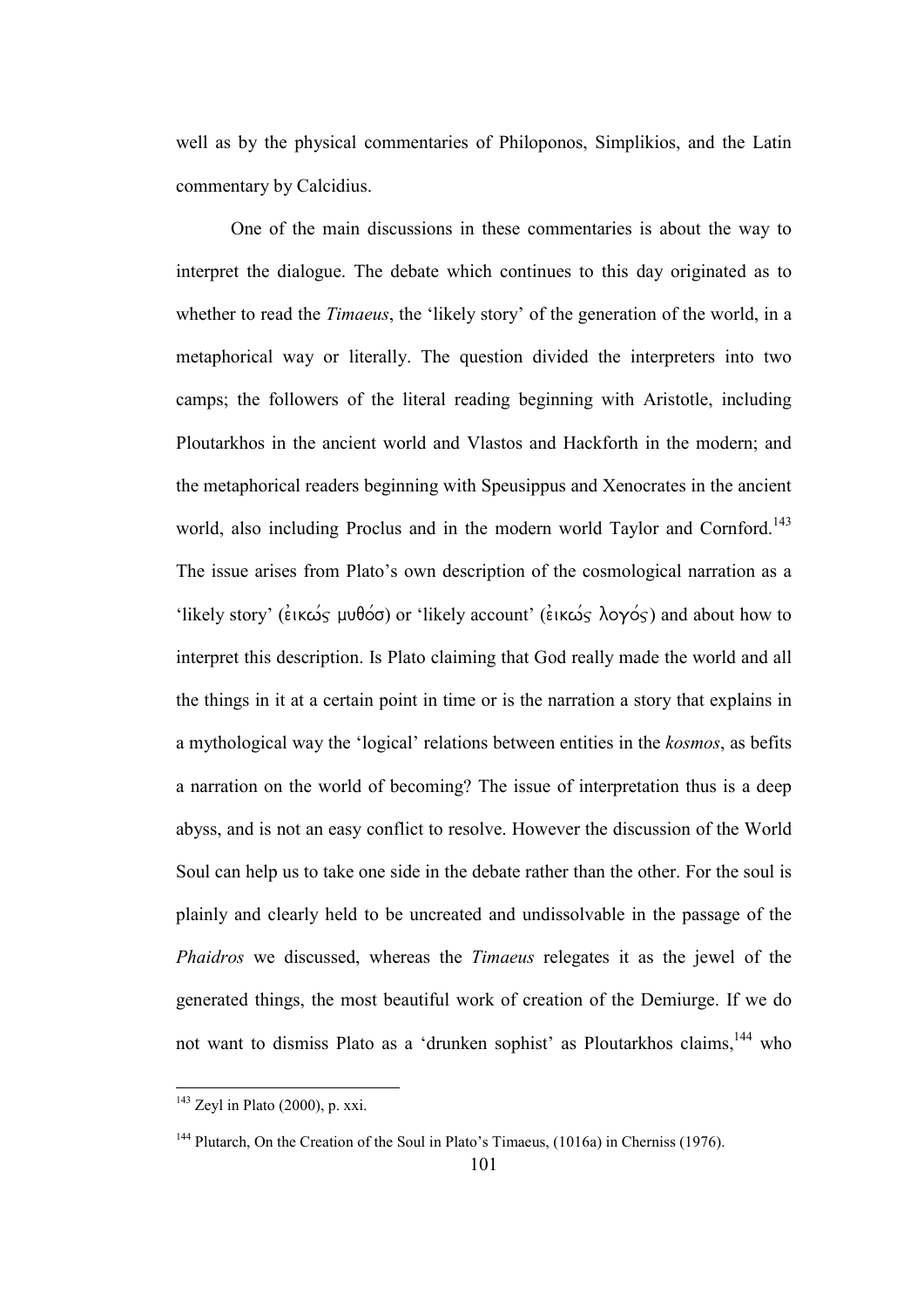says one thing here and the other there, we have to explain the relation of texts. Though the adherents to the literal view point to a change in Plato's views on the soul,<sup>145</sup> it is a more plausible interpretation to think that the generation is not literally meant. Though Plato thinks that the soul is generated in the *Timaeus*, it does not mean that it is made at a certain point in time, with a particular mixing bowl as regards the trade of the craftsman god but to think it as showing the relations of certain Forms with one another, the Forms of Being, of Sameness and of Difference and to show how these forms participate in the world of Becoming to cause the regular, uniform, and the intelligible motion in the universe. Therefore a sound appreciation of the account of the World Soul in the *Timaeus* also points to a solution to the debate of whether to take the 'likely story/account' seriously and read the dialogue metaphorically or to read it literally.

## **5.3 Concluding Remarks**

The positive attitude to Plato's place in ancient science is incorporated into and further strengthened by the account we have given of the World Soul in the *Timaeus*. We began with a valid question asked by Aristotle, the question of to what extent the study of the soul was allowed in natural inquiry. Aristotle's concern was to make the eternal intelligible character of the soul out of the inquiry into nature so as to help in departmentalizing sciences by cutting off their premises from each other. As life is a major part of scientific inquiry, Aristotle would allow only those portions of the soul that were necessary for life into his

<sup>&</sup>lt;sup>145</sup> Vlastos (1995b), pp. 414-5.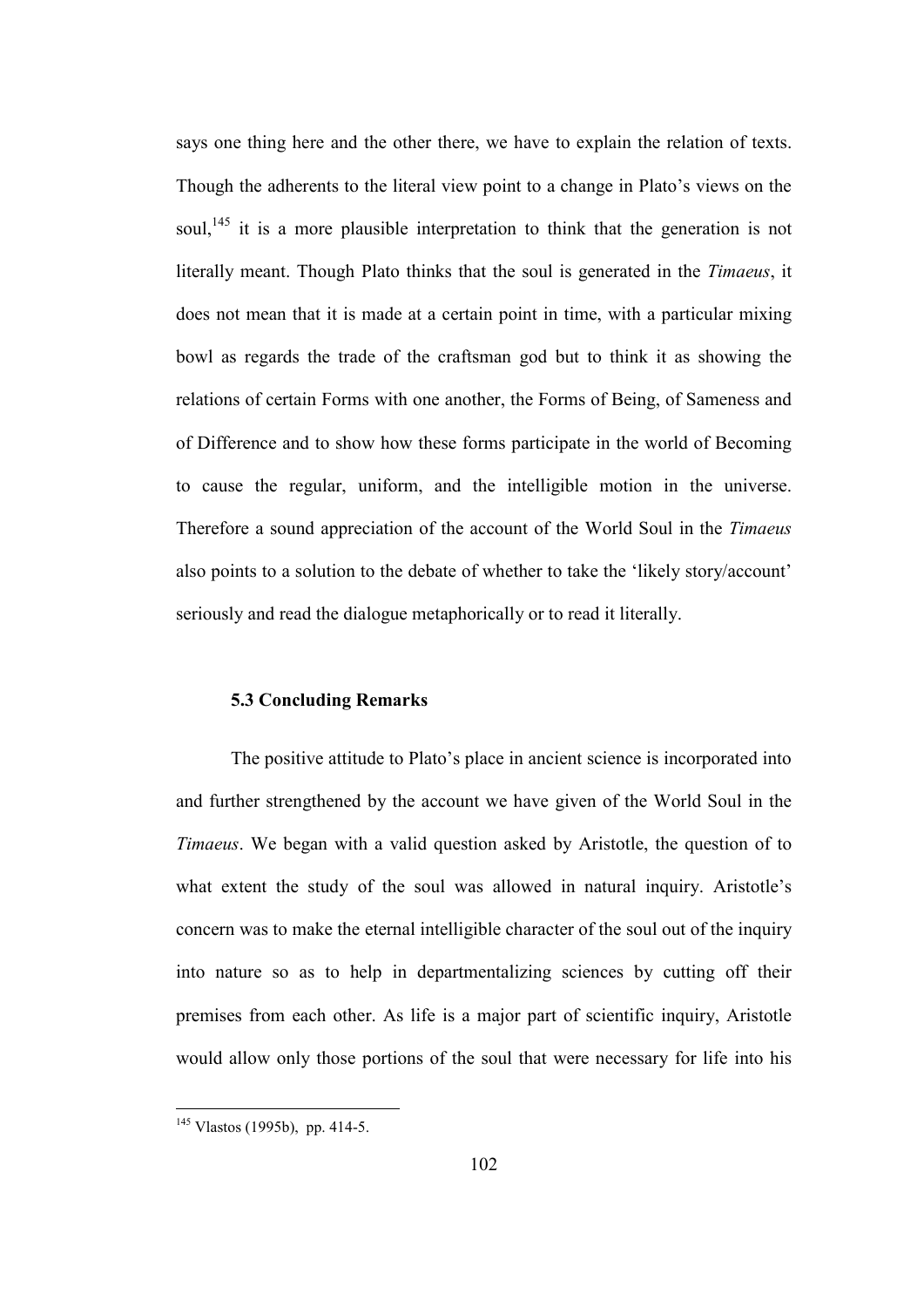explanations, to keep the noetic part out. But, as Solmsen says, "…it was an innovation of the greatest consequence that Plato made Mind (*nous*) a part of the psyche" among which consequences are some of the foundations of Plato's science.<sup>146</sup>

We have tried to follow the incorporation into the soul of many elements in the theories of the Presocratics, and showed how from an ambiguous meager concept that has some relations with life in Homer's epic poems, the functions of knowledge, perception, emotion and motion were thoroughly built up in the Presocratic theories to be subsumed under the notion of *psykhe*. This concept was what Plato had found before him as raw material and what he wove into the parts and details of his cosmology (and his ethical and political philosophy) as the World Soul was itself woven into the World Body. However no matter what their theories were, the Presocratics almost uniformly held that the soul was something bodily. By denying this, Plato showed the intelligibility of the bodily, hence the possibility of natural philosophy. For the Becoming world itself cannot explain for the uniformity and regularity that is found in itself, nor can the world of Being by itself because it is not present in the bodily. Only an immaterial entity which stands in between the World of Becoming and the World of Being can have such a function. In the field of natural philosophy, the World Soul helped Plato to explain the origin of all motion in the universe and warranted the intelligibility, regularity and the uniformity of the motions of the celestial spheres in the heavens. In the field of philosophy of nature, by bridging the two worlds, it enabled the world of Becoming to be accountable in terms of the world of Being,

<sup>&</sup>lt;sup>146</sup> Solmsen (1983), p. 361.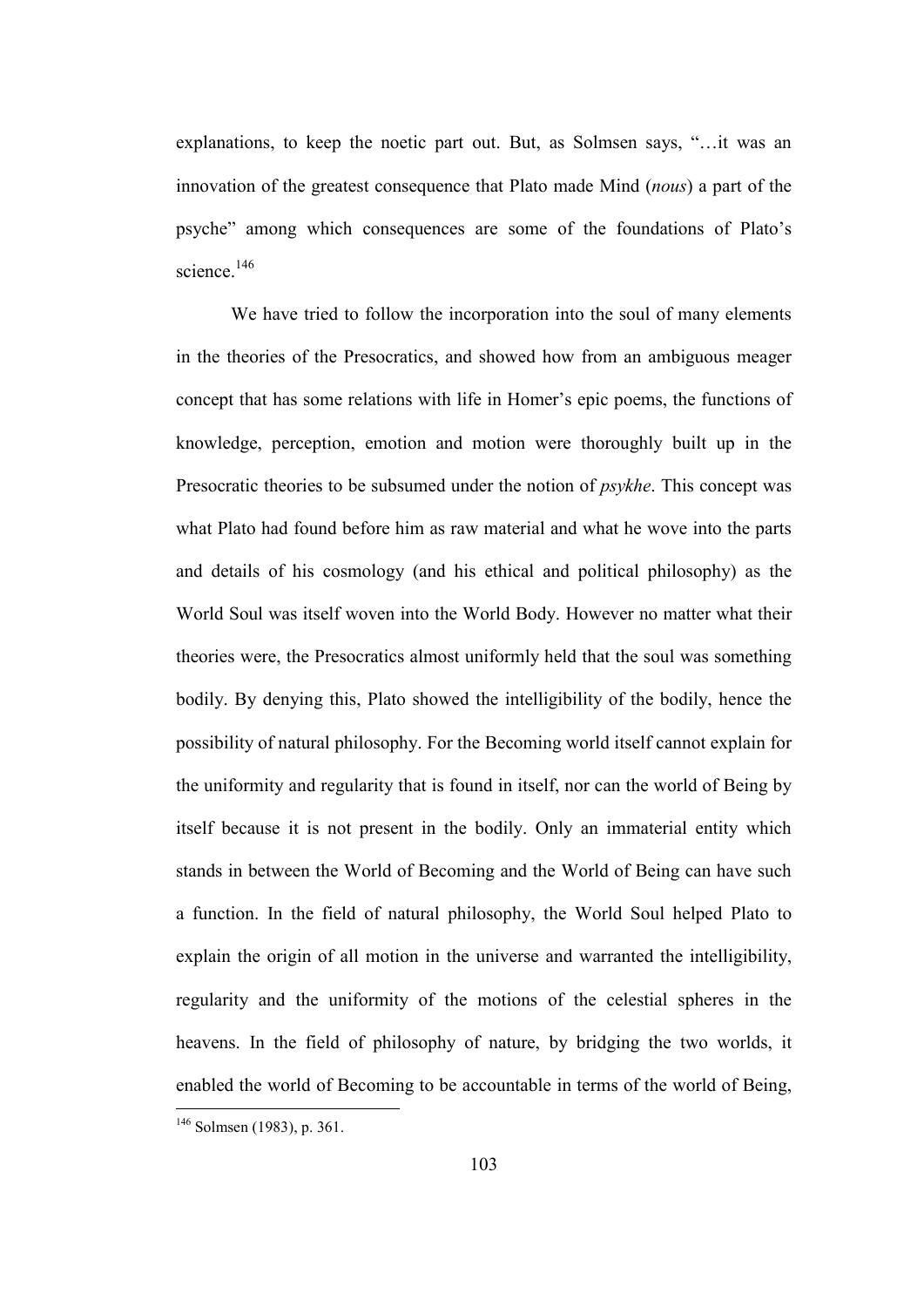i.e. of Numbers and Ideas. And the mathematization of the physical inquiry can rightly be claimed a major contribution of Platonic cosmology to the history of science, with respect to rival views in his own time. Conforming to the dual status it has with respect to Being and Becoming, the World Soul functions both as *explanans* and as *explanandum* in Plato's natural philosophy, and hence legitimates its own status and that of the world of Becoming as an object of inquiry in the field of natural philosophy.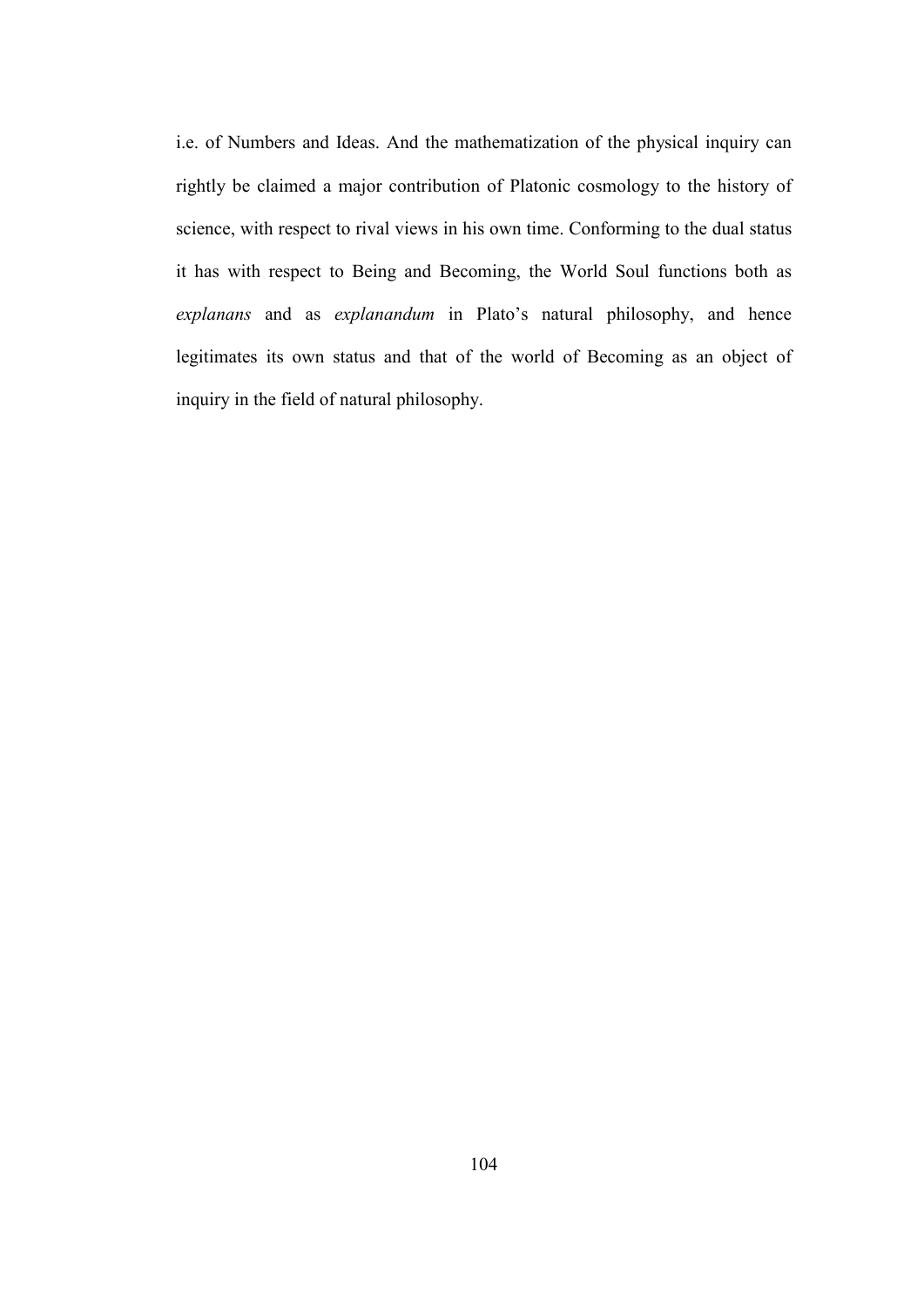## **BIBLIOGRAPHY**

Note: All translations of the *Timaeus* are those of Donald Zeyl in Plato (2000). The Greek texts for the works of Plato are retracted in Februrary 4, 2009 from the collection at < http://www.perseus.tufts.edu/cache/perscoll\_Greco-Roman.html>.

Allen, R. E. (ed.) (1965), *Studies in Plato's Metaphysics* (London and New York: Routledge and Kegan Paul).

Bakker, P. J. J. M. (2007), "Natural Philosophy, Metaphysics, or Something in Between? Agostino Nifo, Pietro Pomponazzi, and Marcantonio Genua on the Nature and Palce of the Science of the Soul" in Bakker and Thijssen (2007).

Bakker, P. J. J. M. and Thijssen, J. M. M. H. (eds.) (2007), *Mind, Cognition and Representation: The Tradition of Commentaries on Aristotle's* De Anima (Aldershot: Ashgate).

Barnes, J. (1982), *The Presocratic Philosophers* (London and New York: Routledge).

Barnes, J. (ed.) (1984), *Complete Works of Aristotle vol 1&2* (Princeton: Princeton University Press).

Bremmer, J. N. (1983), *The Early Greek Concept of the Soul* (Princeton: Princeton University Press).

Brisson, L. (1974), *Le Meme et l'Autre Dans La Structure Ontologique Du Timee De Platon: Un Commentaire Systematique Du Timee De Platon* (Paris: Academia Verlag).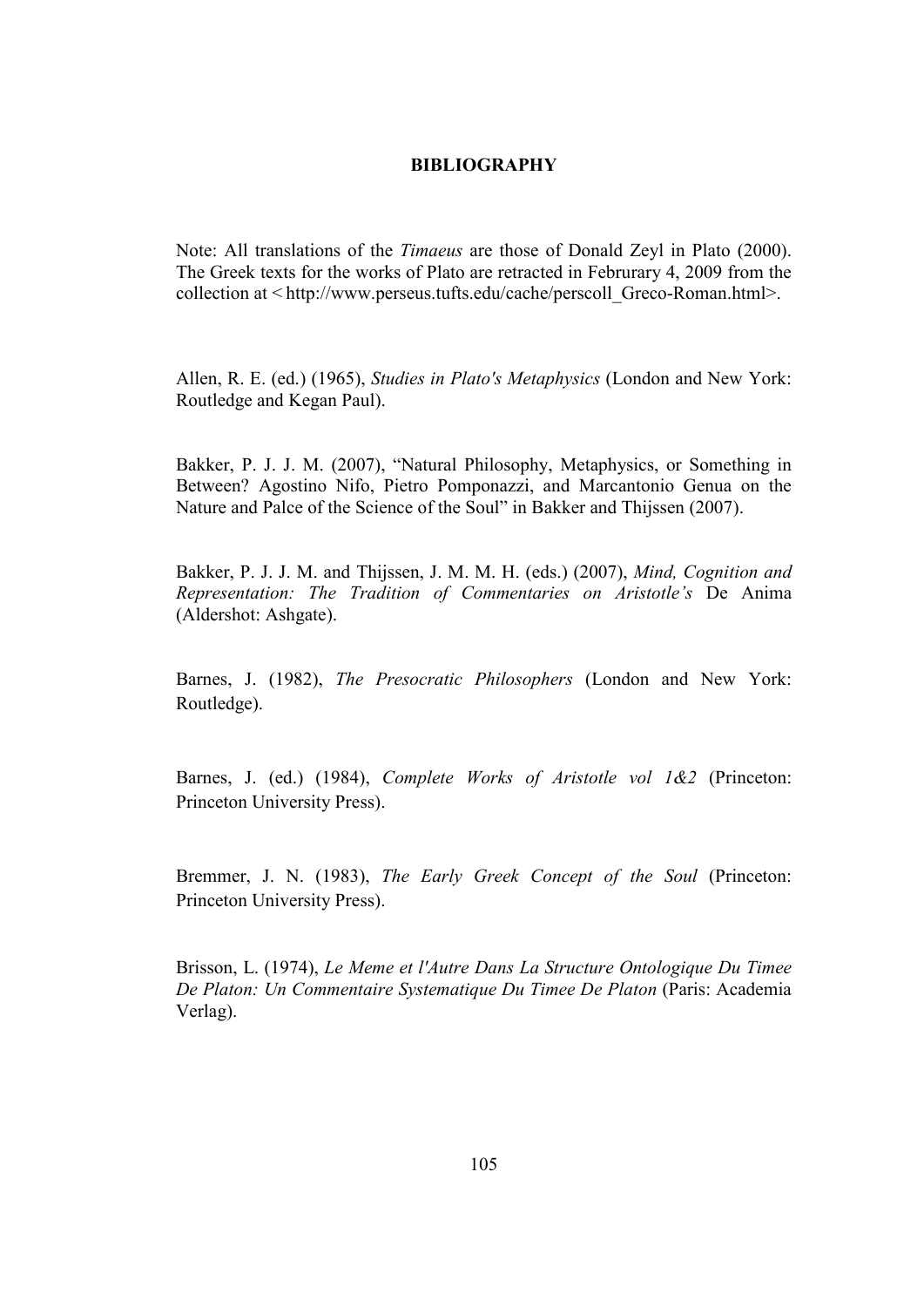Brisson, L. and Meyerstein, F. W. (1995), *Inventing the Universe* (Albany: State University of New York Press).

Brisson, L. (2006), "Plato's Natural Philosophy and Metaphysics" in Gill and Pellegrin (2006).

Carone, G. R. (2005), *Plato's Cosmology and its Ethical Dimensions*, Cambridge and New York: Cambridge University Press

Charlton, W. (1987), "Aristotle on the Place of Mind in Nature" in Gotthelf and Lennox (1987).

Cherniss, H. F. (1965) "The Relation of the *Timaeus* to Plato's Later Dialogues," in Allen (1965).

Cherniss, H. (tr.) (1976), *Plutarch: Moralia Vol XIII Pt I*, (Cambridge, MA and London, England: Harvard University Press).

Clagett, M. (1955), *Greek Science in Antiquity* (New York: Abelrd Schuman).

Cooper, J. (ed.) (1997), *Complete Works of Plato* (Indianapolis/Cambridge: Hackett Publishing Company).

Cornford, F. M. (1991), *From Religion to Philosophy* (Princeton: Princeton University Press).

Cornford, F. M. (1997), *Plato's Cosmology* (Indianapolis/Cambridge: Hackett Publishing Company)

Dampier-Wetham, as quoted in Lloyd (1968).

Dillon, J. (2003), "The Timaeus in the Old Academy" in Reydam Schils (2003).

Dodds, E. R. (1973), "Plato and the Irrational" in Dodds, *The Ancient Concept of Progress* (Oxford: Oxford University Press).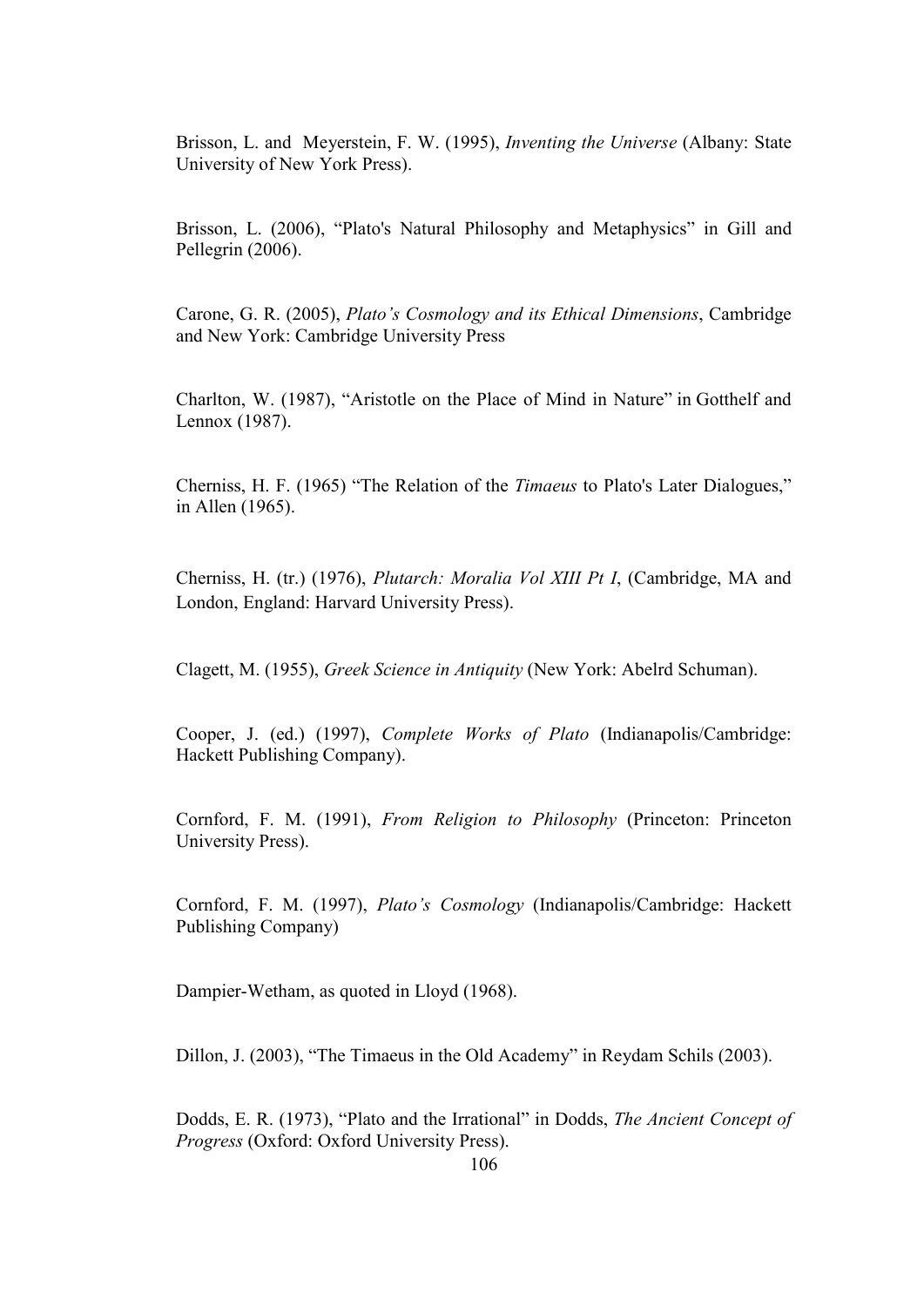Everson, S. (ed.) (1991), *Psychology*. (Cambridge: Cambridge University Press). Falcon, A. (2005), *Aristotle and the Science of Nature* (Cambridge: Cambridge University Press).

Fine, G. (ed.) (2008), *The Oxford Handbook of Plato* (Oxford and New York: Oxford University Press).

Foster, K. O.P. and Humphries, S. O.P. (tr.) (1951), *St. Thomas Aquinas: Commentary on Aristotle's* De Anima (Notre Dame, Indiana: Dumb Ox Books).

French, R. (1994), *Ancient Natural History* (London and New York: Routledge).

Furley, D.J. (1956), "The Early History of the Concept of the Soul", Bulletin of the Institute of Classical Studies*,* 3: 1-18.

Furley, D. (1987), *The Greek Cosmologists* (Cambridge: Cambridge University Press).

Gill, M.-L. and Pellegrin, Pierre (eds.) (2006), *A Companion to Ancient Philosophy* (Malden, MA and Oxford: Blackwell).

Gotthelf, A. and Lennox, G. (eds.) (1987), *Philosophical Issues in Aristotle's Biology* (Cambridge and New York: Cambridge University Press).

Gregory, A. (2000), *Plato's Philosophy of Science* (London: Duckworth).

Grube, G. M. A. (1932), "The Composition of the World-Soul in Timaeus 35 A-B", Classical Philology, 27: 80-2.

Guthrie, W. K. C. (1962), *A History of Greek Philosophy. Vol 1: The Early Presocratics and the Pythagoreans* (Cambridge: Cambridge University Press).

Hackforth R. **(**1936), "Plato's Theism", Classical Quarterly, 30: 4-9.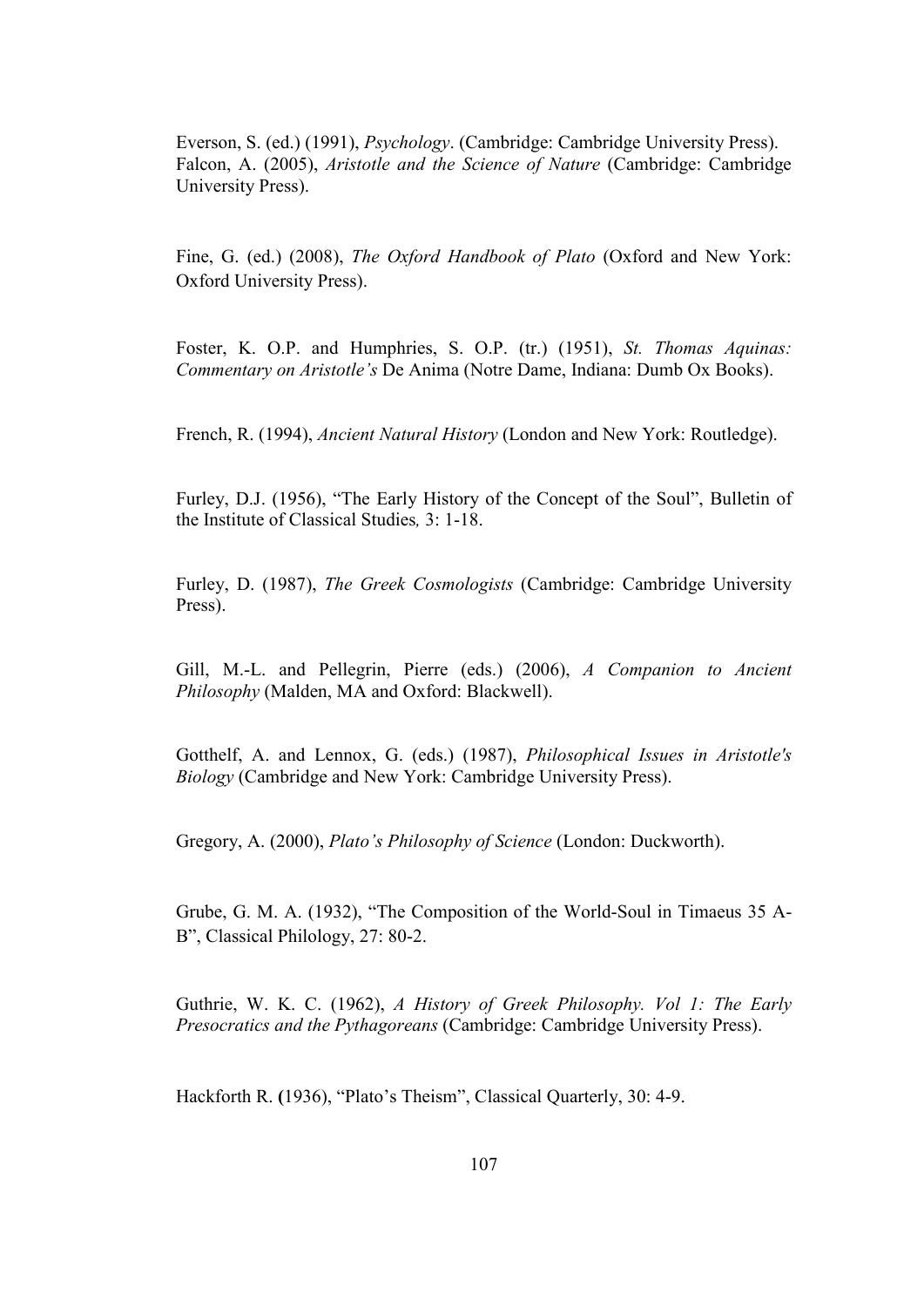Hadot, P. (2006), *The Veil of Isis* (Cambridge, MA and London: Harvard University Press).

Hankinson, R. J. (2004), *Cause and Explanation in Ancient Greek Thought* (Oxford: Oxford University Press).

Hussey, E. (1999), "Heraclitus" in Long (1999).

Johansen, T. K. (2004), *Plato's Natural Philosophy* (Cambridge: Cambridge University Press).

Johansen, T. K. (2008), "The *Timaeus* on the Principles of Cosmology" in Fine (2008).

Kahn, C. H. (1979), *The Art and Thought of Heraclitus* (Cambridge: Cambridge University Press).

Kahn, C. (1993), "Religion and Natural Philosophy in Empedocles' Doctrine of the Soul" in Mourelatos (1983).

Keyt, D. (1971), "The Mad Craftsman of the *Timaeus*" Philosophical Review, 80: 230-35.

Kirk, G. S., Raven, J. E., and Schofield, M. (1983), *The Presocratic Philosophers* (Cambridge: Cambridge University Press).

Laks, A. (1999), "Soul, Sensation, and Thought" in Long (1999).

Lennox J. G. (ed. & tr.) (2001), *Aristotle: On the parts of animals I-IV* (Oxford and New York: Oxford University Press).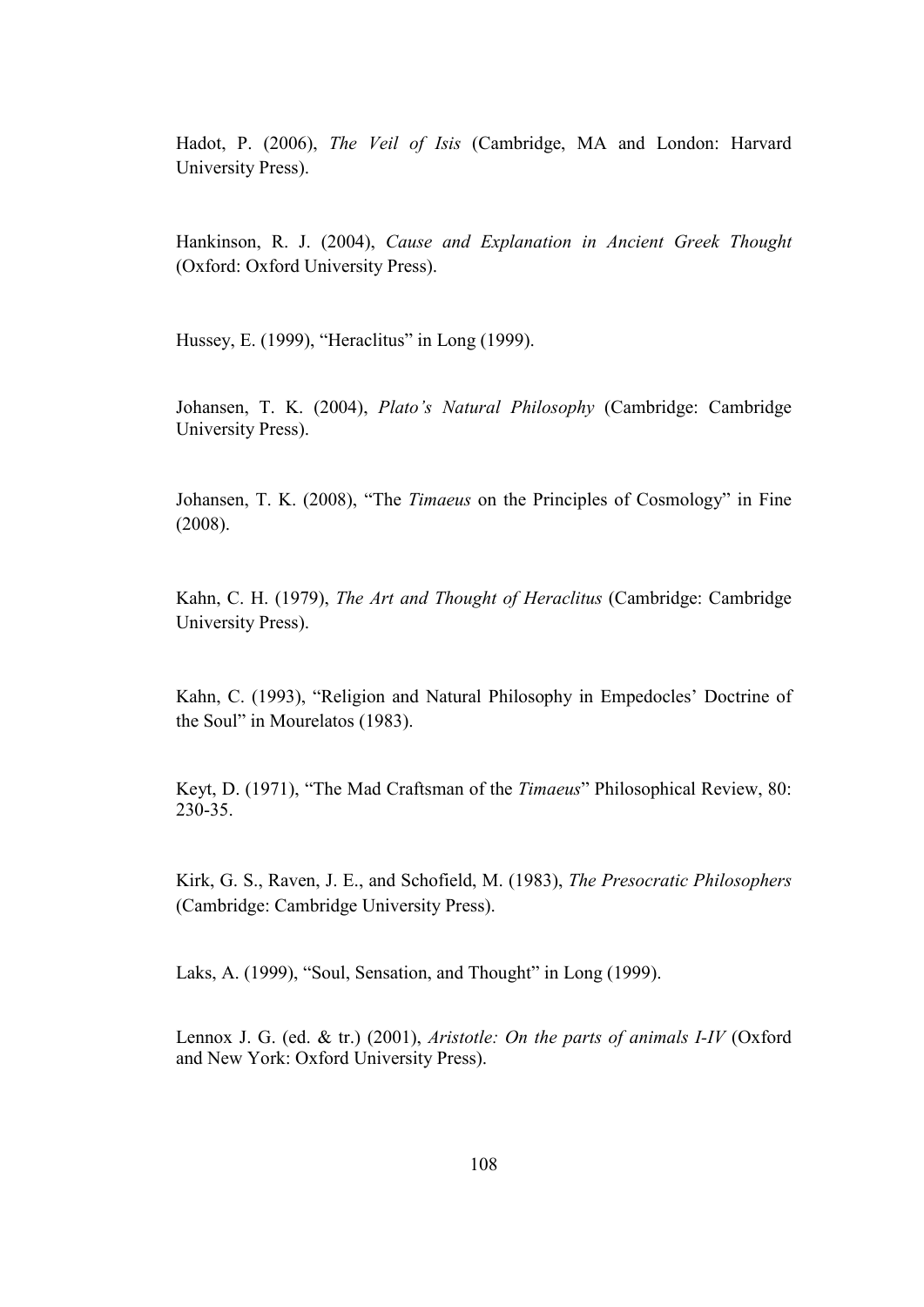Lloyd, G. E. R. (1968), "Plato as a Natural Scientist", The Journal of Hellenic Studies, 88: 78-92.

Lloyd, G. E. R. (1970), *Early Greek Science: Thales to Aristotle* (New York and London: W. W. Norton & Company).

Lloyd, G. E. R. (1992), *Polarity and Analogy* (London: Bristol Classical Press & Indiana: Hackett Publishing Company).

Lloyd, G. E. R. (1996), "The Relationship of Psychology to Zoology" in Lloyd, *Aristotelian Explorations* (Cambridge: Cambridge University Press).

Lloyd, G. and Sivin, N. (2002), *The Way and The Word* (New Haven & London: Yale University Press).

Long, A. A. (ed.) (1999), *The Cambridge Companion to Early Greek Philosophy* (Cambridge: Cambridge University Press).

Mayhew, R. (tr.) (2008), *Plato: Laws 10*, (Oxford: Oxford University Press).

Mohr, R. D. (2005), *God and Forms in Plato*, (Las Vegas: Parmenides Publishing)

Mourelatos, A. P. D. (ed.) (1983), *The Presocratics* (Princeton: Princeton University Press).

Naddaf, G. (2005), *The Greek Concept of Nature* (Albany: State University of New York Press).

Nussbaum, M. C. and Rorty, A. O. (eds.) (1992), *Essays on Aristotle's* De Anima (Oxford: Oxford University Press).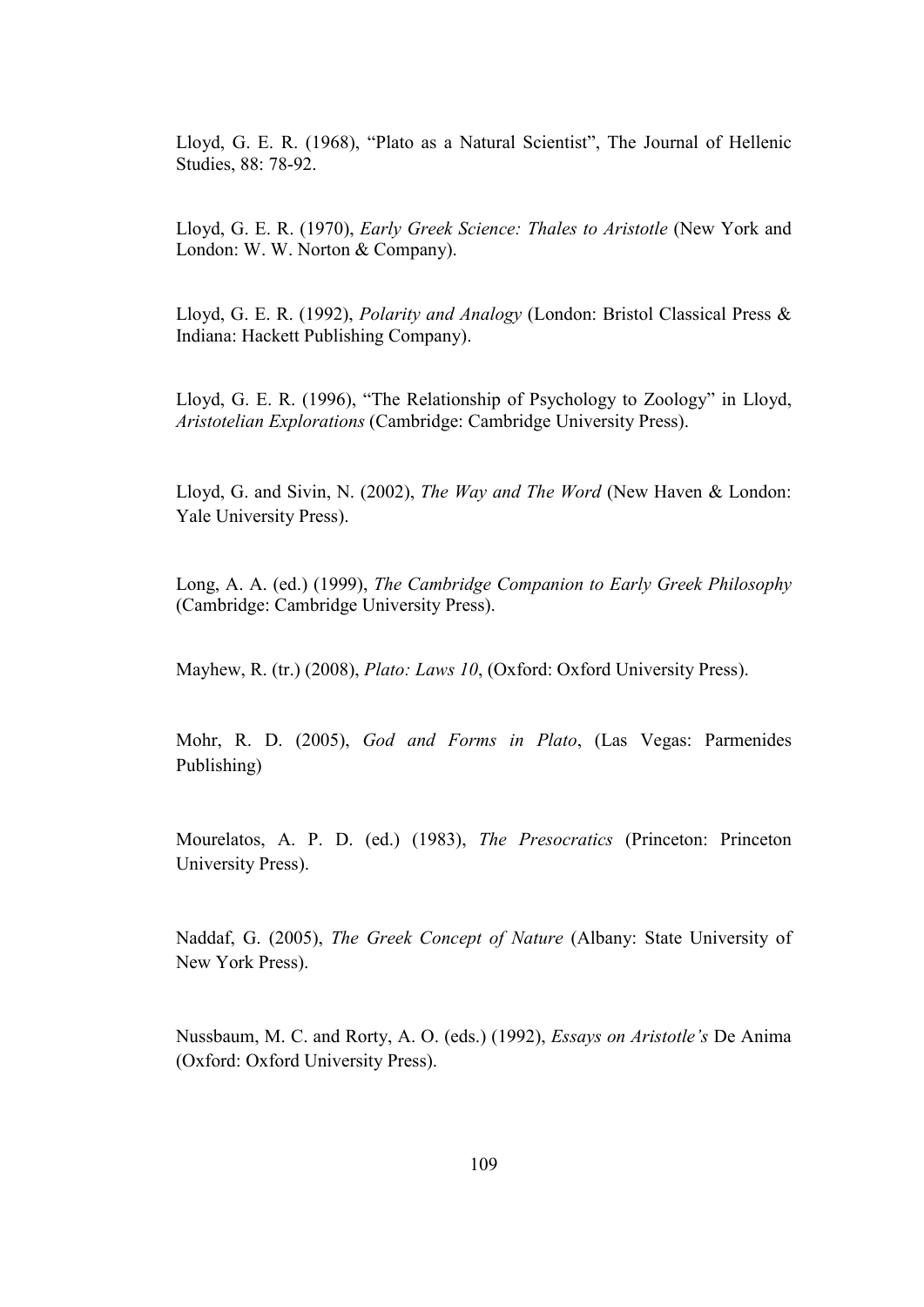Onion, R. B. (1951), *The Origins of European Thought* (Cambridge: Cambridge University Press).

Owen, G. E. L. (1986), "The Place of the *Timaeus* in Plato's Dialogues," in Owen, *Logic, Science and Dialectic* (ed. M. Nussbaum, Ithaca: Cornell University Press).

Parry, R. (1979), "The Unique World of the *Timaeus*", Journal of the History of Philosophy 17: 1-10.

Parry, Richard D. (1991), "The Intelligible World-Animal in Plato's *Timaeus*", Journal of the History of Philosophy, 29: 13-21.

Patterson, R. (1981), "The Unique Worlds of the *Timaeus*", Phoenix, 35: 105-119.

Padel, R. (1992), *In and Out of the Mind* (Princeton: Princeton University Press).

Plato. (1997), *Phaedrus* (tr. A. Nehamas and P. Woodruff) in Cooper (1997).

Plato. (2000), *Timaeus* (tr. Donald Zeyl, Indianapolis/Cambridge: Hackett Publishing Company).

Reydam-Schils, G. (ed.) (2003), *Plato's Timaeus as Cultural Icon* (Notre Dame: The University of Notre Dame Press).

Robinson, T. M. (1970), *Plato's Psychology* (Toronto: University of Toronto Press).

Sambursky, S. (1956), *The Physical World of the Greeks*, (tr. Merton Dagut, London: Routledge and Kegan Paul).

Schofield, M. (1991), "Heraclitus' theory of soul and its antecedents" in Everson (1991).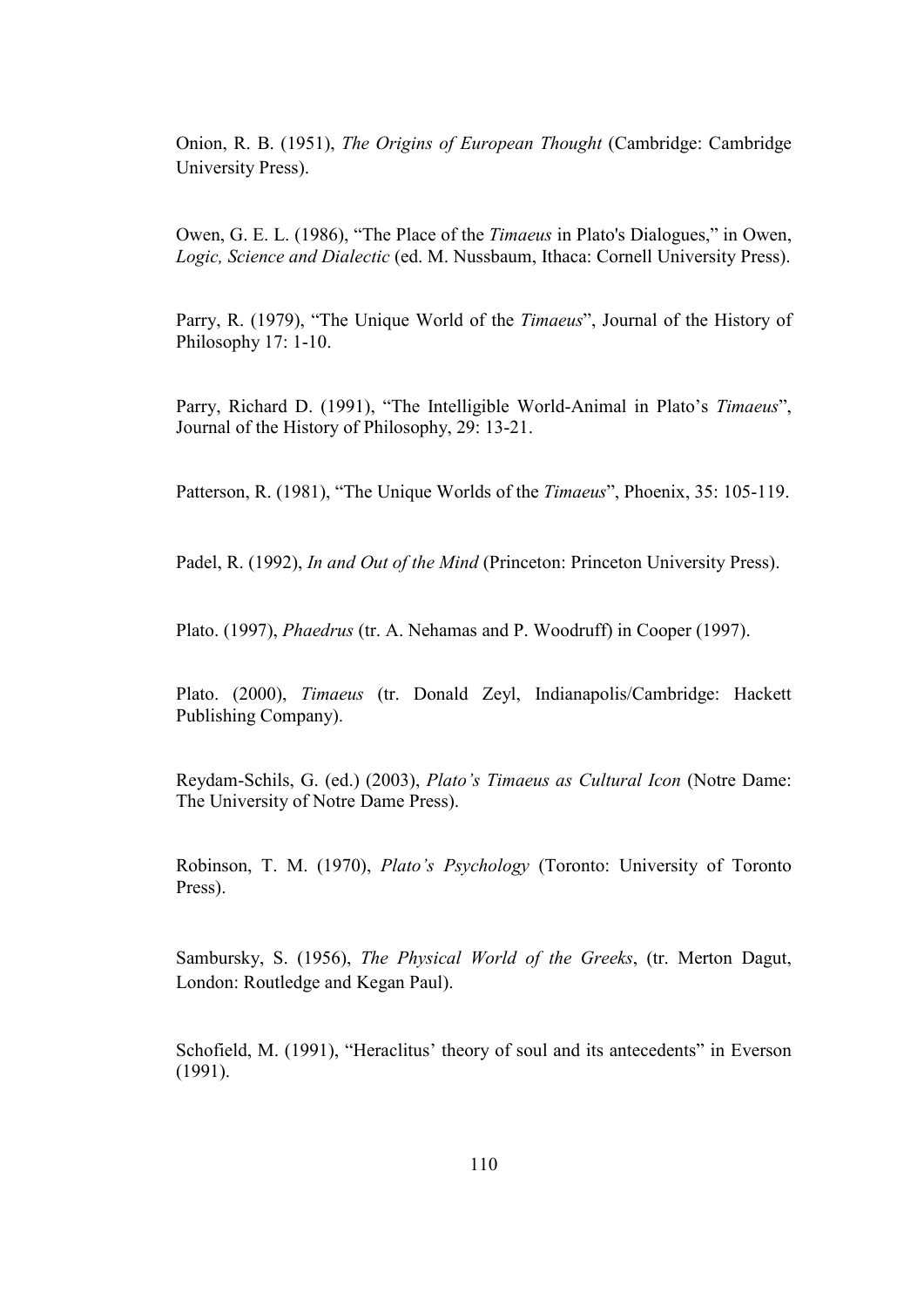Scott, A. (1991), *Origen and the Life of the Stars* (New York: Oxford University Press).

Skemp, J.B. (1942), *The Theory of Motion in Plato's Later Dialogues* (Cambridge: Cambridge University Press).

Skemp, J. B. (1947), "Plants in Plato's *Timaeus*", The Classical Quarterly, 41: 53- 60.

Snell, B. (1982), *The Discovery of the Mind* (tr. R. G. Rosenmeyer, New York: Dover).

Solmsen, F. (1983), "Plato and the Concept of the Soul (*Psyche*): Some Historical Perspectives", Journal of the History of Ideas, 44: 355-367.

Taylor, A. E. (1928), *A Commentary on Plato's Timaeus* (Oxford: Oxford University Press).

Tress, D. McG. (1999), "Relations and Intermediates in Plato's *Timaeus*." in Ophuijsen (1999).

Urmson, J. O. and Lautner P. (trs.) (1995), *Simplicius: On Aristotle's "On the soul 1.1-2.4"* (Ithaca: Cornell University Press).

van der Eijk, P. J. **(**tr.) (2005), *Philoponus: On Aristotle on the soul 1.1-2* (London: Duckworth).

van Ophuijsen, J. M. (ed.) (1999), *Plato and Platonism* (Washington, D.C.: The Catholic University of America Press).

Vlastos, G. (1995a), "Theology and Philosophy in Early Greek Thought" in Vlastos, *Studies in Greek Philosophy: vol I*. (Princeton: Princeton University Press).